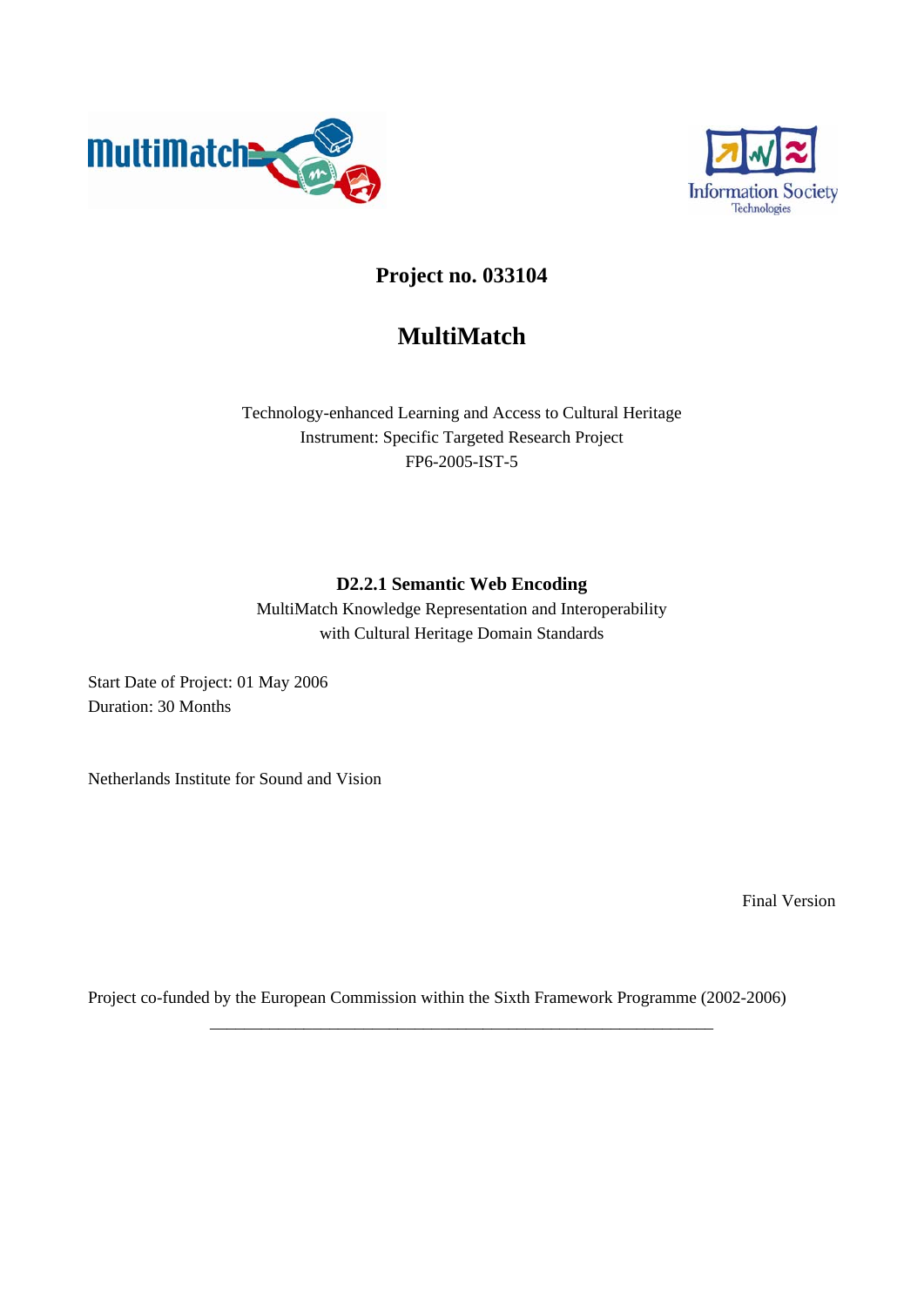# **Document Information**

| Deliverable number:         | D2.2.1                                                                                                                                |
|-----------------------------|---------------------------------------------------------------------------------------------------------------------------------------|
| Deliverable title:          | Semantic Web Encoding                                                                                                                 |
| Due date of deliverable:    | February 2007                                                                                                                         |
| Actual date of deliverable: | March 2007                                                                                                                            |
| $Author(s)$ :               | Neil Ireson, Johan Oomen, Hanneke Smulders.                                                                                           |
|                             | With contributions by Giuseppe Amato, Rafael Carrasco, Martha Lawson,<br>Sam Minelli and Carol Peters.                                |
| Participant(s):             | ISTI-CNR, Netherlands Institute for Sound and Vision, University of<br>Sheffield, University of Amsterdam                             |
| Workpackage:                | WP2                                                                                                                                   |
| Workpackage title:          | <b>Content Selection and Preparation</b>                                                                                              |
| Workpackage leader:         | Netherlands Institute for Sound and Vision                                                                                            |
| Est. person months:         | 7.9                                                                                                                                   |
| <b>Dissemination Level:</b> | PU                                                                                                                                    |
| Version:                    | <b>Final Version</b>                                                                                                                  |
| Keywords                    | [interoperability, semantic web, metadata, metadata schemas, controlled<br>vocabularies, knowledge representation, cultural heritage] |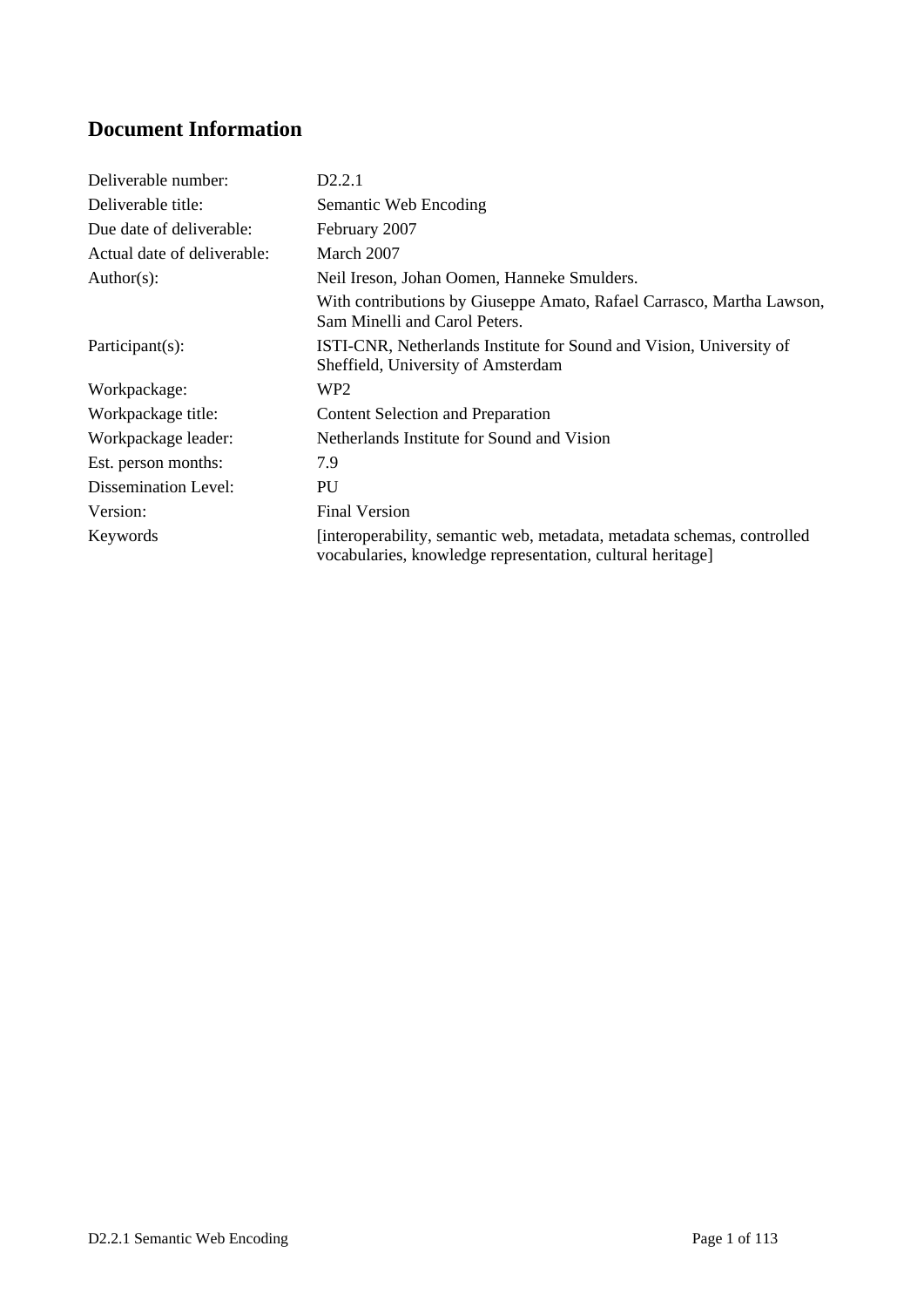# **Abstract**

This deliverable identifies the dimensions of the content the cultural heritage institutes have provided to test MultiMatch prototype 1. Three main outcomes are reported. The common interoperability schema in combination with the user requirements resulted in a MultiMatch data model and functional metadata model which are at the same time a refinement and an extended version of Dublin Core (DCMI Metadata Terms).

A second result of this task is the definition of the semantic web encoding (including common metadata schemas and ontology mapping providing common understanding on the file formats to be made accessible by the current and future Cultural Heritage institutes).

A third result is the mapping of the MultiMatch metadata schema to Dublin Core Metadata Element Set (deflating the schema for exchange purposes) and to the reference model CIDOC-CRM (which is believed to become increasingly important for knowledge representation and interoperability in the Cultural Heritage domain). This deliverable will be revised at month 25, when the experimental results of the first prototype have been processed with the current versions of the data model and metadata schema and feedback is available.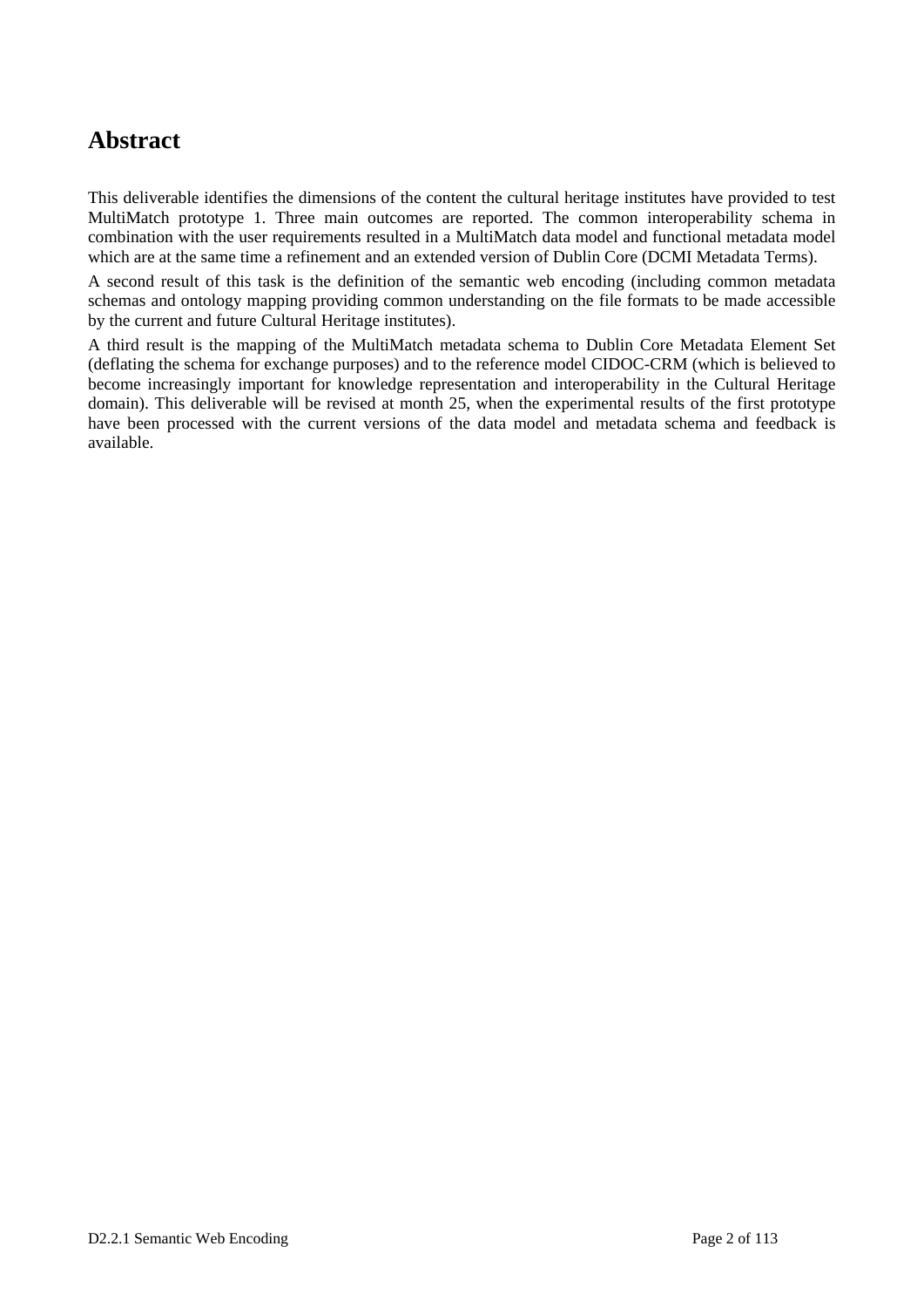# **Table of Contents**

| $\mathbf{1}$   |               |                                                                                |    |  |  |  |  |
|----------------|---------------|--------------------------------------------------------------------------------|----|--|--|--|--|
|                | 1.1           |                                                                                |    |  |  |  |  |
|                | 1.2           |                                                                                |    |  |  |  |  |
|                | 1.3           |                                                                                |    |  |  |  |  |
| $\overline{2}$ |               |                                                                                |    |  |  |  |  |
|                | 2.1           |                                                                                |    |  |  |  |  |
|                | 2.2           |                                                                                |    |  |  |  |  |
|                | 2.3           | "Bottom-up" Issues: Representing the concepts which are present in the data 15 |    |  |  |  |  |
|                | 2.4           |                                                                                |    |  |  |  |  |
| 3              |               |                                                                                |    |  |  |  |  |
|                | 3.1           |                                                                                |    |  |  |  |  |
|                | 3.2           |                                                                                |    |  |  |  |  |
|                | 3.3           |                                                                                |    |  |  |  |  |
|                | 3.4           |                                                                                |    |  |  |  |  |
|                | 3.4.1.        |                                                                                |    |  |  |  |  |
|                | 3.4.2         |                                                                                |    |  |  |  |  |
|                | 3.4.3         |                                                                                |    |  |  |  |  |
|                | 3.5           |                                                                                |    |  |  |  |  |
|                | 3.5.1         |                                                                                |    |  |  |  |  |
|                | 3.5.2         |                                                                                |    |  |  |  |  |
|                | 3.5.3         |                                                                                |    |  |  |  |  |
|                | $3.6^{\circ}$ |                                                                                |    |  |  |  |  |
|                | 3.6.1         |                                                                                |    |  |  |  |  |
|                | 3.6.2         |                                                                                |    |  |  |  |  |
|                | 3.6.3         |                                                                                |    |  |  |  |  |
|                |               | 3.7 Web data                                                                   | 29 |  |  |  |  |
|                |               |                                                                                |    |  |  |  |  |
|                |               |                                                                                |    |  |  |  |  |
|                | 3.8           |                                                                                |    |  |  |  |  |
|                | 3.9           |                                                                                |    |  |  |  |  |
|                | 3.10          |                                                                                |    |  |  |  |  |
| $\overline{4}$ |               |                                                                                |    |  |  |  |  |
|                | 4.1           |                                                                                |    |  |  |  |  |
|                | 4.2           |                                                                                |    |  |  |  |  |
|                | 4.3           |                                                                                |    |  |  |  |  |
|                | 4.4           |                                                                                |    |  |  |  |  |
|                | 4.5           |                                                                                |    |  |  |  |  |
| 5              |               |                                                                                |    |  |  |  |  |
|                | 5.1           |                                                                                |    |  |  |  |  |
|                | 5.2           |                                                                                |    |  |  |  |  |
|                |               | Page 3 of 113<br>D2.2.1 Semantic Web Encoding                                  |    |  |  |  |  |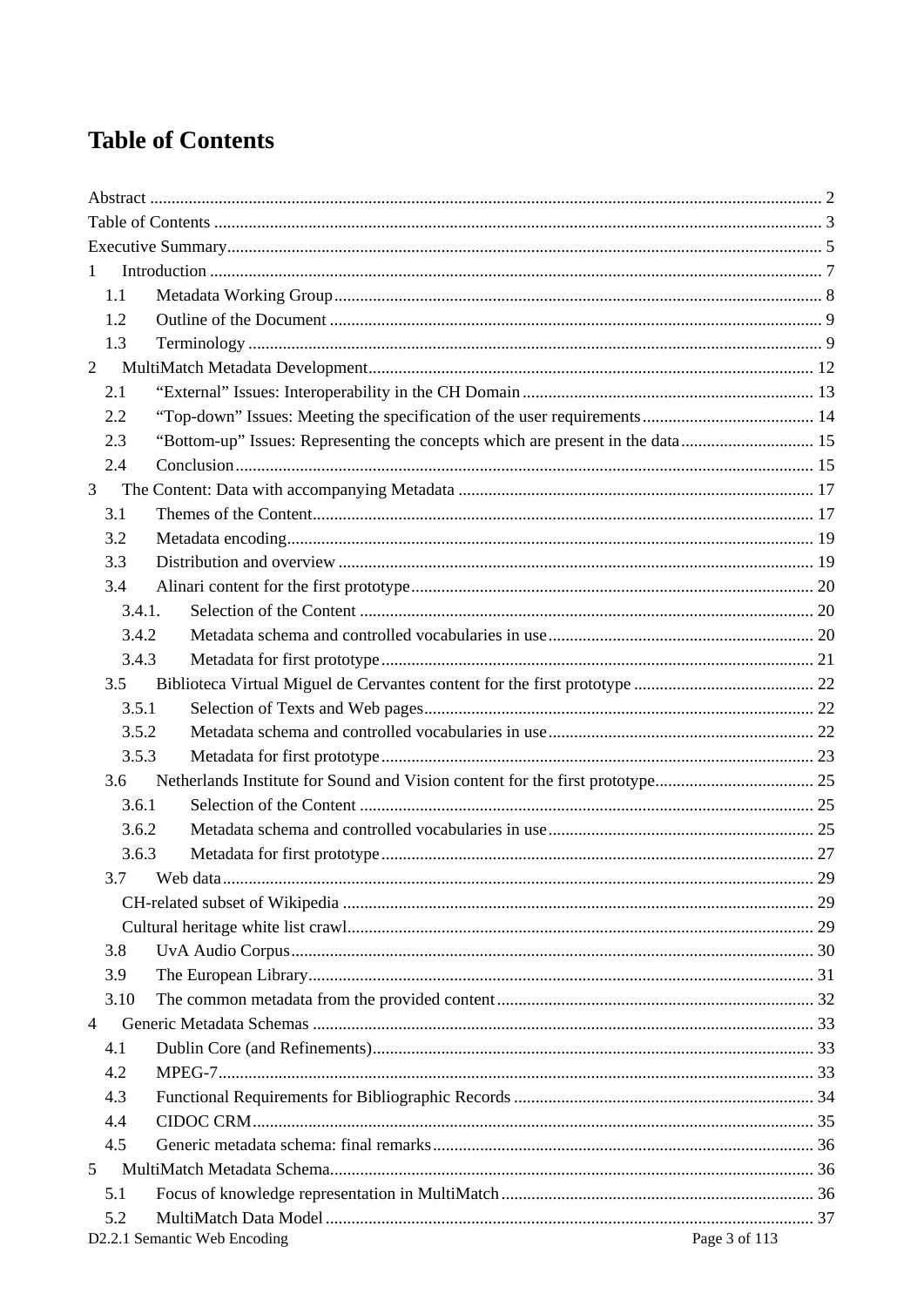|   | 5.3 |              |                                                                                             |  |
|---|-----|--------------|---------------------------------------------------------------------------------------------|--|
|   |     | 5.3.1        |                                                                                             |  |
|   |     | 5.3.2        |                                                                                             |  |
|   | 5.4 |              |                                                                                             |  |
|   |     | 5.4.1        |                                                                                             |  |
|   |     | 5.4.2        |                                                                                             |  |
|   |     | 5.4.3        |                                                                                             |  |
|   |     | 5.4.4        |                                                                                             |  |
|   | 5.5 |              |                                                                                             |  |
|   |     | 5.5.1        | Mapping of Alinari first prototype metadata to the MultiMatch Metadata Schema 44            |  |
|   |     | 5.5.2        | Mapping of Cervantes first prototype metadata to the MultiMatch Metadata Schema 47          |  |
|   |     | 5.5.3        | Mapping of Sound and Vision first prototype metadata to the MultiMatch Creation format . 48 |  |
| 6 |     |              |                                                                                             |  |
|   | 6.1 |              |                                                                                             |  |
|   | 6.2 |              |                                                                                             |  |
|   | 6.3 |              |                                                                                             |  |
|   | 6.4 |              |                                                                                             |  |
|   | 6.5 |              |                                                                                             |  |
|   | 6.6 |              |                                                                                             |  |
|   | 6.7 |              |                                                                                             |  |
|   |     |              |                                                                                             |  |
|   |     |              |                                                                                             |  |
|   |     |              |                                                                                             |  |
|   |     | Annex 1:     |                                                                                             |  |
|   |     | Annex 2:     |                                                                                             |  |
|   |     | Annex 3:     |                                                                                             |  |
|   |     | Annex 4:     |                                                                                             |  |
|   |     | Annex $5$ :  |                                                                                             |  |
|   |     | Annex 6:     | Relationship between MultiMatch Creation and Dublin Core / CIDOC CRM  74                    |  |
|   |     | Annex 7:     |                                                                                             |  |
|   |     | Annex 8:     |                                                                                             |  |
|   |     | Annex 9:     |                                                                                             |  |
|   |     | Annex $10$ : | Example illustrating the application of the MultiMatch metadata schema 101                  |  |
|   |     |              |                                                                                             |  |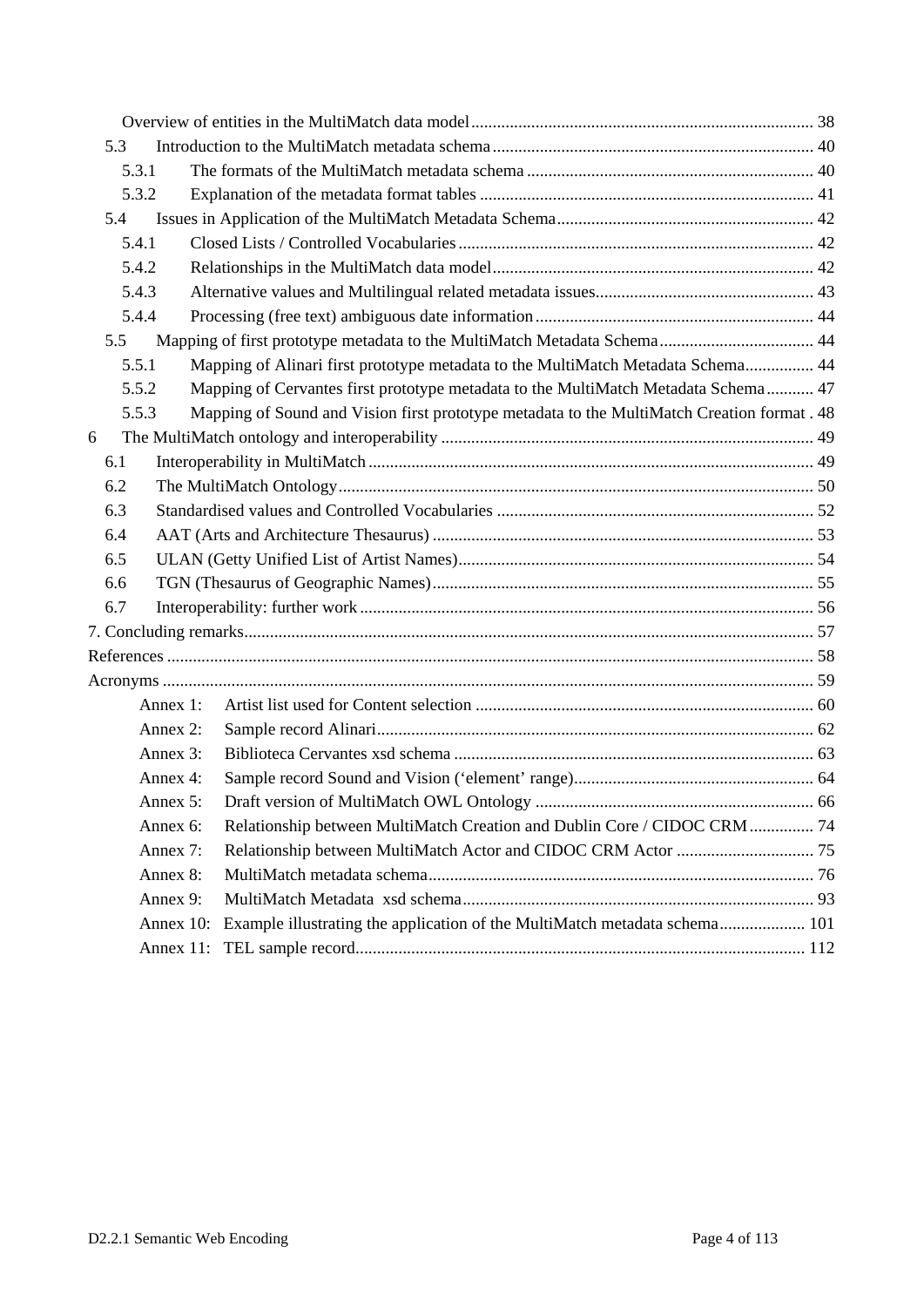# **Executive Summary**

The main objective of Deliverable 2.2 is to describe the knowledge representation framework to be adopted in MultiMatch. The deliverable is released in two versions: a preliminary version at month 10 (D2.2.1) and a final version at month 25 (D2.2.2). This preliminary version reports the knowledge representation for the first system prototype and, as such, focuses mainly on the construction of a "common metadata schema" to describe the content of prototype 1. We expect to revise and further extend this schema as work progresses and as a result of the feedback received from the experience gained with the first system prototype. We also consider the problem of interoperability with other collections and present an ontological representation of the MultiMatch data.

#### **Content for the first prototype**

A preliminary goal was to provide a descriptive overview of the metadata schemas and semantic resources (i.e. thesauri, controlled vocabularies) widely used within the organisations belonging to the specific subdomains. This was reported in deliverable D2.1: First Analysis of Metadata in the Cultural Heritage Domain.

However, the starting point for the current work was to study the content and associated metadata actually to be used in the first prototype. This consisted in the first place of the material selected by the cultural heritage institutions members of the MultiMatch consortium in different languages and different media, plus data extracted from Wikipedia, crawled from domain-specific sites on the Web and provided by The European library, as shown in the following table:

| Origin                            | Alinari                       | Sound and<br>Vision               | <b>Biblioteca</b><br>Virtual<br>Miguel de<br>Cervantes | Wikipedia                       | White list<br>crawl          | UvA Audio<br>Corpus          | The<br>European<br>Library |
|-----------------------------------|-------------------------------|-----------------------------------|--------------------------------------------------------|---------------------------------|------------------------------|------------------------------|----------------------------|
| <b>Quantity</b>                   | 5.000 stills<br>(ipg)         | $900+$<br>video's<br>$(mpeg-1)$   | $9.000$ texts                                          | 65.000<br>Wikipedia<br>articles | 40.000<br>pages              | 20 hours<br>audio            | 1.6 million<br>records     |
| <b>Metadata</b><br>dimensions     | Proprietary<br>Dublin<br>Core | Proprietary<br>Dublin<br>Core     | Proprietary<br>Dublin<br>Core                          | UvA web<br>content<br>format    | UvA web<br>content<br>format | UvA web<br>content<br>format | OAI-DC                     |
| <b>Content</b><br><b>location</b> | Alinari<br>repository         | Hard disk,<br>metadata<br>on BSCW | Project<br><b>BSCW</b>                                 | <b>OCLC</b><br><b>SFTP</b>      | <b>OCLC</b><br><b>SFTP</b>   | <b>OCLC</b><br><b>SFTP</b>   | <b>OCLC</b><br><b>SFTP</b> |

#### **The MultiMatch metadata schema**

The next step was to attempt to build a common metadata schema to which the proprietary schema of our content providers could be mapped. Three main factors influenced this work:

- The need to meet the specification of the user requirements. In terms of the influence on the metadata, the user requirements give an indication as to the concepts that are required by the user and the relative importance of those concepts. From the expert users survey in D.1.2 we can conclude that, on average, experts tend to classify searches for information about creators (authors) and creations (works of art and masterpieces) as their most common search tasks. Therefore, in MultiMatch we have initially decided to focus two types of specialised searches on creators and creations, although specialised searches focused on other relevant categories will also be considered.
- The need to represent the concepts that are present in the data. By examining the data it is possible to determine the issues that arise when representing concepts relating to cultural heritage objects. Therefore the metadata should consider the ability to adequately represent the concepts that are extractable from the data itself, so that concepts (including possibly unforeseen concepts) can be suitably represented.
- The need for interoperability: mapping from content provider legacy metadata and to current "standard" metadata schemas. Interoperability is concerned with the capability of different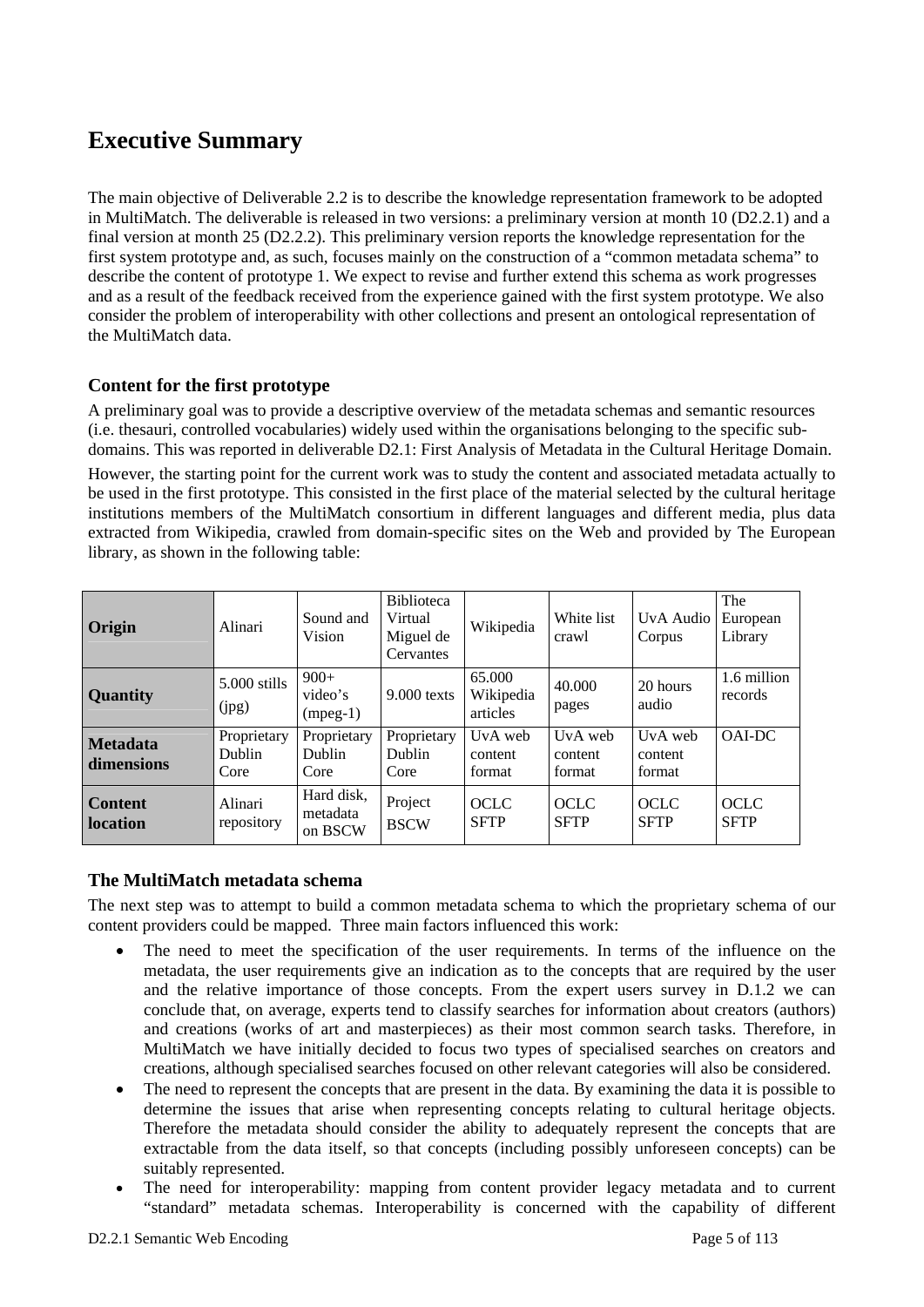information systems to communicate. In the research conducted by MultiMatch, it became clear that next to the Dublin Core element set, also the entity-relationship model FRBR and CIDOC conceptual reference model can prove valuable solutions to provide the level of interoperability required.

In addition, some MultiMatch specific aspects impacted on the building of the metadata schema, namely multilinguality, the automatic information extraction procedures and multimodal search facilities.

In the cultural heritage domain, a vast amount of research is conducted in the field of metadata and metadata interoperability. In the first place, the MultiMatch metadata schema is described in the context of the four standards most relevant for interoperability (see D2.1, section 5.2.2 and 5.3.2):

- Dublin Core: because it is in use throughout the entire cultural heritage domain.
- MPEG-7: because it can handle multimedia in a way appropriate for MultiMatch.
- FRBR: because it provides a data model with relationships and a hierarchy that are probably useful for MultiMatch.
- CIDOC CRM: because it provides a reference model for the cultural heritage domain.

For each of these standards, its applicability for the MultiMatch project is discussed in the deliverable.

However, in the end we have decided to build the MultiMatch metadata schema upon DCMI Metadata Terms. Overall the focus of the schema is on representing the kind of data of interest to the user (D1.3) in combination with the focus of the project on Creators and Creations. The data model and the metadata schema are both constructed in such a way, and with an eye on interoperability, so that they can easily be extended when necessary. The MultiMatch schema is intended to be automatically populated where possible, otherwise the elements will remain empty. Prototype 1 will test this first proposal for the MM metadata schema. Annex 10 provides an Example illustrating the application of the MultiMatch metadata schema.

#### **The MultiMatch ontology and interoperability**

In order for other systems to be able to use the (meta)data published by MultiMatch it is not only necessary to publish that data but provide it in a standard machine-readable form (syntax) and provide semantic markup so that the meta(data) can be correctly interpreted. The techniques developed to enable the Semantic Web are being employed for this purpose. This involves publishing the metadata described above as an ontology, in an XML – RDF – RDFS – OWL form. The OWL description gives the basic class structure of the metadata entities and the properties associated with those classes, described in the tables above. It is not simply a flat, record-like data model; the metadata relationship attempts to capture some of the fundamentally important structure of the Cultural Heritage domain. The OWL model gives a representation of the current class structure.

#### **Testing and revising the initial schema**

The MultiMatch metadata schema needs to be evaluated in the first prototype. In month 25 this schema will be updated in D2.2.2, according to:

- the experiences with populating the schema from the content provided for the first prototype: how feasible did it prove to be, to extract metadata, concepts and relationships;
- the user evaluation: does the metadata schema satisfy the user requirements for search and presentation of results, and does it enable a satisfactory interoperability level between the different collections indexed for the first prototype.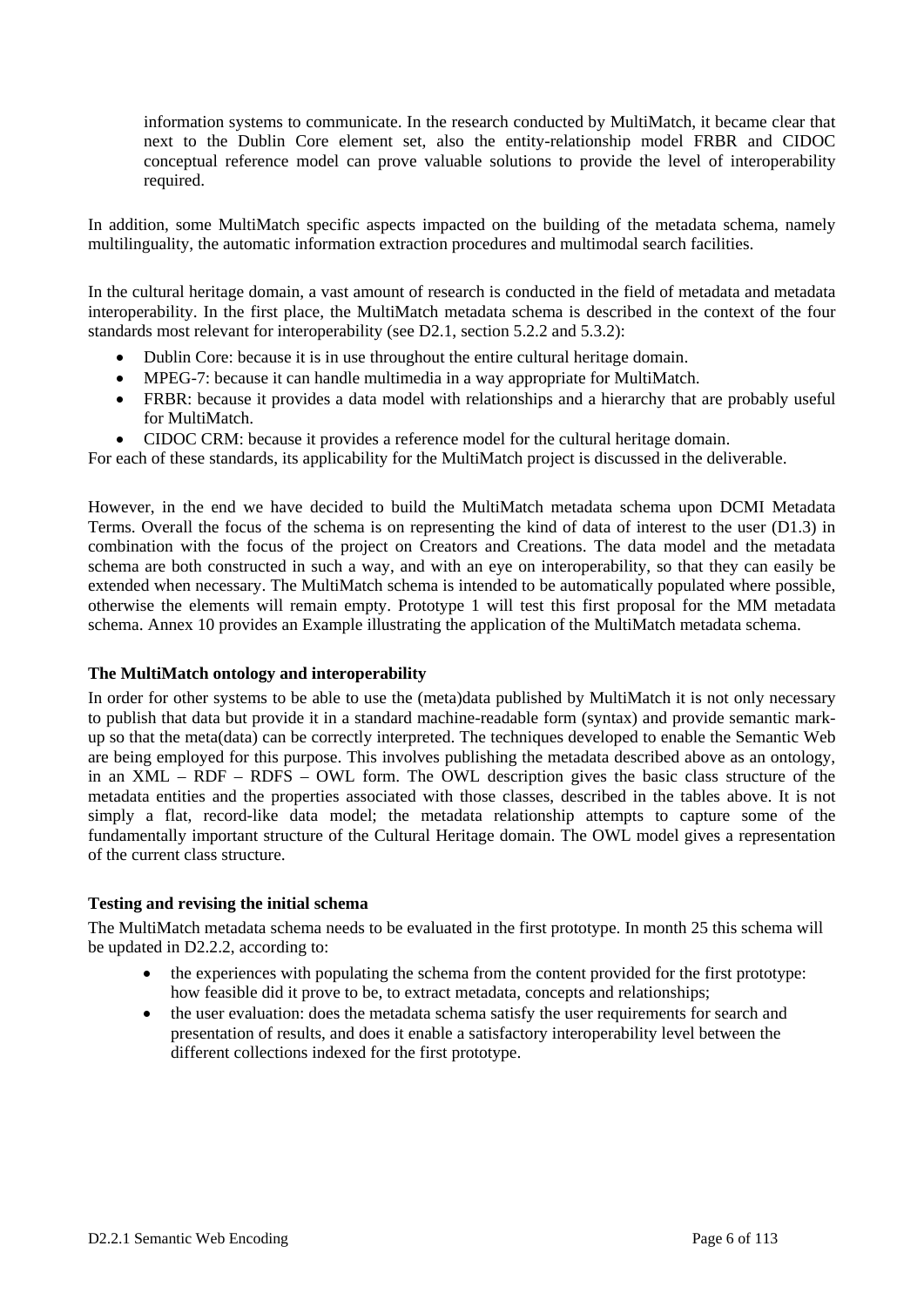# **1 Introduction**

According to the title specified in the project technical annex (DoW), the declared objective of this document should be to provide "Semantic Web Encoding". In practice this title was found to be misleading. Although a semantic web encoding is one of the aims of MultiMatch, the key area of work covered by Task 2.2 and reported in this deliverable is the construction of a "common metadata schema". For this reason, to better represent our objectives, the title is extended with "MultiMatch Knowledge Representation and Interoperability with Cultural Heritage Domain Standards".

The DoW also states that the MultiMatch common metadata schema should be derived primarily from an analysis of the "ontologies", i.e. controlled vocabularies and metadata, provided by the Cultural Heritage (CH) institutions within the project, where "common" is intended as in use among the MultiMatch CH Institutes. However during the initial study, it became apparent that this scope was too limited to derive an efficacious metadata schema. Firstly, although the major data of the MultiMatch Content Providers (CPs) are of different media types, domains and languages (i.e. Dutch video, Spanish literature and Italian photographs), they do not cover the whole CH domain. It was shown in D2.1 that each of the Cultural Heritage Sectors tends to use a metadata schema specifically tailored towards the needs of the users within that sector, and this was certainly apparent from the analysis of the CPs. Secondly, an analysis of the metadata used by a given institution does not give the whole picture as it may be more concerned with the indexing and archiving of data rather than the information search requirements.

Therefore this document has extended the originally intended scope of this activity as defined in the DoW and, in addition to analysing the CPs' metadata, also pays considerable attention to the results of User Requirements and Functional Specification documents produced by Work Package 1, in order the ensure the outcomes of this deliverable satisfy these requirements. In addition, to overcome the proprietorial nature of the CPs' ontologies, which acts as a hindrance to interoperability, a greater emphasis was placed on the generic metadata schema and models used in the CH domain. This follows the user-centred design strategy adopted by the project, and extends the utility of the document, beyond solely providing a common metadata schema that allows for interoperability between the CPs for the first prototype. Instead the aim is to provide a more complete picture of the metadata that is required to meet the wider needs of the MultiMatch system.

Given the current state of work in MultiMatch there is a realisation that those requirements outside the first prototype, e.g. interoperability beyond the CPs and encoding of automatically extracted semantic annotations, whilst considered in this document will be finalised in later deliverables, when the results of the first prototype and the initial work in WP 4/5 can be evaluated.

The wide scope of influences considered in the metadata developmental process is due to the fact that metadata can be considered to be at the heart of the MultiMatch project; acting as the "glue" between the user (interface) and content (data). Many of the questions the users might ask the system can only be supported if the system can represent and retrieve the required information from the metadata. In addition, the MultiMatch system does not work in isolation with a predefined set of users but provides information search facilities in a broader domain. Therefore, when developing the appropriate metadata schema, there are a number of requirements that must be taken into consideration. These can be divided into three basic areas:

• **"External"** - from the legacy metadata and current standards.

The CPs are providing metadata that will be mapped onto the MultiMatch metadata schema. To a large extent this metadata gives an indication of those concepts that are important to the CP; this aspect has thus been taken into consideration during the development of the metadata. On a higher level, metadata is the key to interacting with the wider digital cultural heritage domain. MultiMatch is very much aware of the impact the project can have in working towards the i2010 Digital Libraries initiative. In effect, the scope of this research goes beyond the direct requirements expressed within the development of the MultiMatch system as it will not be an isolated system, but rather an open system that enables multifarious users to explore and interact with online internet-accessible cultural heritage content, across media types and language boundaries.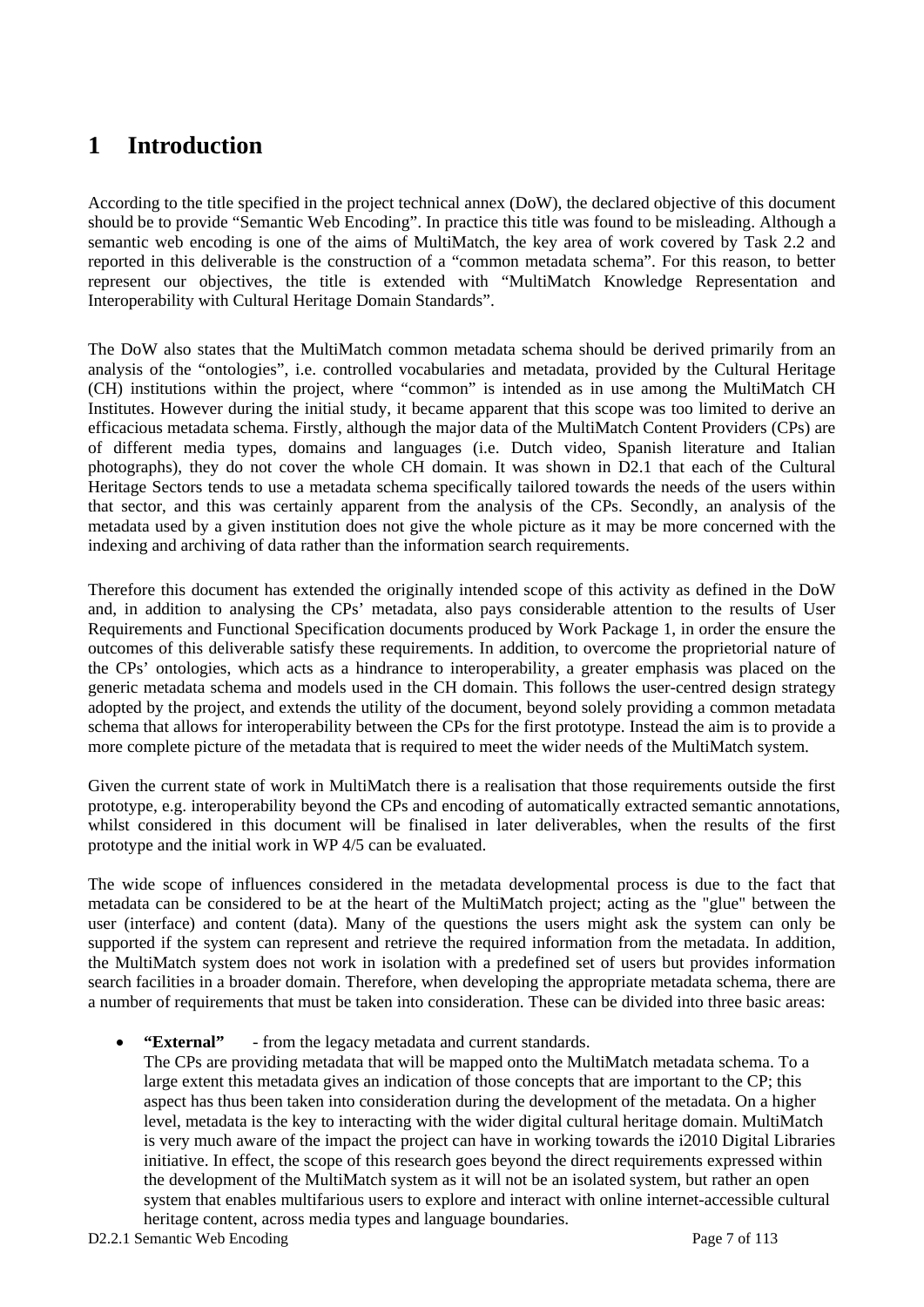- **"Top-down"** from the user requirements. To ensure that user needs are met, the metadata has been derived from the functional specifications for Prototype 1, which in turn were derived from the user requirements.
- **"Bottom-up"** from the content (data). Meeting these needs also necessitated that the metadata can satisfactorily represent those concepts that are expressed within (and extracted from) the data.

Thus, the document initially focuses on what are referred to as "external" influences, these are more in line with the originally envisaged scope of the deliverable, i.e. analysis of the CPs metadata. In addition the generic metadata schemas and reference models relevant to MultiMatch are described and their relationship to the development of the MultiMatch schema is considered. The influence of the User Requirements on the metadata is implicit in Deliverables 1.2 and 1.3. However the effects of considering both the generic metadata schema and the user requirements are explicitly presented in the metadata element tables, which summarise the reasoning behind the development of the schema. In terms of the "bottom-up" issues, i.e. how the need to represent particular CH concepts affects the metadata, these are in part implicitly considered by the CP and generic metadata schemas, and in particular by the domain reference models. Issues of particular relevance to MultiMatch, e.g. multilinguality and automatically extracted metadata, are highlighted to show how they must be considered and will be more fully examined in D2.2.2. The impact of these three factors is discussed further in Chapter 2.

This document outlines how the development of the MultiMatch metadata schema has been considered in the context of Semantic Interoperability to ensure that the aims of the project are met. Although examples of semantic web encodings of the current metadata schema are provided, the final encoding is, in part, reliant on the results of the automatic semantic annotation by WP4 for the second prototype. The focus here is on the interoperability required by the first prototype, i.e. with the MultiMatch CH Institutes.

## **1.1 Metadata Working Group**

The development of the MultiMatch search engine can be divided into four areas:

Data Collection

- crawl the Internet to identify websites with CH information, locating relevant texts, images, audio and videos
- likewise identify relevant material via an in-depth crawling of selected CH institutions, accepting and processing any semantic web encoding of the information retrieved

Data Analysis

- automatically classify the results, in a semantic-web compliant fashion, based on document content, metadata, context, and on the occurrence of relevant CH concepts
- automatically extract relevant information that will then be used to create cross-links between related material, such as biographies, exhibitions of work, critical analyses, etc.

Indexing

• organise and further analyse the material crawled to serve focused queries generated from userformulated information needs

Search and Retrieval

- interact with the user to obtain a more specific definition of information requirements
- organise and display search results in an integrated, user-friendly manner, allowing users to access and exploit the information retrieved regardless of language barriers

D2.2.1 Semantic Web Encoding Page 8 of 113 As metadata issues play a role in each of these areas, a special working group was initiated with representatives from different work-packages and perspectives to study the issues involved in creating the MultiMatch metadata schema. The starting point was `D2.1 First Analysis of Metadata in the Cultural Heritage Domain´, which listed forty knowledge representation standards and documented their usage. To coordinate the group activities, with respect to the work in presented in this document, numerous telephone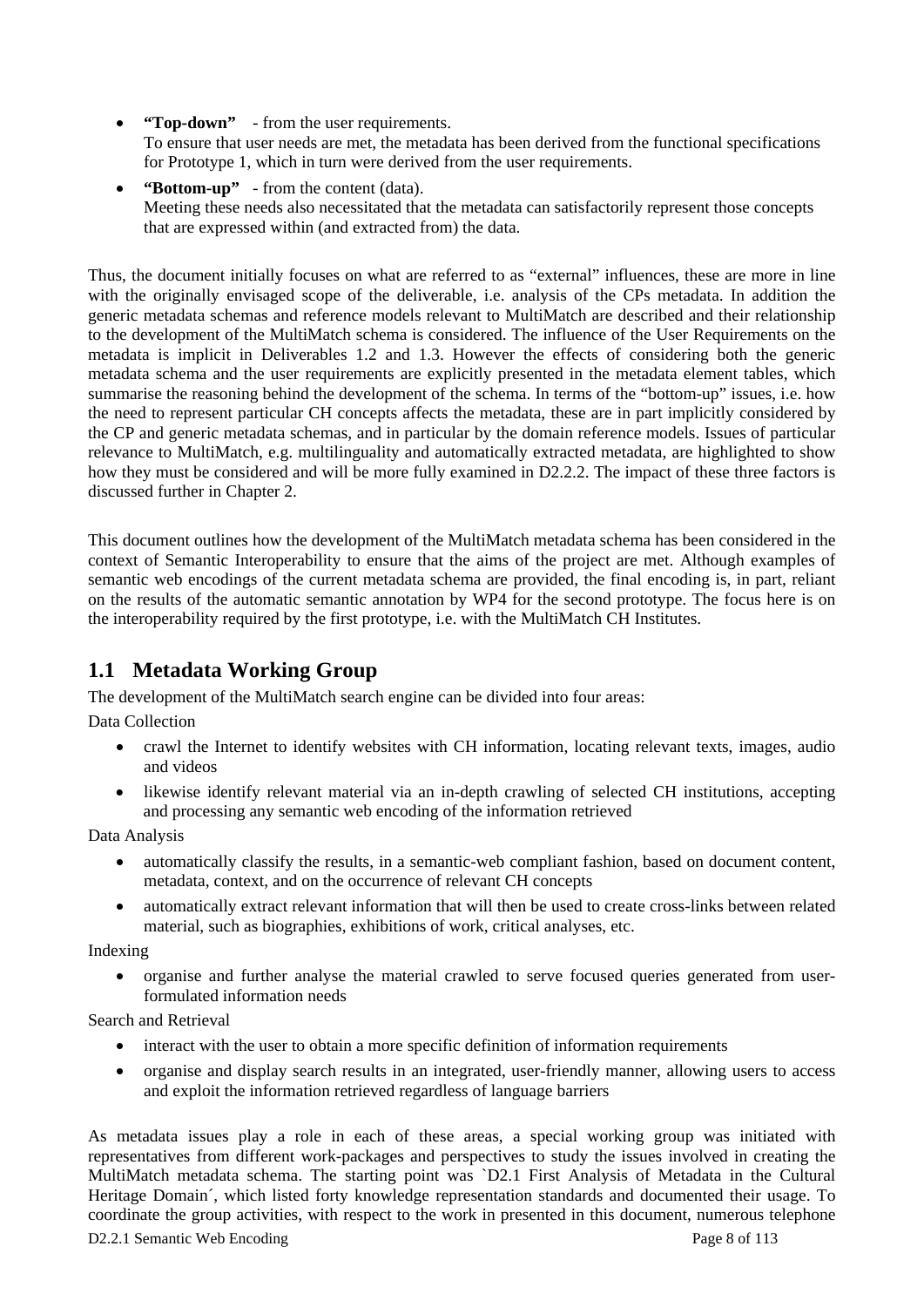conferences were held between December and February and the group gathered for meetings in Amsterdam (8-9 February 2007) and Madrid (28-29 March 2007).

As it become increasingly evident that for this work to be effective there was a need to focus beyond the MultiMatch CPs in order to identify a knowledge representation framework that would be suitable to handle heterogeneous cultural heritage content and that would not preclude interoperability, MultiMatch organised a joint Delos-MultiMatch workshop (15 February 2007) in order to bring together a set of experts (both researchers and practitioners) working on the representation of cultural heritage digital objects. The workshop gave us the opportunity to investigate the current state-of-the-art, and to discuss and compare ideas with experts in the field and with others who have already faced or are currently addressing the same issues.<sup>1</sup>

### **1.2 Outline of the Document**

The structure of this document is as follows:

- Chapter 1 (this chapter) gives a broad overview of the issues, methodology and terminology and results discussed in the rest of the document.
- Chapter 2 describes the issues addressed when developing the MultiMatch metadata schema.
- Chapter 3 presents the Content Providers meta(data) and controlled vocabularies, and the content selection process for the first prototype.
- Chapter 4 describes the generic metadata schemas, reference models that are used in the CH domain and their relationship to the MultiMatch metadata schema.
- Chapter 5 describes in detail the MultiMatch data model plus metadata schema.
- Chapter 6 outlines the approach adopted towards achieving the required level of interoperability with other collections including developing an ontological representation of the MultiMatch metadata schema, which is a vital component of the MultiMatch system.
- Chapter 7 concludes the document and indicates the next steps WP2 will take towards the second prototype.

## **1.3 Terminology**

In order to have a clear understanding of the document the following table provides a definition of some of the key specific terminology used in the MultiMatch project.

| creations | In the context of MultiMatch, a Creation describes a physical cultural heritage object,<br>i.e. it is:                                                                                                                          |
|-----------|---------------------------------------------------------------------------------------------------------------------------------------------------------------------------------------------------------------------------------|
|           | a unique man-made object;<br>٠                                                                                                                                                                                                  |
|           | the result of a distinct intellectual or creative creation process which can be a<br>$\bullet$<br>Text, Still Image, Video, Audio or Physical Object;                                                                           |
|           | an Endeavour in terms of the Functional Requirements for Bibliographic<br>$\bullet$<br>Records (FRBR) reference model, in that it represents a "Work" in its abstract<br>term and also the actual "Manifestation" of that work. |
|           | Note, that a digital still image, e.g. a digital photograph, can be a Creation. A thumbnail<br>of that original work of art would then be the Digital representation of that photograph.                                        |

 $\overline{\phantom{a}}$ 

<sup>1</sup> See http://www.delos.info/index.php?option=com\_content&task=view&id=533&Itemid=278 for the online proceedings and presentations of the workshop.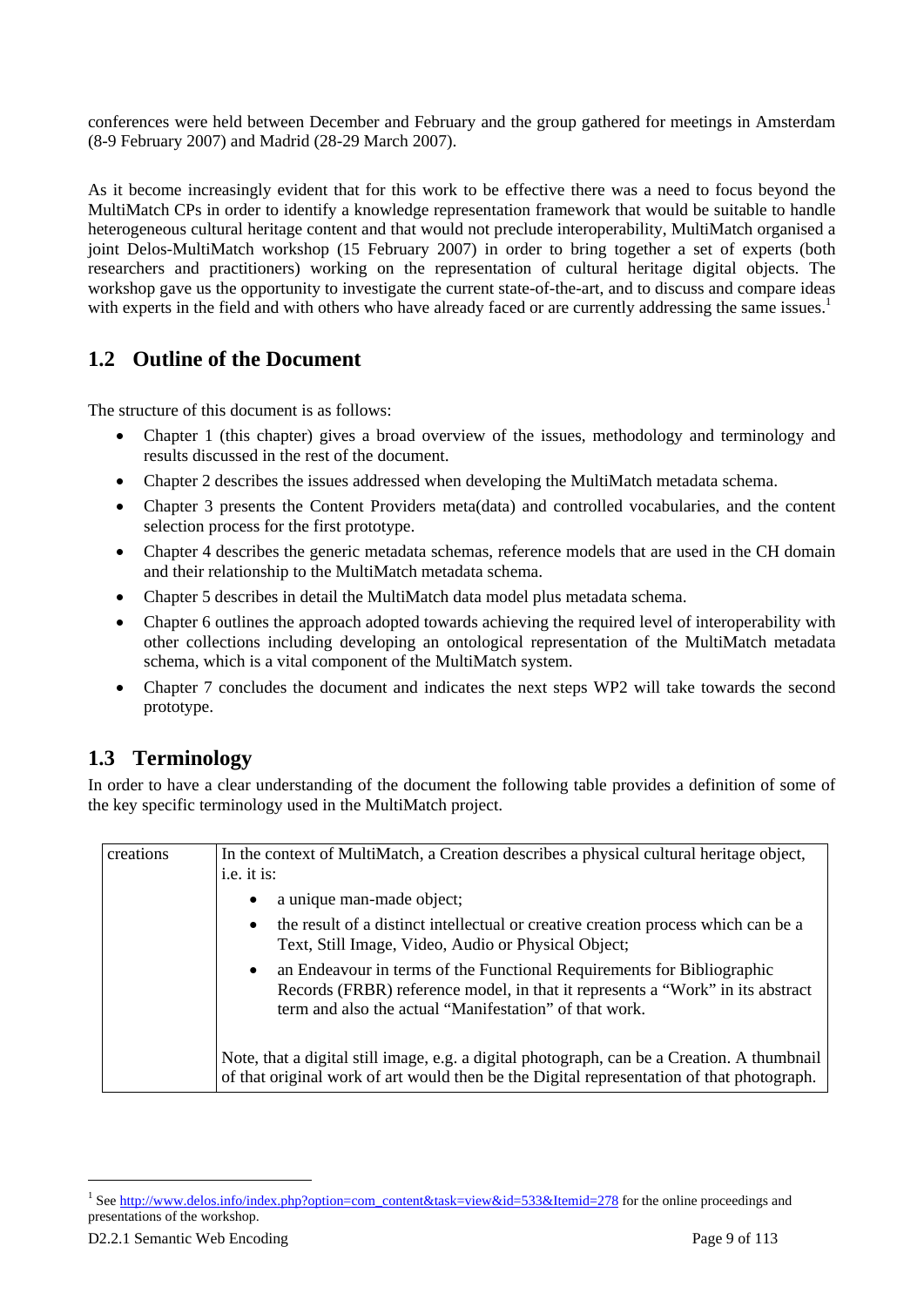| Cultural<br>Heritage | Creation as an entity in the MultiMatch data model.                                                                                                                                                                                                                                                                                                                                                                                                                                                                                                                                                                                                                                                                                                                                                                                                                                                                                                                                                                      |
|----------------------|--------------------------------------------------------------------------------------------------------------------------------------------------------------------------------------------------------------------------------------------------------------------------------------------------------------------------------------------------------------------------------------------------------------------------------------------------------------------------------------------------------------------------------------------------------------------------------------------------------------------------------------------------------------------------------------------------------------------------------------------------------------------------------------------------------------------------------------------------------------------------------------------------------------------------------------------------------------------------------------------------------------------------|
| object               |                                                                                                                                                                                                                                                                                                                                                                                                                                                                                                                                                                                                                                                                                                                                                                                                                                                                                                                                                                                                                          |
| Data model           | "A data model is a model that describes in an abstract way how data are represented in<br>a business organization, an information system or a database management system. A<br>conceptual schema, or high-level data model or conceptual data model, is a map of<br>concepts and their relationships." <sup>2</sup>                                                                                                                                                                                                                                                                                                                                                                                                                                                                                                                                                                                                                                                                                                      |
| Digital              | A digital representation is a visual surrogate or reproduction of a Creation.                                                                                                                                                                                                                                                                                                                                                                                                                                                                                                                                                                                                                                                                                                                                                                                                                                                                                                                                            |
| representations      | In many cases the digital representation will be an image (think of scans or digital<br>photographs of paintings, books, sculptures, videos etc.). Also, a thumbnail of an image<br>of a Creation is a digital representation.                                                                                                                                                                                                                                                                                                                                                                                                                                                                                                                                                                                                                                                                                                                                                                                           |
|                      | However, for Audio and Video Creations (the original work of art can be analogue or<br>digital) there will also be digital representations of several kinds. If possible, every kind<br>of digital representation, regardless what type of creation it refers to, should be<br>described in one format.                                                                                                                                                                                                                                                                                                                                                                                                                                                                                                                                                                                                                                                                                                                  |
|                      | For example, an analogue artwork can be a movie or film (type of Creation = Video).<br>This Creation is likely to have more than two digital representations:                                                                                                                                                                                                                                                                                                                                                                                                                                                                                                                                                                                                                                                                                                                                                                                                                                                            |
|                      | Images (the keyframes that summarize the movie)                                                                                                                                                                                                                                                                                                                                                                                                                                                                                                                                                                                                                                                                                                                                                                                                                                                                                                                                                                          |
|                      | a Browse Copy in MPEG-1                                                                                                                                                                                                                                                                                                                                                                                                                                                                                                                                                                                                                                                                                                                                                                                                                                                                                                                                                                                                  |
|                      | a high quality digital representation in MPEG-2 or MPEG-4 or something else.                                                                                                                                                                                                                                                                                                                                                                                                                                                                                                                                                                                                                                                                                                                                                                                                                                                                                                                                             |
| Metadata             | A metadata record is a file of information, compiled (automatically and/or manually) in<br>the format of the metadata schema concerned, which captures the basic characteristics<br>of a data or information resource (e.g. a cultural heritage object).                                                                                                                                                                                                                                                                                                                                                                                                                                                                                                                                                                                                                                                                                                                                                                 |
| Metadata<br>element  | A metadata element is an item, or an editorial part of metadata. A semantic metadata<br>element is an element from the descriptive metadata that describes the cultural heritage<br>object. A metadata element name is given to a data element in, for example, a data<br>dictionary or metadata schema or registry.                                                                                                                                                                                                                                                                                                                                                                                                                                                                                                                                                                                                                                                                                                     |
| Metadata<br>schema   | "Full, logically organised structure of relations between defined (groups) of metadata<br>and the information objects they describe." [De Jong 2003] "a set of rules for encoding<br>information that supports specific communities of users." [Baca 1989]                                                                                                                                                                                                                                                                                                                                                                                                                                                                                                                                                                                                                                                                                                                                                               |
| Ontology             | An ontology is a data model that represents the existing knowledge within a domain<br>and is used to reason about the objects in that domain and the relations between them.<br>Ontologies are used as a form of knowledge representation about the world or some<br>part of it. Ontologies generally describe: Individuals (the basic or "ground level"<br>objects); Classes (sets, collections, or types of objects); Attributes (properties, features,<br>characteristics, or parameters that objects can have and share); Relations (ways that<br>objects can be related to one another). <sup>3</sup> Therefore thesauri and classification schemes<br>can be regarded as ontologies with a relatively small number of relationships.<br>Ontologies can represent complex relationships between objects, and include the rules<br>and axioms missing from semantic networks. Ontologies that describe knowledge in a<br>specific area are often connected with systems for data mining and knowledge<br>management. |
| Semantic Web         | The Semantic Web provides a common framework that allows data to be shared and<br>reused across application, enterprise, and community boundaries. It is a collaborative<br>effort led by W3C with participation from a large number of researchers and industrial<br>partners. It is based on the Resource Description Framework (RDF), which integrates a<br>variety of applications using XML for syntax and URIs for naming.                                                                                                                                                                                                                                                                                                                                                                                                                                                                                                                                                                                         |

 $\overline{\phantom{a}}$ 

<sup>&</sup>lt;sup>2</sup> www.wikipedia.org

<sup>&</sup>lt;sup>3</sup> Definition taken from: www.wikipedia.org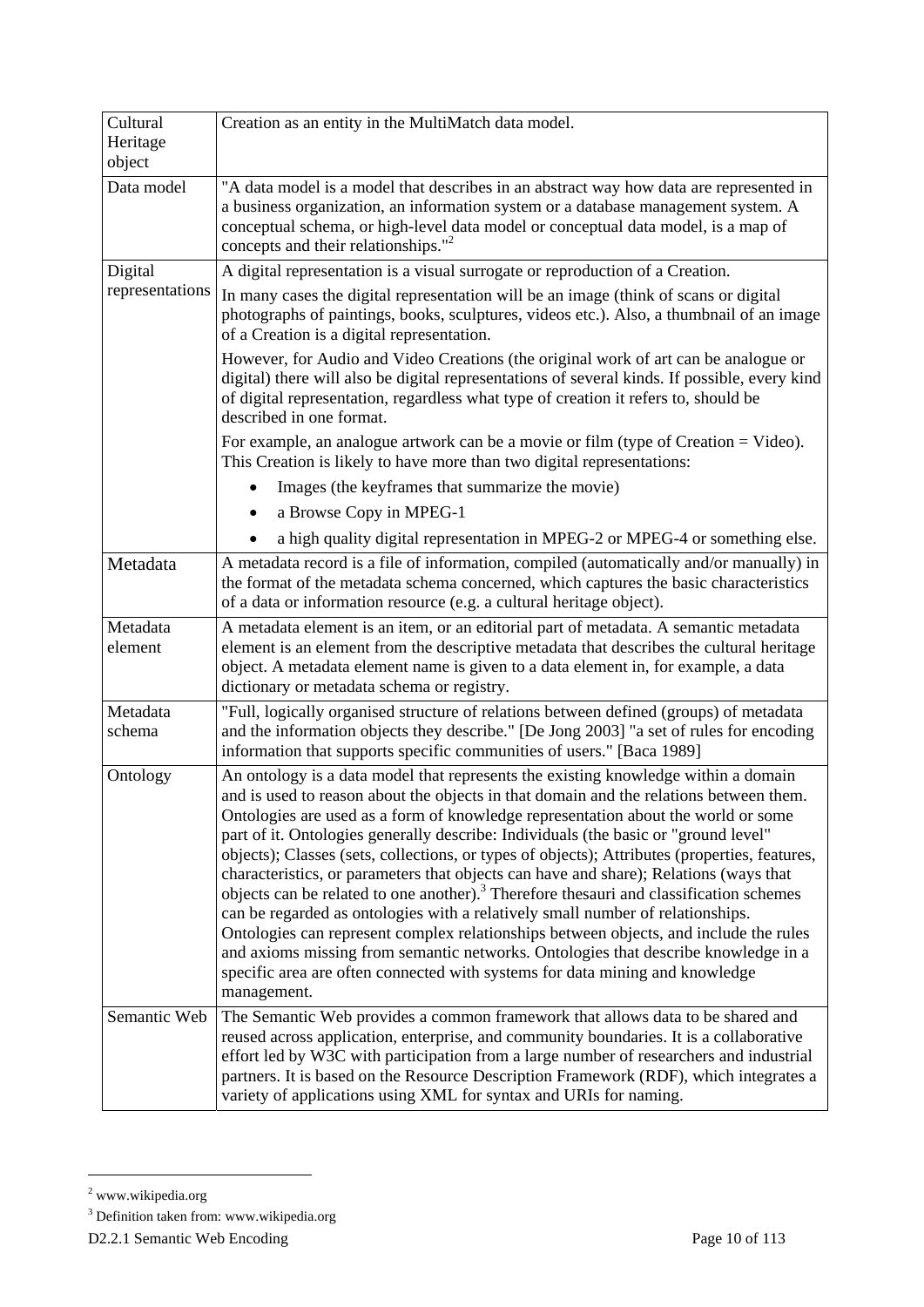| Within MultiMatch the following five types of original works of art, represented in<br>digital form, can be described, although other types of Cultural Heritage objects are not<br>excluded:            |  |  |  |
|----------------------------------------------------------------------------------------------------------------------------------------------------------------------------------------------------------|--|--|--|
| Text, e.g. books, poems etc.<br>٠                                                                                                                                                                        |  |  |  |
| Sound, e.g. radio programmes, radio plays, other recorded speech or sounds, a<br>$\bullet$<br>music playback file format, an audio compact disc.                                                         |  |  |  |
| Still Image, e.g. paintings, photographs, drawings, maps.<br>$\bullet$                                                                                                                                   |  |  |  |
| Video, e.g. TV programmes and films.<br>٠                                                                                                                                                                |  |  |  |
| Physical Object, e.g. sculpture, vase, cooking pot, any inanimate, three-<br>$\bullet$<br>dimensional object or substance that is the result of a distinct intellectual or<br>creative creation process. |  |  |  |
|                                                                                                                                                                                                          |  |  |  |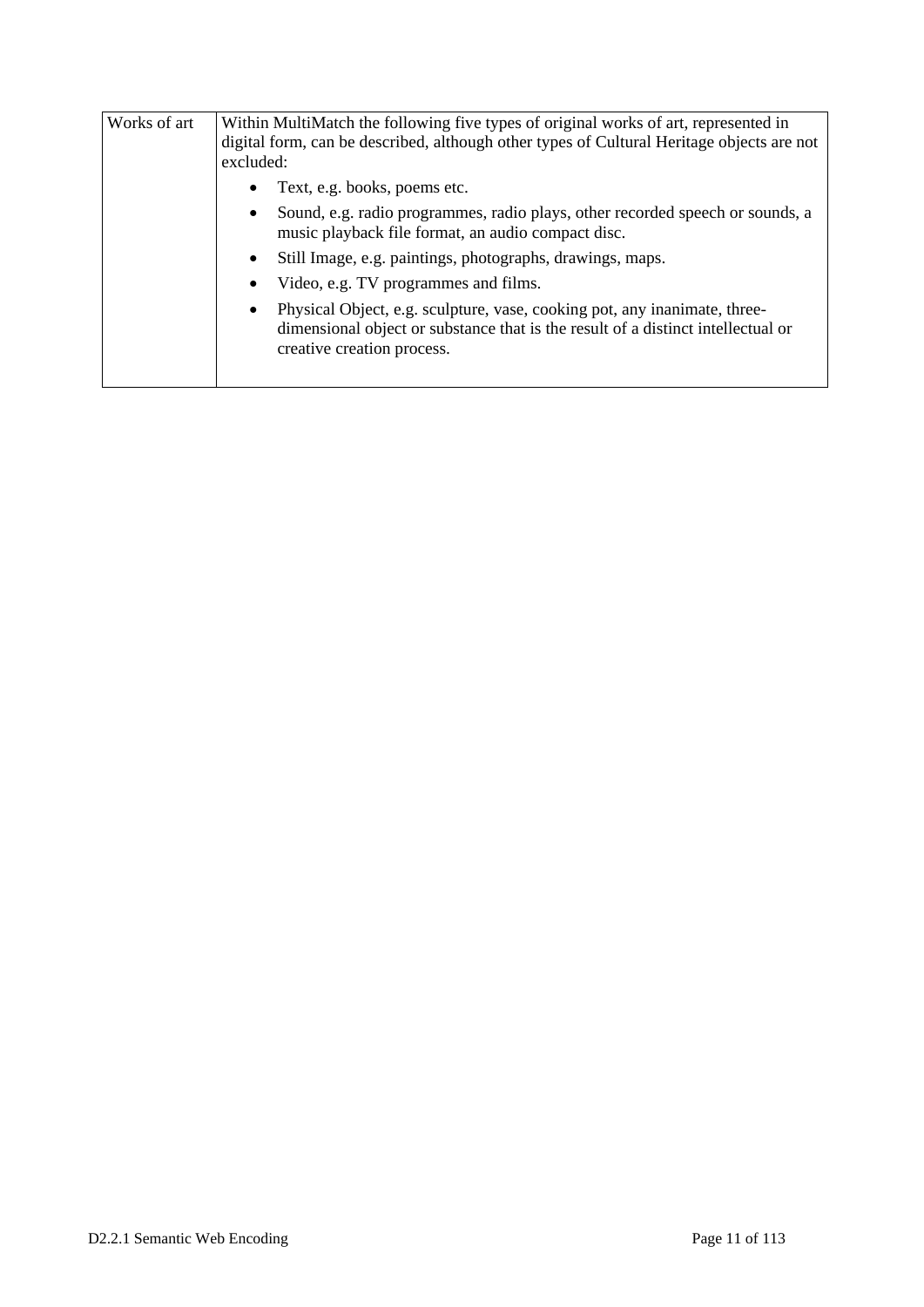# **2 MultiMatch Metadata Development**

One of the first activities of the MultiMatch project was to provide an overview of current practice regarding knowledge representation in the cultural heritage domain in Deliverable 2.1: First Analysis of Metadata in the Cultural Heritage Domain. As metadata standards facilitate interoperability and exchange of information between systems and organisations, this overview provided the basis for the approach towards interoperability that will be adopted within MultiMatch.

The research for Deliverable D2.1 showed that each of the Cultural Heritage Sectors tends to use a metadata schema specifically tailored towards the needs of the users within that sector. Whilst there are crosswalks available between some of these schemas, the primary method to achieve interoperability between the multifarious schemas is to map to and from the Dublin Core. However, whilst the Dublin Core offers a flexible representation, it is less expressive than the specific schemas so there is a degree of information loss during this mapping process. To an extent this can be alleviated by using the standard refinements of the Dublin Core, such as the Qualified Dublin Core or the Visual Resources Association Core Categories (VRA Core 4.0)<sup>4</sup>. An alternative is to use more expressive standards like MPEG-7/21<sup>5</sup>, or to map to reference models such as  $FRBR<sup>6</sup>$  and  $CIDOC<sup>7</sup>$  that offer more expressiveness. Biblioteca Virtual Miguel de Cervantes, one of the MultiMatch partners, can export their metadata to a CIDOC-CRM compatible format. Sound and Vision has applied the reference model FRBR into its metadata schema iMMix. However these reference models are not currently widely adopted methods to provide interoperability. Chapter 4 provides a more indepth discussion of these issues.

The next step, after D2.1, was to choose from or build upon these standards and design the appropriate knowledge representation approach for the project. As stated in the DoW, the intention was not to invent a new "standard". In practice this involves the consideration of the three general areas of influence upon the metadata development in order to ensure that the metadata is expressive enough, and has involved close consultation with the other work packages:

- To interoperate with content provider metadata and other standards in the domain, it had to be considered work being done in WPs 4 and 5, given that this involves applying generic semantic interoperability technologies but tailoring them to the Cultural Heritage Domain.
- To meet the requirements expressed by the final users of the system involves WP1 issues, primarily expressed in the User Requirements and Functional Specification documents (D 1.2 and 1.3).
- To express the concepts which are present and to be extracted from the data, involves work being done in WPs 4 and 5, through examination of the data in light of the automatic classification on information extraction discussed in the State of the Art (D1.1), which will be applied within the project.

These three influences are referred to as "external", "top-down" and "bottom-up", respectively, and are described in more detail in the sections below.

l

<sup>4</sup> http://www.vraweb.org/projects/vracore4/index.html

<sup>5</sup> MPEG-7 is formally called *Multimedia Content Description Interface*. Thus, it is *not* a standard which deals with the actual encoding of moving pictures and audio. MPEG-7: Overview of MPEG-7 Description Tools

The MPEG-21 standard, from the Moving Picture Experts Group, aims at defining an open framework for multimedia applications. ISO 21000. Specifically, MPEG-21 defines a "Rights Expression Language" standard as means of sharing digital rights/permissions/restrictions for digital content from content creator to content consumer. http://www.chiariglione.org/mpeg/standards/mpeg-21/mpeg-21.htm

<sup>&</sup>lt;sup>6</sup> Functional Requirements for Bibliographic Records. http://www.ifla.org/VII/s13/frbr/frbr.htm

<sup>&</sup>lt;sup>7</sup> The Committee on Documentation of the International Council of Museums (ICOM-CIDOC) focuses on the documentation requirements and standards of museums, archives, and similar organizations. CIDOC has defined a Conceptual Reference Model (also known as the CIDOC CRM).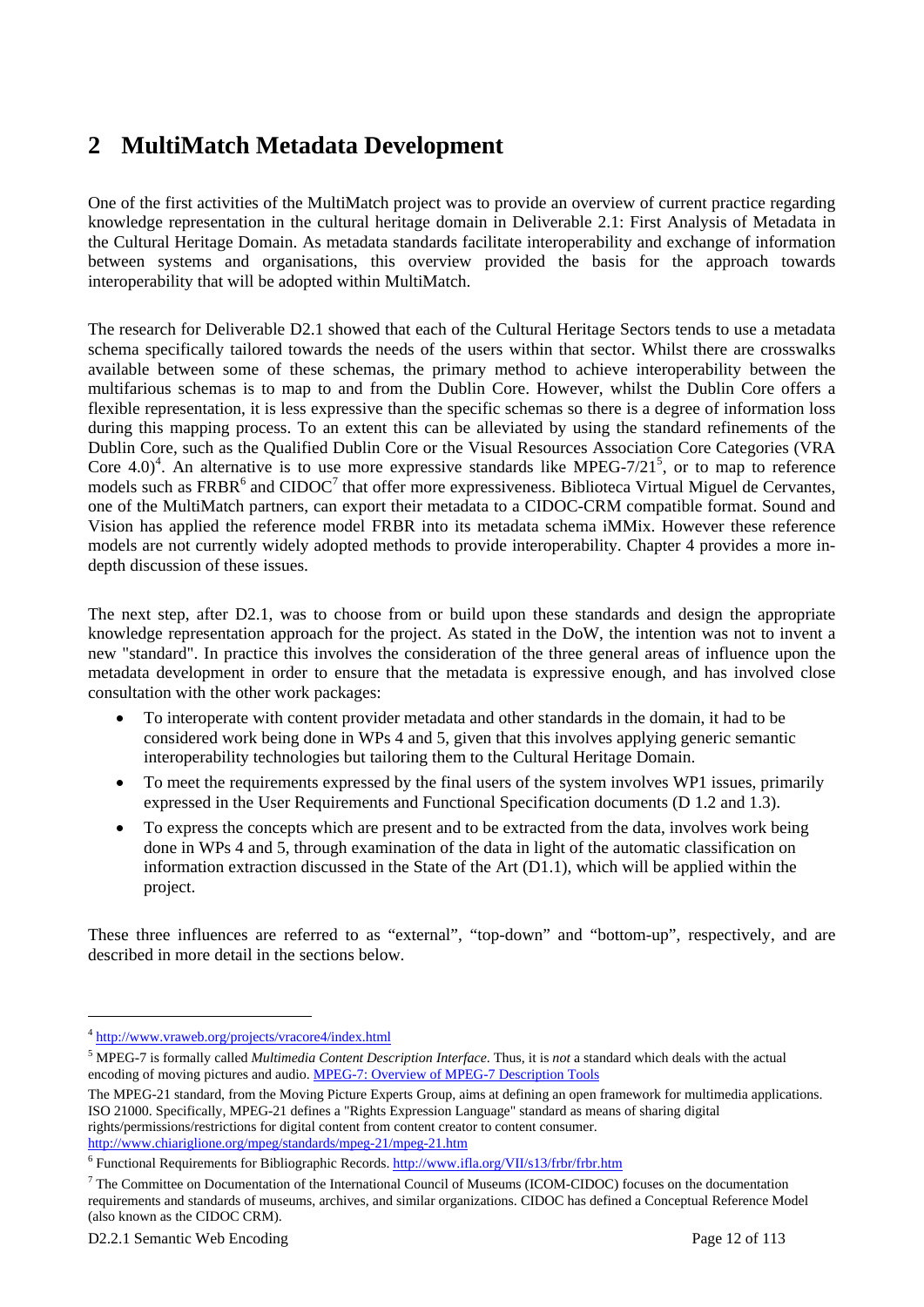### **2.1 "External" Issues: Interoperability in the CH Domain**

The "external" influences on the development of the MultiMatch metadata refer to the other metadata schemas that have to be taken into consideration. In broader terms the issues relate to Semantic Interoperability, i.e. the capability of different information systems to communicate information consistent with the intended meaning of the encoded information (as intended by the creators or maintainers of the information system). This communication may take various forms such as the transfer, exchange, transformation, mediation, migration or integration of information. It involves processing of the shared information so that it is consistent with the intended meaning

Initially, for the first prototype, this mainly involves the CP metadata resources. The three partners of MultiMatch, that provide their catalogues, apply the following standards for knowledge representation:

- Alinari
	- o a proprietary metadata schema based upon Dublin Core
	- o the schema is mapped to Dublin Core in XML for exchange purposes
	- o a proprietary thesaurus for subject indexing in Italian and English (a selection is also translated into French, German, Polish and Spanish)
	- o together with several proprietary authority lists in English, French, German, Italian and Spanish.
- Biblioteca Virtual Miguel de Cervantes
	- o the MARC21 metadata schema
	- o the schema is mapped to Dublin Core in XML, IEEE LOM<sup>8</sup>, MARC<sup>9</sup>-XML and CIDOC-CRM for exchange purposes
	- o the UDC classification schema in Spanish for subject indexing
	- o a controlled vocabulary with subject headings in Spanish based on the one in use by the University Library of Alicante.
- Netherlands Institute for Sound and Vision
	- o a proprietary metadata model that makes use of the FRBR concepts
	- o the schema is mapped to Dublin Core in XML and IEEE LOM for exchange purposes
	- o a thesaurus for subject indexing in Dutch (the de-facto standard for audiovisual archives in the Netherlands)
	- o several proprietary authority lists in Dutch several proprietary authority lists in Dutch.

It is clear that the CP metadata schemas are tailored to the focus of the respective collections:

| <b>Cultural Heritage institute</b> | <b>Specific domain</b>    |
|------------------------------------|---------------------------|
| Alinari                            | Photography               |
| Cervantes                          | Spanish Literature        |
| Sound and Vision                   | <b>Dutch Broadcasting</b> |

Chapter 3 gives a thorough analysis of the CP metadata, and associated control vocabularies to determine how they will be used (mapping into) MultiMatch.

l

<sup>&</sup>lt;sup>8</sup> Institute of Electrical and Electronics Engineers, Learning Objects Metadata (Standard for describing learning objects) <br><sup>9</sup> MABC is an acronum for MAchina Baadable Catalogina. It defines a bibliographic data format an

<sup>&</sup>lt;sup>9</sup> MARC is an acronym for MAchine-Readable Cataloging. It defines a bibliographic data format and provides the protocol by which computers exchange, use, and interpret bibliographic information.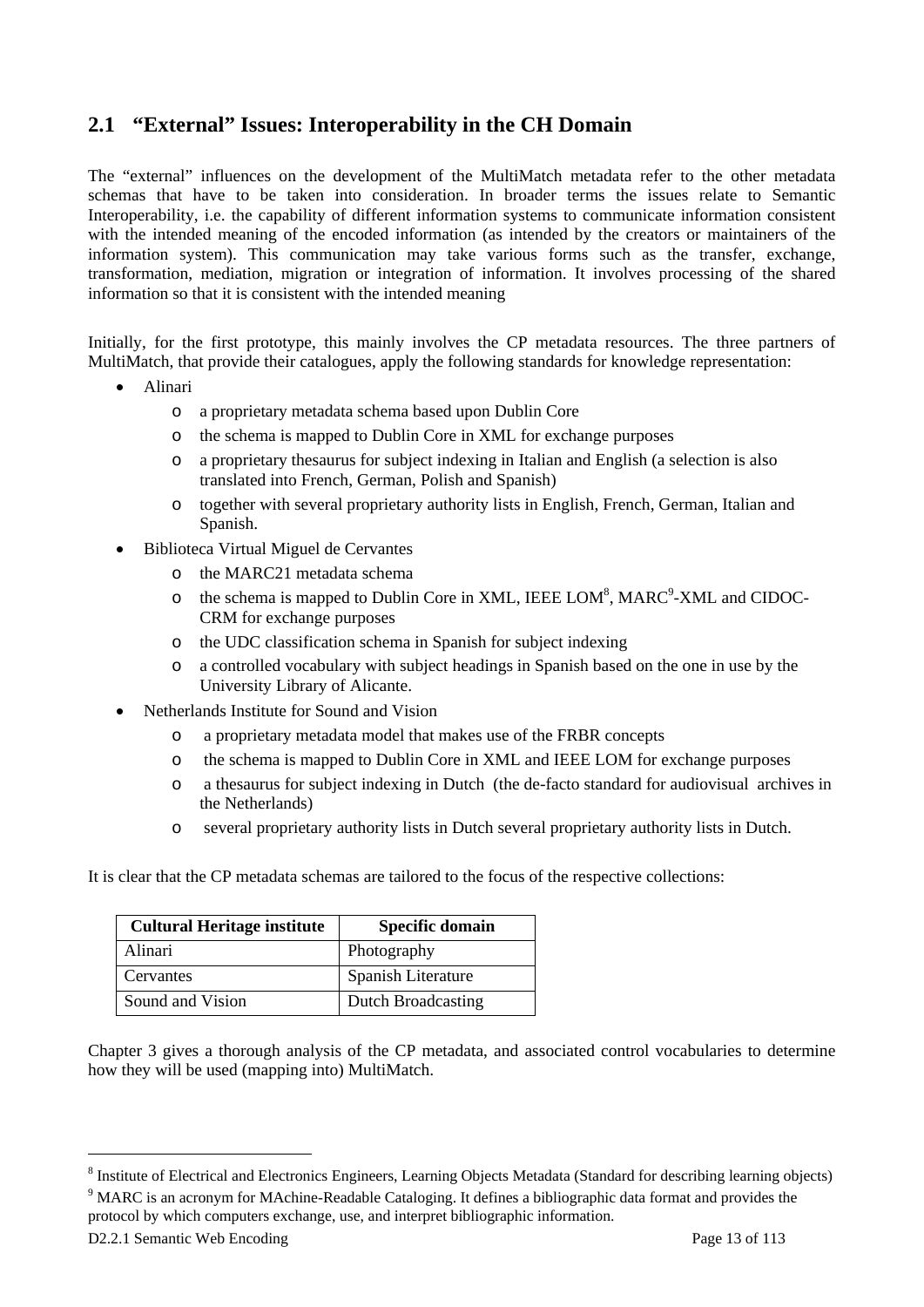However, MultiMatch is intended to be used in a wider CH domain than that represented by the CPs. The influence of the generic CH domain has been considered primarily by examining the generic interoperability resources used in the domain, especially the reference models (FRBR and CIDOC) which have been specifically designed to capture the information within the domain. The influence of these "external" resources on MultiMatch is discussed in Chapter 4.

### **2.2 "Top-down" Issues: Meeting the specification of the user requirements**

The MultiMatch project is following a user-centred design strategy and so a good deal of the initial effort was directed at interviewing the end-users of the system to determine their requirements (see Del 1.2). These user requirements have been translated into a functional specification that is used to guide the development of MultiMatch so that the final system will meet the needs (and expectations) of the end-users (Del 1.3). Obviously there is not a unique concept of an end-user, and different users, having different levels of expertise and information search needs, will present different requirements that should be considered in the system development.

In terms of the influence on the metadata, the user requirements give an indication as to the concepts that are required by the user and the relative importance of those concepts.

Many of the findings of the user requirements are, as one would expect, intuitive, such as the fact that text and images are the media types of primary importance, and that creators and their works are the main concepts for search, with typical queries involving: proper names, places, and titles. There were also less definite requirements, such as clearer semantics in faceted browsing and clustering so that the categorisation (clustering) of the search results "make sense". This strongly points to the need to use standard (and well defined) vocabularies and subject taxonomies.

In MultiMatch all search facilities will be translingual, i.e. the user can formulate queries in a given language and can retrieve results in any of the languages supported by MultiMatch (i.e. primarily English, Spanish, Italian and Dutch). Users expressed a strong desire to have control over the process, i.e. selection of the appropriate translation in the case of a word with multiple meanings and the option of not translating certain expressions. The notion of a controllable and transparent search process was thus seen as a major requirement on the system, a key reason for this is the ability to determine the "authoritativeness" of any information that results from a user search.

From the expert users survey it can be concluded that, on average, experts tend to classify searches for information about creators (authors) and creations (works of art and masterpieces) as their most common search tasks. Therefore, the MultiMatch partners have initially decided to focus two types of specialised searches on creators and creations, although specialised searches focused on other relevant categories will also be considered.

For the top-down approach to the development of the MultiMatch metadata schema the user requirements, as reported in D1.3, have been used as a starting point. In other words, the descriptions of the requirements have been translated into required metadata elements for search and presentation purposes. The outcome of the top-down approach is fully reported in Chapter 5, via the Schema tables that have a separate column referring to D1.3.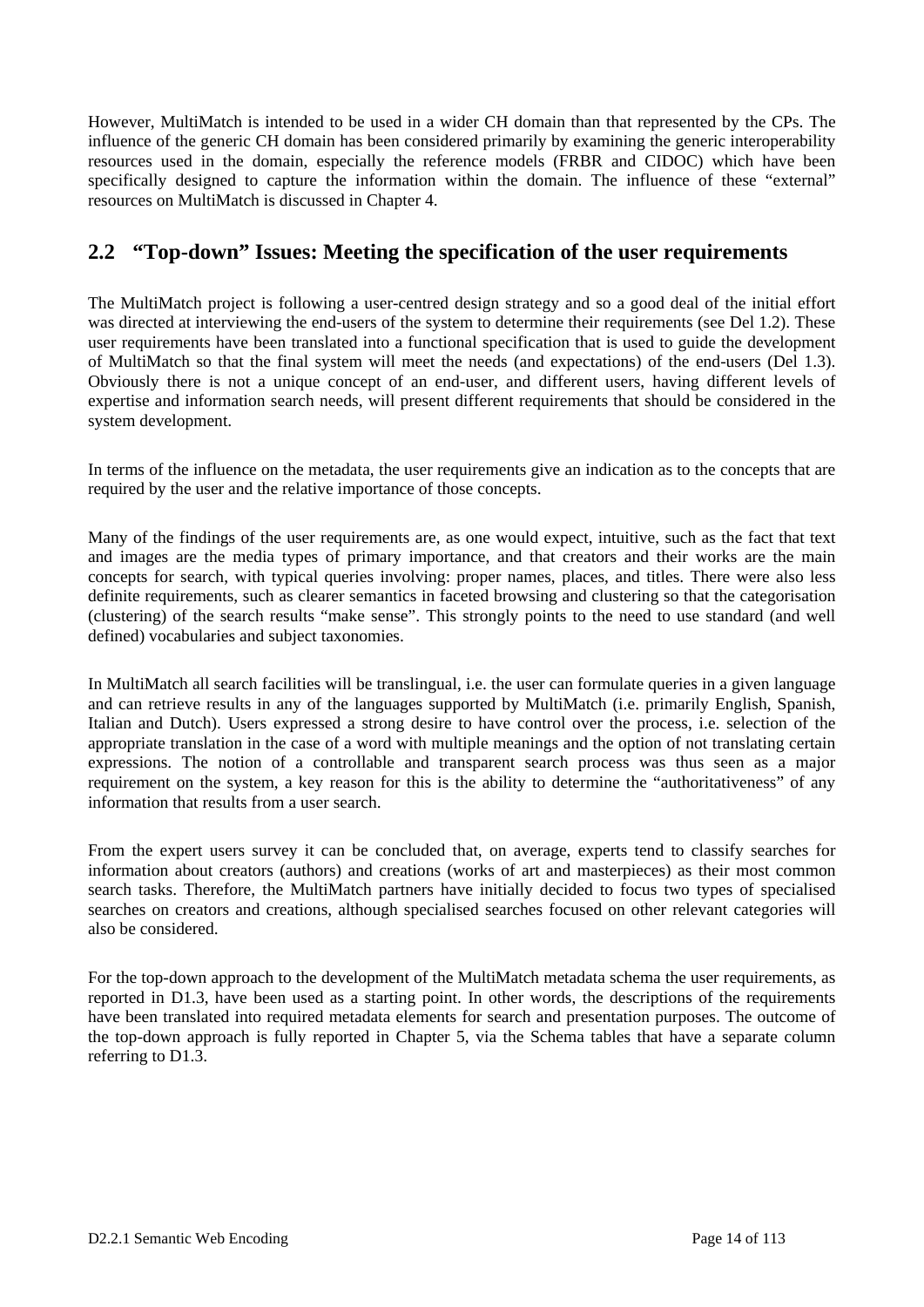### **2.3 "Bottom-up" Issues: Representing the concepts which are present in the data**

Whilst it is crucial to provide a representation to fulfil the user requirements, these will not fully specify the requirements of all users: only a selection of users have been interviewed (expert users), needs are dynamically changing and users' concepts of what they want are very much dependent on their experience of what is available. In addition, by examining the data, it is possible to determine the issues that arise when representing the concepts relating to cultural heritage objects.

Therefore the metadata must be able to adequately represent the concepts that are extractable from the data itself (including concepts possibly unforeseen in the user requirements process). In the MultiMatch project this data includes digital representations of Cultural Heritage objects (images, texts, etc.) and data describing those objects, which is presented in a human rather than machine-readable format.

However when examining the data it is seen that values can be ambiguous (an individual can be known by several names), have varying degrees of precision (a location can be a country, province or town) or may be contested (the attribution of a creation may be in doubt).

The ambiguity, imprecision and uncertainty of the data is accentuated by its multilingual nature and fundamentally by the use of automatic techniques to extract information from it. Cultural heritage organisations employ professional cataloguers to annotate the objects in their collections, using a metadata model and cataloguing rules formalise the way objects are described in the catalogue and keywords are usually assigned to an object from a given thesauri or controlled vocabulary. However, within MultiMatch this annotation process will use automatic techniques. Thus, where a concept is seen to have conflicting values, this could be due to a genuine difference of opinion in the Cultural Heritage domain, an error in the data, or an error in the extraction process.

One of the key features which was highlighted by the user requirements analysis is the need to represent the authoritativeness of the information presented to the user. It is therefore important for the MultiMatch representation to be able to express the ambiguous, imprecise and uncertain nature of the information to the user. It is also potentially useful/necessary to provide an "audit-trail" to the source(s) and process(es) which have been used to acquire the information.

In addition to extracting metadata from textual data, MultiMatch will also extract metadata from other media types; audio, still images and video (although to some extent audio (transcripts) can be seen as noisy text and video is seen as (keyframe) images and audio (text). The metadata which is extracted from images represents the underlying, low-level features of an image; however, what the user requires is the linking of this to a meaningful (semantic) representation of the image. Thus the metadata format must cope with low-level and high-level concepts and the links between these representations.

### **2.4 Conclusion**

All three influences, "external", "top-down" and "bottom-up", are taken into consideration in the MultiMatch data model and metadata schema presented in Chapter 5. However it should be noted that whilst this tri-partite division is used to more clearly differentiate the different influences, they are obviously heavily interrelated. For example, the user requirements express the need to retrieve information about "Creators", all of the metadata schemas, used both by the MultiMatch CP and more widely in the CH domain, have some form of representation of a creator, and within the data the "Creators" are represented in various formats. Thus the MultiMatch schema must also contain the concept of a creator and the representation of that concept within the schema needs to consider all the three issues.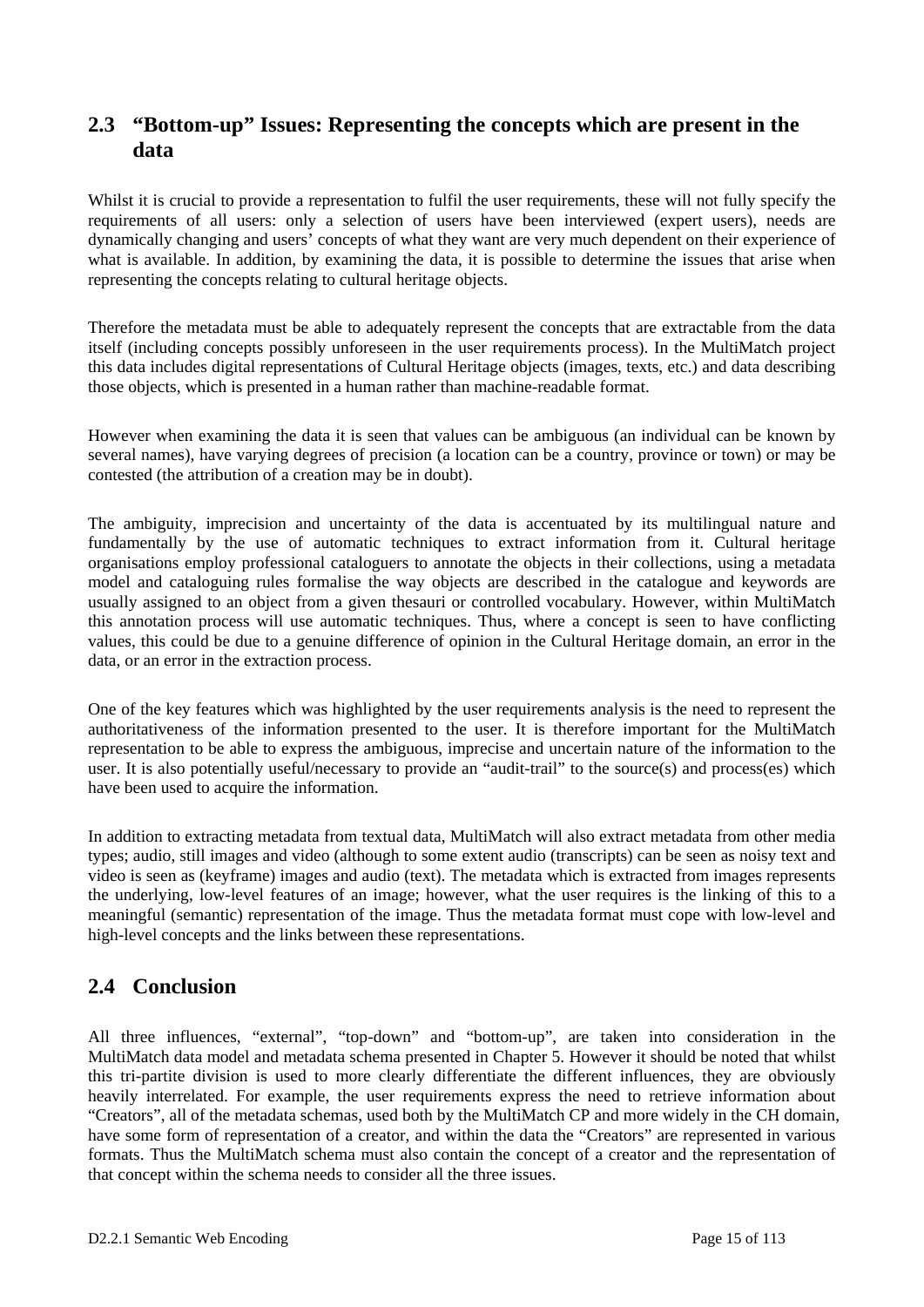These concepts have been taking into consideration, to an extent, by the metadata schemas and reference models using in the CH domain and examined in Chapters 3 and 4. However, many of these issues are not fully considered in this deliverable. As a result of the work of WPs 4 and 5, the relevant concepts will be extracted from the data and indexed, and this will result in a clearer understanding of the requirements placed on the metadata by this process. Thus, aspects which relate to the data, such as multilinguality and the information extraction process, are very specific to the MultiMatch system; these will be further examined in D<sub>2.2.2</sub>.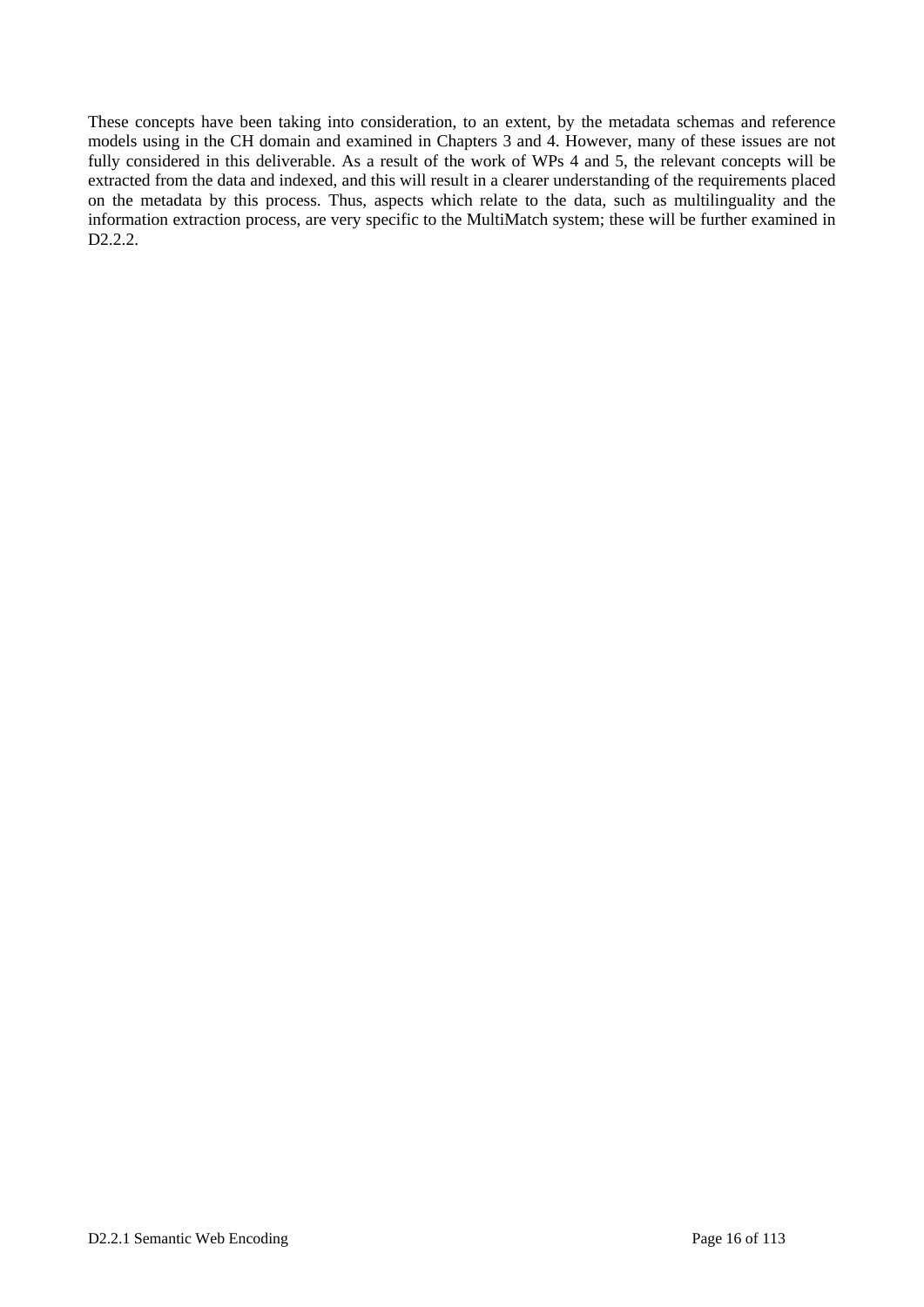# **3 The Content: Data with accompanying Metadata**

## **3.1 Themes of the Content**

The consortium partners selected a well-balanced corpus of test data for training and testing of the first prototype.

In order to structure the selection of content from the three cultural heritage institutions (Alinari, Sound and Vision and Biblioteca Virtual Miguel de Cervantes (BVMC)), the consortium partners compiled a list of topranking artists in their collections. This list covers authors in the domains of:

- fine arts (primarily European painters)
- literature (with a focus on Spanish literature)

The cumulated list is included as Annex 1. This list has been compiled in order to ensure that comparisons between objects in the various collections can already be made in the first prototype, when the system is tested on a small corpus.

In addition to the content from the three cultural heritage institutions, the University of Amsterdam has provided access to many thousands of Wikipedia articles and Websites related to European cultural heritage websites. Finally, The European Library Office in The Hague has kindly offered MultiMatch a test corpus of 1.6 million metadata records from the European Library portal.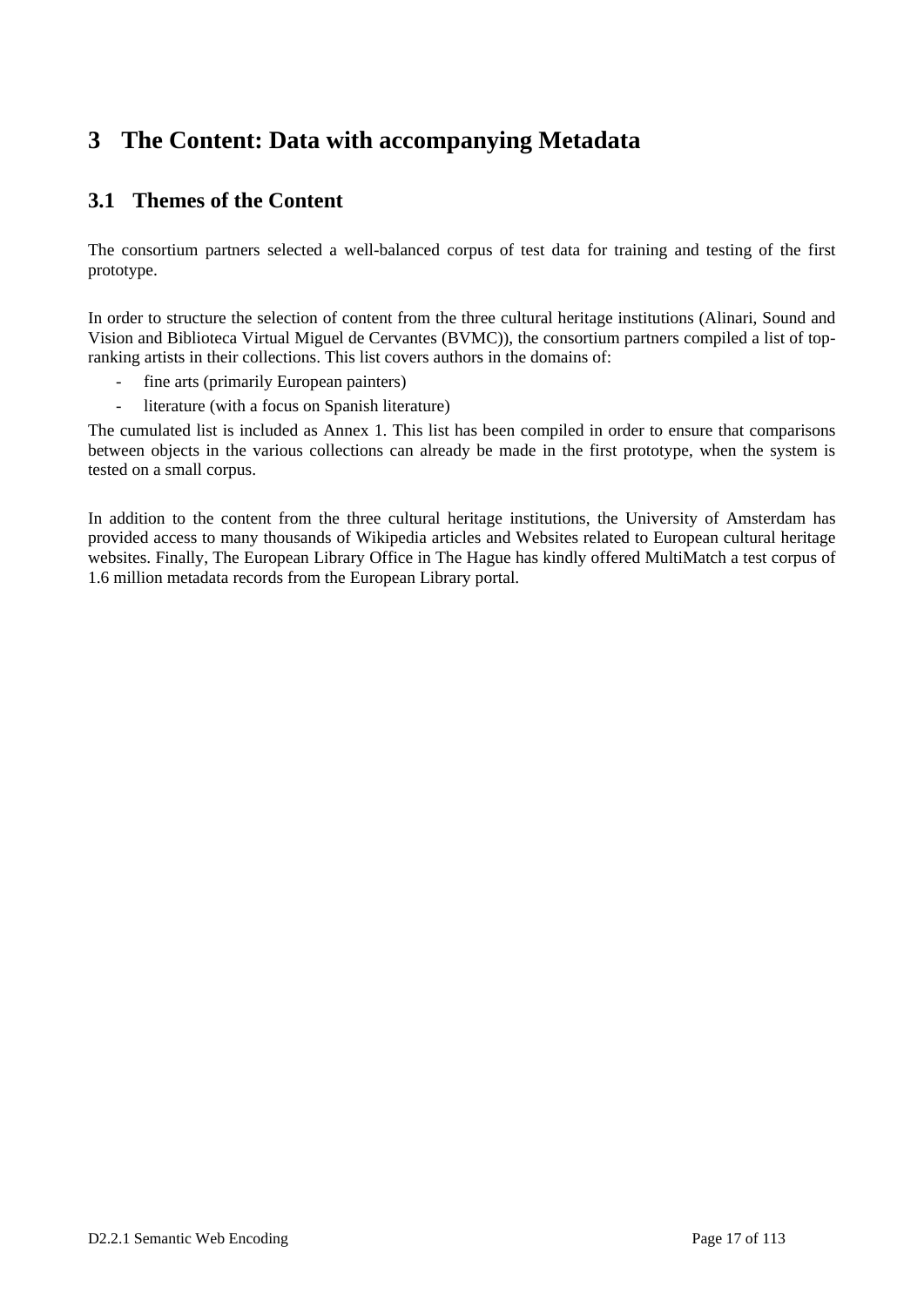Figure 1 provides an overview of the content provided for the first prototype.



Figure 1: Content for the first prototype: structured and unstructured sources.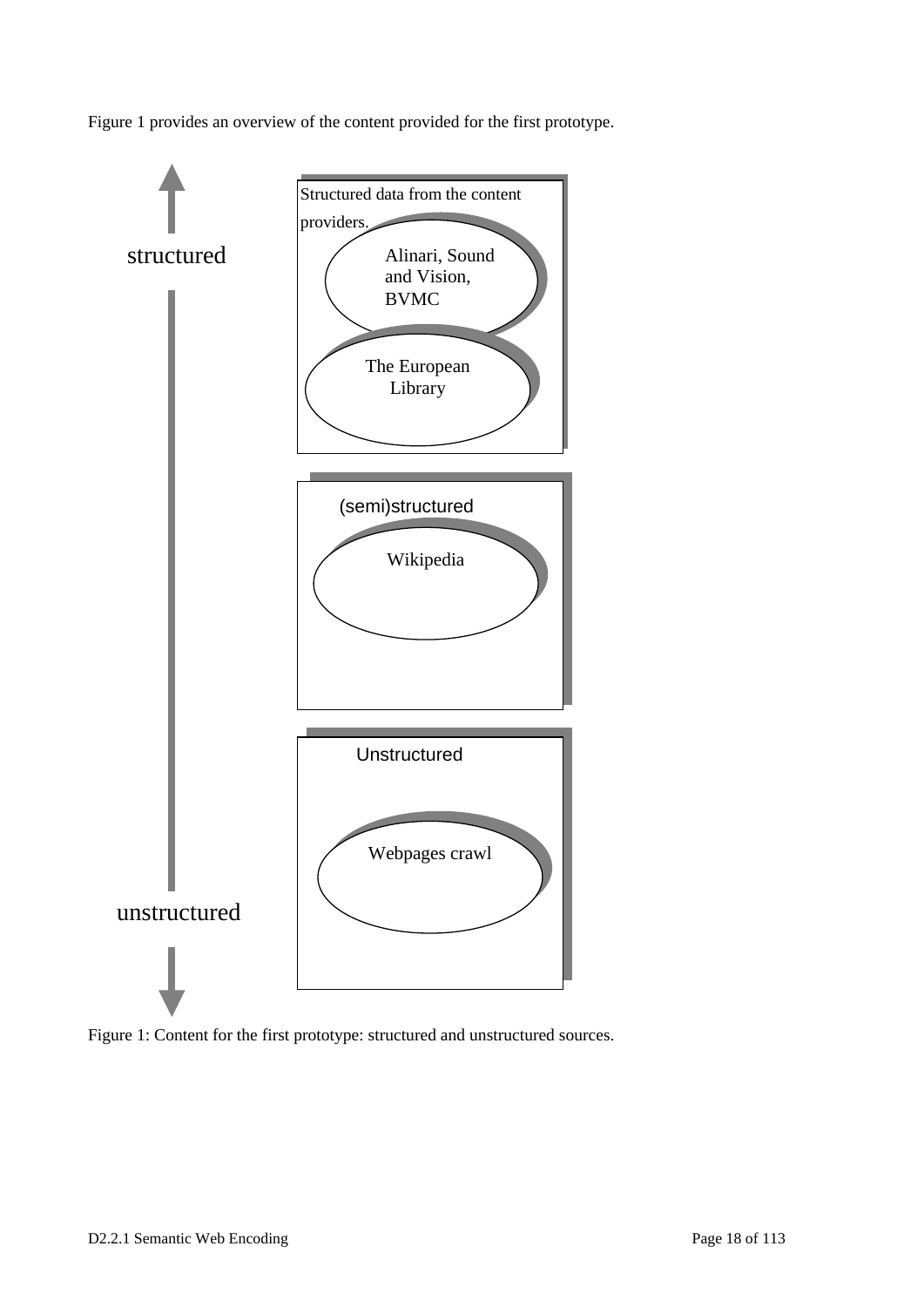### **3.2 Metadata encoding**

The three cultural heritage institutions offer their metadata in XML format. For the first prototype, Dublin Core is used as export format to which the mapping to the MultiMatch schema is performed. For the second prototype, it is expect that the richer 'native' catalogue entries will be used.

The Web data is delivered in a proprietary format defined by the University of Amsterdam. The deliverable D4.1 "Text/Image/Speech/Video Indexing components and documentation for 1st prototype"<sup>10</sup> will describe the UvA Web data distribution format. It will show the content of the files available for a dump along with some naming conventions, the structure of bins, and details on the media files and how to map between them and referring documents.

The test collection of The European Library is delivered in XML format; see Annex 11 for a sample record.

### **3.3 Distribution and overview**

For reasons of convenience, the content (including both the digital objects and accompanying metadata in XML) is stored on different areas:

- SFTP server: hosted by consortium partner OCLC PICA for large files. Every consortium members has their own directory on this server.
- BSCW workspace: hosted by consortium partner CNR as the document store of the project.
- Alinari repository: location of the images provided by consortium partner Alinari
- Hard disks: to host the video files from Sound and Vision

| Origin                            | Alinari                       | Sound and<br>Vision                                           | <b>Biblioteca</b><br>Virtual<br>Miguel de<br>Cervantes | Wikipedia                       | White list<br>crawl          | UvA Audio<br>Corpus          | The<br>European<br>Library |
|-----------------------------------|-------------------------------|---------------------------------------------------------------|--------------------------------------------------------|---------------------------------|------------------------------|------------------------------|----------------------------|
| <b>Quantity</b>                   | 5.000 stills<br>(ipg)         | $900+$<br>video's<br>$(mpeg-1)$                               | $9.000$ texts                                          | 65.000<br>Wikipedia<br>articles | 40.000<br>pages              | 20 hours<br>audio            | 1.6 million<br>records     |
| <b>Metadata</b><br>dimensions     | Proprietary<br>Dublin<br>Core | Proprietary<br>Dublin<br>Core                                 | Proprietary<br>Dublin<br>Core                          | UvA web<br>content<br>format    | UvA web<br>content<br>format | UvA web<br>content<br>format | OAI-DC                     |
| <b>Content</b><br><b>location</b> | Alinari<br>repository         | Hard disk,<br>metadata<br><sub>on</sub><br>BSCW <sup>12</sup> | BSCW <sup>13</sup>                                     | SFTP <sup>14</sup>              | SFTP <sup>15</sup>           | SFTP <sup>16</sup>           | SFTP <sup>17</sup>         |

The following table summarizes the content available in the first prototype; the following paragraphs provide a more detailed description.

l

 $10$  This deliverable due at 12 months is only available in a preliminary version and has not yet been completed.

<sup>&</sup>lt;sup>11</sup> http://project.alinari.it/drivemultimatch/htdocs/index.php?

<sup>12</sup> http://dlib.sns.it/bscw/bscw.cgi/0/50493

<sup>13</sup> http://dlib.sns.it/bscw/bscw.cgi/0/51103

<sup>14</sup> homer.multimatch.hostedbyfdi.net/

<sup>15</sup> homer.multimatch.hostedbyfdi.net/

<sup>16</sup> homer.multimatch.hostedbyfdi.net/

<sup>17</sup> homer.multimatch.hostedbyfdi.net/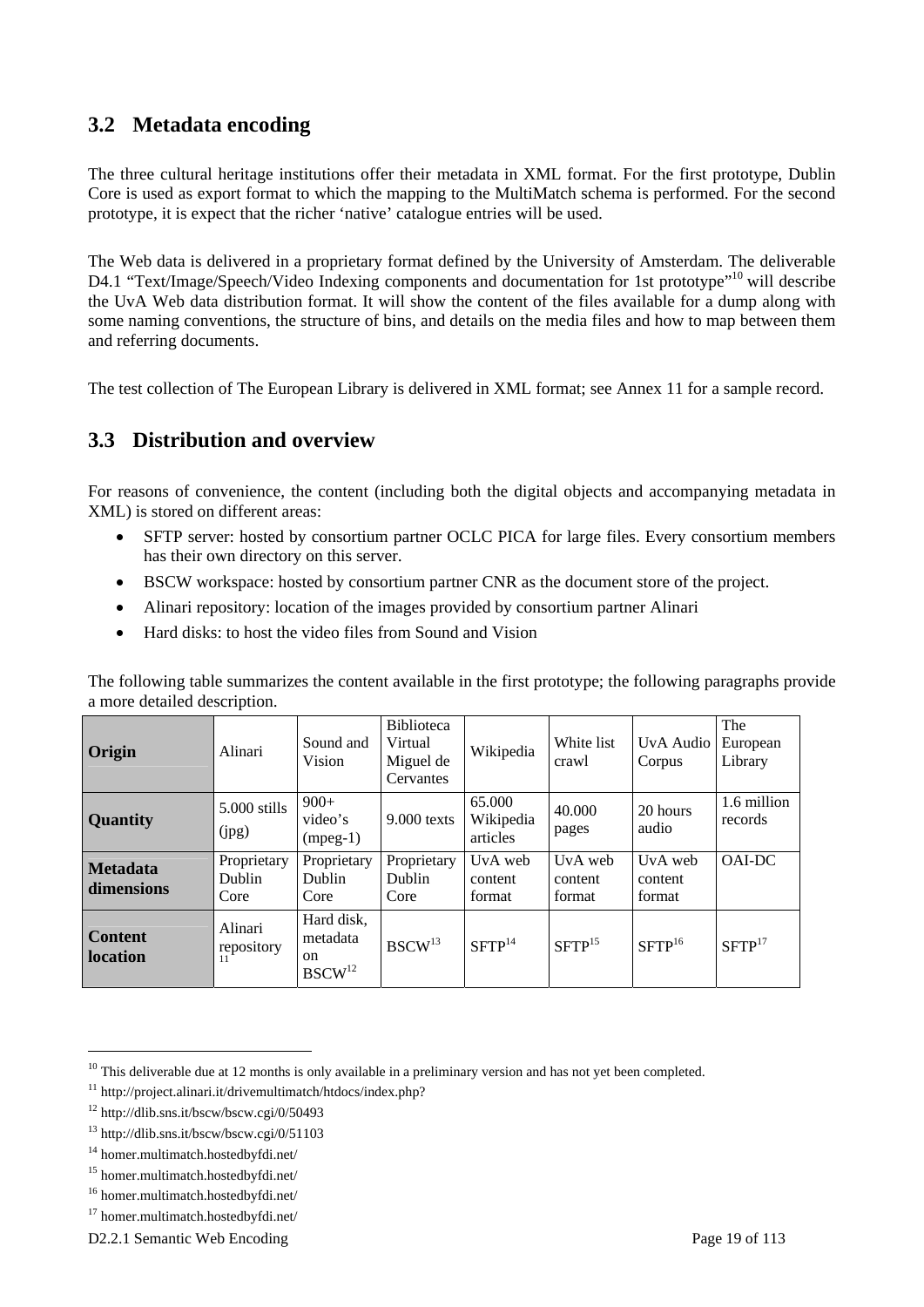## **3.4 Alinari content for the first prototype**

#### **3.4.1. Selection of the Content**

The images have been selected by Alinari professionals and image curators. The selection of images initially addresses the MultiMatch user group needs (education and cultural tourism). The Alinari team selected images from the main historical periods and artistic styles; this selection was also influenced by the languages available. Alinari provides MultiMatch with a collection of images with metadata in the following four languages: English, French, Italian and Spanish.

The most important art domains are covered: architecture, painting, sculpture, plus also ceramics and mosaics. Themes covered range from history to fine arts, landscapes and events. The images represent European culture taking into account various aspects in order to satisfy the multicultural perspective required by MultiMatch.

The group of experts has included a sampling of a series of important events (historical, territorial and cultural) that go transversally through the European history. The great wars, natural catastrophes, literary awards, festivals and episodes in the world of entertainment, milestones in history and in the history of science.

A significant effort was made to represent local history and culture in the different countries with special attention to those of particular interest to the project by including important artists from the past: musicians, poets, artists (Van Gogh, Giotto, Michelangelo, Velazquez, Gauguin, Picasso, Matisse, Durer, Vermeer, Goya, Granach, Gaudì, Rembrandt), the most important European royal dynasties (i.e. the Hapsburgs, the Savoy, English, Dutch and Spanish royal families, etc. up to east European countries). Thus the collection includes faces, deeds, depictions, portraits and self-portraits of personalities in the fields of culture, history, religion, mythology, science, literature, athletics, and entertainment.

#### **3.4.2 Metadata schema and controlled vocabularies in use**

Description of the **metadata schema** in use at Alinari

| Name                      | Alinari internal schema based on the ICCD and University of Florence guidelines;                                                                                                                                                                                                                                                                                                                                                                                      |  |  |
|---------------------------|-----------------------------------------------------------------------------------------------------------------------------------------------------------------------------------------------------------------------------------------------------------------------------------------------------------------------------------------------------------------------------------------------------------------------------------------------------------------------|--|--|
| Type                      | a proprietary metadata schema based on a national standard, namely: ICCD<br>1.<br>(Istituto Centrale del Catalogo)                                                                                                                                                                                                                                                                                                                                                    |  |  |
|                           | a proprietary metadata schema: Dublin Core with additional qualifiers<br>2.                                                                                                                                                                                                                                                                                                                                                                                           |  |  |
|                           | an international standard, namely: Open Archive Initiative<br>3.                                                                                                                                                                                                                                                                                                                                                                                                      |  |  |
| Management                | Alinari                                                                                                                                                                                                                                                                                                                                                                                                                                                               |  |  |
| Short description         | The http://business.alinari.it website presents an initial selection of around 200.000<br>pictures including historical nineteenth and twentieth century vintage prints in sepia and<br>black and white, and colour photographs from 1920 to the present, chosen by teams of<br>experts in the fields of traditional and electronic publishing, audiovisual, television and<br>cinema communication, history of photography.<br>The schema is only in use by Alinari. |  |  |
| Number of<br>elements     | Internal schema: 30+ elements                                                                                                                                                                                                                                                                                                                                                                                                                                         |  |  |
| URL(s)<br>documentation   | www.alinari.com (documentation is not open to the general public)                                                                                                                                                                                                                                                                                                                                                                                                     |  |  |
| XML encoding<br>available | Yes                                                                                                                                                                                                                                                                                                                                                                                                                                                                   |  |  |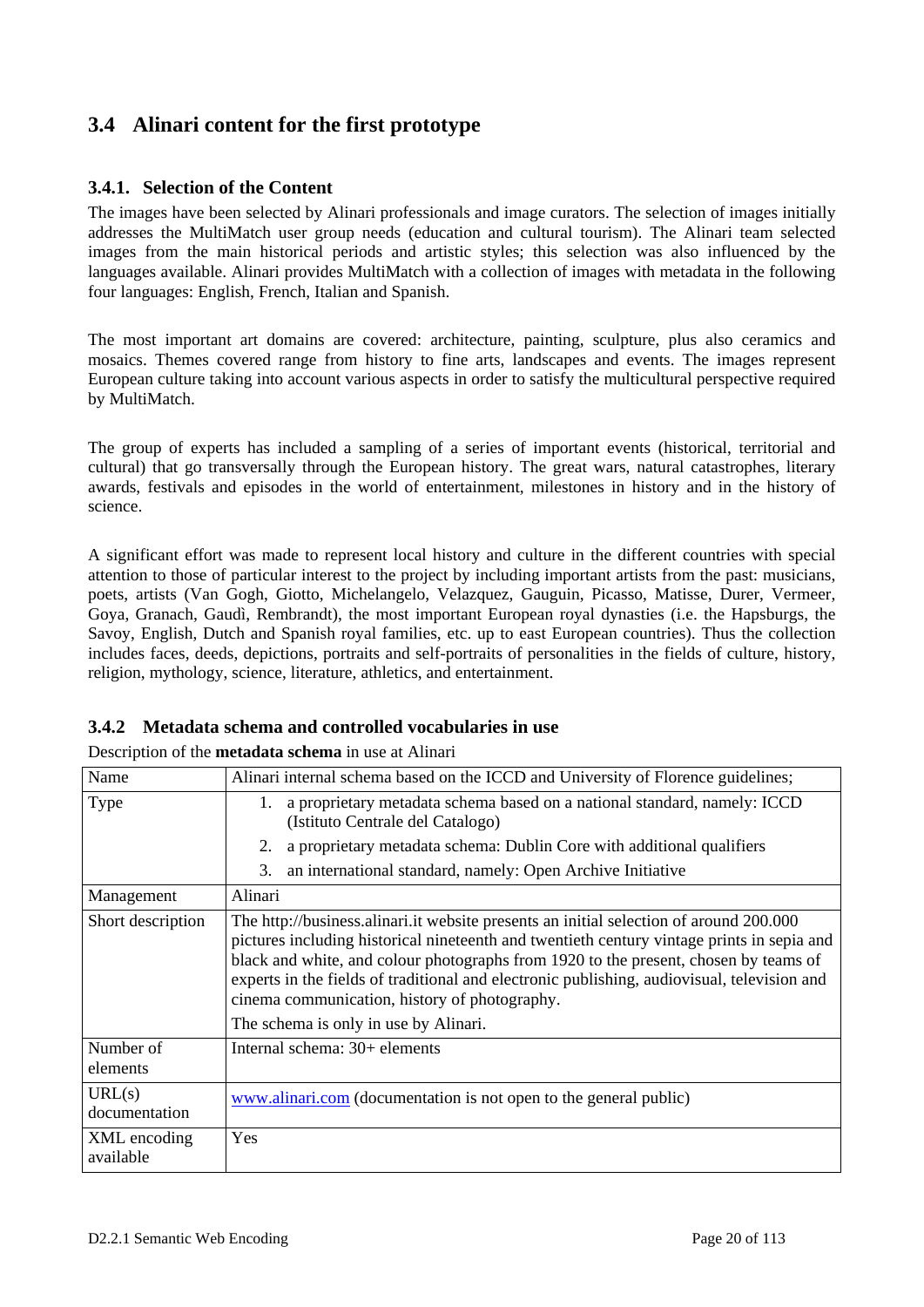| <b>Export formats</b> | Dublin Core Metadata Element Set (DCMES), see Annex 2 for an example record in |
|-----------------------|--------------------------------------------------------------------------------|
| offered to            | XML.                                                                           |
| MultiMatch            |                                                                                |

Description of the **controlled vocabularies** in use at Alinari

| Name                      | 1- The thesaurus is built as a hierarchical tree with 61 primary classes and 8000 key<br>words                                                                                           |
|---------------------------|------------------------------------------------------------------------------------------------------------------------------------------------------------------------------------------|
|                           | 2- Authority lists with structured categories and controlled vocabulary for person<br>names, period names, geographic locations                                                          |
|                           | 3-MPEG visual descriptors (only for R&D) in CBR system                                                                                                                                   |
| Type                      | Not applicable                                                                                                                                                                           |
| Management                | Alinari                                                                                                                                                                                  |
| Short description         | GEOGRAPHICAL: functional in the search for sites. For Italy the thesaurus allows<br>searching by region, province and municipality. For other countries, the search can be<br>by nation. |
|                           | ICONOGRAPHIC: a dictionary of selected terms allows a search via subject, ordered<br>in 61 iconographic classes from Agriculture to Zoology.                                             |
|                           | PERIODS AND STYLES regards searches involving pictures of art and allows for a<br>search by art style and/or historical period.                                                          |
|                           | TYPE OF WORK OF ART offers a subdivision of subjects of artistic and historical-<br>artistic importance and therefore allows searches by type of object and/or<br>architectural complex. |
| Number of elements        | 200,000                                                                                                                                                                                  |
| Available in<br>language  | 200,000 in EN, IT; 50,000 in EN, IT, PL, GE, SP, FR                                                                                                                                      |
| XML encoding<br>available | Yes                                                                                                                                                                                      |

### **3.4.3 Metadata for first prototype**

For the first prototype the proprietary metadata schema of Alinari is converted/deflated into the Dublin Core Metadata Element Set as follows:

| <b>DCMES</b> | <b>Values from Alinari XML files</b>                                                                             |  |
|--------------|------------------------------------------------------------------------------------------------------------------|--|
| Identifier   | <imagecode></imagecode>                                                                                          |  |
| Title        | <titolo></titolo>                                                                                                |  |
| Creator      | $\langle$ artista $\rangle$                                                                                      |  |
| Date         | <data_opera></data_opera>                                                                                        |  |
| Description  | <specifica_luogo_scatto></specifica_luogo_scatto>                                                                |  |
| Coverage     | $\langle$ luogo_scatto>                                                                                          |  |
| Subject      | <periodo_stile>, <tipo_opera>, <eventi>,<br/><personaggi> and</personaggi></eventi></tipo_opera></periodo_stile> |  |
|              | <keywords></keywords>                                                                                            |  |
| Relation     | $\langle$ url_img_thumb> and $\langle$ url_img_med>                                                              |  |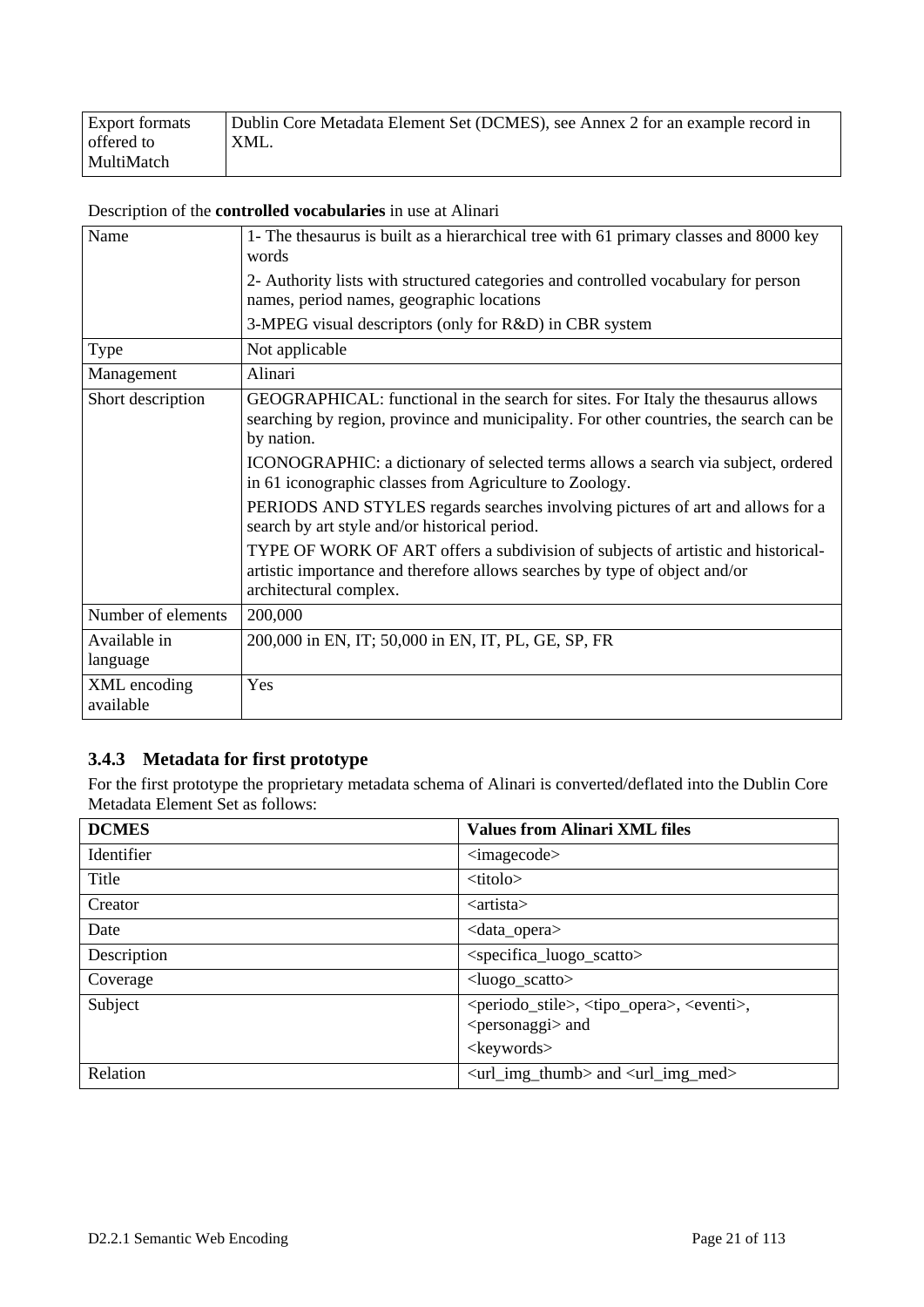### **3.5 Biblioteca Virtual Miguel de Cervantes content for the first prototype**

This section describes the content for the first prototype, provided by Biblioteca Virtual Miguel de Cervantes. The www.cervantesvirtual.com site presents a subset of 9.000 works, including text, facsimile and journals, and 1.600 web pages, all extracted from BVMC catalogue.

#### **3.5.1 Selection of Texts and Web pages**

The whole set of 9.000 texts contains a wide variety of themes and authors, mainly in text or facsimile formats, but also journals. Themes covered are mostly literary works, which cover about 50% of content provided. There is also historical/geographical content, about 10% of the content. As well as texts about fine arts, about 5%, social sciences, about 5%, and other themes like philosophy, psychology, religion, mathematics, etc, which cover the rest of the content package provided.

The main language of all these texts (about 90%) is Spanish, but there are also some works with total or partial content in other languages, such as Catalan (5%), Portuguese (1%), Latin (1%), English (0,5%), French (0,5%) and others (German, Galician, Greek and Italian). Some of the most important authors included in this content package are Lope de Vega, Emilia Pardo Bazán, Mariano José de Larra, Miguel de Cervantes and Ricardo Guillén. The "identifier" of each work leads to the URL where the table of contents (i.e., the links to the downloadable content) of the creation can be found.

Furthermore, a set of 1.600 web pages has been provided in order to have heterogeneous material for web crawling. It contains the whole set of web pages with available metadata in the www.cervantesvirtual.com web site at the moment. Themes included in this set are, amongst others, contemporary Spanish poetry, Spanish cinema, contemporary Chilean poetry, literature for children and young people, Spanish theatre, photography, etc.

The main language for (almost) all web pages is Spanish (about 98%), but there are also some pages in Catalan or Portuguese. The "identifier" of each web page in the metadata content leads to the main page of the content that can be crawled to extract every piece of information needed.

| Name                                              | MARC21                                                                                                                                                                                    |  |
|---------------------------------------------------|-------------------------------------------------------------------------------------------------------------------------------------------------------------------------------------------|--|
| Acronym                                           | <b>MARC</b>                                                                                                                                                                               |  |
| Status / version                                  | <b>Binary</b>                                                                                                                                                                             |  |
| Type                                              | International standard metadata format for bibliographic information                                                                                                                      |  |
| Management                                        | <b>Library of Congress</b>                                                                                                                                                                |  |
| Short description                                 | It provides the mechanism by which computers exchange, use, and interpret bibliographic<br>information, and its data elements make up the foundation of most library catalogues<br>today. |  |
| Number of elements                                | About 105 main fields (combinations and depth of sub-fields are unlimited)                                                                                                                |  |
| URL(s)<br>documentation                           | http://www.loc.gov/marc/                                                                                                                                                                  |  |
| <b>Export formats</b><br>offered to<br>MultiMatch | LOM, CIDOC-CRM, MARC-XML and Dublin Core, see an example in Annex 3.                                                                                                                      |  |

Description of the **metadata schema** in use at the Biblioteca Virtual Miguel de Cervantes.

**3.5.2 Metadata schema and controlled vocabularies in use**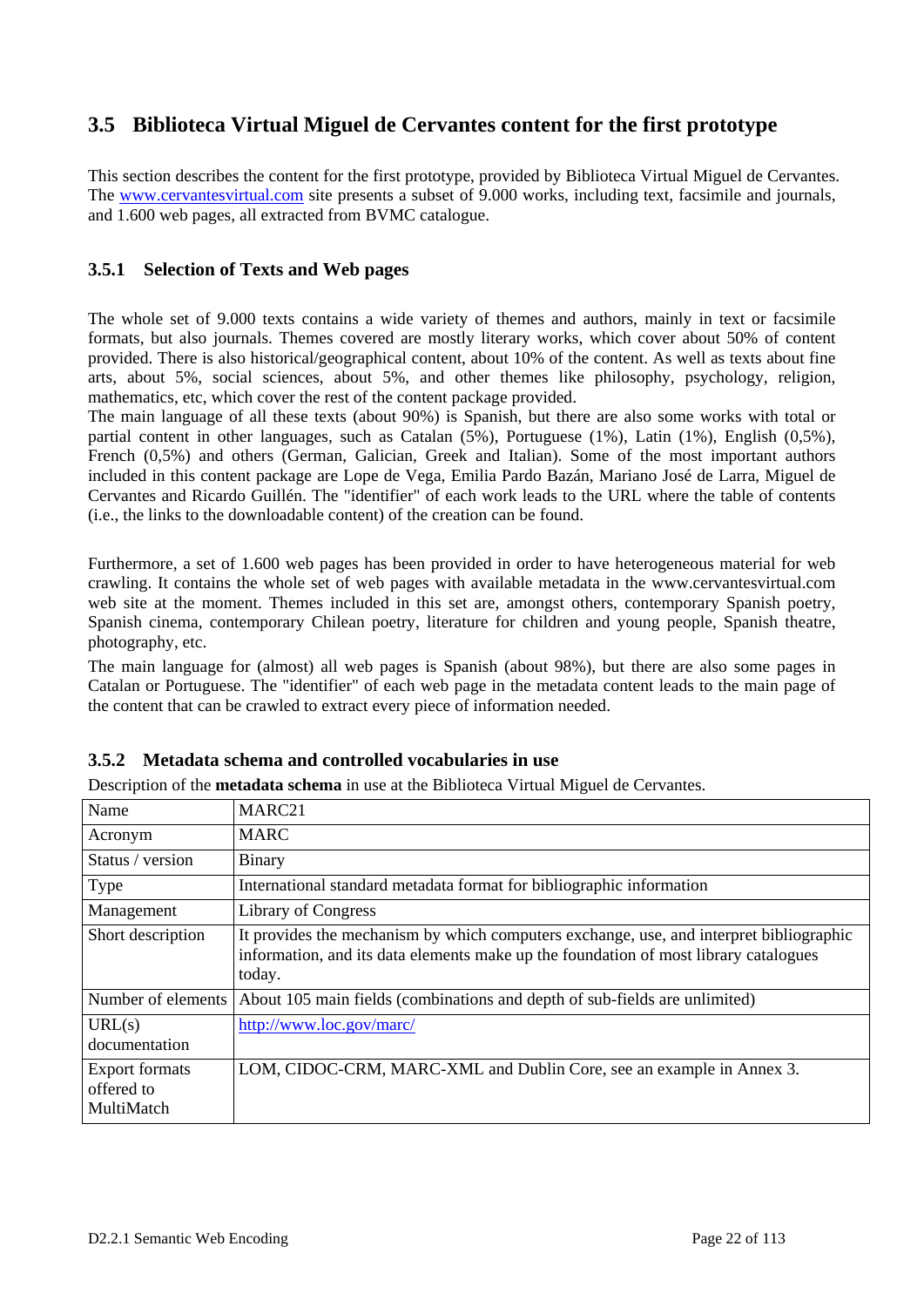The following **controlled vocabularies are** in use at the Biblioteca Virtual Miguel de Cervantes:

- the UDC classification schema in Spanish for subject indexing;
- a controlled vocabulary with subject headings in Spanish based on the one in use by the University Library of Alicante.

#### **3.5.3 Metadata for first prototype**

A preliminary analysis was performed in order to select the type of contents and metadata in the Biblioteca Virtual Miguel de Cervantes to be used for the MultiMatch testing purposes. As a consequence, the first prototype of the content package includes:

1) Dublin Core descriptions of 9000 texts in the Miguel de Cervantes digital library, including all texts, journals and facsimile hosted by the BVMC web (mostly Spanish and South American literature). Each entry also includes the URL where the table of contents (i.e., the links to the downloadable content) of the creation can be found.

2) Dublin Core descriptions of 1600 web pages with available metadata in the www.cervantesvirtual.com web site. This subset will be later expanded within the MultiMatch project.

No fine distinction is made for this prototype between different types of content (i.e. biography, review, creation) or between the actual creator and secondary creators (such as editors or translators). This information will be included in a second version.

The information is delivered as XML files. Software filters converting the original metadata (MARC) to other formats (LOM, CIDOC-CRM, MARC-XML) are also available.

Pending tasks (April 2007):

- 1. Metadata encoding will be revised in future package versions to conform to the UTF-8 standard.
- 2. Meta-information about the subject will be added using Universal Decimal Classification.
- 3. Meta-information about secondary creators and content type will be added.

| Metadata element | <b>Definition for Text works</b>                                                                                                                                                                                                                                                                                                                                                           | <b>Definition for Web pages</b>             |  |
|------------------|--------------------------------------------------------------------------------------------------------------------------------------------------------------------------------------------------------------------------------------------------------------------------------------------------------------------------------------------------------------------------------------------|---------------------------------------------|--|
| tag value        | "text"                                                                                                                                                                                                                                                                                                                                                                                     | "Collection"                                |  |
| dc:type          | "Text Data"                                                                                                                                                                                                                                                                                                                                                                                | "Text Data"                                 |  |
| dc:language      | main language (ISO639-2)                                                                                                                                                                                                                                                                                                                                                                   | main language (ISO639-2)                    |  |
| dc:creator       | creator of source work. Not the name of<br>the creator of the web edition of the<br>Table of Contents $(=$ Digital<br>representation of the original creation).<br>Including birth and death dates.<br>Attention: This metadata element can be<br>repeated if there are different authors for<br>different editions (in MARC<br>differentiated as primary author and<br>secondary author). | creator of page content                     |  |
| dc:title         | title of source creation                                                                                                                                                                                                                                                                                                                                                                   | page title                                  |  |
| dc:publisher     | "Biblioteca Virtual Miguel de<br>Cervantes"                                                                                                                                                                                                                                                                                                                                                | "Biblioteca Virtual Miguel de<br>Cervantes" |  |
| dc:date          | web page date                                                                                                                                                                                                                                                                                                                                                                              | web page date                               |  |
| dc:description   | additional description                                                                                                                                                                                                                                                                                                                                                                     | additional description                      |  |
| dc:subject       | This element is empty for the first                                                                                                                                                                                                                                                                                                                                                        | This element is empty for the first         |  |

For the first prototype the provided metadata are in a format that is a subset of Dublin Core. Each record or XML document contains the following metadata elements: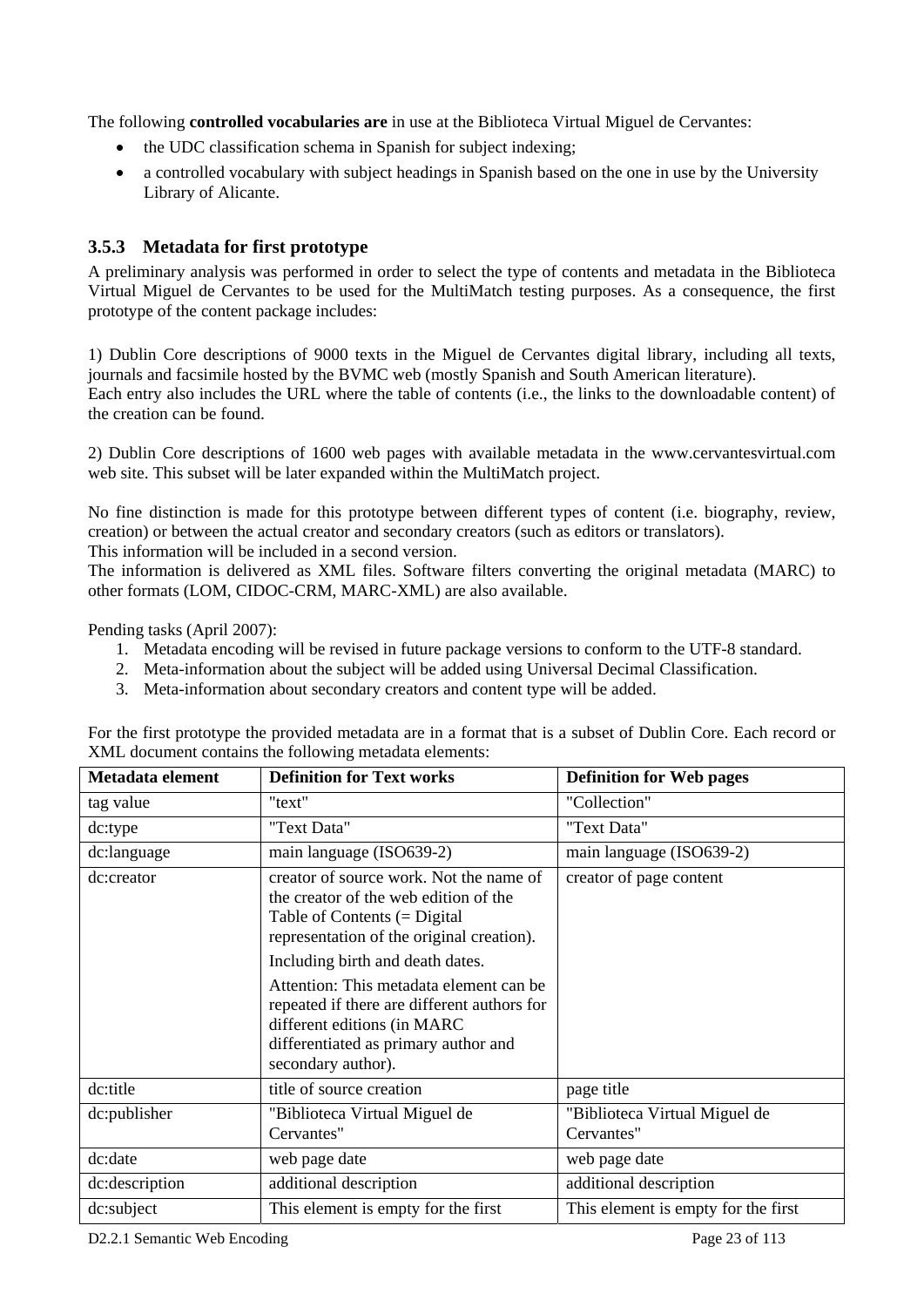|                                                                      | prototype.                                                                                                         | prototype.                                                              |
|----------------------------------------------------------------------|--------------------------------------------------------------------------------------------------------------------|-------------------------------------------------------------------------|
| This element will contain the UDC<br>codes for the second prototype. |                                                                                                                    | This element will contain the UDC<br>codes for the second prototype.    |
|                                                                      | E.g. 800 (for literary works)                                                                                      | E.g. 800 (for literary works)                                           |
| dc:identifier                                                        | URL of resource                                                                                                    | URL of resource                                                         |
| dc:coverage                                                          | description of content with UDC<br>description of content with UDC<br>category in Spanish.<br>category in Spanish. |                                                                         |
|                                                                      | E.g. Literatura. This element is also<br>empty for the first prototype.                                            | E.g. Literatura. This element is also<br>empty for the first prototype. |

#### **An example of the provided text records in RDF.**

The creation "La vida es sueño" was written by Pedro Calderón de la Barca and first published in 1936. However, the catalogue description is initially made for the 1997 edition: the text adapted and annotated by Evangelina Rodríguez Cuadros. The source is modified further before being published on-line (for instance, typos are corrected, web format differs from source one), then leading to a new edition, the web edition.

The Cervantes metadata quotes previous creators, so both Calderón de la Barca (primary author in MARC) and E. Rodríguez (secondary author in MARC) but excludes our Institution as creator. The XML for this example follows (note that two creators are given).

<rdf:Description>

<dc:type>Text Data</dc:type>

<dc:language>spa</dc:language>

<dc:creator>Calderón de la Barca, Pedro 1600-1681</dc:creator>

<dc:title>La vida es sueño Pedro Calderón de la Barca ; edición de Evangelina Rodríguez Cuadros</dc:title>

<dc:description>Edición digital a partir de la edición de Evangelina Rodríguez Cuadros, Madrid, Espasa-Calpe, 1997,  $18^{\circ}$  ed.  $\langle$  dc: description>

<dc:subject>Teatro español -- Siglo 17º</dc:subject>

<dc:creator>Rodríguez Cuadros, Evangelina</dc:creator>

-

-

<dc:identifier>http://www.cervantesvirtual.com/servlet/SirveObras/02448397211915617422202/index.htm< /dc:identifier>

</rdf:Description>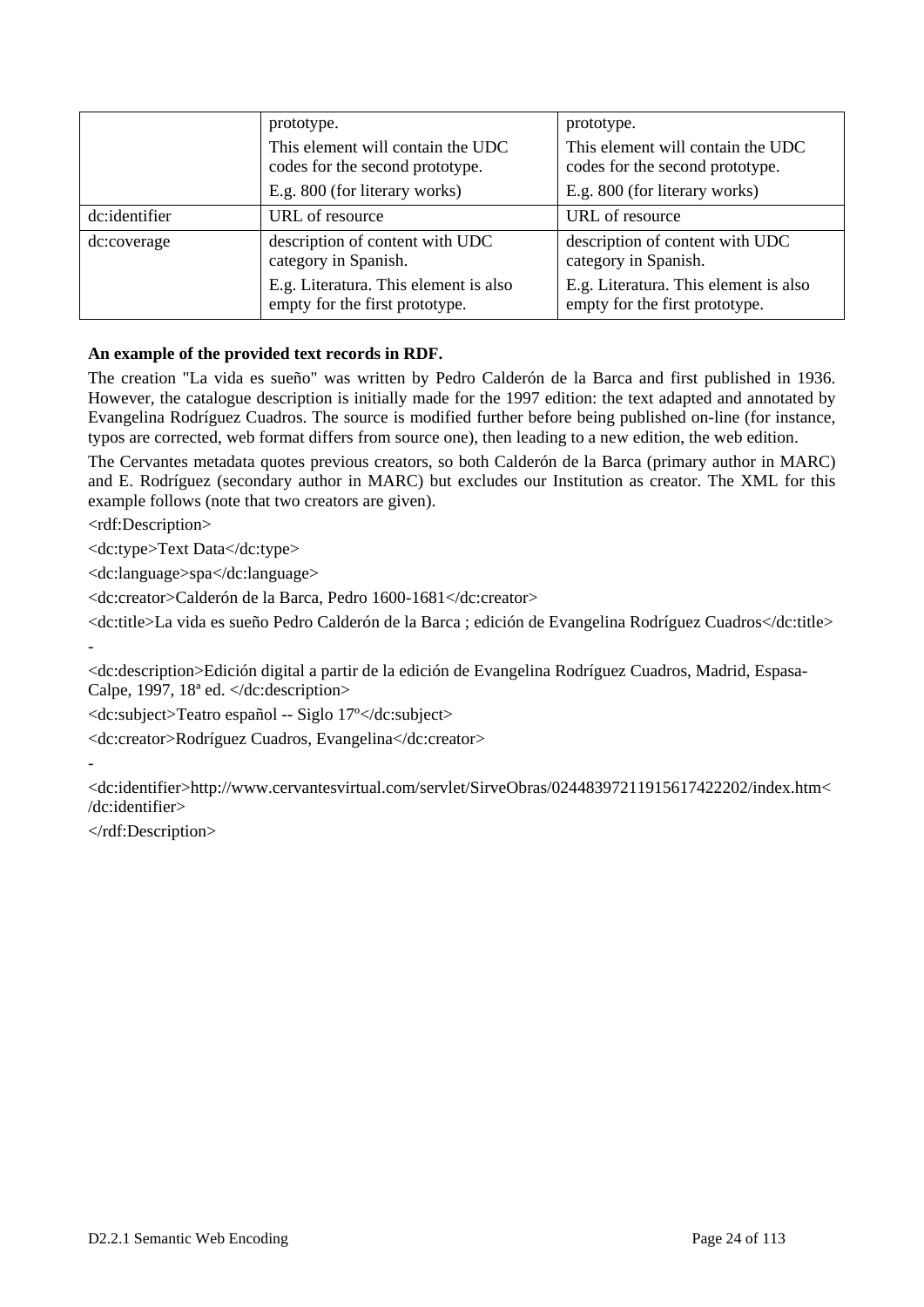# **3.6 Netherlands Institute for Sound and Vision content for the first prototype**

This section describes the content for the first prototype, provided by Netherlands Institute for Sound and Vision.

#### **3.6.1 Selection of the Content**

For the first prototype the following content is selected:

| Video | Sound and Vision has released two corpora of video material in January and February 2006. These<br>are provided in MPEG-1 format distributed on hard-disks:                                                                                                                                                                                                                                                                                                 |
|-------|-------------------------------------------------------------------------------------------------------------------------------------------------------------------------------------------------------------------------------------------------------------------------------------------------------------------------------------------------------------------------------------------------------------------------------------------------------------|
|       | 899 video items of television programs from various non-fictional genres. Including documentaries,<br>current affairs programmes, popular science etc. This is part of collection Sound and Vision<br>selected for the TRECVID 2007 (http://www-nlpir.nist.gov/projects/trecvid/) competition. The<br>material mainly covers the 1999-2005 period, but also includes material from the mid-eighties. The<br>XML provided follows the .Dublin Core standard. |
|       | <b>40 items</b> linked to the top-40 list of artists MultiMatch has compiled. This extra selection was made<br>to meet the first prototype requirements. The XML provided follows the .Dublin Core standard.                                                                                                                                                                                                                                                |
| Text  | The <b>complete catalogue in XML</b> format, following the <i>iMMix</i> schema, described below. This<br>covers a few hundred thousand records describing the Sound and Vision collection; archive material<br>from the year 1898.                                                                                                                                                                                                                          |

#### **3.6.2 Metadata schema and controlled vocabularies in use**

| Name                                                                                                                     | iMMix schema, based on International Federation of Library Associations and<br>Institutions (IFLA)                                                                                                                                                                                                                                                      |  |  |
|--------------------------------------------------------------------------------------------------------------------------|---------------------------------------------------------------------------------------------------------------------------------------------------------------------------------------------------------------------------------------------------------------------------------------------------------------------------------------------------------|--|--|
| Type                                                                                                                     | Proprietary standard.                                                                                                                                                                                                                                                                                                                                   |  |  |
|                                                                                                                          | References for the form and content of the relevant metadata are Dublin Core, SMPTE<br>and P_META. The IFLA model FRBR has been the most important reference for<br>modelling the metadata. XML (and AXF) are used for the exchange format.                                                                                                             |  |  |
| Management                                                                                                               | local                                                                                                                                                                                                                                                                                                                                                   |  |  |
| Short description                                                                                                        | The metadata model defines the way the metadata should be structured. It is roughly<br>divided in four stages: concept, actual realisation, physical embodiment, and carrier.<br>Those four stages represent different layers in the model.                                                                                                             |  |  |
| Work: the name of the intellectual and artistic concept or idea, which is the<br>foundation of one or more realisations. |                                                                                                                                                                                                                                                                                                                                                         |  |  |
|                                                                                                                          | Realisation: a realisation is an elaboration of a concept: a specific single or<br>٠<br>multiple productions. Every realisation has a clear structure and form of content<br>compared to other realisations of the same work. In the case of several<br>productions the realisation contains all data that are valid for the underlying<br>expressions. |  |  |
|                                                                                                                          | Series: a series is a group of expressions, usually decided by the makers or<br>$\bullet$<br>producers. A series has a beginning and an end.                                                                                                                                                                                                            |  |  |
|                                                                                                                          | Expression: an expression is a concrete result of a realisation or series. It is the<br>actual production.                                                                                                                                                                                                                                              |  |  |
|                                                                                                                          | Selection: a selection is a part of an expression. For example a news item.<br>٠                                                                                                                                                                                                                                                                        |  |  |
|                                                                                                                          | Publication: a publication of an expression; i.e. a television broadcast.<br>$\bullet$                                                                                                                                                                                                                                                                  |  |  |
|                                                                                                                          | Position: the position of the publication on a carrier.<br>$\bullet$                                                                                                                                                                                                                                                                                    |  |  |
|                                                                                                                          | Carrier: description of a carrier.                                                                                                                                                                                                                                                                                                                      |  |  |

Description of the **metadata schema** in use at Sound and Vision: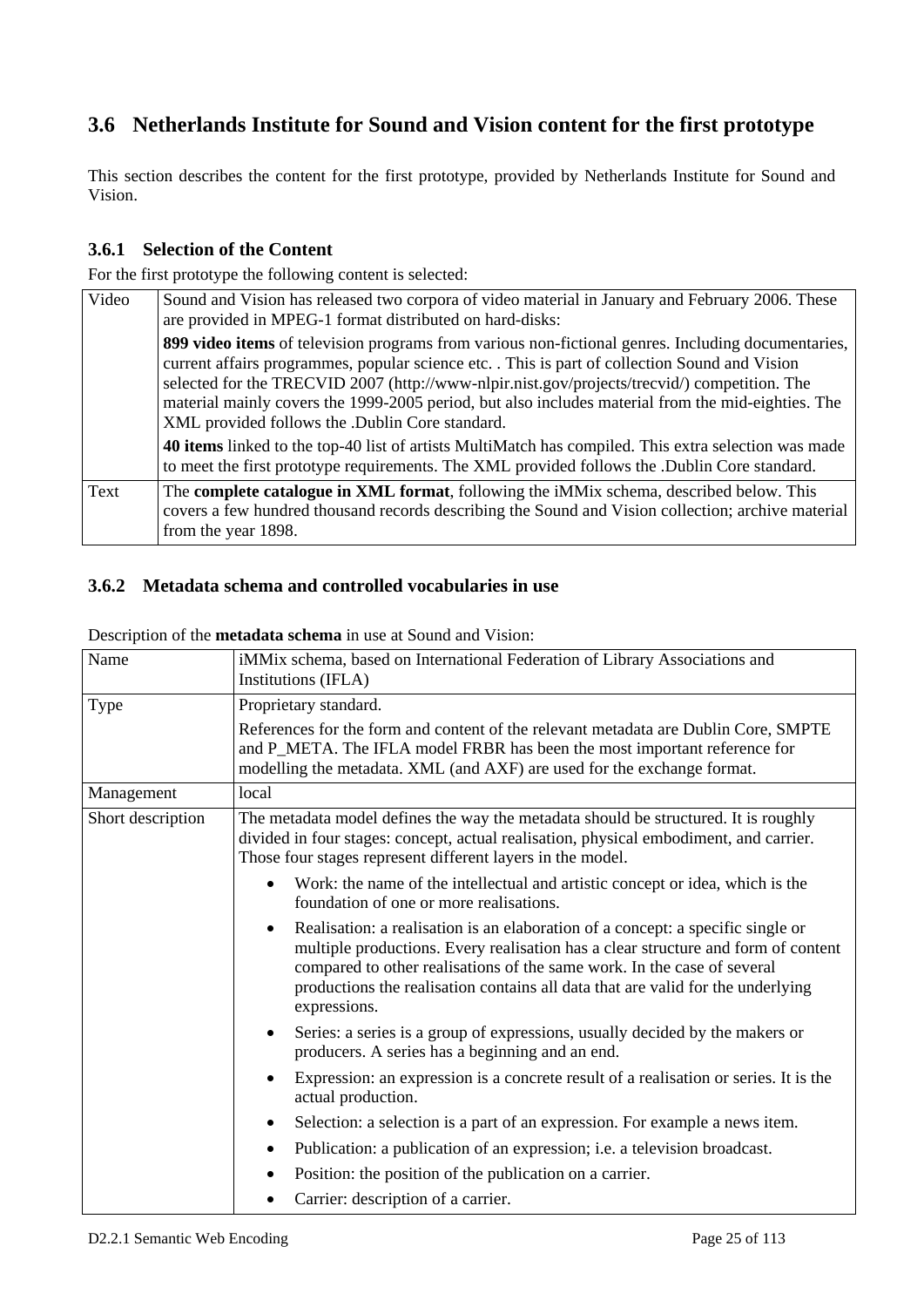|                                     | This schema is only in use by Sound and Vision.                                                                                                                                                                                                                                                                                                                                                                                                |  |
|-------------------------------------|------------------------------------------------------------------------------------------------------------------------------------------------------------------------------------------------------------------------------------------------------------------------------------------------------------------------------------------------------------------------------------------------------------------------------------------------|--|
| Number of elements                  | 85 (will be extended)                                                                                                                                                                                                                                                                                                                                                                                                                          |  |
| Extra information<br>on application | In addition to the metadata model which defines the way the metadata are to be<br>structured, two other means have been developed:                                                                                                                                                                                                                                                                                                             |  |
|                                     | Formats: these define in which way the fields and metadata are to be presented to the<br>documenter.                                                                                                                                                                                                                                                                                                                                           |  |
|                                     | Intentions: these define which metadata should be available to fulfil the specific<br>information needs of a specific target group. The idea is that a broadcast professional<br>prefers objective annotations whereas, for a visitor of the future Beeld en Geluid Media<br>experience, a more catchy description is needed. This principle also facilitates the desire<br>to add domain specific and other additional data to a description. |  |
| URL(s)<br>documentation             | http://www.prestospace.org/project/deliverables/D15-<br>1_Analysis_AV_documentation_models.pdf                                                                                                                                                                                                                                                                                                                                                 |  |
| URL guidelines for<br>application   | http://www.prestospace.org/project/deliverables/D15-<br>1_Analysis_AV_documentation_models.pdf                                                                                                                                                                                                                                                                                                                                                 |  |
| XML encoding<br>available           | Yes, see Annex 4 for an example record of the XML that is provided.                                                                                                                                                                                                                                                                                                                                                                            |  |

The following **controlled vocabularies** are in use at Sound and Vision:

- the GTAA thesaurus in Dutch for subject indexing: each facet is connected to a different metadata element (e.g. the subject facet to the subject keyword element, the genre facet to the genre element and the person names facet to the person-as-subject element and to the person-as-speaker element);
- several proprietary authority lists in Dutch. E.g. an open list of geographic names in Dutch for the Location-element and a closed list of publication types.

| Name                                | <b>Common Thesaurus for Audiovisual Archives</b>                                                                                                                                                                                                                                                                                                                                                                                                                                                   |  |
|-------------------------------------|----------------------------------------------------------------------------------------------------------------------------------------------------------------------------------------------------------------------------------------------------------------------------------------------------------------------------------------------------------------------------------------------------------------------------------------------------------------------------------------------------|--|
| Acronym                             | <b>GTAA</b>                                                                                                                                                                                                                                                                                                                                                                                                                                                                                        |  |
| Status / version                    | Not applicable                                                                                                                                                                                                                                                                                                                                                                                                                                                                                     |  |
| Type                                | Hierarchical thesaurus, proprietary                                                                                                                                                                                                                                                                                                                                                                                                                                                                |  |
| Management                          | Sound and Vision                                                                                                                                                                                                                                                                                                                                                                                                                                                                                   |  |
| Short description                   | The GTAA thesaurus is the controlled vocabulary used at The<br>Netherlands Institute for Sound and Vision. GTAA stands for the<br>Common Thesaurus for Audiovisual Archives; it is the result of the<br>collaborative work of different institutions concerned with audiovisual<br>documents indexing, including the Filmmuseum Amsterdam.                                                                                                                                                         |  |
| Number of<br>elements               | It contains 159.831 preferred terms, 1.900 non-preferred terms, and 88<br>categories.                                                                                                                                                                                                                                                                                                                                                                                                              |  |
| Available in<br>language            | Dutch                                                                                                                                                                                                                                                                                                                                                                                                                                                                                              |  |
| XML encoding<br>available           | Yes, also in RDF                                                                                                                                                                                                                                                                                                                                                                                                                                                                                   |  |
| Extra information<br>on application | The GTAA is a general thesaurus with multiple facets: subjects, genres,<br>persons, makers, names and locations. Only the subject facet, which<br>contains the keywords, is structured. The terms in the subject facet are<br>related to others via the related term, broader term and narrower term<br>relations. The types of information of interest for MultiMatch (keywords,<br>persons, locations, names, makers and genre) are very closely related to<br>the different facets of the GTAA. |  |

#### Description of the **GTAA thesaurus** in use at Sound and Vision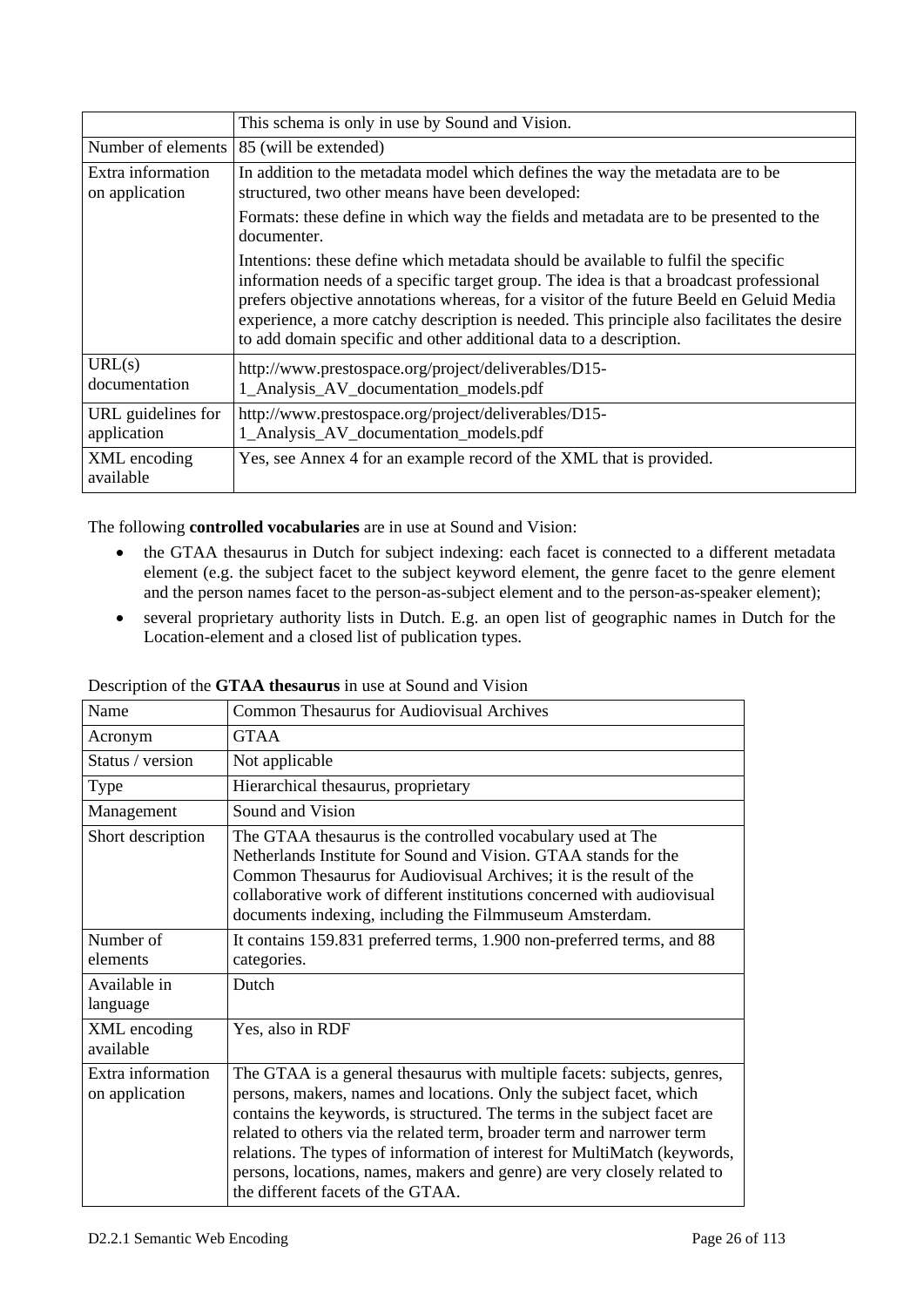| Applied by the<br>following<br>organizations e.g. | Sound and Vision, Filmmuseum Amsterdam                                                                   |
|---------------------------------------------------|----------------------------------------------------------------------------------------------------------|
| URL(s)<br>documentation                           | http://ems01.mpi.nl/CHOICE/ (the browser is also accessible online)                                      |
| application                                       | URL guidelines for $\vert$ http://www.cs.vu.nl/~guus/papers/Assem06b.pdf#search=%22GTAA%2<br>0malaise%22 |

#### **3.6.3 Metadata for first prototype**

For the first prototype the rich metadata format iMMix is converted, in other words deflated, to DCMES. In Annex 4 a sample record illustrates the format in which the metadata that accompany the selected digital objects are provided. One of the types of information that is thus lost for the first prototype, is the type of Creator and the type of Subject.

An example in XML:

 $\langle$ asset $\rangle$ 

<assets\_id>17911</assets\_id>

<title>NOORDERLICHT (expr\_id:22404)</title>

<creator>VPRO</creator>

<creator>Blok, Tessel</creator>

<creator>Etten, Hansje van</creator>

<creator>Hoff, Niels van &apos:t</creator>

<creator>Somer, Madeleine</creator>

<creator>Spiegel, Karin</creator>

<creator>Vink, Anja</creator>

<creator>Wassink, Jos</creator>

 <subject>woonwijken</subject> <subject>achterbuurten</subject>

<subject>scholen</subject>

<subject>opvoeding</subject>

<description>BG\_34877-out.wmv</description>

<description>Teleblik</description>

<description>expressie\_id:#22404#</description>

 <description>Afwisselend aandacht voor de Marshall Middle School in Houston, Texas, VS en een middelbare school in de Amsterdamse Bijlmermeer. Op beide scholen worden methoden toegepast waarin de leerlingen worden geleerd gedisciplineerd en ordelijk te werken en sociaal met elkaar om te gaan. De Marshall Middle School heeft de methode van prof. H. Jerome reiberg, pedagoog, inmiddels met succes toegepast. De school in de Bijlmermeer staat nog in de beginfase en wordt begeleid door de Amerikaanse socioloog Bowen Paulle. Aan de orde komen: de aanpak en zienswijze van Freiberg en Paulle; de problemen die sommige groepen jongeren met zich meebrengen; bedreigingen door leerlingen richting de leraren; de behoefte van leerlingen aan orde, discipline en structuur; de regels op de Marshall Middle School; het strenge en effectieve strafsysteem als onderlegger van Freibergs methode. INTERVIEWS hierover met:

- prof. H. Jerome Freiberg, pedagoog aan de Universiteit van Houston;

- Arend Pouwels, adj. dir. middelbare school Bijlmermeer;

- Bowen Paulle, socioloog aan de Universiteit van Amsterdam;

- leerlingen van de Marshall Middle School;

- Juan Gonzales, dir. Marshall Middle School.

SHOTS: achterstandswijk in Houston; ext. Marshall Middle School in Houston; int. school in de Bijlmermeer met groepjes jongeren oa tijdens de lessen; int. Marshall Middle School in Houston oa tijdens de lessen en bewaking op het schoolterrein.</description>

<description\_abstract>Wetenschappelijk magazine met uiteenlopende onderwerpen.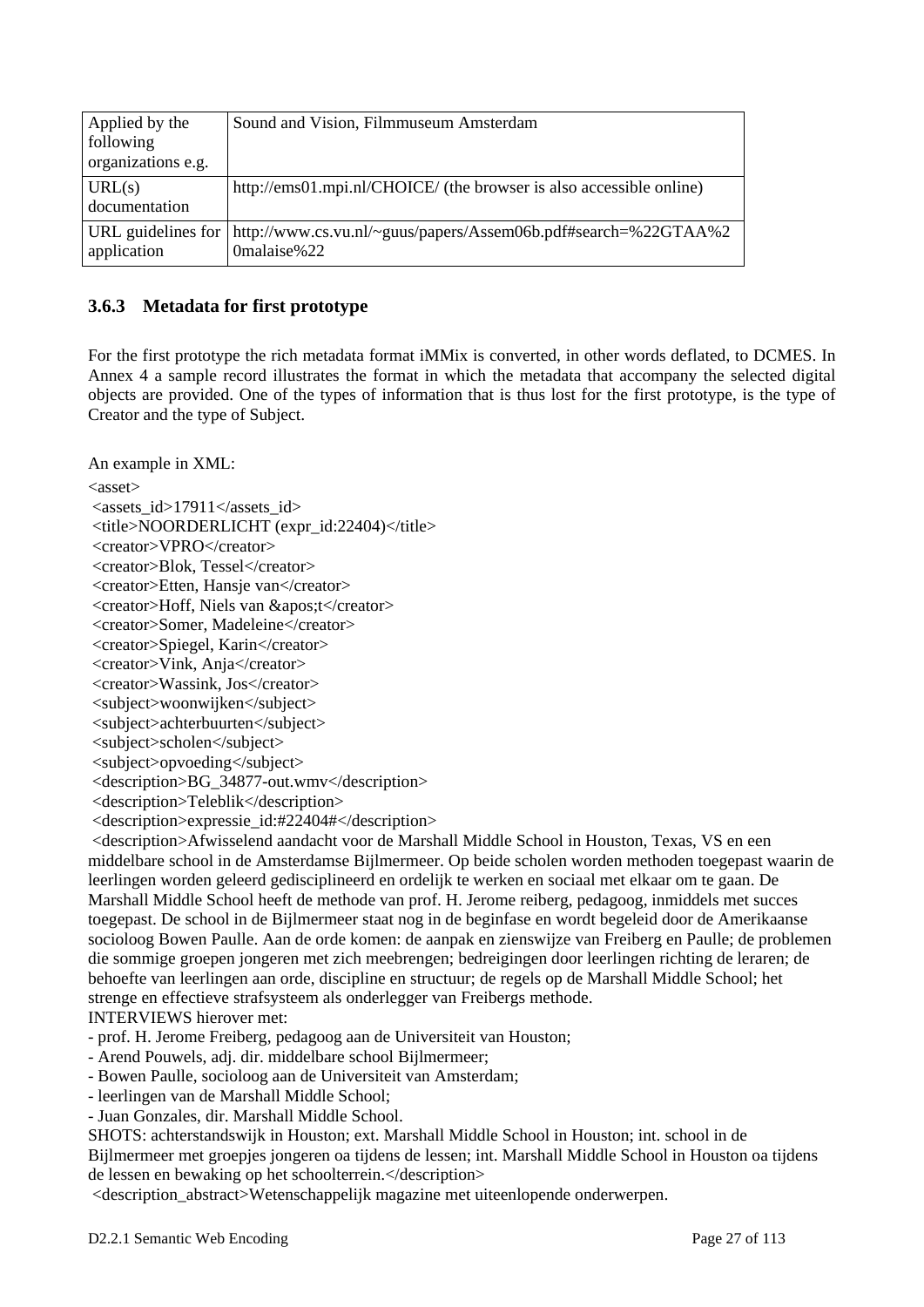Wekelijks programma met reportages over wetenschappelijke onderwerpen. In deze aflevering aandacht voor opvoedkundige methoden die er voor moeten zorgen dat de chaotische situaties op sommige scholen in mn achterstandswijken weer op orde worden gebracht.</description\_abstract> <publisher>VPRO</publisher> <date\_created>31-10-2005</date\_created> <date\_issued>18-04-2002</date\_issued> <type>Video</type> <language>NL</language> <coverage\_spatial>Amsterdam</coverage\_spatial> <coverage\_spatial>Bijlmermeer</coverage\_spatial> <coverage\_spatial>Houston</coverage\_spatial> <coverage\_spatial>Nederland</coverage\_spatial> <coverage\_spatial>VS</coverage\_spatial> <rights>Voor informatie over het gebruik van archiefmateriaal kunt u contact opnemen met de Klantenservice van het Nederlands Instituut voor Beeld en Geluid: klantenservice@beeldengeluid.nl .</rights> <rights>For information on the use of archive material, please contact the Customer Service department of the Netherlands Institute for Sound and Vision: klantenservice@beeldengeluid.nl .</rights> <collection>Beeld en Geluid in Academia - ACADEMIA TOTAAL</collection> <collection>Beeld en Geluid in Academia - Teleblik</collection> <mediafile> <filename>/mmc/17911/BG\_34877-out.wmv</filename> <server>windowsmedia</server> <format>WindowsMedia</format> <duration>0</duration> <bitrate>0</bitrate> <filesize>0</filesize> <system>N/A</system> <language>EN</language> <protection type="combined"> <realm/>  $<$ realm $>$  </protection> </mediafile> </asset>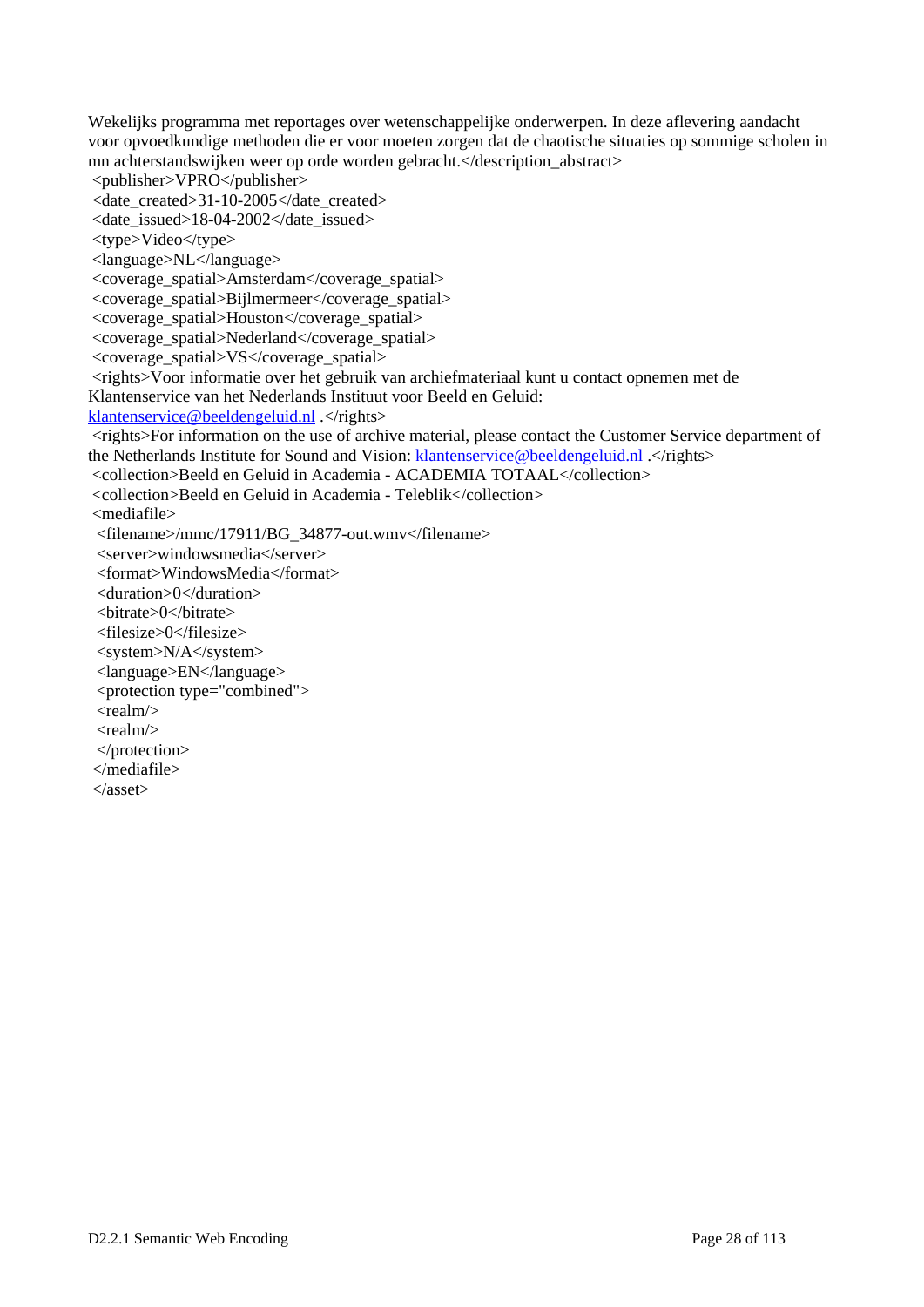### **3.7 Web data**

#### **CH-related subset of Wikipedia**

The University of Amsterdam has crawled 65,000 Wikipedia articles related to the cultural heritage domain. The material is made available in the web content format designed by The University of Amsterdam.

Wikipedia is a multilingual, Web-based, free content encyclopedia project. Wikipedia is written collaboratively by volunteers; its articles can be edited by anyone with access to the Web site. Wikipedia uses wiki software to allow multiple authors to edit the encyclopedia simultaneously and to archive their changes in a database. Relevant articles may be found by following hyperlinks from one article to another, in the same way as cross-references in traditional works. <sup>18</sup> With its multi-million pages and extensive coverage, Wikipedia is a rich source of information for MultiMatch. The subset for the first prototype includes pages in: English, Italian, Dutch and Spanish.

The Wikipedia articles are considered as Web pages in the MultiMatch metadata model. The metadata structure accompanying each article contains the following bottom-up elements:

Title; Originating URL; Last modified date; Fetch date; Top-facet (either Museum-Institution or Museum-Artist); Subject (he Wikipedia classes specifying artist and museums categories); Description; Language and Other URLs that the page links to. These elements are mapped to the MultiMatch metadata schema (see Annex 8.2.)

#### **Cultural heritage white list crawl**

The white list crawl data covers 40,000 total pages. The selection was gathered from different starting points: see below. Web pages cover four languages (English, Italian, Dutch and Spanish) and are encoded in the format provided by the University of Amsterdam team.

|                  | <b>Starting point: UK</b>                                                                                         |  |
|------------------|-------------------------------------------------------------------------------------------------------------------|--|
| 1.               | http://en.wikipedia.org/wiki/Museums_in_England                                                                   |  |
| 2.               | http://www.pp.iij4u.or.jp/~murai/frame.gb.text.html                                                               |  |
| 3.               | http://en.wikipedia.org/wiki/Museums_in_Scotland                                                                  |  |
| 4.               | http://en.wikipedia.org/wiki/Museums_in_Wales                                                                     |  |
| 5.               | http://en.wikipedia.org/wiki/Museums_in_Northern_Ireland                                                          |  |
| 6.               | http://en.wikipedia.org/wiki/Museums_in_the_Republic_of_Ireland                                                   |  |
| 7.               | http://www.artnut.com/europe.html#Anchor-35882                                                                    |  |
|                  | <b>Starting point Spain</b>                                                                                       |  |
| 1.               | http://en.wikipedia.org/wiki/List_of_museums#Spain                                                                |  |
| 2.               | http://dmoz.org/World/Espa%c3%b1ol/Regional/Europa/Espa%c3%b1a/Artes/Museos_y_centros_culturales/                 |  |
| 3.               | http://www.pp.iij4u.or.jp/~murai/frame.es.text.html                                                               |  |
| $\overline{4}$ . | http://www.artnut.com/europe.html#Anchor-380                                                                      |  |
| 5.               | http://vlmp.museophile.org/spain.html                                                                             |  |
|                  | <b>Starting Point Italy</b>                                                                                       |  |
| 1.               | http://www.musei-it.net/vlmp/ (all regions)                                                                       |  |
| 2.               | http://www.pp.iij4u.or.jp/~murai/frame.it.text.html                                                               |  |
|                  | <b>Starting point: Netherlands</b>                                                                                |  |
| 1.               | http://dir.yahoo.com/Regional/Countries/Netherlands/Arts_and_Humanities/Museums_Galleries_and_Centers/            |  |
| 2.               | http://dir.yahoo.com/Regional/Countries/Netherlands/Provinces/Noord_Brabant/Cities/Breda/Entertainment_and_Arts/  |  |
| 3.               | http://dir.yahoo.com/Regional/Countries/Netherlands/Arts_and_Humanities/Humanities/History/Museums_and_Memorials/ |  |

l

<sup>18</sup> http://en.wikipedia.org/wiki/Wikipedia

D2.2.1 Semantic Web Encoding Page 29 of 113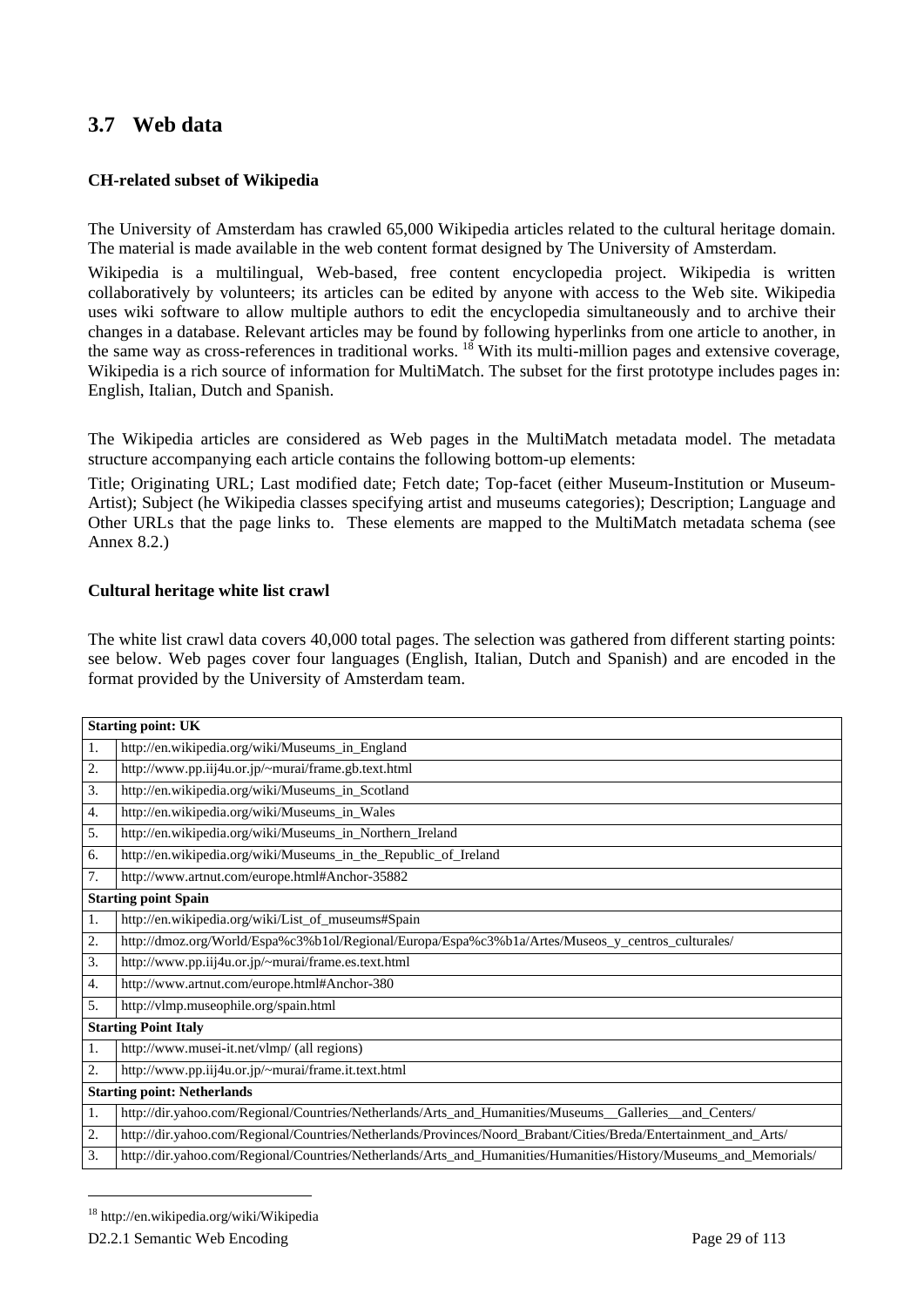| -4. | http://dir.yahoo.com/Regional/Countries/Netherlands/Society_and_Culture/Museums_and_Exhibits/               |
|-----|-------------------------------------------------------------------------------------------------------------|
| C.  | http://dir.yahoo.com/Society_and_Culture/Museums_and_Exhibits/By_Region/Countries/Netherlands/Complete_List |
| 6.  | http://www.artnut.com/europe.html                                                                           |
|     | http://mediatheek.thinkquest.nl/~klb040/kunst/pagina_bekijken.php?pagina_id=18                              |
| 8.  | http://www.museumserver.nl/nederland/alfabet/front_nl.htm                                                   |

From the crawled web pages of museum websites and the four subsets of Wikipedia the following three types of metadata are automatically extracted:

- administrative metadata, like the mime type or fetch and modification dates (not for websites, only for web pages)
- semantic metadata and
- links found in the document (to other documents or to multimedia files).

| Element                       | Description                                                                | Range/Optional                           |
|-------------------------------|----------------------------------------------------------------------------|------------------------------------------|
| <typeofsource></typeofsource> | The identifier for the original dataset source used to generate that dump. | (wikipedia whitelistcrawl focused crawl) |
| <language></language>         | The language the document is written in <sup>4</sup> .                     | (en es it nl)                            |
| <targetdomain></targetdomain> | The target domain (see footnote 2).                                        | (en es it nl)                            |
| <top-facet></top-facet>       | The top-level topic category                                               | (Museum-Institution Museum-Artist)       |

 $2$  the meaning is slightly different depending on the source: for crawled documents, it matches the country associated with the white list containing the domain for the page. As for Wikipedia articles, it corresponds to the language of the Wikipedia dump.

<sup>4</sup> This corresponds to the language of the Wikipedia dump or to the language as identified by Nutch (character n gram-based) language identifier plugin.

## **3.8 UvA Audio Corpus**

A small audio corpus for first MM prototype, includes:

- about 10 Spoken Wikipedia Articles (English and Dutch)
- selections from 3 authors recorded from BVMC (Spanish)
- podcasts, both professional and consumer generated.

Total size is approximately 20 hours. The UvA Audio Corpus is located on the sftp server and is in the following languages: (from more to less) Dutch, English, Spanish and Italian.

The output of the speech recognizer (transcripts of speech files) will be provided in an XML format with some accompanying metadata (e.g. id, language, start time, end time). The speech transcript generation will be described in D4.1 Text/Image/Speech/Video Indexing components and documentation for the first prototype. This deliverable is due Month 12.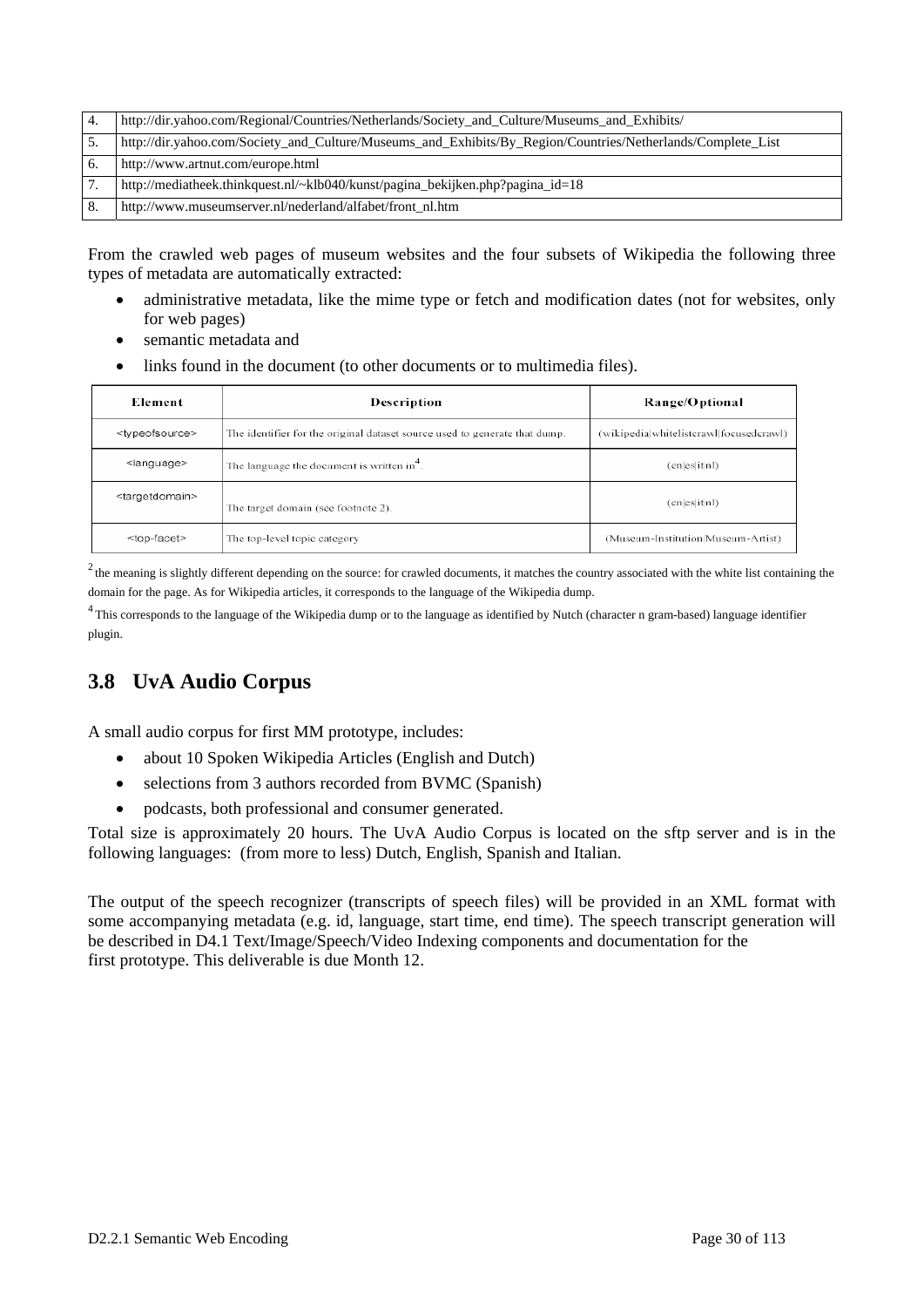### **3.9 The European Library**

The European Library is a service on the World Wide Web that offers access to the resources of the 47 national libraries of Europe. The resources, both digital and non-digital, include books, magazines, journals, audio recordings and other material. The European Library portal offers free searching, and delivers metadata records as well as digital objects: some free, others at cost. The global management of The European Library is based on a consortium of 23 subscribing national libraries, all in charge of maintaining and developing the portal services.

MultiMatch has access to a test collection of bibliographic data provided by The European Library in several European languages. The metadata format is Dublin Core: see Annex 11 for a sample record in XML.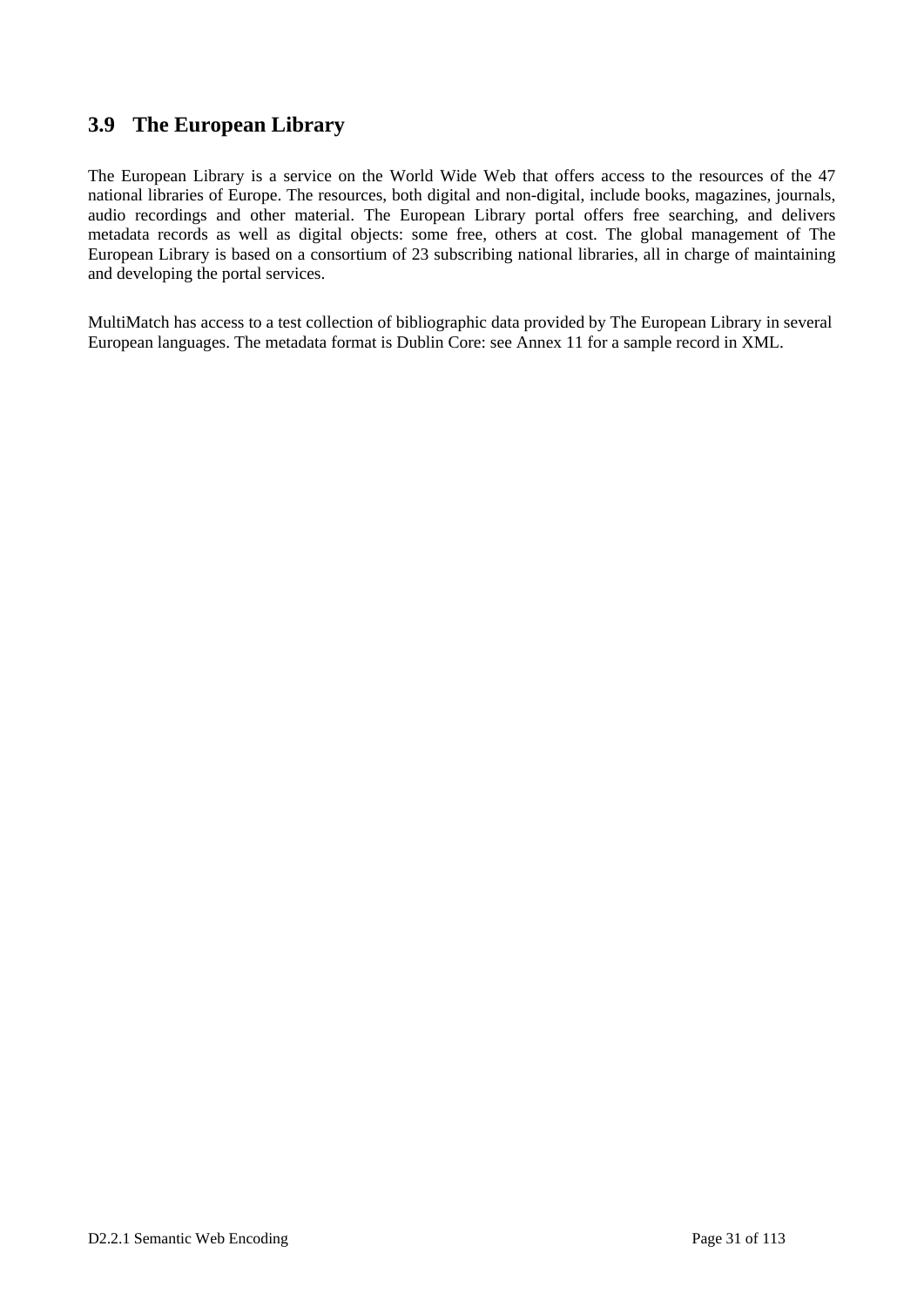### **3.10 The common metadata from the provided content**

Analysing the mapping of the catalogue descriptions that are provided by Alinari, Cervantes and Sound and Vision as XML documents to the MultiMatch metadata schema, the conclusion is that the following metadata elements are common to all three organisations:

Creation Title<sup>19</sup> Creation.Related Actor Creation.Related Actor-Type (= Creation) Creation.Related Actor-Date (creation date) Creation.Subject Creation.Description<sup>20</sup>

The above is the result of the first simple mapping of metadata elements. There are several extra elements that can be populated automatically. E.g. a default value for the Archiving location of each creation. Mapping will probably be more complex in the future.

However, the influence of the bottom-up approach (see section 2.4) cannot in itself define the MultiMatch metadata schema. The influences of the top-down approach (the user requirements, see section 2.3) and the external influences (interoperability with existing standards, see section 2.2) will also define how the MultiMatch metadata schema will evolve. One of the aims of MultiMatch is to provide a knowledge representation for Creators and Creations by which the various relationships that are implicit in the data can be made explicit. See section 5 for further details, especially section 5.5. The values of the content providers' metadata will directly populate the MultiMatch metadata schema.

 $\overline{\phantom{a}}$ 

<sup>&</sup>lt;sup>19</sup> However, many of the photographs that are described in the Alinari content do not have a title of their own. Actually, dc:  $\lt$ titolo> contains what can be called a description-title, describing what the photograph is depicting. For example: 'The small port of Portofino, with moored sailboats. In foreground are some row boats.' See also section 5.5.1.

 $^{20}$  In different ways, all three sets of XML files contain values for the MultiMatch Creation.Description element. See also section 5.5.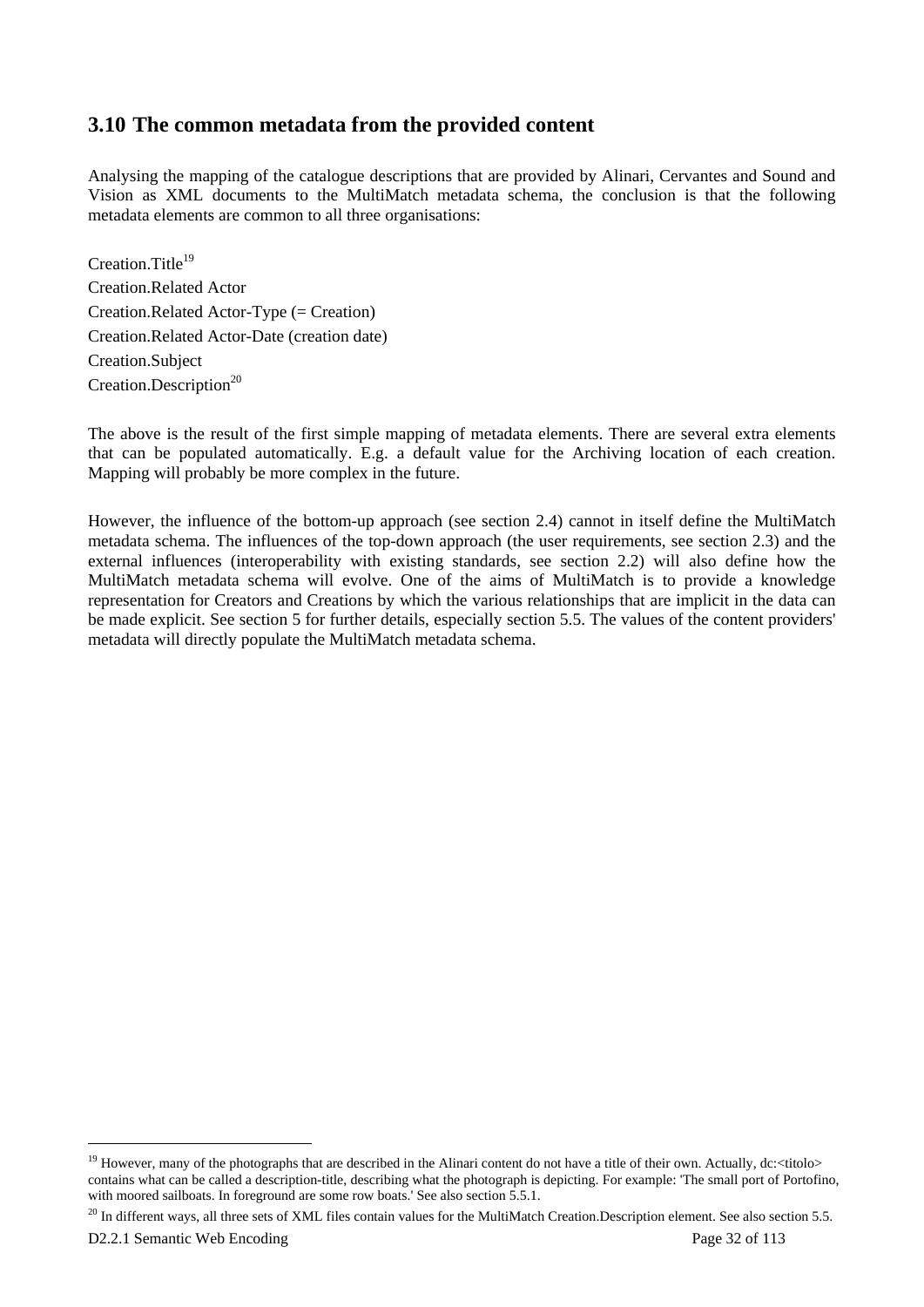# **4 Generic Metadata Schemas**

In the following section the four schemas most relevant for interoperability (see D2.1, section 5.2.2 and 5.3.2) are described:

- Dublin Core: because it is in use throughout the entire cultural heritage domain.
- MPEG-7: because it can handle multimedia in a way appropriate for MultiMatch.
- FRBR: because it provides a data model with relationships and a hierarchy that are probably useful for MultiMatch.
- CIDOC CRM: because it provides a reference model for the cultural heritage domain.

## **4.1 Dublin Core (and Refinements)**

There is a variety of standard metadata schemas that have been developed and applied to Cultural Heritage data. The main ones were reviewed in D2.1. Of these, Dublin Core<sup>21</sup> (DC) is the most widely used standard, and whatever metadata schema is implemented the relevant parts must be possible to map it to the DC.

Dublin Core is used to represent information on specific cultural heritage items or objects. That is, in the vocabulary of FRBR: "Dublin Core deals with manifestations of a particular work or conceptual item". The original focus of the standard was the representation of documents and this is its main area of applicability. Within MultiMatch there are thus a number of limitations that should be made explicit when mapping to Dublin Core:

- there is a need to describe more than just the resources itself; it is equally important to have a structured description of the content of the resource (i.e. what is depicted within an image).
- there are concepts which are not readily covered by Dublin Core such as Actors and Multimedia objects
- Dublin Core has a single (or limited for DCMI Metadata Terms) representation of relations between resources.
- Dublin Core is primarily concerned with the Creation of the resource whilst for Cultural Heritage Objects the modifications which occur to the resource during its existence are also of importance.

There are a number of standard refinements of DC available (e.g. DCMI Metadata Terms and VRA Core) and mapping to these extensions increases the information which can be expressed.

DCMI Metadata Terms<sup>22</sup> including the refinements will form the basis on which the MultiMatch metadata schema is built.

## **4.2 MPEG-7**

 $\overline{\phantom{a}}$ 

The area of metadata for low-level multimedia features is an evolving one, although the MPEG-7/21 descriptors seem to offer a powerful (and increasingly standard) way of representing and communicating such information. [Cox 2006] The MPEG-7 metadata standard provides a set of elements for describing audiovisual material, including its semantic content. It can be used to describe what (e.g. people, objects) exists in a multimedia content, their relationships (e.g. friends, family members), when they appear in the content and where they appear on the video image (or in the real world).

<sup>21</sup> DC Metadata Element Set: http://dublincore.org/documents/dces/

<sup>22</sup> http://dublincore.org/documents/dcmi-terms/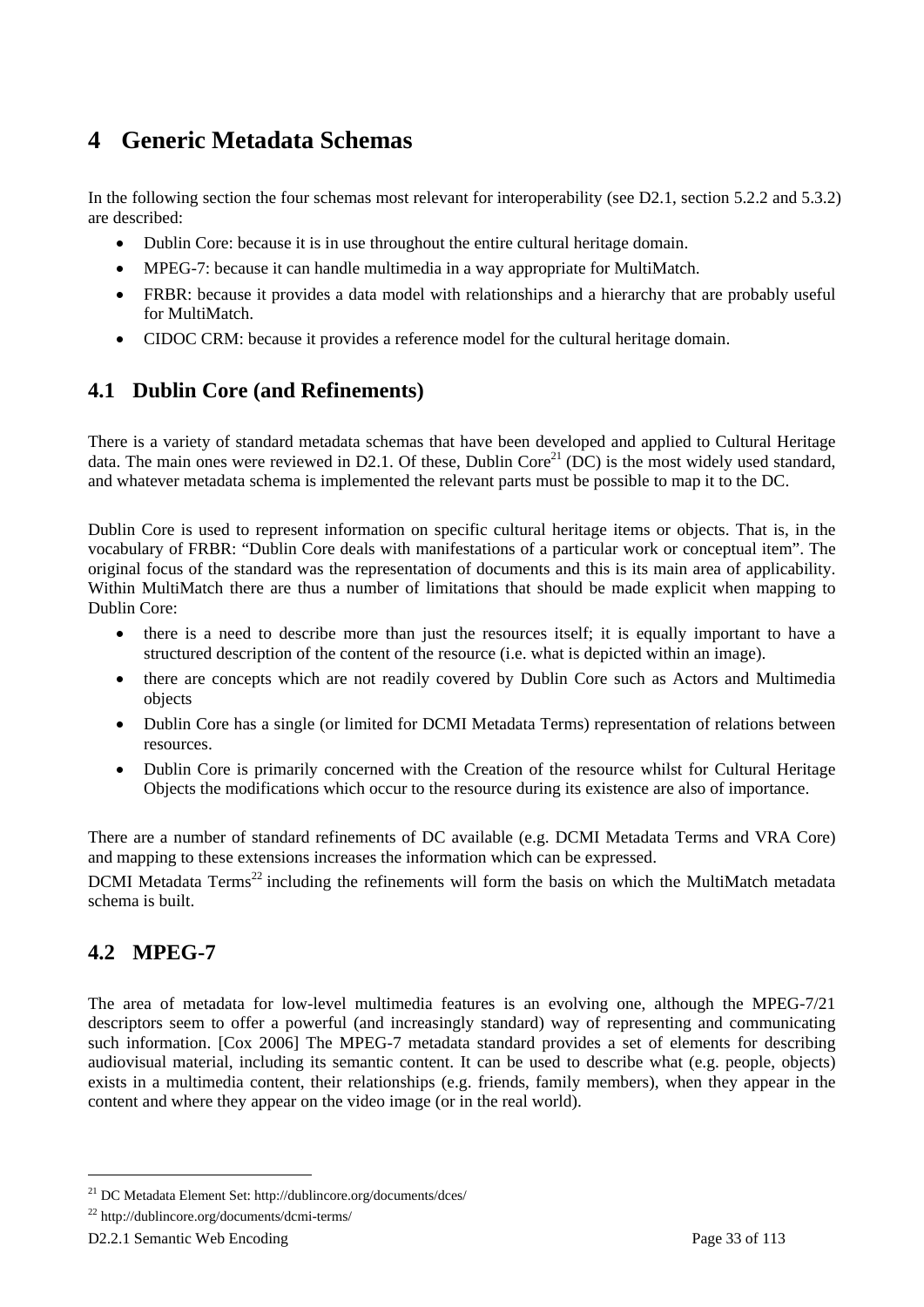There are two main limitations in the adoption of MPEG-7 for interoperability in MultiMatch.

- Firstly it is designed to represent audio-visual material rather than Cultural Heritage objects, for example it is not designed to describe physical objects or their properties. In an attempt to overcome this issue it is interesting to note that there has been research into the harmonisation of MPEG-7 and CIDOC CRM [Hunter 2001-2002, Tsinaraki 2007].
- The second and probably more severe restriction is that there is currently little use of MPEG-7 as a standard in the Cultural Heritage domain, in part due to the first limitation.

Where there is a need for interoperability of audio-visual material MPEG-7 offers a very expressive standard as it is has content descriptors which provide coverage from low-level to semantic content. As more cultural collections are digitised it is possible that this standard will become more important.

## **4.3 Functional Requirements for Bibliographic Records**

The reference model FRBR is comprised of three groups of entities:

- Group 1 entities represent the products of intellectual or artistic endeavour and are the foundation of the FRBR model:
	- o *Work* is a "distinct intellectual or artistic creation."
	- o *Expression* is "the specific intellectual or artistic form that a work takes each time it is realized."
	- o *Manifestation* is "the physical embodiment of an expression of a work. As an entity, manifestation represents all the physical objects that bear the same characteristics, in respect to both intellectual content and physical form."
	- o *Item* is "a single exemplar of a manifestation. The entity defined as item is a concrete entity." [IFLA 2006]
- Group 2 entities are person and corporate body, responsible for the custodianship of Group 1's intellectual or artistic endeavour.
- Group 3 entities are subjects of Group 1 or Group 2's intellectual endeavour, and include concepts, objects, events, places.

One of the key features of FRBR is the distinction between Work, Expression, Manifestation and Item when representing an artistic endeavour. However the categorisations of a given endeavour into one of these entities is a somewhat subjective judgement, and the work on FRBR continues to attempt to define the boundaries between these types. Within MultiMatch the FRBR distinction is not related to the key objectives nor has it been seen to be an issue for users during the examination of their requirements. In addition the State of the Art in techniques for automatic information extraction and classification are not sufficient to disambiguate FRBR entities, especially as this can be problematic even for professional archivists.

Although within the project the MultiMatch metadata interaction with FRBR will not directly be considered, the metadata schema does not exclude this interaction. This would primarily involve the dissection of Creation into the four FRBR entities, determining which properties apply to which entities. For example, the Creation of the Mona Lisa can be divided into the Work (the Mona Lisa by Leonardo Da Vinci), Expression (the painting of the Mona Lisa), Manifestation (the painting of the Mona Lisa) and the actual Item (the painting of the Mona Lisa hanging in the Louvre). There is an ongoing activity on harmonisation between the FRBR and CIDOC models<sup>23</sup>, which may ease the integration with FRBR in the future.

 $\overline{\phantom{a}}$ 

<sup>&</sup>lt;sup>23</sup> The 8th FRBR - CIDOC CRM Harmonization meeting took place, with representatives of the CIDOC CRM SIG and the IFLA FRBR Review Group on October 25-27, 2006.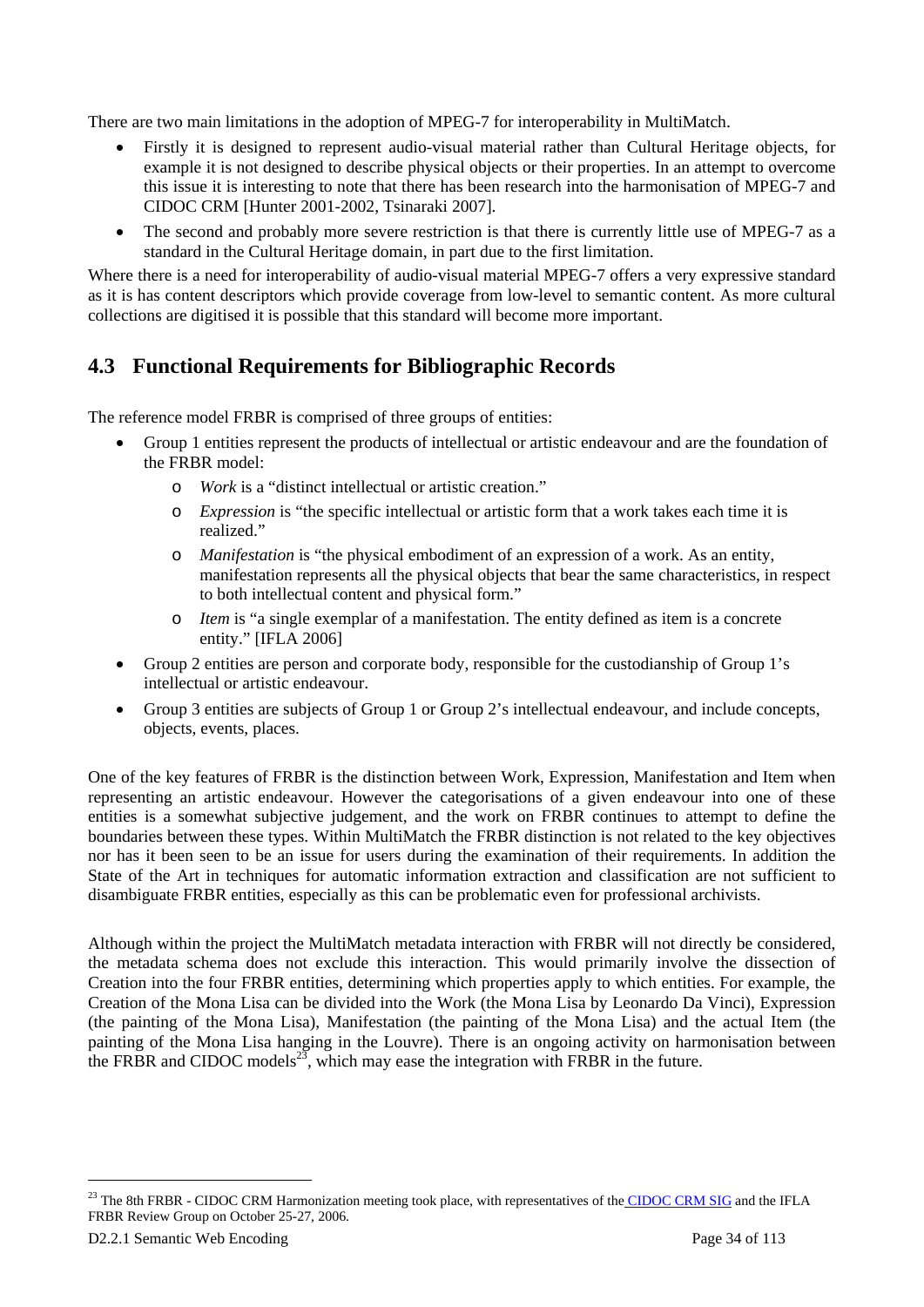# **4.4 CIDOC CRM**

The CIDOC Conceptual Reference Model<sup>24</sup> is a core ontology describing the semantics of schema and data structure elements used for museum object documentation. The central idea of the CIDOC CRM is that the notion of historical context can be abstracted as things, people and ideas meeting in space–time. [Doerr 2003] Another reason why CIDOC focuses on events is that it allows modelling of the complex creation of objects in cultural heritage, since there are many objects which are not the result of a single creation. For example casts of sculptures, such as The Thinker by Rodin, where the original sculpture was made by Rodin, but then cast by someone else years after the original sculpture had been made - and possibly even after Rodin's  $death.<sup>25</sup>$ 

The stated aim for CIDOC CRM is to aid in both the construction of metadata schema and the interpretation of schema for interoperability. Thus, for the MultiMatch project to look further into the CIDOC CRM reference model (CIDOC) was a logical next step after reporting in D2.1 the metadata standards in use in the cultural heritage domain, as it provides a reference model specifically for the cultural heritage domain. The outcome of this initial mapping, together with the experiences in other projects that worked with CIDOC, especially the eCHASE project[Sinclair 2005] and the Museum24 project [Szász, 2006] made it clear that:

- it was not easy/straightforward to derive a metadata schema from this reference model because the complexity of the scenarios that CIDOC attempts to represent make the model very detailed. Yet at the same time there are limitations (such as Collections have to be made up of Physical Objects) which impose constraints on using the model within MultiMatch.
- it is rather complex to translate the reference model, which captures the semantics of complex scenarios within the cultural heritage domain, into presentable metadata elements in such a way that the users can understand.
- whilst CIDOC CRM is widely promoted in the research community there is little evidence of it being used for interoperability in actual applications.

Thus CIDOC CRM did not (as was hoped) provide a clear representation of the CH domain on which to base the metadata schema. The group responsible for CIDOC CRM has also released a simplified implementation of the use of CIDOC as the CRM Core schema. The schema reduces CIDOC to four fundamental principles:

- participation in events
- part whole relation
- reference
- classification.

However whilst this does give an indication as to how CIDOC CRM can be applied, CRM Core in itself does not provide sufficient expressiveness to capture certain information which is expressible in Dublin Core (e.g. Format and Rights information). As the application of CIDOC CRM in a focused search engine is not in itself a topic of scientific inquiry within the MultiMatch project, it was decided to apply CIDOC to the extent needed for MultiMatch. This means that the MultiMatch metadata will be interpreted in terms of CIDOC with the metadata elements that were specified during the construction of the MultiMatch metadata schema being mapped to CIDOC CRM where applicable which will then offer a medium for semantic interoperability (see 6.2 The MultiMatch Ontology).

l

<sup>&</sup>lt;sup>24</sup> http://cidoc.ics.forth.gr/official\_release\_cidoc.html

<sup>&</sup>lt;sup>25</sup>http://cidoc.ics.forth.gr/crm\_core/core\_examples/balzac.html provides an illustation how CIDOC models this example. See at: http://cidoc.ics.forth.gr/working\_editions\_cidoc.html#crm\_core for more examples of CRM Core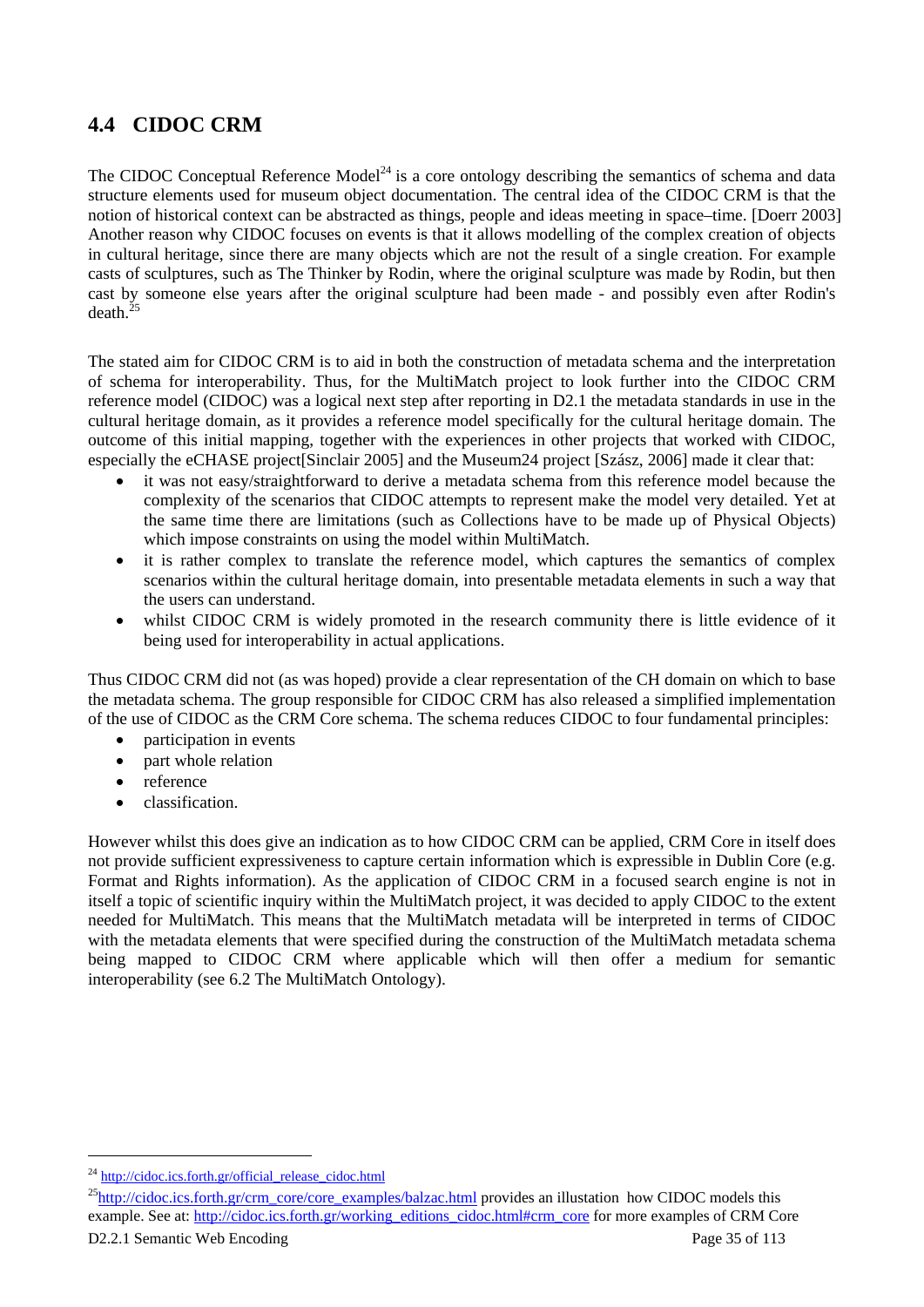## **4.5 Generic metadata schema: final remarks**

In terms of semantic interoperability the intention in MultiMatch is to allow for flexibility and coverage (providing information to the widest possible user base) and expressiveness (as informative as possible). Currently mapping to and from the Dublin Core will provide the widest coverage; however, this will mean that much of the richness of information which is within the MultiMatch metadata will be lost. It is thus necessary to provide the metadata in more expressive representations (MPEG-7, VRA, FRBR, CIDOC), allowing the receiver to utilise such information, obviously ensuring that the semantics behind the metadata schema are clearly stated and adhered to during the process of populating the metadata.

# **5 MultiMatch Metadata Schema**

This section explains in detail how the MultiMatch data model plus metadata schema were conceived and describes the model (section 5.2) itself. Section 5.3 explains how the MultiMatch metadata schema is presented in a spreadsheet and in Annex 8. The schema includes the mapping to DCMES, DCMI Metadata Terms and CIDOC CRM and the three DC-formats of Alinari, Cervantes and Sound and Vision. The last three mappings are presented in section 5.5. Section 5.4 introduces several issues that need special attention in the application of the MultiMatch metadata schema.

## **5.1 Focus of knowledge representation in MultiMatch**

The goal of T2.2 was to choose a standard or a combination of standards that could be applied to fulfil the needs for knowledge representation in MultiMatch satisfactory. However none of the partners is using a standard that can come up with all expectations. Considering all the influences as discussed in section 2 - 4, the MultiMatch metadata schema is finally built upon DCMI Metadata Terms. Where possible the metadata element names directly match the DCMI element names. The main difference is in the introduction of more entities then just Creation as well as in the qualification of DC Relation which is fully expected to be refined within the DC standard.

The present version of the MultiMatch metadata schema is the result of the metadata development described in this section . Overall the focus of the schema is on representing the kind of data of interest to the user (D1.3) in combination with the focus of the project on Creators and Creations. This implies that the schema concentrates on search and presentation elements without explicitly incorporating all user interface functionality that will be presented on-the-fly. For the sake of this project the metadata schema is moderately complete, as it was not our goal to build a metadata schema that would completely cover the cultural heritage domain. However, the data model and the metadata schema are both constructed in such a way, and with such an eye on interoperability, that they can easily be extended when necessary. For example, in view of the future users of MultiMatch, Exhibitions are included as an Event type. Other relevant Events that can be associated to a Creation are Creation (the creation process), Publication, Discovery, Editing, Translating and Restoration. The reference model CIDOC CRM provides classes and relation types for such events. When necessary the MultiMatch metadata schema can be extended for these purposes.

Finally, the MultiMatch schema is intended to be populated with values automatically where possible, otherwise the elements stay empty. Prototype 1 is testing the possibilities. D2.2.2 will present the definite MM schema.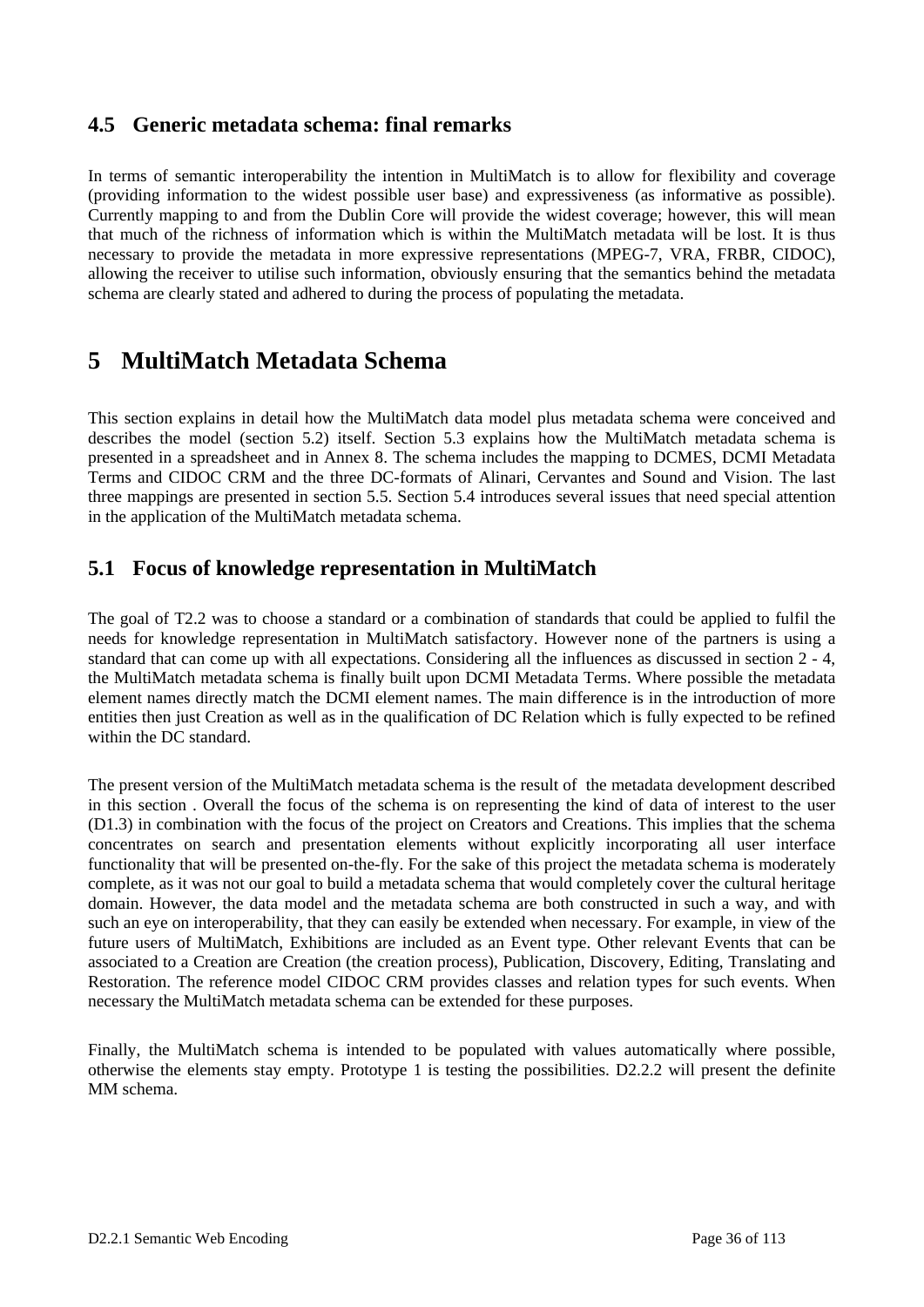# **5.2 MultiMatch Data Model**

In the MultiMatch project the concepts present in the data includes direct representations of Cultural Heritage objects (images, texts, etc.) and data describing those objects. The MultiMatch metadata schema should be of a hierarchical structure. Only a structural organization of the description of the cultural heritage objects makes it possible for the sub-parts of the content to be annotated with much more detail. The hierarchical metadata model makes it possible for sub-parts to inherit information from other levels, so it is not necessary to repeat the same information for every object or (sub) item of that object.

Furthermore there is a need to describe more than just the resources themselves. Therefore there is a need for several entities (each with its own metadata format) and a data model to point out the relations (e.g. Is A, Is part of, Is depicted in, Is related to) between them. This goes further then the Dublin Core format for describing cultural heritage objects on their own.

In a typical scenario of the cultural heritage domain the following is described:

- Creators, in other words artists or authors: record their birth place and birth date, who they worked with, with which country they are mostly associated, who was their teacher, who were their pupils, etc. The Union List of Artist Names (ULAN) will form a solid basis for the Creator records in MultiMatch. ULAN will also provide a controlled vocabulary for Creator person names.
- Other Actors concerning Creations: Publishers and Contributors of all kinds, Discoverers etc. Note that all Actors can be persons or organisations.
- Creations: the actual physical works of art. Original works of art can be a photograph, a documentary film, a monument, a painting, a sculpture, a vase etcetera..
- Digital representations: multimedia objects must be digitally captured to be represented in MultiMatch. For example, a painting or a historic building is digitally photographed; a documentary is digitally represented by a selection of keyframes or by a low-resolution browsing copy (MPEG-1). An actual image can then be used for publication on a museum website.
- Collections of Creations or Digital representations, like Catalogues or Websites.

An example to illustrate the need for a data model is the fact that within MultiMatch photographs will be indexed that are a creation or an artwork in themselves, next to the many photographs (or still images or digital representations) of original physical works of art (e.g. paintings and historical buildings). So it should be possible to distinguish between descriptions of original creations and descriptions of their digital representations in whole or part.

The focus of MultiMatch on creations and creators, or on works of art and artists, obviously does not diminish the need for a data model, as the above example illustrates. There will still be complex relationships, e.g. a Creator can be depicted in a Creation of his own hand or in a Creation by another Creator. There can also be multiple representations of the same real life physical object. And sometimes there will be data within MultiMatch about the textual and image representations as well as about the original creation (in the case of digital AV documents). Within the MultiMatch data model the identified entities can be related as needed. And the sets of metadata that belong to the identified entities can also point to the digital essence (or content files), which will be stored separately.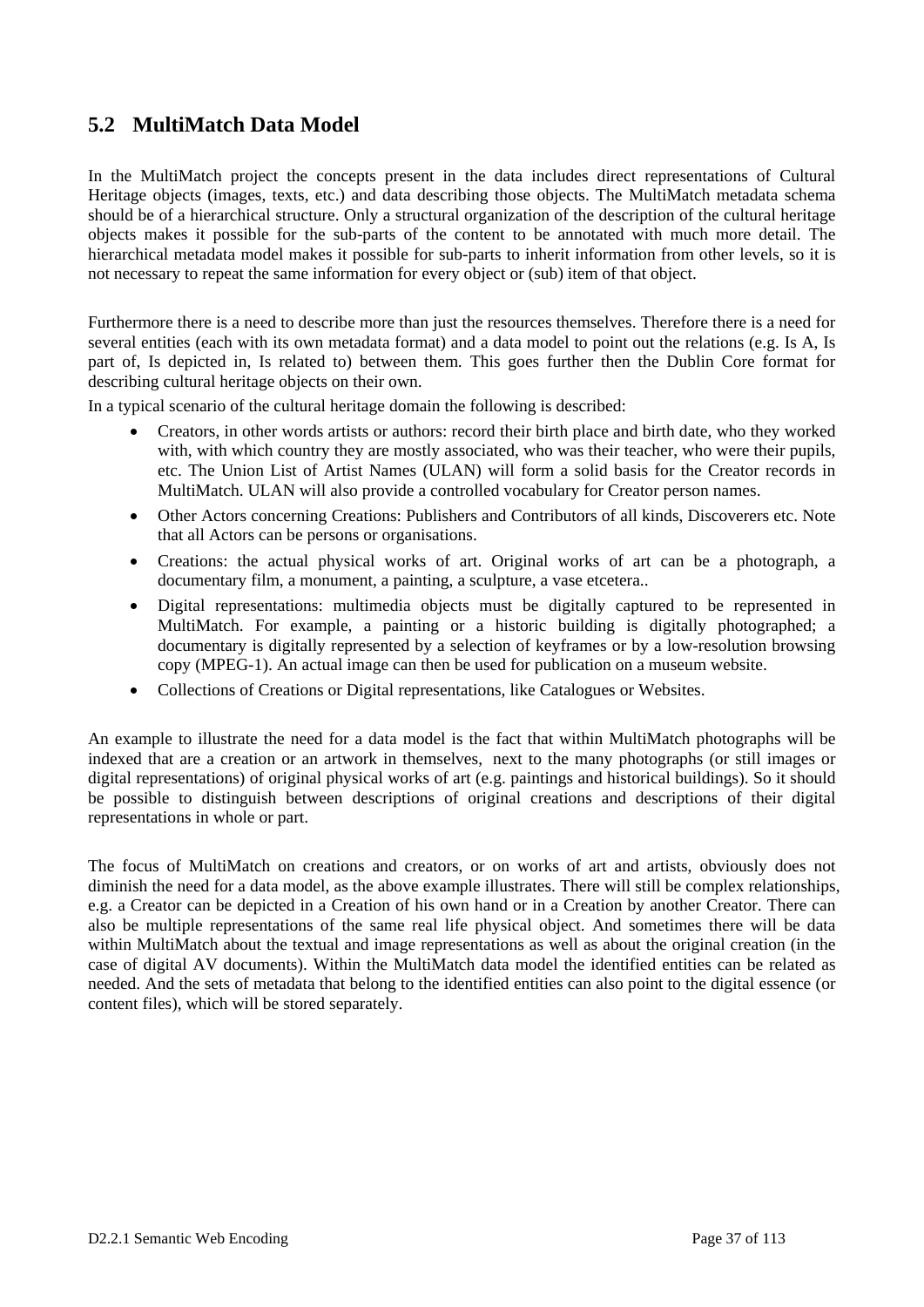#### **Overview of entities in the MultiMatch data model**

The MultiMatch data model that is proposed in this Deliverable, consists of six entities and in total 13 subentities.

The acknowledged entities and their **basic** relations are presented in Figure 2. The other relations between these entities that the MultiMatch metadata schema aims to present explicitly are listed in section 5.4.2. See also Annex 8.

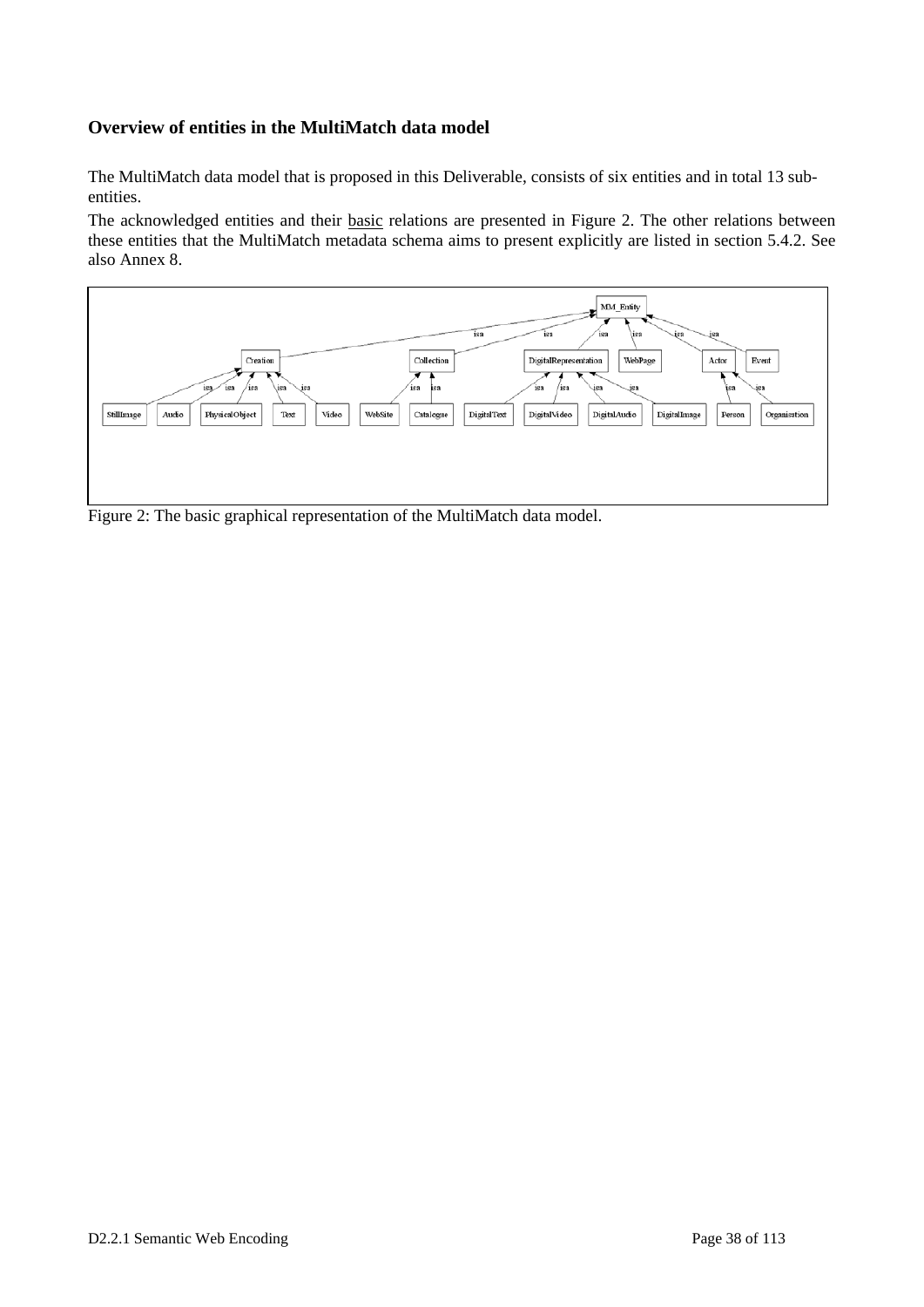For the MultiMatch data model the following entities and sub-entities (See also section 1.3 Terminology) are identified:

| <b>Entity</b>             | <b>Subentity</b>                                            | <b>Definition</b>                                                                                                                                                                                                                                                                                                                                                                                                          |
|---------------------------|-------------------------------------------------------------|----------------------------------------------------------------------------------------------------------------------------------------------------------------------------------------------------------------------------------------------------------------------------------------------------------------------------------------------------------------------------------------------------------------------------|
| Collection                |                                                             | A Collection is an aggregate of Creations or Representations                                                                                                                                                                                                                                                                                                                                                               |
|                           | Catalogue                                                   | A Catalogue is a set of logically ordered descriptions of documents or<br>other creations, including a reference to the physical location where<br>the cultural heritage object is actually archived. In this context the<br>archiving location is the location of the MultiMatch content provider.<br>See also Annex 8.1.                                                                                                 |
|                           | Website                                                     | A Website, in this context, is the website of a Cultural Heritage<br>institute, for example a museum, or it is a website that presents<br>Cultural Heritage content. A Website could also refer to a News<br>service on cultural heritage. For the first prototype the Website records<br>will concern 200 museum sites per language plus a website description<br>per Wikipedia version. See also Annex 8.1.              |
| Web page                  |                                                             | The Web page format describes a page from a crawled or indexed<br>Website. For example a Wikipedia article or a page of a museum web<br>site.<br>A Web page is part of a Website. See also Annex 8.2.                                                                                                                                                                                                                      |
| Actor                     | Person<br>Organisation                                      | The Actor format describes Persons or Organisations primarily<br>responsible for creating the content of the resource (the Creator, Artist,<br>Author) or responsible for making the resource available (Publisher) or<br>responsible for making contributions to the content of the resource<br>(Contributor) or otherwise related to the Creation (e.g. Discoverer,<br>Conservator, Archivist etc.). See also Annex 8.3. |
| Creation                  | Text<br>Still Image<br>Video Audio<br>Physical<br>Object    | In the context of MultiMatch, the Creation metadata format describes a<br>unique man-made object which can be a Text, Still Image, Video,<br>Audio or Physical Object.<br>See also Annex 8.4.                                                                                                                                                                                                                              |
| Digital<br>Representation | DigitalText<br>DigitalImage<br>DigitalVideo<br>DigitalAudio | The Digital representation metadata format describes the visual<br>surrogate or reproduction of a Creation. In many cases the digital<br>representation will be an image. However, for Audio and Video<br>Creations there will also be digital representations of several kinds.<br>See also Annex 8.5.                                                                                                                    |
| Event                     |                                                             | The Event format is a hook for several kinds of entities from the<br>cultural heritage domain with strong geospatial and temporal aspects,<br>like historical events (CIDOC). See also Annex 8.6.                                                                                                                                                                                                                          |
|                           | Exhibition                                                  | The only type of Event currently envisaged as a potential requirement<br>in MultiMatch is an Exhibition of Creations. Exhibitions could be seen<br>as a specific type of collection, but the entity has strong geospatial and<br>temporal aspects, like Event.                                                                                                                                                             |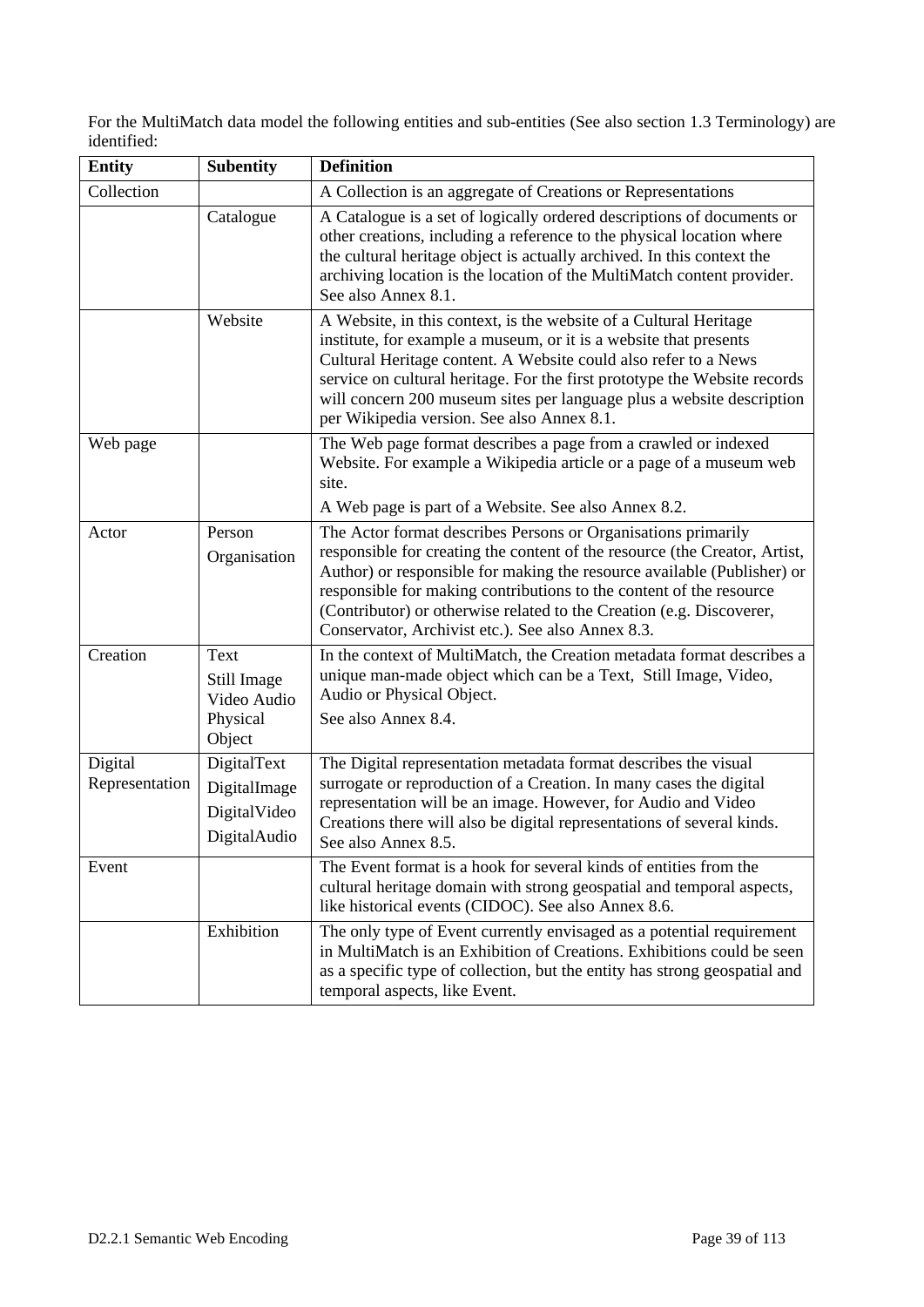# **5.3 Introduction to the MultiMatch metadata schema**

The MultiMatch metadata schema provides metadata formats for the identified entities of the MultiMatch data model. Sometimes the format had to differ per subentity to be able to describe specific properties that do not apply for all subentities of an entity. The full presentation of each format can be found in Annex 8, annex 9: shows the MultiMatch Metadata xsd schema.

#### **5.3.1 The formats of the MultiMatch metadata schema**

The MultiMatch metadata schema contains metadata elements describing the following (sub)entities<sup>26</sup>:

| <b>Entity of the</b><br>MultiMatch data model | Own<br>format  | <b>Subentity of the MultiMatch</b><br>data model | <b>Own format</b>                                                                   |
|-----------------------------------------------|----------------|--------------------------------------------------|-------------------------------------------------------------------------------------|
| <b>Collection</b>                             | N <sub>o</sub> |                                                  |                                                                                     |
|                                               |                | Catalogue                                        | Yes                                                                                 |
|                                               |                | Website                                          | Yes                                                                                 |
| Web page                                      | Yes            |                                                  |                                                                                     |
| <b>Actor</b>                                  | Yes            |                                                  |                                                                                     |
|                                               |                | Person                                           | Yes, has some extra metadata<br>elements compared to<br>Organisation. <sup>27</sup> |
|                                               |                | Organisation                                     | Yes, has less metadata elements<br>than the Actor.Person format.                    |
| <b>Creation</b>                               | Yes            |                                                  |                                                                                     |
|                                               |                | Text                                             | Yes $1)$                                                                            |
|                                               |                | Still Image                                      | N <sub>o</sub>                                                                      |
|                                               |                | Video                                            | Yes                                                                                 |
|                                               |                | Audio                                            | Yes                                                                                 |
|                                               |                | <b>Physical Object</b>                           | N <sub>o</sub>                                                                      |
| <b>Digital Representation</b>                 | Yes            |                                                  |                                                                                     |
| <b>Event</b>                                  | Yes            |                                                  |                                                                                     |
|                                               |                | <b>Exhibition</b>                                | <b>No</b>                                                                           |

<sup>&</sup>lt;sup>26</sup> These metadata formats are worked out in detail in an Excel spreadsheet that is stored in the MultiMatch document store (http://dlib.sns.it/bscw/bscw.cgi/0/54346).

 $27$  For the identified types of Actors and Creations the formats are largely the same. The first column in the tables of Annex 8 shows the entity or subentities the property relates to.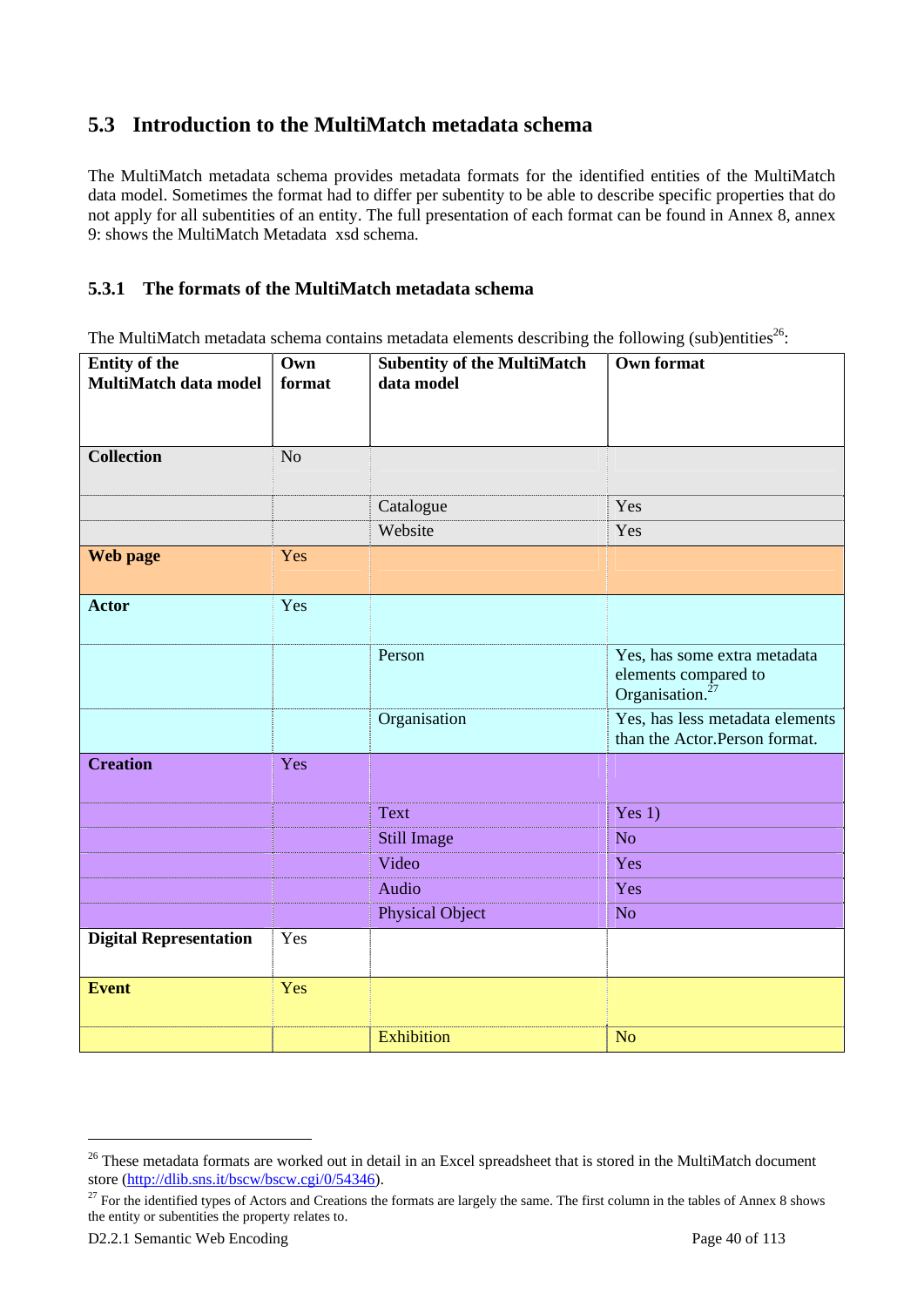#### **5.3.2 Explanation of the metadata format tables**

| <b>Column name</b>            | This column presents                                                                                                                                                                                                                                                   |
|-------------------------------|------------------------------------------------------------------------------------------------------------------------------------------------------------------------------------------------------------------------------------------------------------------------|
| Entity                        | The name of the (sub)entity to which the metadata element relates.                                                                                                                                                                                                     |
| Explanation                   | Short explanation of the semantics of the metadata element concerned. Indicating<br>if the element contains free text or has a controlled vocabulary.                                                                                                                  |
|                               | When applicable, default values are listed in this column. As the first prototype<br>will experiment with the populating of these elements, there are no indications<br>which metadata elements are mandatory.                                                         |
|                               | The listed quotes are citations of D1.3.                                                                                                                                                                                                                               |
| MultiMatch metadata           | The name of the MultiMatch metadata element. When possible the name of the<br>Dublin Core standards is used.                                                                                                                                                           |
| D1.3 Section reference        | Section and page number of D1.3, where the functional specification can be found<br>that was the reason for the metadata element described to be part of the<br>MultiMatch metadata schema. Often a copy of the text concerned is listed in the<br>Explanation column. |
| <b>Dublin Core</b>            | The results of the initial mapping of the MultiMatch metadata schema to the<br>Dublin Core Metadata Element Set (DCMES).                                                                                                                                               |
| <b>DCMI</b> Metadata<br>Terms | The results of the initial mapping of the MultiMatch metadata schema to DCMI<br>Metadata Terms.                                                                                                                                                                        |
| <b>CIDOC</b>                  | The results of the initial mapping of the MultiMatch metadata schema to CIDOC-<br>CRM.                                                                                                                                                                                 |
| Alinari                       | The results of the initial mapping of the MultiMatch metadata schema to the DC<br>format in which catalogue descriptions of Alinari are provided.                                                                                                                      |
| Cervantes                     | The results of the initial mapping of the MultiMatch metadata schema to the DC<br>format in which catalogue descriptions of Cervantes are provided.                                                                                                                    |
| Sound and Vision              | The results of the initial mapping of the MultiMatch metadata schema to the DC<br>format in which catalogue descriptions of Sound and Vision are provided.                                                                                                             |

The tables that present the MultiMatch metadata schema in Annex 8 can contain the following columns: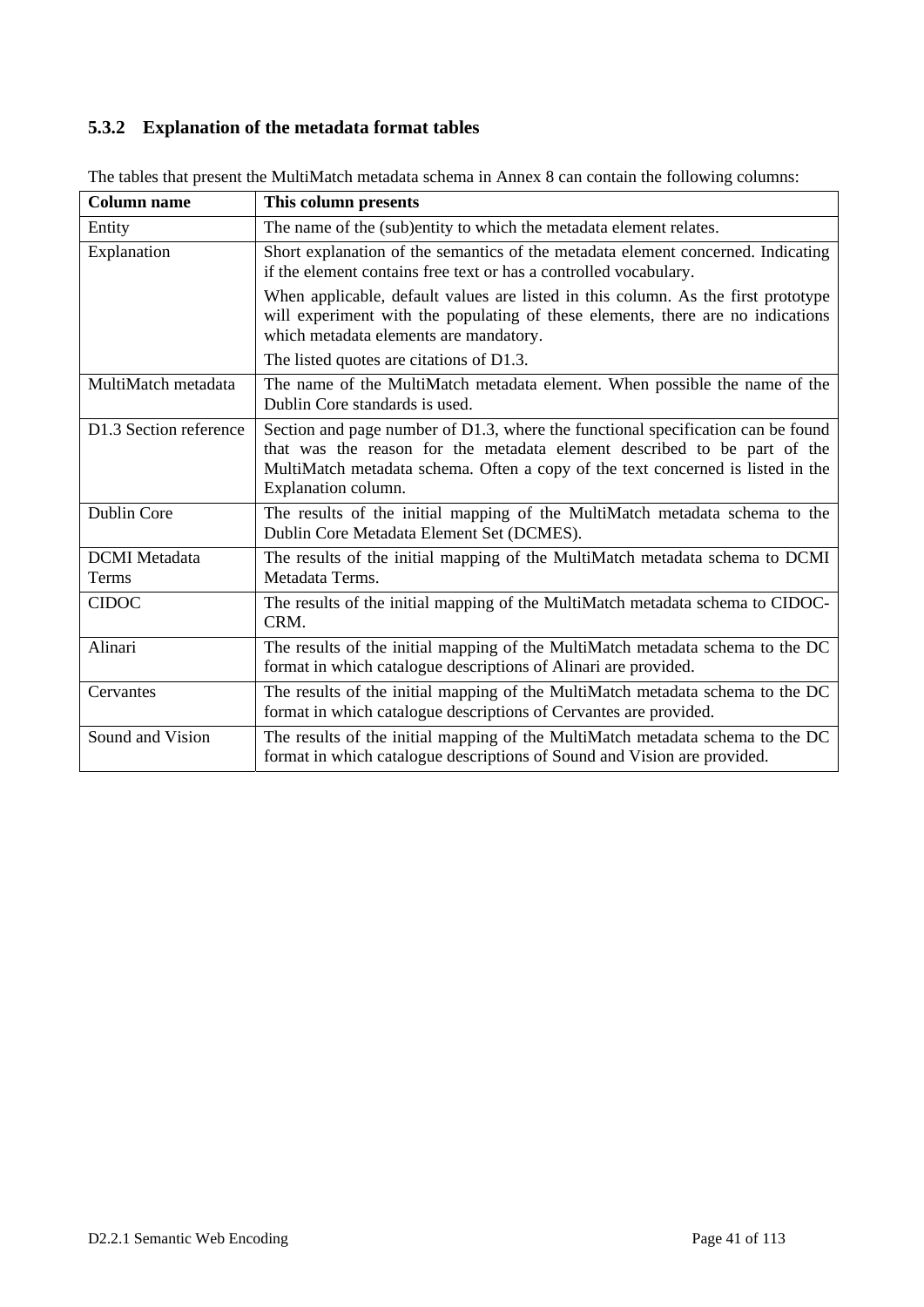# **5.4 Issues in Application of the MultiMatch Metadata Schema**

#### **5.4.1 Closed Lists / Controlled Vocabularies**

In the metadata formats presented in the previous subsections, there are several references to controlled vocabularies or closed lists to be applied for specific metadata elements. The use of such vocabularies provides consistency and allows for interoperability, these issues will be discussed in the next chapter.

In this first version of the metadata schema there are a number of elements which do not have standard controlled vocabularies defined, however the values are expected to be selected from a closed list. Initially, for the first prototype, the majority of the non-free text metadata elements will be populated by the controlled vocabularies that are used by the content providers. These controlled vocabularies must be studied to decide how they can be used for semantic annotation and translingual searching in the MultiMatch context. However the lists will be refined during the further analysis of the content for the classification and semantic annotation processes in order to ensure that they reflect the indexed material and provide the user with the necessary search functionality, including browsing and clustering functionality.

#### **5.4.2 Relationships in the MultiMatch data model**

One of the key features of the metadata is that it is not merely a flat data model but attempts to represent explicitly the important relationships in the Cultural Heritage domain. In the first prototype the focus will be on providing information on those relations which are key to fulfilling the main user requirements, namely

- Relation Web page Creators. For example: Web page A describes Creator B;
- Relation Web page Creation. For example: Web page A reviews Creation B;
- Relation Actor Creations. For example: Actor A has created Creation B; Actor A has contributed to Creation C; Actor A has copied Creation D.
- Relation Actor Actors. For example: Actor A is teacher of Actor B.
- Digital Representation Creation. For example: Creation A is depicted in Digital Representation B.

The Entity-relationship model (ERD) model below provides the conceptual data model or semantic data model of the MultiMatch schema.<sup>28</sup>



Figure 3. Entity-relationship model

 $^{28}$  A high-resolution version is available at the MultiMatch document store.

D2.2.1 Semantic Web Encoding Page 42 of 113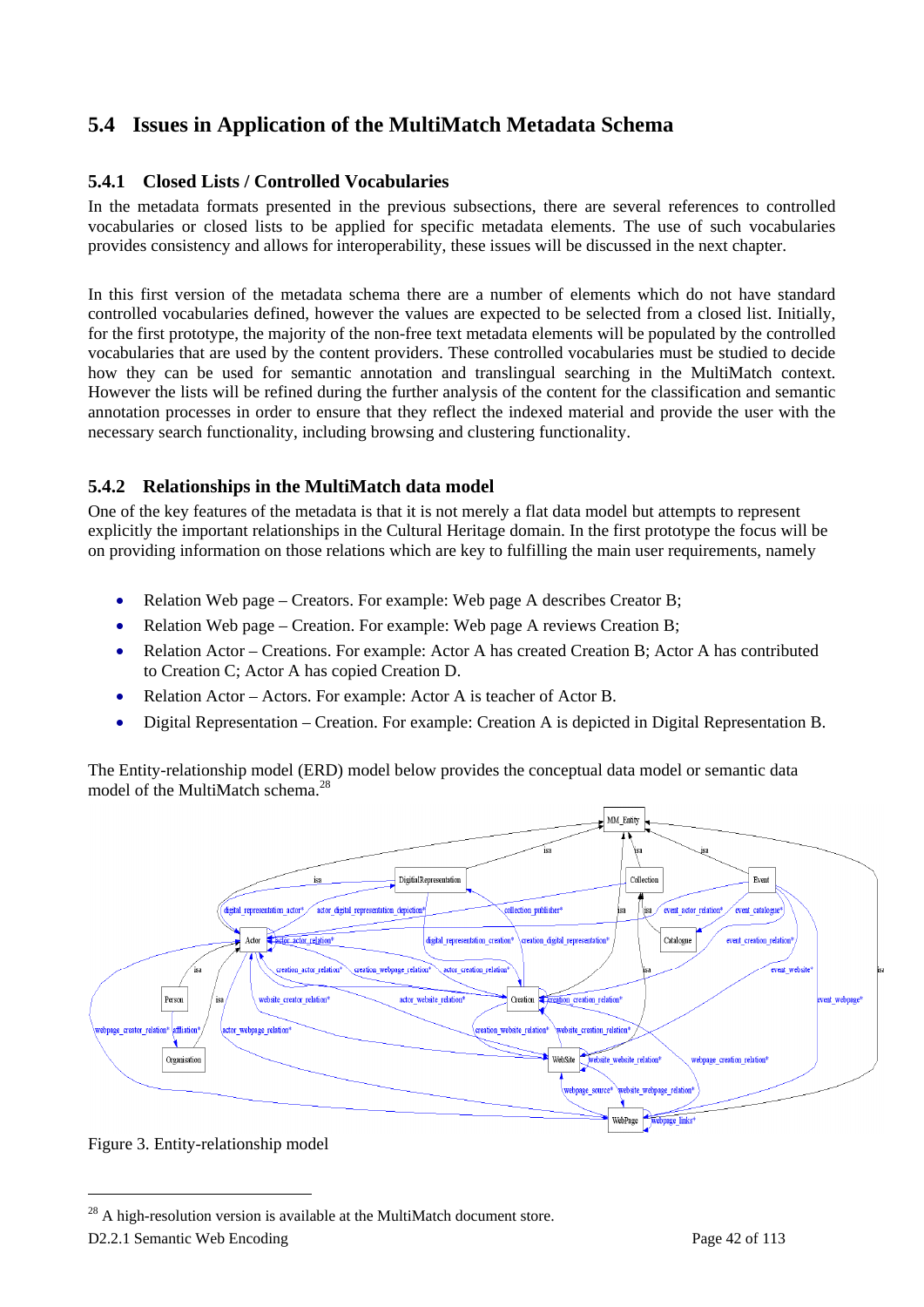It should be noted that these are potentially 1:n or n:n relationships and the relationships are defined by a closed list of relation types (see previous subsection). In addition, in the second prototype it may decided to describe the relationships with further properties (which are currently not in the MultiMatch metadata schema) if it is deemed possible and useful to do so. Such properties include:

- A score or degree of association: the second prototype might want to distinguish weak from strong relationships. For example if a Video is about seven Creators, but for 70 % about two of those Creators, the question is can two different weights automatically be given to the relations of these two groups of Creators with that Video? This score could also be applied for the relevancy of a relationship. D1.3, section 1.2, page 8-9, refers to Creators most closely related to the query. However this weight seems to be derived from the query (most closely related to the query), so this would mean that the ranking is calculated on the
	- fly.
- A name for a subject of a relationship: to characterize the relationship. For example, "review" for a relation between Website A and Creation B, or "bibliography" for a relation between Web page A and Creator B. D1.3 suggests that keywords characterising a relationship are presented on the fly in the graphical depiction of the "author's network".
- A temporal coverage property: a relationship can be true during a specific period.
- Truth values: to indicate how confident (certain) the information extraction process is that the relationship actual exists. Note that there may be a trade-off between certainty, for example:

<Identifier>Picasso</Identifier>

 <Type>Actor.artist</Type> <Birth\_Place>Europe</Birth\_Place> <Birth\_Place weight=0.9>Spain</Birth\_Place> <Birth\_Place weight=0.7>Malaga</Birth\_Place> <Birth\_Place weight=0.3>France</Birth\_Place>

#### **5.4.3 Alternative values and Multilingual related metadata issues**

Given the multilingual focus of this project, the use of controlled vocabularies means that the translated of the vocabulary values provides a predefined, accepted translation. However the free-text linguistic elements require multiple language alternatives thus the values must be qualified in some linguistic namespace (i.e. RFC1766), e.g.

<Description RFC1766="en">the cat sat on the mat</Description> <Description RFC1766="nl">de kat zat op de mat</Description>

Also some values such as Creation titles and names may have alternatives values and alternative translations of same value, thus this information can be easily represented in the metadata.

```
<Title> 
   <Preferred><en>Mona Lisa</en> 
                <it>La Gioconda</it> 
   </Preferred> 
   <Alternative><it>Monna Lisa</it></Alternative> 
   <Alternative><fr>La Joconde</fr></Alternative> 
ZTitle\sim
```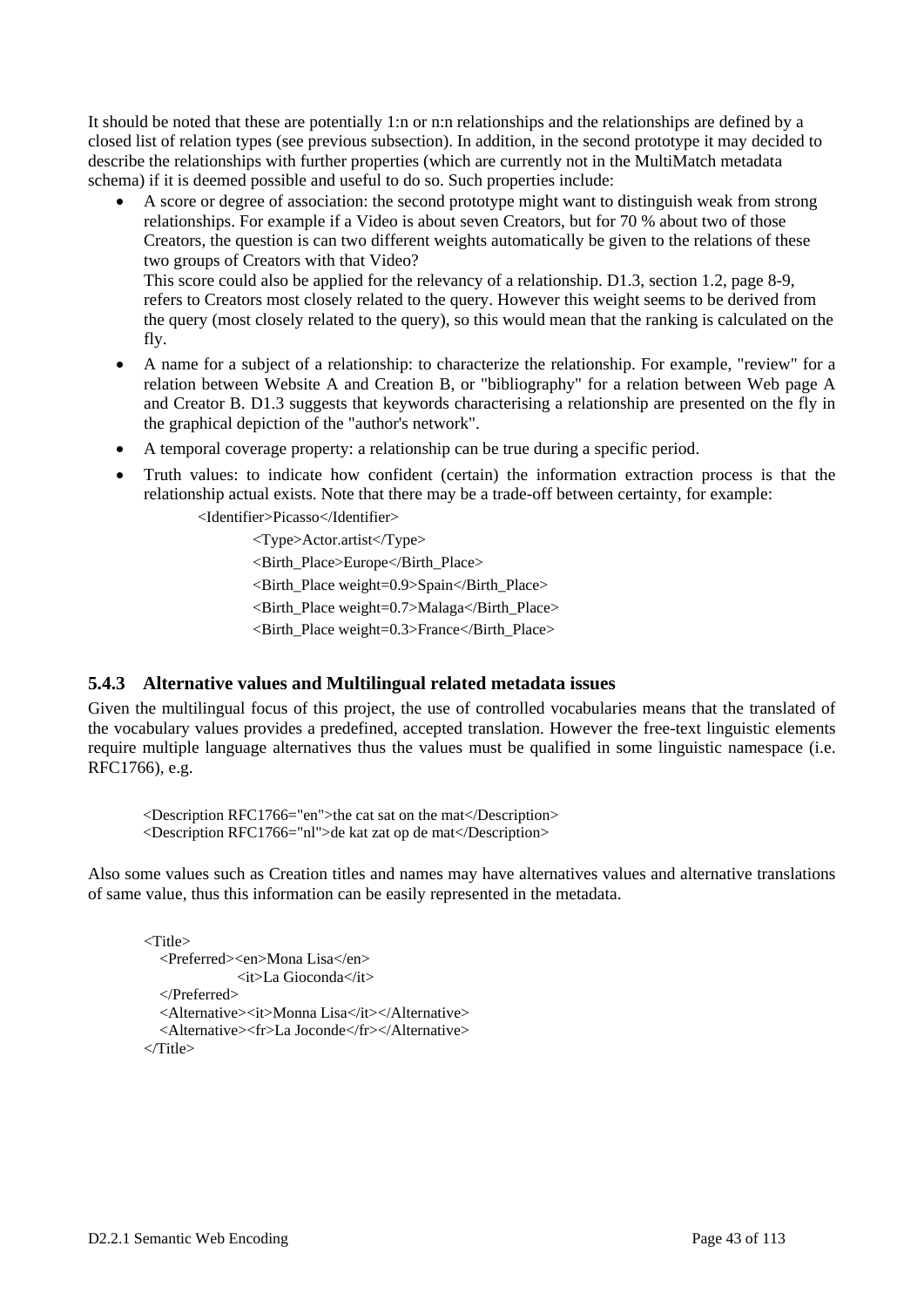#### **5.4.4 Processing (free text) ambiguous date information**

Ambiguous dates are common in Cultural Heritage data. Next to exact dates, there will be estimated (creation) dates both in a normalised numerical date format (ISO 8601) and in free text (for example 'late  $19<sup>th</sup>$ century' or 'the sixties'). How to deal with these ambiguous dates is a representation and indexing research issue. The solution is likely to fall somewhere between the two extremes:

- collapse all dates into a single normalised numeric to ease indexing/retrieval
- express all the nuances of the ambiguous/certain/imprecise dates and work out some method for optimising indexing/retrieval.

Further experiments will provide a proper functionality for when the query for "authors born on 1960".

In the current version of the MultiMatch metadata schema the creation date is listed as one of the possible Creation.Related Actor –Dates. The initial definition of the MultiMatch Date format allows for the definition of approximate dates, e.g. circa 1942, circa 1985-12, 1920-29, 1910-1912, circa mid 1900-1999, as well as exact dates 0634-05-17 AD. Note that this still refers to a (possible uncertain) point in time and not a range.

This property is likely to refer to a set of metadata elements in order to be able to describe:

- start date
- end date
- whether these dates are estimated, and to what extent, or exact
- other relevant type of date if creation date is unknown
- additional annotation to explain the ambiguous date.

To illustrate the above, the cataloguing rules of Sound and Vision write the following on this issue:

"For example, if a programme is recorded somewhere in the month January of 1930,

then Starting date = 1930-01-01 (yyyy-mm-dd) and Precision of date= 'Exact day unknown'

For example, if a programme is recorded somewhere in 1930,

then Starting date  $= 1930-01-01$  (yyyy-mm-dd) and Precision of date  $=$  'Exact date unknown'

For example, if a programme is recorded somewhere in the thirties of the twentieth century,

then Starting date = 1930-01-01 (yyyy-mm-dd) and Precision of date= 'Exact date unknown' and Annotation on recording= 'the thirties'."

## **5.5 Mapping of first prototype metadata to the MultiMatch Metadata Schema**

The Dublin Core metadata formats provided by the three Cultural Heritage institutions (see Annex 2, 3 and 4) are mapped to the MultiMatch Metadata Schema. In some cases there is not a direct 1-1 mapping between the semantics of the source metadata and the target MultiMatch schema. For example, much of the Alinari data is concerned with information about the photograph itself (being in this case a Digital Representation) rather than what is being depicted (the Creation), thus the title of the photograph, whilst encompassing the "Creation" being represented, also includes other information such as the title of the photograph or foreground and background details.

The initial mapping, for the first prototype, presented here will make certain assumptions about the source metadata semantics. All the values will be mapped as textual fields, with the assumption that the information required is contained, implicitly, within the text. Later work in the project will examine the mapping (annotation) of textual values onto predefined, semantically explicit, values.

#### **5.5.1 Mapping of Alinari first prototype metadata to the MultiMatch Metadata Schema**

Mapping of Alinari metadata to populate the MultiMatch Digital Representation format: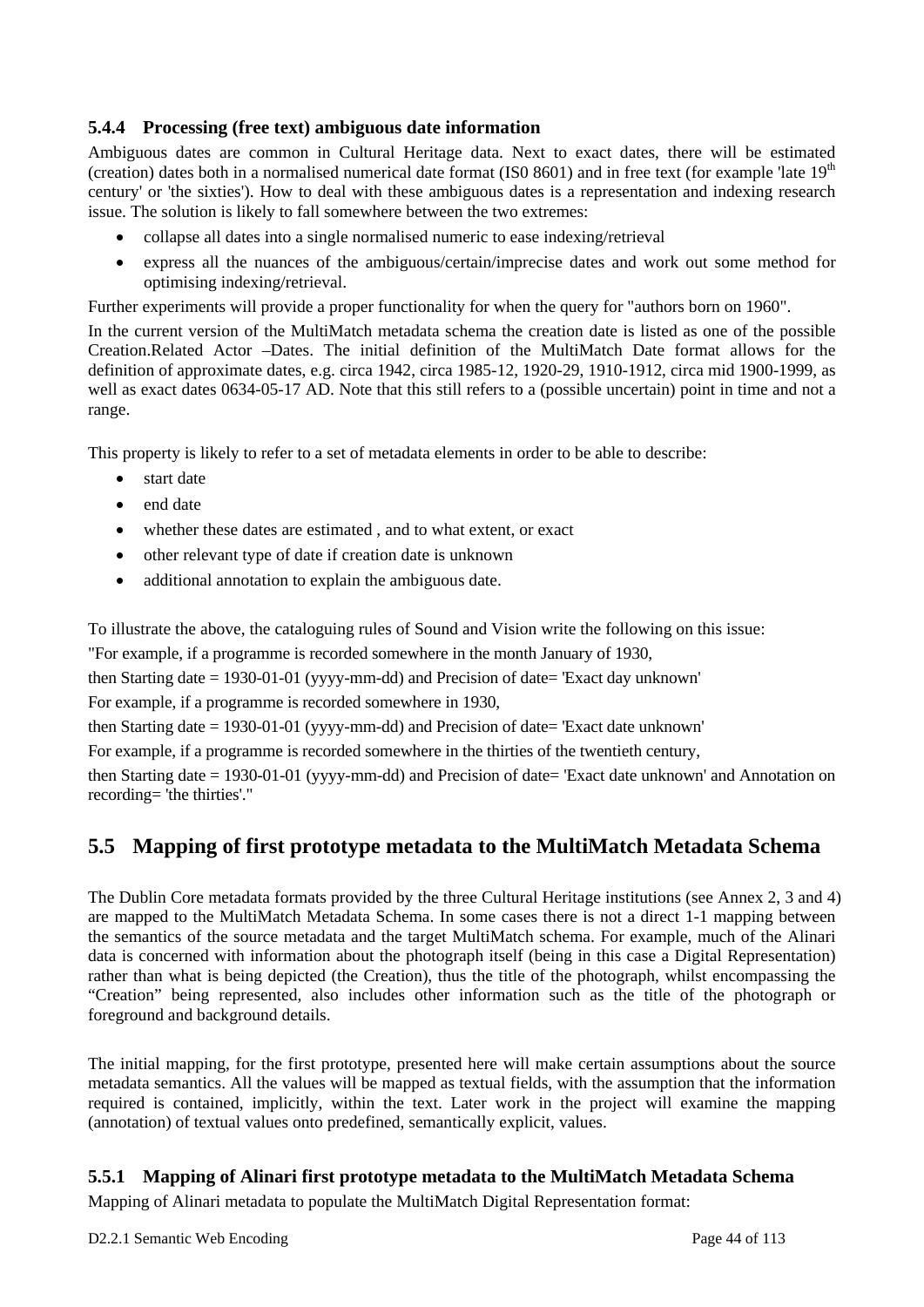|                              | MultiMatch metadata   Values mapped from Alinari XML files                          |
|------------------------------|-------------------------------------------------------------------------------------|
| element of the Digital       |                                                                                     |
| <b>Representation entity</b> |                                                                                     |
| Identifier - Source          | $\langle$ imagecode cod $\rangle$                                                   |
| Representation source        | default "www.alinari.com"                                                           |
| Type                         | This might be automatically extracted from $\lt$ titolo $\gt$ . "Detail of" = Part. |
|                              | If "Detail of" is not present in $\langle\langle\text{t})\rangle$ then = Whole.     |
| Format                       | default "jpg"                                                                       |
| Rights Holder                | $footo$                                                                             |
| Copyrighted                  | default "Yes"                                                                       |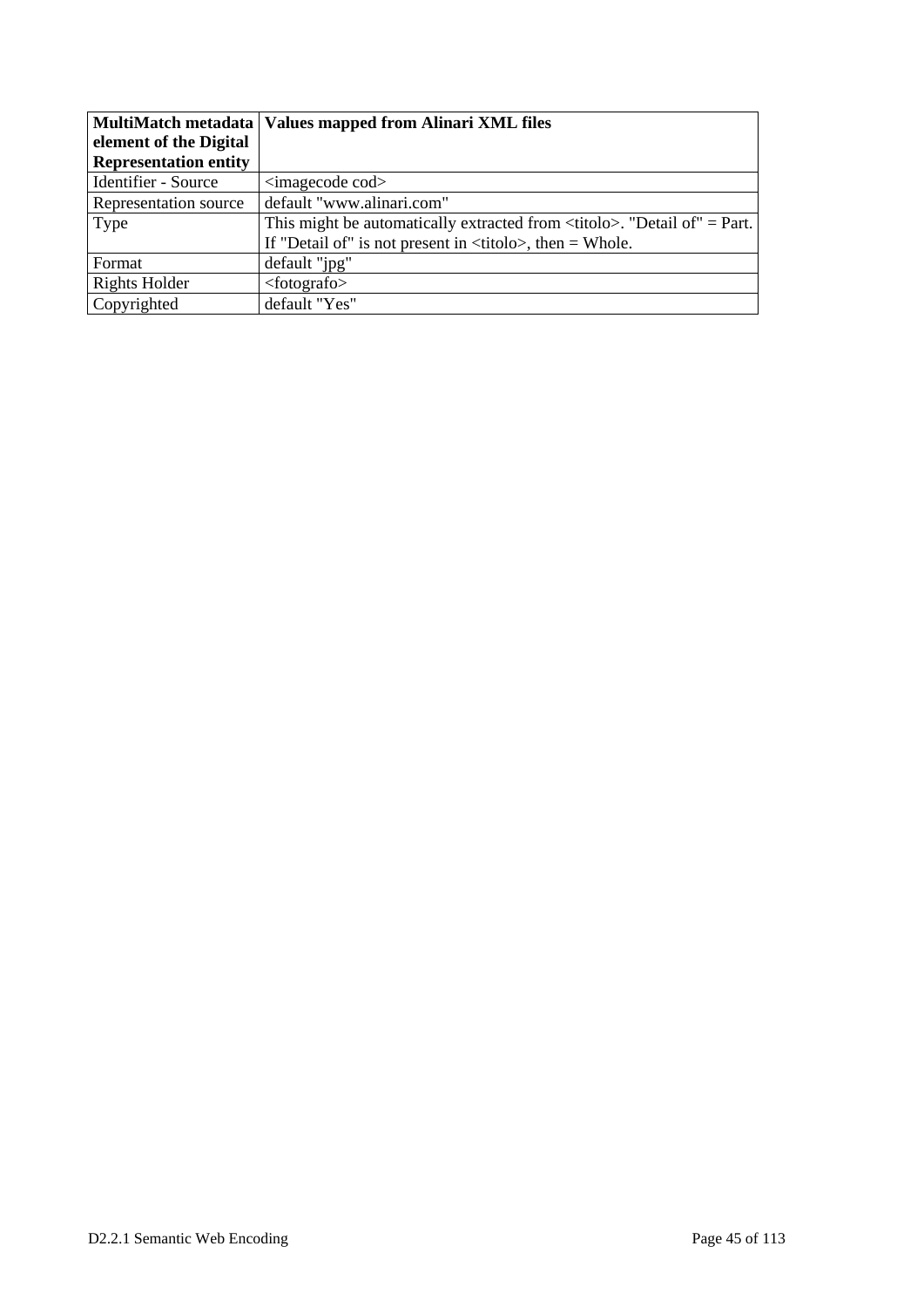| <b>MultiMatch metadata</b>      | <b>Values mapped from Alinari XML files</b>                                            |
|---------------------------------|----------------------------------------------------------------------------------------|
| element of the Creation entity  |                                                                                        |
| Title                           | <titolo> This can be ambiguous for Alinari; can be both the title of the</titolo>      |
|                                 | work photographed and photograph                                                       |
| Source                          | default "Alinari"                                                                      |
| <b>Related Actor</b>            | $\langle$ artista $\rangle$ = creator                                                  |
| Related Actor -Type             | default type = "Creation" for the names from <artista></artista>                       |
| <b>Related Actor - Date</b>     | <data opera=""></data>                                                                 |
| Subject                         | <periodo_stile> (controlled list for style period);</periodo_stile>                    |
|                                 | <tipo_opera> (controlled list for type of work);</tipo_opera>                          |
|                                 | <eventi> (controlled list for event);</eventi>                                         |
|                                 | <personaggi> (controlled list for proper names);</personaggi>                          |
|                                 | <keywords> (controlled list for other subject keywords).</keywords>                    |
| Description                     | Actually the description of what the photograph is depicting is put in                 |
|                                 | <titolo>. Alinari content has no title in the common sense (such as the</titolo>       |
|                                 | artist gives to a work of art): Alinari has a description-title as example:            |
|                                 | 'The small port of Portofino, with moored sailboats. In foreground are                 |
|                                 | some row boats.'                                                                       |
|                                 | Also <specifica_luogo_scatto> example: Palazzo Vitelli, Porta</specifica_luogo_scatto> |
|                                 | Sant'Egidio. This element gives the detailed place, not the town name.                 |
| Location                        | <luogo_scatto></luogo_scatto>                                                          |
| Archive Location                | default "Florence, Italy"                                                              |
| Type                            | dc:type is always "Still Image". This can be specified with the values from            |
|                                 | <tipo_opera></tipo_opera>                                                              |
| Link to Digital representations | <url_img_thumb></url_img_thumb>                                                        |
|                                 | <url_img_med> OR the link to GIFT</url_img_med>                                        |

Mapping of Alinari metadata to populate the MultiMatch Creation format: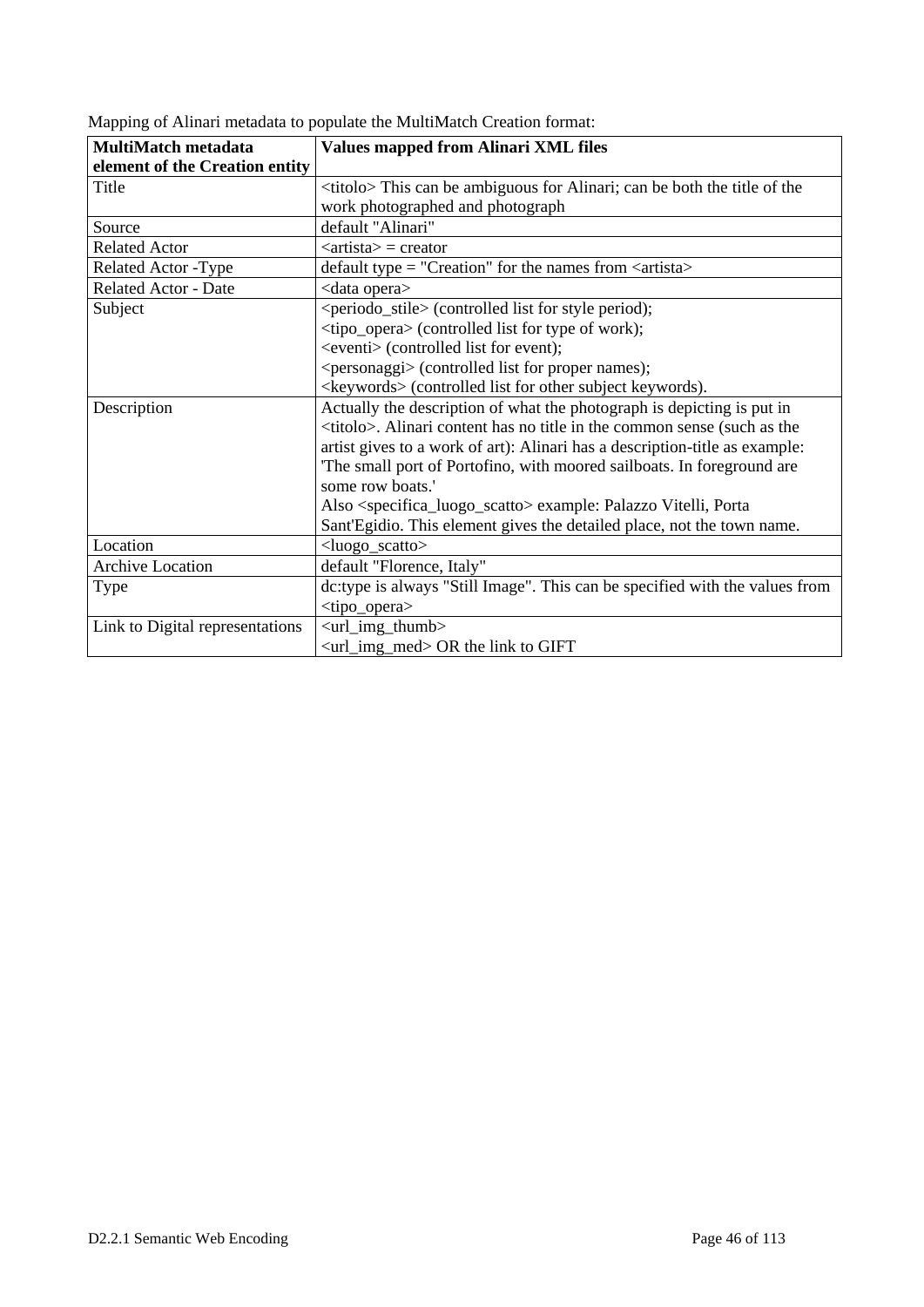#### **5.5.2 Mapping of Cervantes first prototype metadata to the MultiMatch Metadata Schema**

|                              | MultiMatch metadata   Values mapped from Cervantes XML files |
|------------------------------|--------------------------------------------------------------|
| element of the Digital       |                                                              |
| <b>Representation entity</b> |                                                              |
| Representation source        | URL in dc:identifier                                         |
| Type                         | default "Part", as it concerns Table of Content.             |
| Format                       | default "html"                                               |
| Rights Holder                | default "Cervantes"                                          |

Mapping of Cervantes metadata to populate the MultiMatch Digital representation format:

This information concerns the Table of Contents of the selected books.

|  |  |  |  |  |  |  |  |  | Mapping of Cervantes metadata with tag value "text" to populate the MultiMatch Creation format: |
|--|--|--|--|--|--|--|--|--|-------------------------------------------------------------------------------------------------|
|  |  |  |  |  |  |  |  |  |                                                                                                 |

| <b>MultiMatch</b><br>metadata | <b>Values mapped from Cervantes XML files</b>                                           |
|-------------------------------|-----------------------------------------------------------------------------------------|
| element of the                |                                                                                         |
| <b>Creation entity</b>        |                                                                                         |
| Title                         | dc:title                                                                                |
| Source                        | default "Cervantes"                                                                     |
| <b>Related Actor</b>          | Metadata concerning books dc:creator = creator (may be anonymous) (may contain          |
|                               | birth-death date: if so, this might be added to the Creator record concerned.)          |
| Related Actor - Type          | $default type = "Creaction"$                                                            |
| <b>Related Actor - Date</b>   | The creation date, publication date might be derived from dc: description               |
| Subject                       | dc:subject ( $\overline{UDC}$ Classification <sup>29</sup> ) not currently in the data. |
| Description                   | dc:description                                                                          |
| Type                          | dc:type                                                                                 |
|                               | $default value = "Text"$                                                                |
| Language                      | dc:language                                                                             |

Mapping of Cervantes data with tag value "Collection" to populate the MultiMatch Web page format:

| <b>MultiMatch metadata</b>     | <b>Values mapped from Cervantes XML files</b> |
|--------------------------------|-----------------------------------------------|
| element of the Web page entity |                                               |
| Title                          | dc:title                                      |
| Identifier                     | dc: identifier is URL to the content.         |
| Date - modified                | dc:date                                       |
| Source                         | "www.cervantesvirtual.com"                    |
| Subject                        | dc:subject is UDC code (second prototype)     |
| Description                    | dc:description                                |
| Language                       | dc:language                                   |

 $29$  For the first prototype the following codes of the Universal Decimal Classification (UDC) are in use:

<sup>-</sup> UDC code starting with 8: mostly literary works);

<sup>-</sup> UDC code starting with 9: historical/geographical content;

<sup>-</sup> UDC code starting with 7: fine arts;

<sup>-</sup> UDC code starting with 3: social sciences;

<sup>-</sup> several codes for the other themes like philosophy, psychology, religion, mathematics, etc.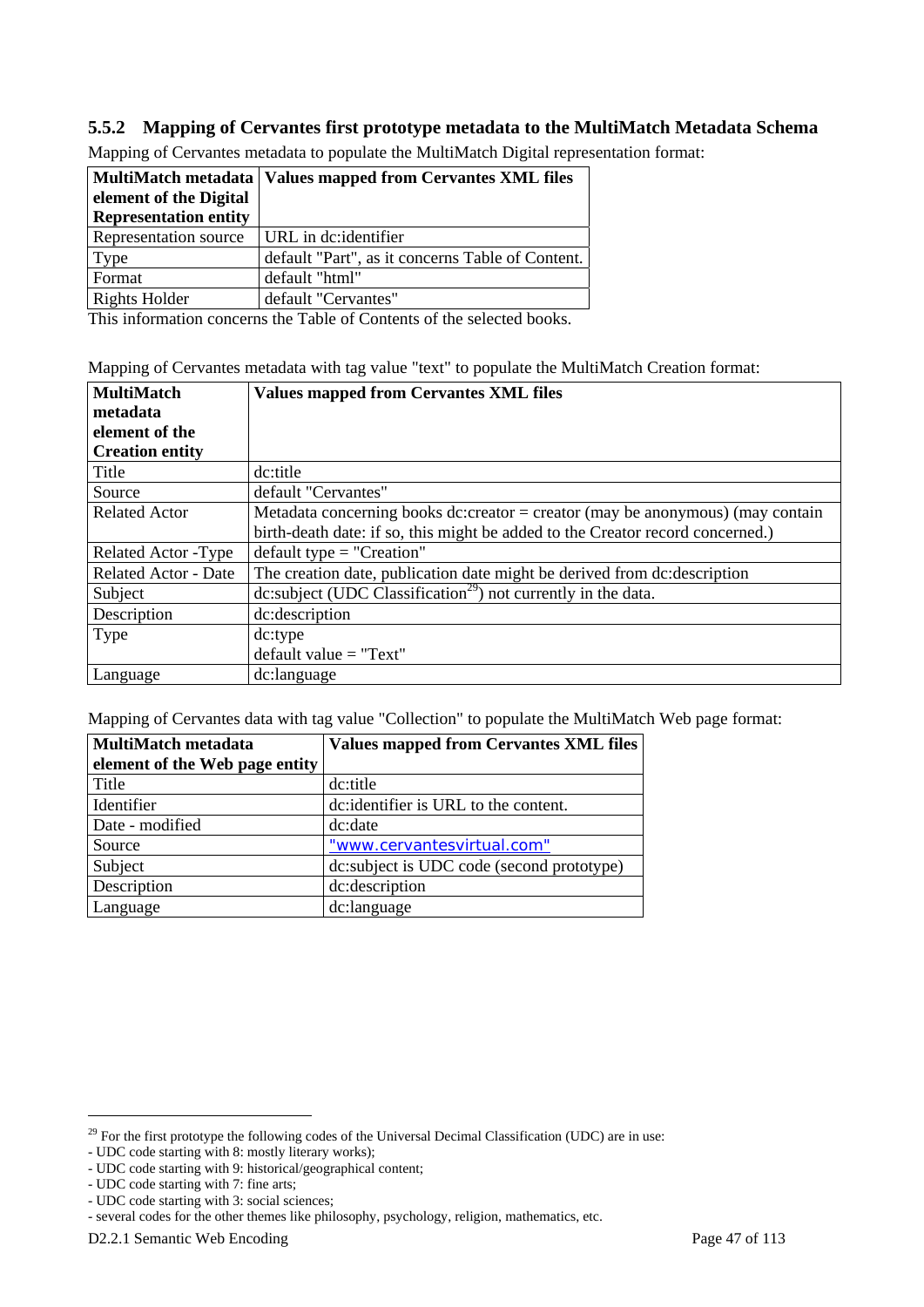#### **5.5.3 Mapping of Sound and Vision first prototype metadata to the MultiMatch Creation format**

| <b>MultiMatch metadata</b><br>element of the Creation<br>entity | <b>Values mapped from Sound and Vision XML files</b>                                                                                                                                                                                                                                      |
|-----------------------------------------------------------------|-------------------------------------------------------------------------------------------------------------------------------------------------------------------------------------------------------------------------------------------------------------------------------------------|
| Identifier - Source                                             | <description><br/><math>BG_{0-9}+mpg</math><br/></description><br>No iMMix-ID in first prototype.                                                                                                                                                                                         |
| Title                                                           | <title> and<br/><title alternative=""></title></title>                                                                                                                                                                                                                                    |
| Source                                                          | default "Sound and Vision"                                                                                                                                                                                                                                                                |
| <b>Related Actor</b>                                            | <creator> (be sure to distinguish between persons and organisations for<br/>prototype TWO metadata! Creator field is ignored in prototype due to this)</creator>                                                                                                                          |
| <b>Related Actor - Date</b>                                     | $\langle$ date issued $\rangle$ = creation date                                                                                                                                                                                                                                           |
| Subject                                                         | <subject> taken from the GTAA thesaurus. This includes all facets::<br/>Person name; Proper name; Location (as subject) and Genre. In the 1st<br/>prototype all these terms are entered in <subject> not possible to separate<br/><b>Locations from Person Names.</b></subject></subject> |
| Description                                                     | <description><br/><description_abstract></description_abstract></description>                                                                                                                                                                                                             |
| Location                                                        | <coverage_spatial></coverage_spatial>                                                                                                                                                                                                                                                     |
| Archive Location                                                | default "Hilversum, The Netherlands"                                                                                                                                                                                                                                                      |
| Format                                                          | default "MPEG-1"                                                                                                                                                                                                                                                                          |
| Type                                                            | $<$ type $>$<br>This is always "Video"                                                                                                                                                                                                                                                    |
| <b>Related Creations</b>                                        | Creation names might be extracted from Summary and Description<br>elements of the iMMix descriptions. See Annex 10. For first prototype this<br>information is in <description>.</description>                                                                                            |
| <b>Related Creations -Type</b>                                  | See above. Plus the MM ontology could provide this value.                                                                                                                                                                                                                                 |
| Link to Digital representations                                 | Can be extracted from the URL in File Type.                                                                                                                                                                                                                                               |
| Copyrighted                                                     | default 'No'                                                                                                                                                                                                                                                                              |
| Language                                                        | $\langle$ language $\rangle$                                                                                                                                                                                                                                                              |

Mapping of Sound and Vision metadata to populate the MultiMatch Creation format: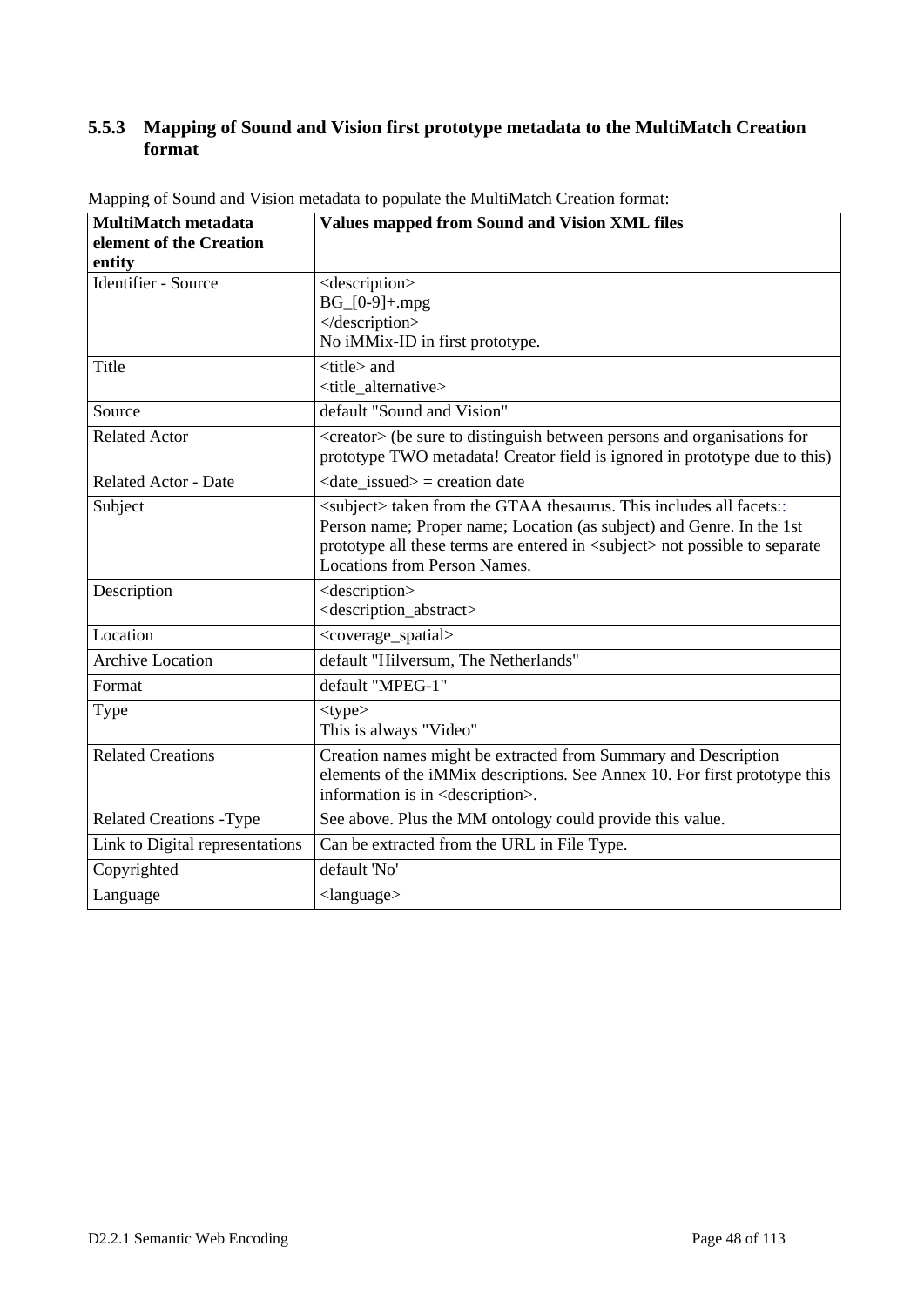# **6 The MultiMatch ontology and interoperability**

In this section the MultiMatch metadata, presented in the previous sections, is considered in terms of its semantic interoperability in the CH domain. This involves examining the initial work on developing a wellformed ontological representation; how the metadata can be represented in a semantic web encoding and the standardisation of concept values.

# **6.1 Interoperability in MultiMatch**

As was discussed in the introduction to this document, interoperability can take place on a number of levels and for systems such as MultiMatch that wish to provide a useful service in a given domain it is necessary to adequately address the requirements of interoperability. The architectural design of MultiMatch aims at providing components within a service-based architecture with standard specification of interfaces to facilitate reusability and interaction with other systems (see WP3 Deliverables). The previous sections of this deliverable have presented the basis for the information MultiMatch will attempt to capture (extract) from the Cultural Heritage data and present both to the user and also publish to other systems. Cultural heritage has a long history of using thesauri and subject reference systems to provide access to objects in collections. One of the key challenges is currently how to provide access (interoperate) to/from multiple collections; this question form the focus of the Tirrenia workshop organised by the MultiMatch metadata working group.

With respect to such interoperability there are a number of levels at which different systems can interact; one way of viewing these levels is presented in Figure 4 [Gradmann 2007]. Interoperability in MultiMatch concerns the Syntactic, Pragmatic and Semantic levels shown in the figure. In terms of Syntax, there will be mappings from the Content Provider's metadata and from/to standard schemas such as Dublin Core (and some extensions to DC such as the DCMI Metadata Terms and possibly VRA).

Functional/Pragmatic interoperability is primarily the concern of the architecture discussed in the Deliverables produced by Work Package 3 (see D 3.1 and 3.2). Semantic interoperability also requires syntactic interoperability, thus the MultiMatch Schema must be represented in semantic encoding; i.e.  $XML^{30}$ ,  $RDF(S)^{31}$ ,  $OWL^{32}$ . In addition these encoding must be linked into relevant, available semantic representations, such as the RDF(S) schema provided by the Dublin Core Metadata Initiative<sup>33</sup> and reference models more specific to the CH domain such as CIDOC CRM<sup>34</sup>. In addition to having clearly defined semantics of metadata elements the values associated with those elements will be populated, where possible, from standard controlled vocabularies.

<sup>30</sup> http://www.w3.org/TR/2006/REC-xml-20060816/

<sup>31</sup> http://www.w3.org/TR/2004/REC-rdf-syntax-grammar-20040210/

<sup>32</sup> http://en.wikipedia.org/wiki/Web\_Ontology\_Language

<sup>&</sup>lt;sup>33</sup> Dublin Core Metadata Element Set, Version 1.1 (http://purl.org/dc/elements/1.1/), DCMI elements and DCMI qualifiers (http://purl.org/dc/terms/) and DCMI controlled vocabulary (http://purl.org/dc/dcmitype/).

<sup>&</sup>lt;sup>34</sup> CIDOC CRM v4.2 Encoded in RDFS (http://cidoc.ics.forth.gr/rdfs/cidoc\_v4.2.rdfs).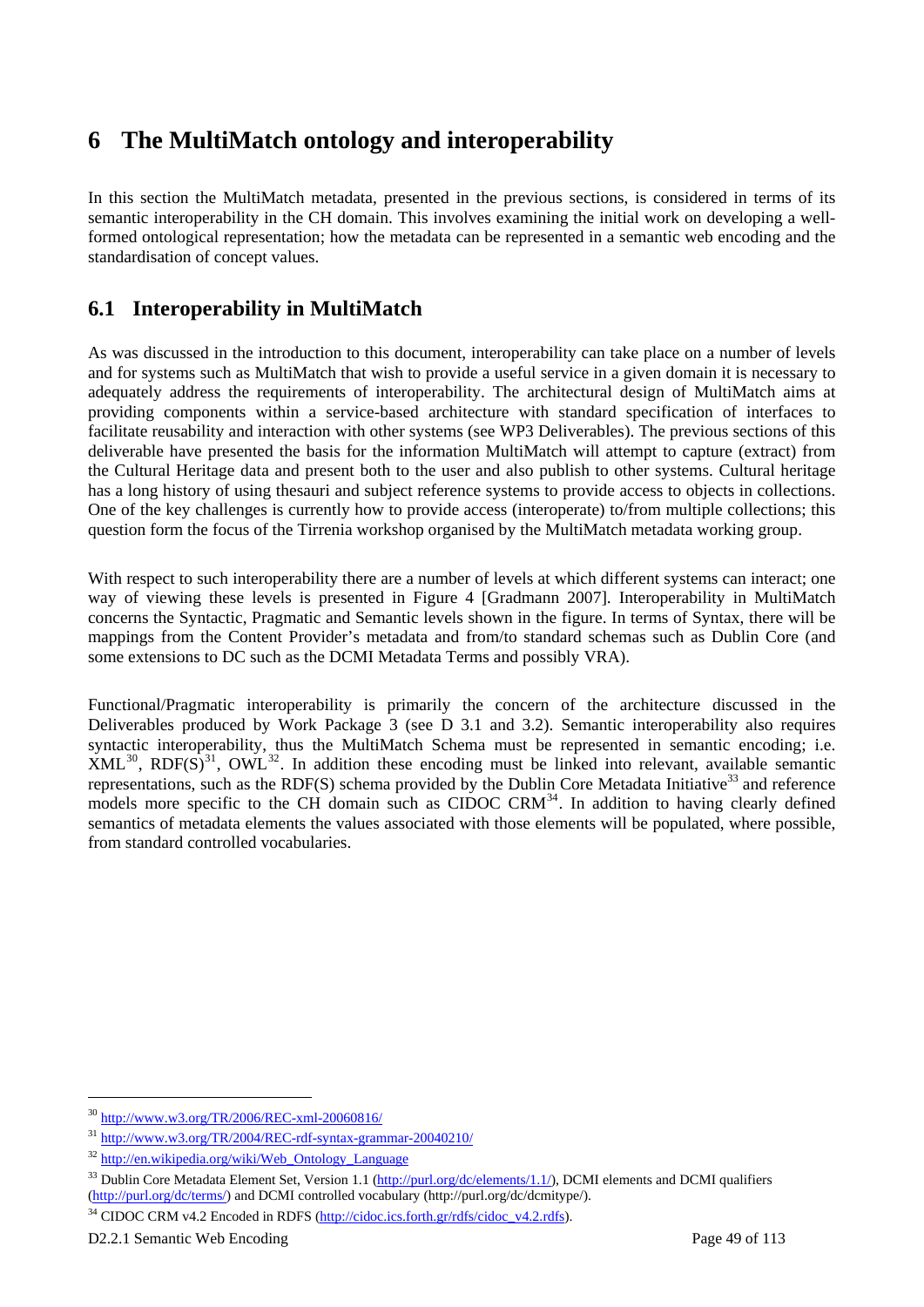

Figure 4: Interoperability Abstraction Levels (see presentation by Stefan Gradmann at Tirrenia Workshop)

# **6.2 The MultiMatch Ontology**

In order for other systems to be able to use the (meta)data published by MultiMatch it is not only necessary to publish that data but provide it in a standard machine-readable form (syntax) and provide semantic markup so that the meta(data) can be correctly interpreted. The techniques developed to enable the Semantic Web are being employed for this purpose. This involves publishing the metadata described above as an ontology, in an XML – RDF – RDFS – OWL form. Annex 5: Draft version of MultiMatch OWL Ontology shows the first draft of the OWL ontology of the MultiMatch metadata.

The OWL description gives the basic class structure of the metadata entities (shown above in Figure 2) and the properties associated with those classes, described in the tables above. The previous chapter emphasised that one of the key features of the metadata schema is that there are a number of inter-relationships between the elements. It is not simply a flat, record-like data model; the metadata relationship attempts to capture some of the fundamentally important structure of the Cultural Heritage domain. The OWL model, shown below in Figure 5, gives a representation of the current class structure. A graphical representation which includes the structure of property values is too complicated to display meaningfully. In addition connections between the MultiMatch schema and other schema are made explicit, i.e. the connections to the Dublin Core and CIDOC CRM classes.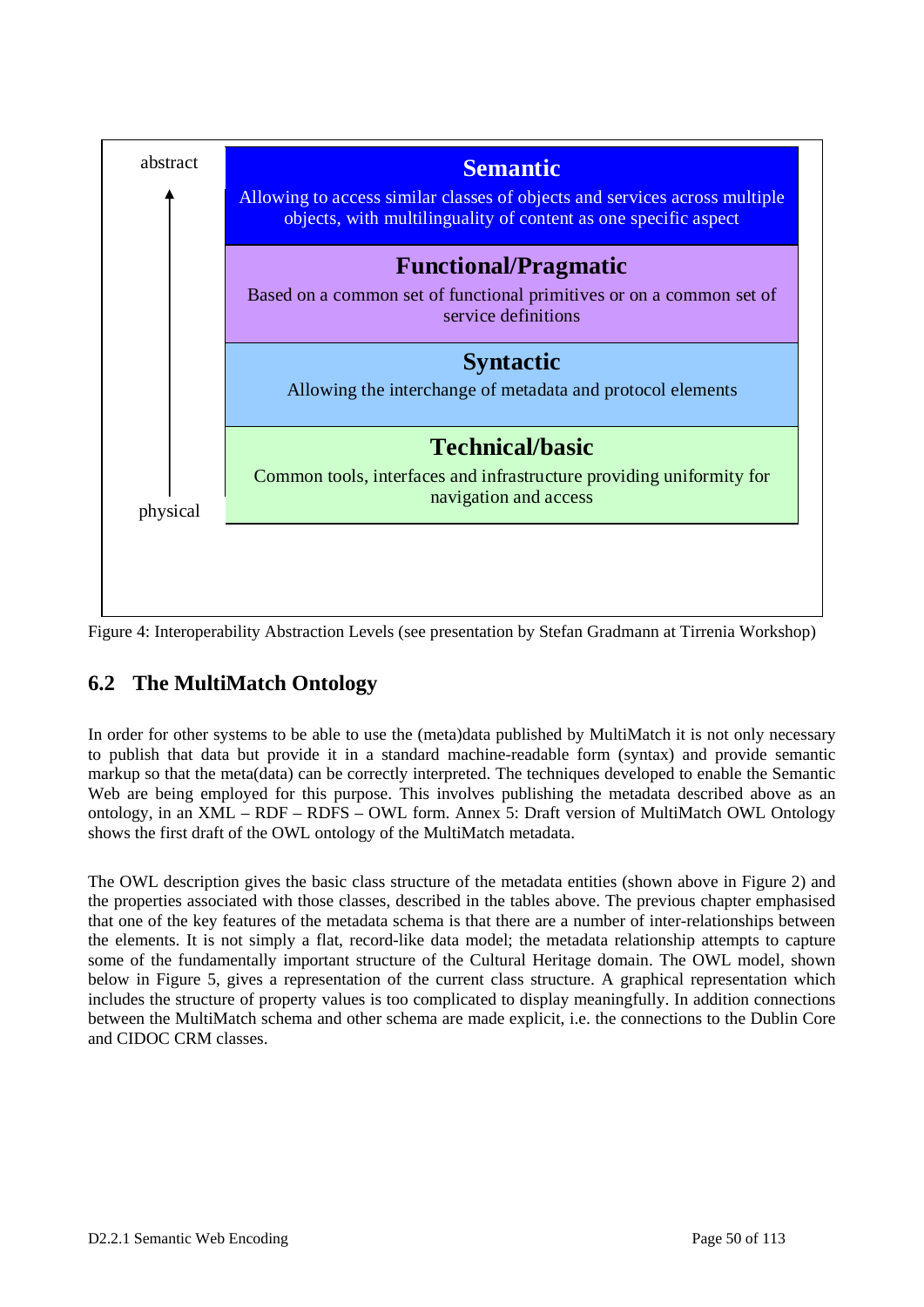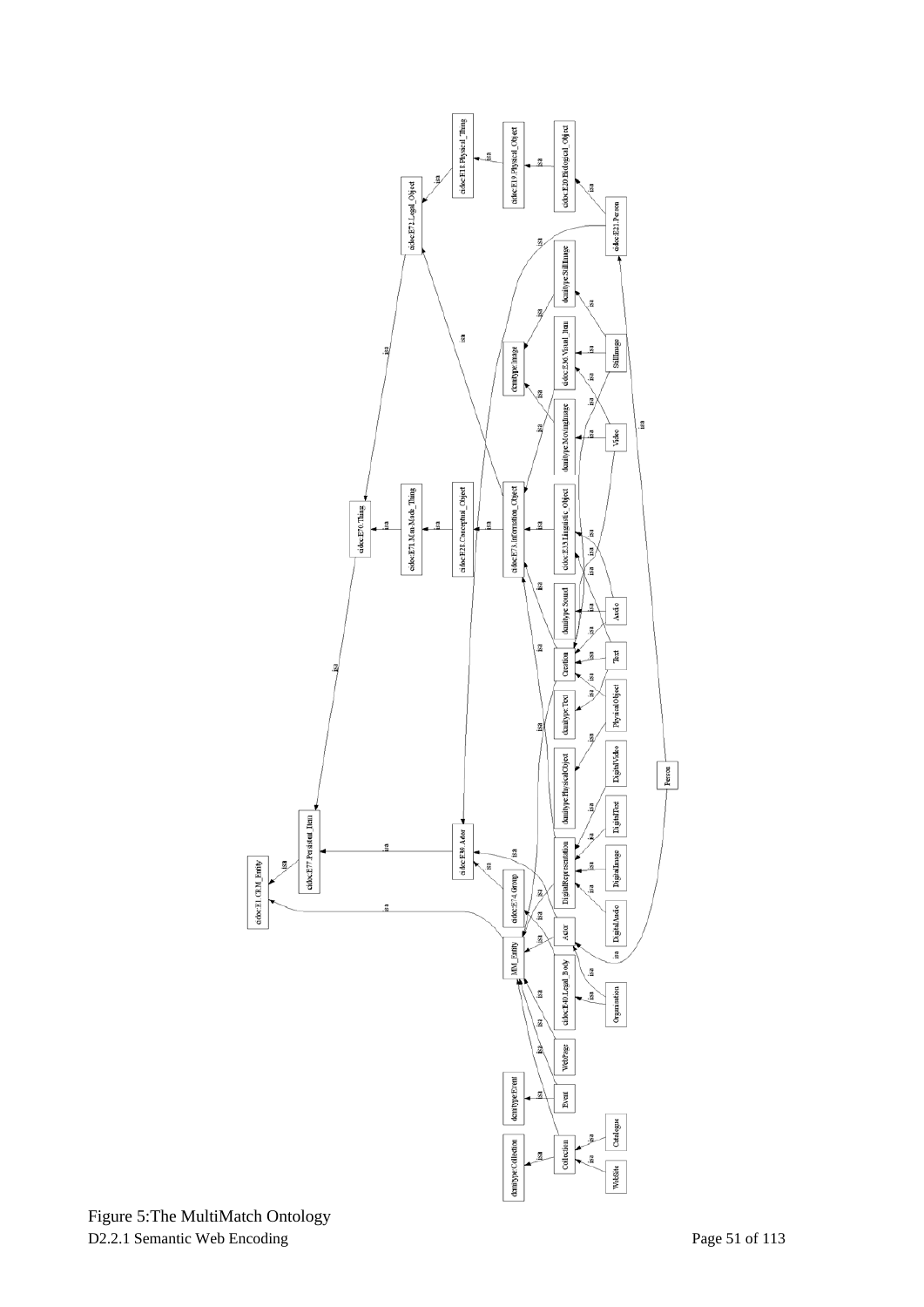Examples of the relationships can be more clearly seen in the graphical representations in Annex 6: Relationship between MultiMatch Creation and Dublin Core / CIDOC CRM, and Annex 7: Relationship between MultiMatch Actor and CIDOC CRM Actor.

# **6.3 Standardised values and Controlled Vocabularies**

In addition to the ontology providing a clear description of the schema semantics it also must define, as far as possible, the semantics of the values used to populate that schema. This is done by using relevant standards and controlled vocabularies or thesauri whenever they are available.

From the survey conducted for D2.1 it emerged clearly that the uptake of international established controlled vocabularies is quite limited. Local and nationally established/managed vocabularies are therefore predominant. Part of the reason for this is that the existing international controlled vocabularies are still not available in every European language. A clear example of this is shown by the Content Providers in MultiMatch who use a variety of (often proprietary), mainly monolingual, controlled vocabularies.

MultiMatch will require the use of controlled vocabularies to enable:

- 1. input control and search assistance via closed lists of preferred terms;
- 2. the browse functionality in the MultiMatch user interface. Dalmau affirms that structured forms of browse and search can be successfully integrated into digital collections to significantly improve the user's discovery experience. [Dalmau 2005]
- 3. supporting multilingual searching via multilingual term lists or thesauri;
- 4. the reinforcement of the semantic background information via the associations and background information the controlled vocabularies can provide will be an important part of the knowledge structures that MultiMatch intends to build/construct (see also: section 4.3). Classifications and thesauri can be seen as ontologies with a limited number of relationships between concepts.

From an analysis of the various controlled vocabularies (given their availability, support, coverage etc.) it was decided to adopt the Getty Thesauri<sup>35</sup> as the main initial controlled vocabularies. The three Getty Thesauri are:

- Getty Arts and Architecture Thesaurus  $(AAT) \implies$  artist descriptions
- Getty Unified List of Artist Names (ULAN)  $\Rightarrow$  creators names and information
- Getty Thesaurus of Geographic Names (TGN) => geospatial information

These thesauri are widely used and developed and supported by a large organisation and are published in a variety of formats, including XML which eases integration. Also the MultimediaN consortium has kindly made its RDF/OWL version of the Getty thesauri available for application in the MultiMatch project. Although there is a cost associated with acquiring the full thesauri it is possible to access the value definitions from the Getty Website<sup>35</sup>, examines of this, for each thesaurus are shown in the sections below.

There are however a number of issues which will need to be addressed with the use of these (and other) vocabularies. For example, none of the Getty vocabularies cover all the four MultiMatch languages, therefore a translation exercise will be required on the terms used. For example the TGN generally provides place names in the local language (of the place) and English, whilst it would be preferable to have representations in all four of the MultiMatch languages. It may also be necessary to provide extensions to the thesauri to cover values which it does not contain, for example an artist not recorded in ULAN. Where such terms or entities are discovered (by the information extraction process) which are not in the thesauri, a standardised way of representation these novel values will have to be used so that the vocabularies are naturally extended in a way which facilitates interpretation be the user.

<sup>35</sup> http://www.getty.edu/research/conducting\_research/vocabularies/

D2.2.1 Semantic Web Encoding Page 52 of 113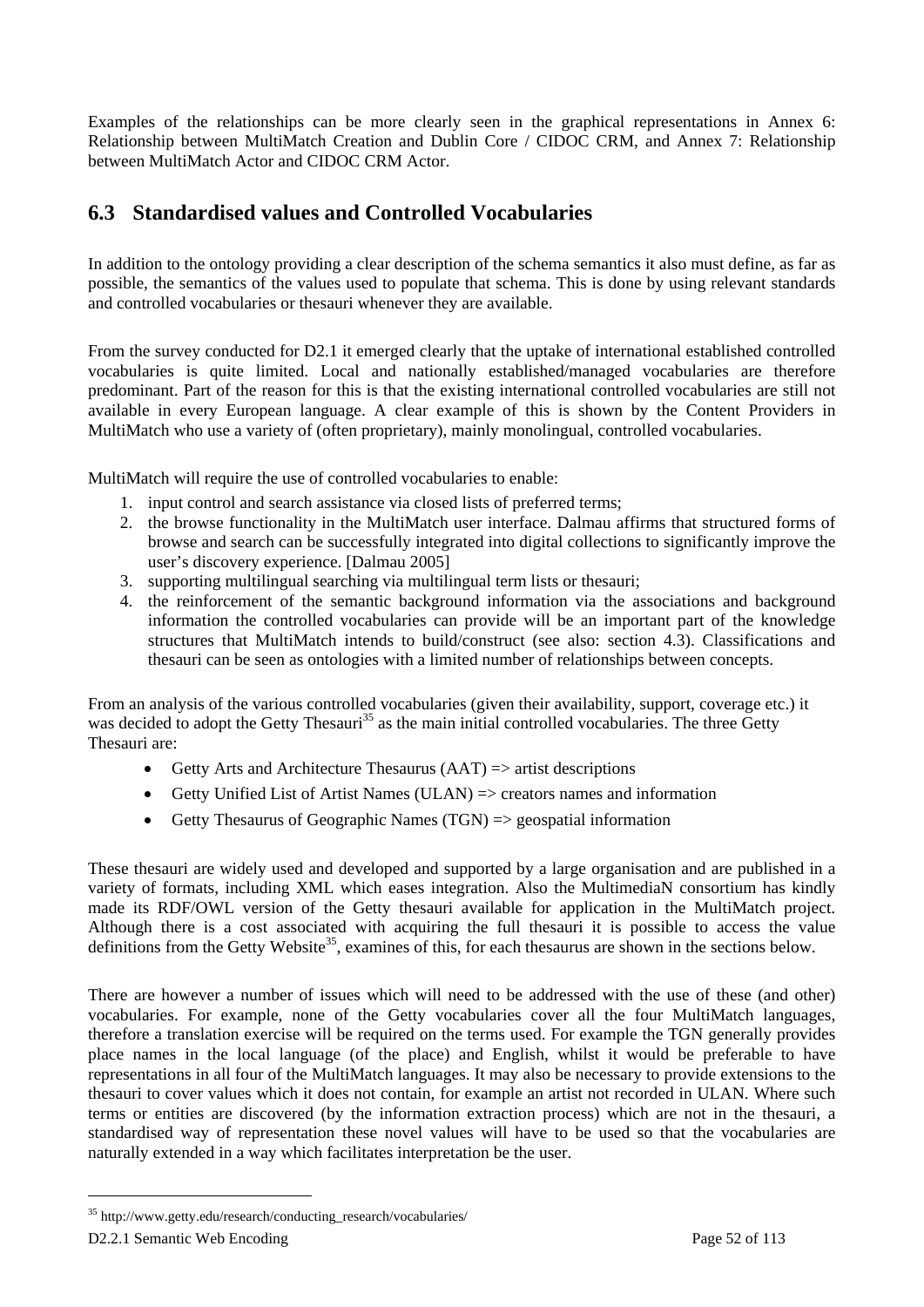# **6.4 AAT (Arts and Architecture Thesaurus)**

The primary motivation for choosing AAT is that is has a very broad coverage of terms to describe artistic works. AAT is a structured vocabulary currently containing around 131,000 terms and other information about concepts. Terms in AAT may be used to describe art, architecture, decorative arts, material culture, and archival materials. Terms for any concept may include the plural form of the term, singular form, natural order, inverted order, spelling variants, various forms of speech, and synonyms that have various etymological roots. Among these terms, one is flagged as the preferred term, or *descriptor*

The scheme proceeds from 34,000 abstract concepts to around 131,000 concrete physical artifacts (things).



Figure 6: Sample record from AAT.

#### **AAT Facets**

The following facets are available for facet browsing:

- **Associated Concepts:** This facet contains abstract concepts and phenomena that relate to the study and execution of a wide range of human thought and activity, including architecture and art in all media, as well as related disciplines. Also covered here are theoretical and critical concerns, ideologies, attitudes, and social or cultural movements (e.g., *beauty, balance, connoisseurship, metaphor, freedom, socialism*).
- **Physical Attributes:** This facet concerns the perceptible or measurable characteristics of materials and artifacts as well as features of materials and artifacts that are not separable as components. Included are characteristics such as size and shape, chemical properties of materials, qualities of texture and hardness, and features such as surface ornament and colour (e.g., *strapwork, borders, round, waterlogged, brittleness*).
- **Styles and Periods:** This facet provides commonly accepted terms for stylistic groupings and distinct chronological periods that are relevant to art, architecture, and the decorative arts (e.g., *French, Louis XIV, Xia, Black-figure, Abstract Expressionist*).
- **Agents:** The Agents facet contains terms for designations of people, groups of people, and organizations identified by occupation or activity, by physical or mental characteristics, or by social role or condition (e.g., *printmakers, landscape architects, corporations, religious orders*).
- **Activities:** This facet encompasses areas of endeavour, physical and mental actions, discrete occurrences, systematic sequences of actions, methods employed toward a certain end, and processes occurring in materials or objects. Activities may range from branches of learning and professional fields to specific life events, from mentally executed tasks to processes performed on or with materials and objects, from single physical actions to complex games (e.g., *archaeology, engineering, analyzing, contests, exhibitions, running, drawing (image-making), corrosion*).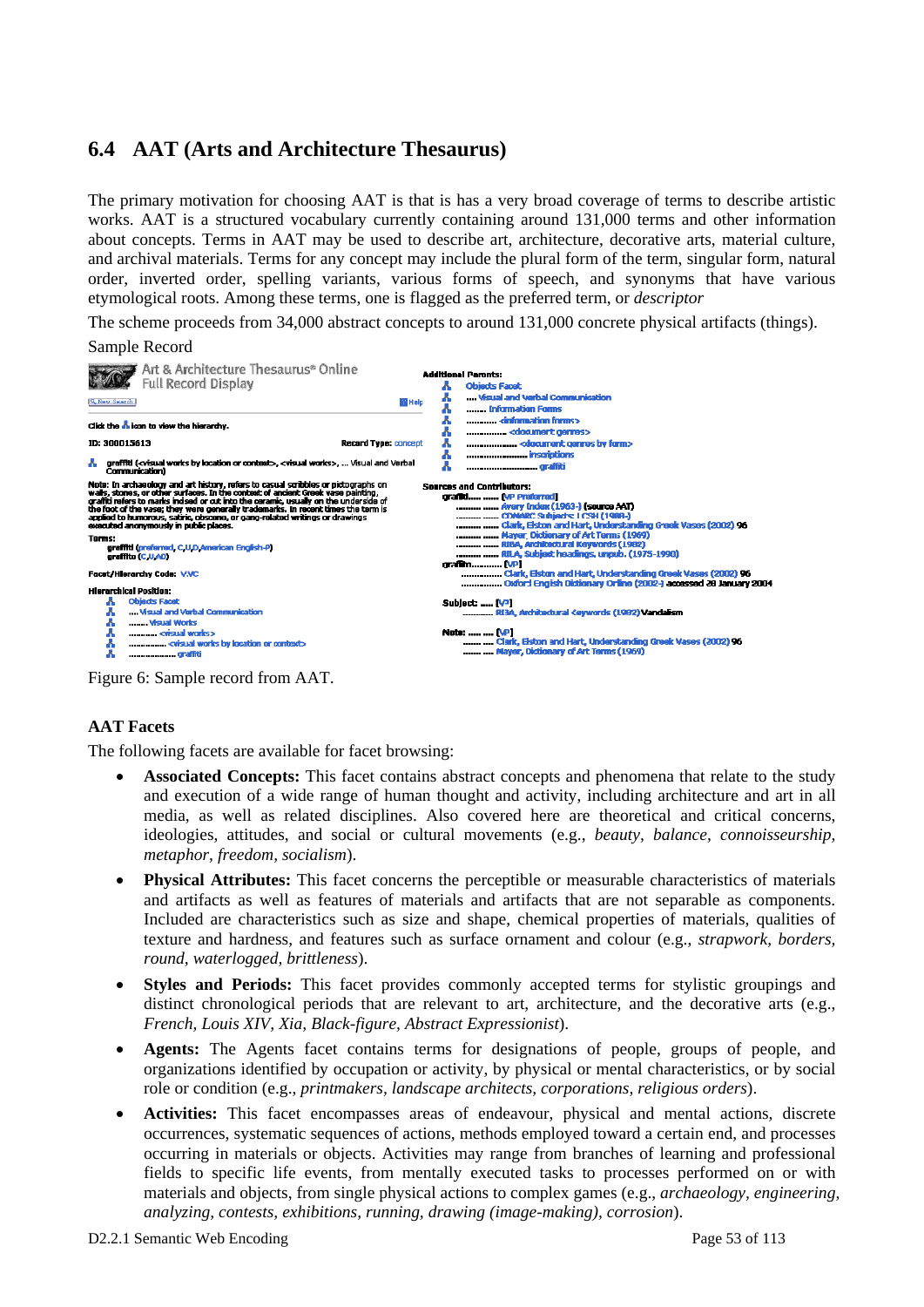- **Materials:** The Materials facet deals with physical substances, whether naturally or synthetically derived. These range from specific materials to types of materials designed by their function, such as colorants, and from raw materials to those that have been formed or processed into products that are used in fabricating structures or objects (e.g., *iron, clay, adhesive, emulsifier, artificial ivory, millwork*).
- **Objects:** The Objects facet is the largest of all the AAT facets. It encompasses those discrete tangible or visible things that are inanimate and produced by human endeavour; that is, that are either fabricated or given form by human activity. These range, in physical form, from built works to images and written documents. They range in purpose from utilitarian to the aesthetic. Also included are landscape features that provide the context for the built environment (e.g., *paintings, amphorae, facades, cathedrals, Brewster chairs, gardens*).

# **6.5 ULAN (Getty Unified List of Artist Names)**

The motivation behind the adoption of ULAN is that it contains well structured and comprehensive information about a large number of artists (the main group of Creators in terms of MultiMatch metadata, see Annex 1). Hopefully as well as directly providing a valuable source of information it will provide data with which to "bootstrap" the information extraction process with respect to creators.

ULAN is a structured vocabulary currently containing around 293,000 names and other information about artists. Names in ULAN may include given names, pseudonyms, variant spellings, names in multiple languages and names that have changed over time (e.g., married names). Among these names, one is flagged as the *preferred name*.

Although it is displayed as a list, ULAN is structured as a thesaurus, compliant with ISO and NISO standards for thesaurus construction; it contains hierarchical, equivalence, and associative relationships. The focus of each ULAN record is an artist. Currently there are around 120,000 artists in the ULAN. In the database, each artist record (also called a *subject* in this manual) is identified by a unique numeric ID. Linked to each artist record are names, related artists, sources for the data, and notes. With every related artist the relationship type is indicated with: associate of; partner of; parent of; child of; teacher was; student was. The temporal coverage of the ULAN ranges from Antiquity to the present and the scope is global.

The Display Biography typically contains the following information for a given artist: nationality, major roles, birth and death dates. Note that biographical information for the same artist is often expressed differently by the various contributing institutions.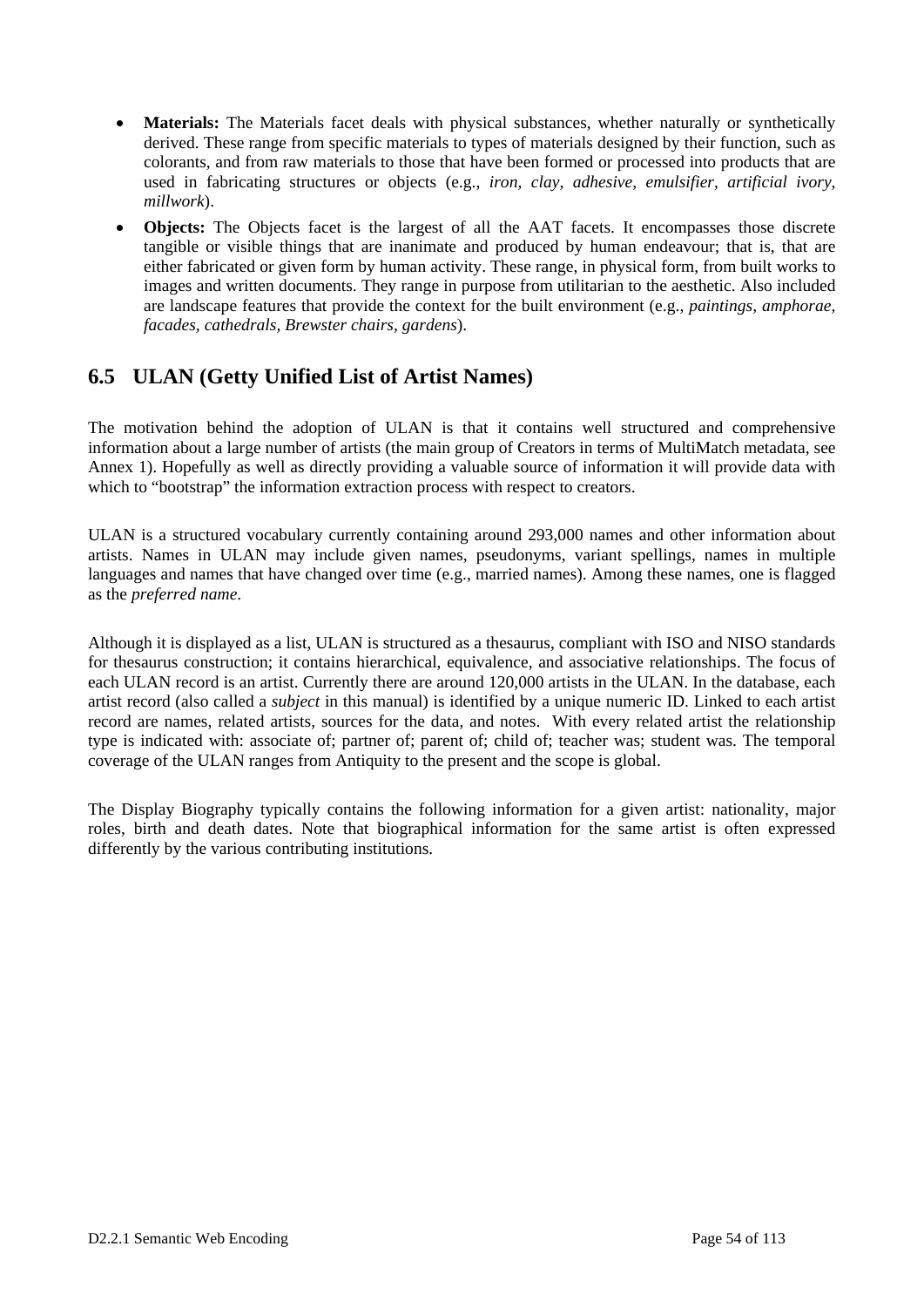

# **6.6 TGN (Thesaurus of Geographic Names)**

TGN is a structured vocabulary currently containing around 1,106,000 names and other information about places. Names for a place may include names in the vernacular language, English, other languages, historical names, names and in natural order and inverted order. Among these names, one is flagged as the *preferred name*.

TGN is a thesaurus, compliant with ISO and NISO standards for thesaurus construction; it contains hierarchical, equivalence, and associative relationships. Note that TGN is not a GIS (Geographic Information System). While many records in TGN include coordinates<sup>36</sup>, these coordinates are approximate and are intended for reference only.

The focus of each TGN record is a place. There are around 912,000 places in the TGN. In the database, each place record (also called a *subject*) is identified by a unique numeric ID. Linked to the record for the place are names, the place's *parent* or position in the hierarchy, other relationships, geographic coordinates, notes, sources for the data, and *place types*, which are terms describing the role of the place (e.g., *inhabited place* and *state capital*). The temporal coverage of the TGN ranges from prehistory to the present and the scope is global and the record types include:

- administrative places, defined by administrative boundaries and conditions, including inhabited places, nations, and empires.
- physical places, refers to physical features, defined by their physical characteristics on planet Earth, including mountains, rivers, and oceans.

<sup>&</sup>lt;sup>36</sup> Geographic coordinates indicating the position of the place, expressed in degrees/minutes and decimal fractions of degrees. Latitude (Lat.) is the angular distance north or south of the equator, measured along a meridian. Longitude (Long.) is the angular distance east or west of the Prime Meridian at Greenwich, England. Bounding coordinates and elevation may also be included.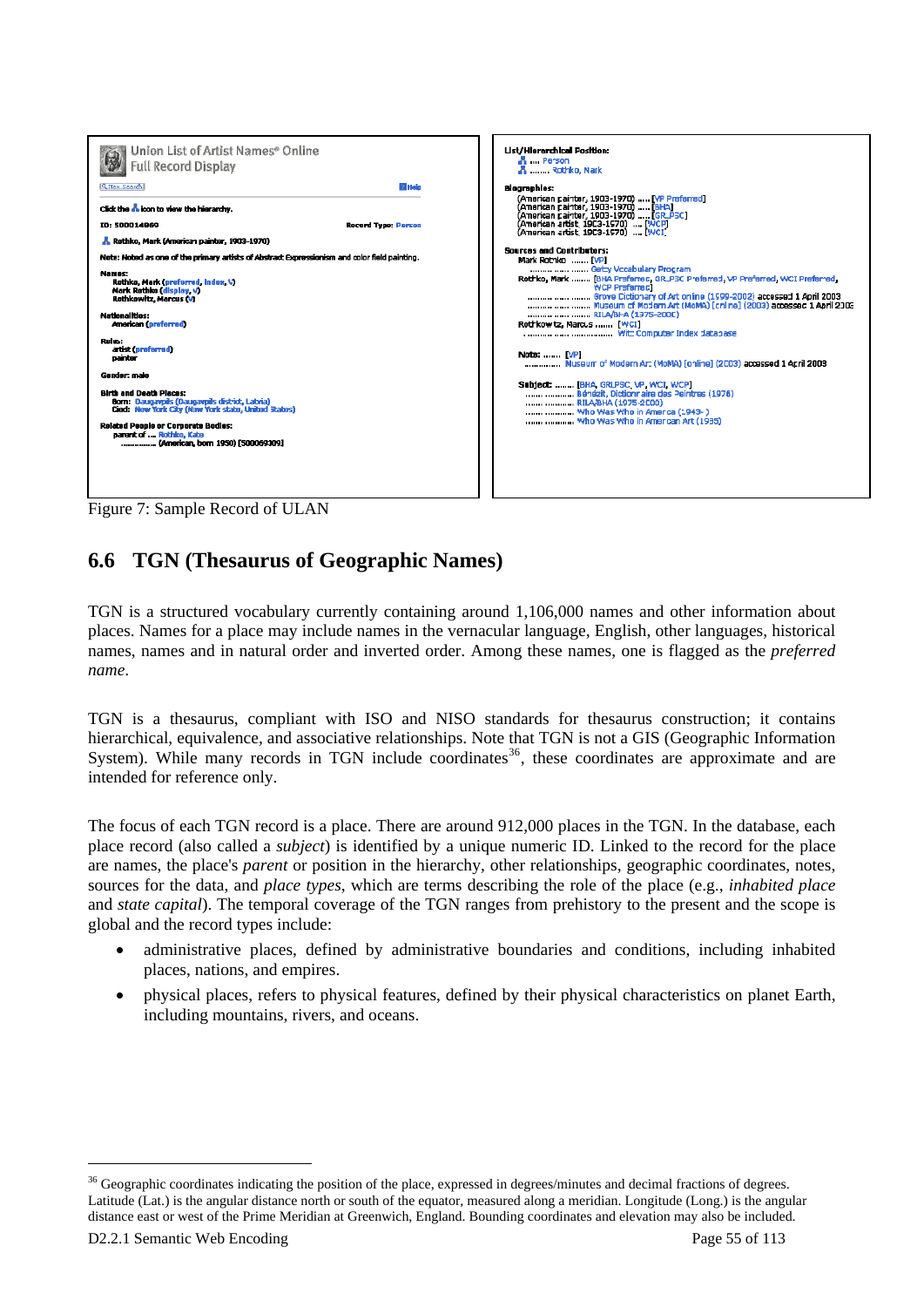## **6.7 Interoperability: further work**

One of the aims within this project is to enable semantic interoperability with the information in the MultiMatch system. This requires that the information is represented in some form of semantic encoding which allows for an ontological representation of the MultiMatch metadata. This chapter shows the initial work towards this end, with a representation of the metadata in an OWL model. As part of an ontology it is necessary to have standardisation in the way values, for the concepts in the ontology, are represented. This provides an understanding of the semantics behind the values which is essential both in terms of presenting meaningful information to the users and for interoperability. Key to this is the use of standard, widely available controlled vocabularies. However problems can arise if the vocabulary is not extensive enough to suit the requirements of the system to which it is applied.

Further work will examine the most appropriate vocabularies to use in MultiMatch and how these can be used for interoperability, particularly allowing mapping from other (proprietary) vocabularies. Also to consider how these resources can be extended to cover the specific requirements of MultiMatch, such as representation in the four languages, and the incorporation of novel values.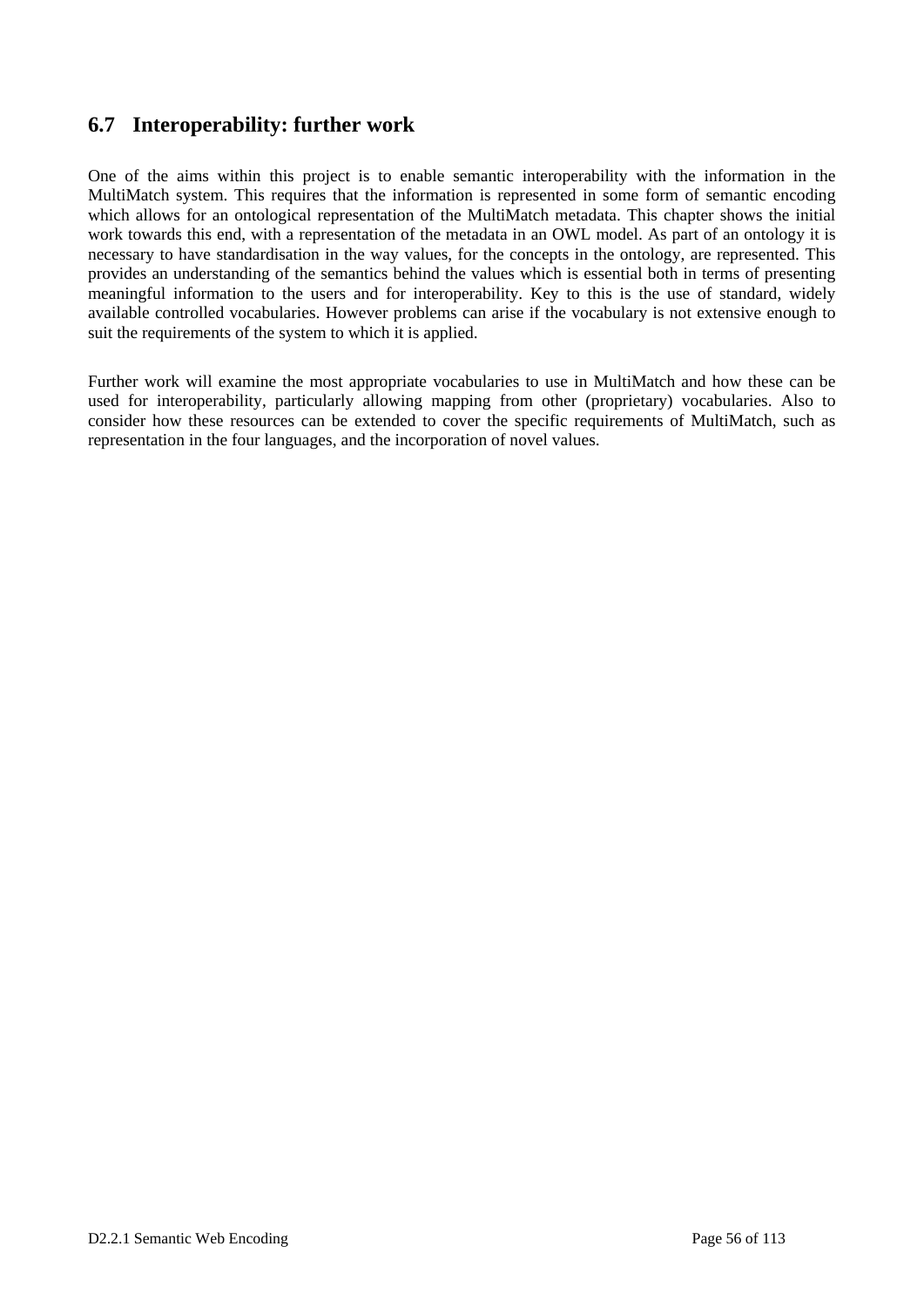# **7. Concluding remarks**

D2.2.1 is part of the work in task 2.2. The DoW indicates the objectives of this task as follows '...identify the dimensions of the content the cultural heritage institutes will be able to provide to test the prototypes. The result of this task will be a document defining the semantic web encoding (including common metadata schema and ontology mapping providing common understanding on the file formats to be made accessible by the CH institutes).'

This deliverable meets these objectives, taking as reference point the common interoperability schema and the metadata definitions and ontologies already in use at the cultural heritage institutions. The aim was not to introduce a new schema at the different archive sites, but rather work towards a common standard that could be mapped to. The result was the MultiMatch metadata schema described in detail in section 5 and Annex 8. This schema is provided in both OWL and an XSD format.

The following standards for descriptive metadata are intended to be used within MultiMatch:

- for internal use, within the Semantic Web of MultiMatch: the MultiMatch metadata schema. This is an extended version of DCMI Metadata Terms including DC refinements.
- for exchange, import and publication purposes: the Dublin Core standard with the 15 elements will be used. For this purpose the MultiMatch metadata schema is mapped to DCMES.
- for further interoperability within the Cultural Heritage domain: the MultiMatch metadata schema is mapped to the reference model CIDOC-CRM.

The MultiMatch metadata schema needs to be evaluated in the first prototype. In month 25 this schema will be updated in D2.2.2, according to experiences with populating the schema from the content provided for the first prototype, user evaluations and the level of interoperability achieved between the different collections indexed for the first prototype. The current metadata model is flexible and can be easily modified in light of the results.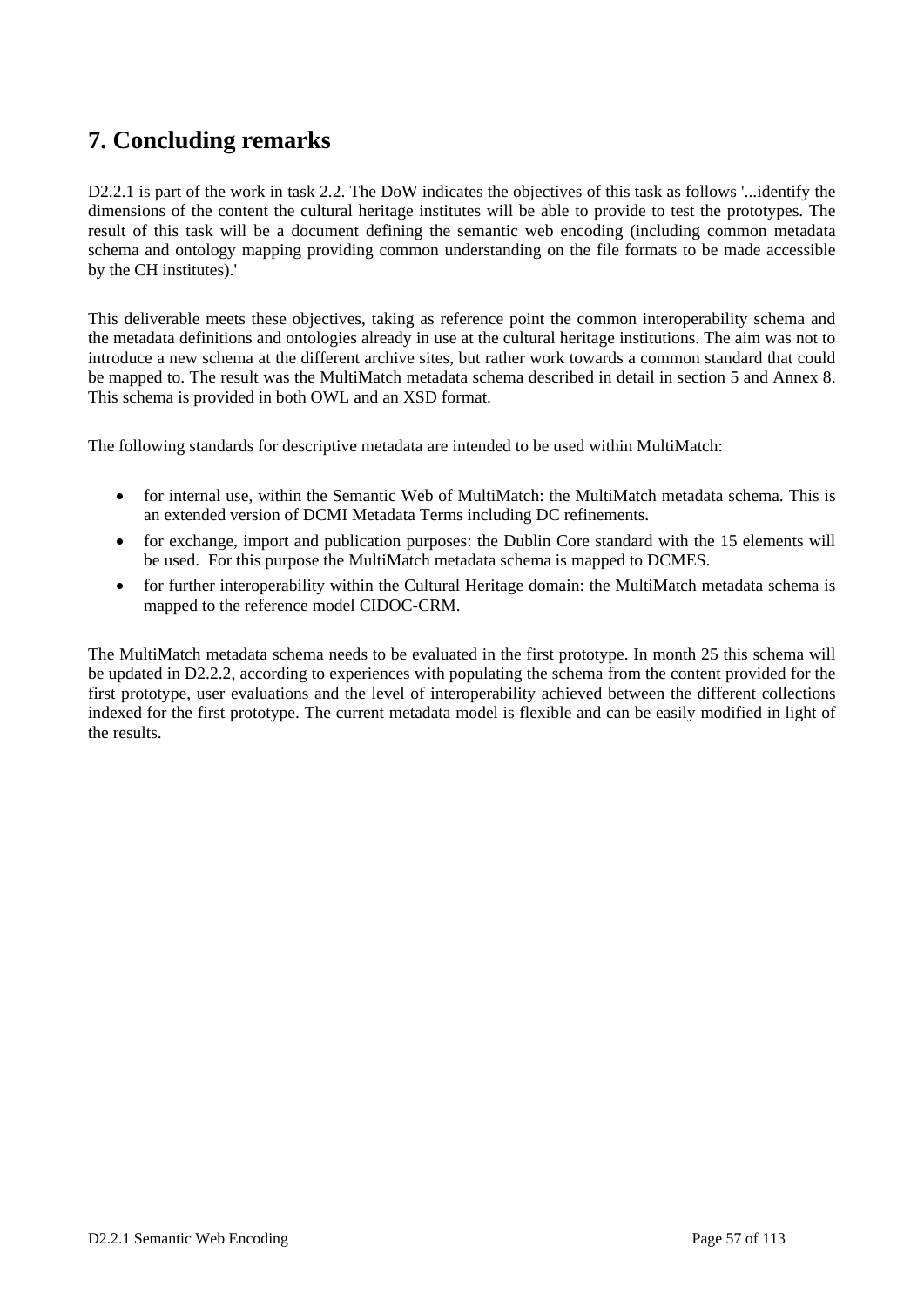# **References**

Baca 1998. Baca, M., ed., Introduction to Metadata, Los Angeles: Getty Research Institute, [Web site] 1998, [2006 April 4], Available: http://www.getty.edu/research/conducting\_research/standa rds/intrometadata/

Sinclair (2005) eCHASE: Sustainable Exploitation of Electronic Cultural Heritage (Poster). . Sinclair, P., Lewis, P., Martinez, K., Addis, M., Prideaux, D., Fina, D. and Da Bormida, G. In Proceedings of 2nd European Workshop on the Integration of Knowledge, Semantic and Digital Media Technologies, IEE Savoy Place.

Cox 2006. Descriptive Metadata for Television: An End-to-End Introduction. Mike Cox , Ellen Mulder,Linda Tadic. Focal Press 2006

Dalmau 2005. Integrating thesaurus relationships into search and browse in an online photograph collection / Michelle Dalmau et al. - Library Hi Tech. - Vol.23 no.3, 2005; p. 425-452.

Doerr 2003. Towards a Core Ontology for Information Integration. Martin Doerr, Jane Hunter and Carl Lagoze. Journal of Digital Information, Volume 4 Issue 1. 2003

De Jong 2003. Metadata in the audiovisual production environment : an introduction / Annemieke de Jong. – Hilversum: Nederlands Instituut voor Beeld en Geluid, 2003

Hunter. 2001. Adding Multimedia to the Semantic Web - Building an MPEG-7 Ontology. In Proc. of the International Semantic Web Working Symposium (SWWS), July 30 - August 1, 2001

Hunter 2002. Combining the CIDOC CRM and MPEG-7 to Describe Multimedia in Museums, Museums on the Web 2002, Boston, April 2002.

Gradmann 2007. Position paper on Interoperability and Multilinguism / presentation by Stefan Gradmann of the EC Working Group on Interoperability and Multilinguism DELOS-MultiMatch Workshop on Semantic-Driven Interoperability for Cultural Heritage Digital Objects, held at Tirrenia, Pisa, February 2007 (see http://www.delos.info/index.php?option=com\_content&task=view&id=533&Itemid=278 )

IFLA 2006. Functional Requirements for Bibliographic Records - Final Report http://www.ifla.org/VII/s13/frbr/frbr1.htm#3.2 Latest Revision: 12 October 2006

Szász (2006) Cultural Heritage on the Semantic Web – the Museum24 project Barnabás Szász, Arto Saraniva, Katalin Bognár1, Michal Unzeitig, Mikael Karjalainen. Digital Semantic Content across Cultures conference Paris, the Louvre May 4-5, 2006

Tsinaraki 2007. Ontology-Driven Interoperability for MPEG-7. DELOS-MultiMatch Workshop on Semantic-Driven Interoperability for Cultural Heritage Digital Objects, held at Tirrenia, Pisa, February 2007 (see http://www.delos.info/index.php?option=com\_content&task=view&id=533&Itemid=278 )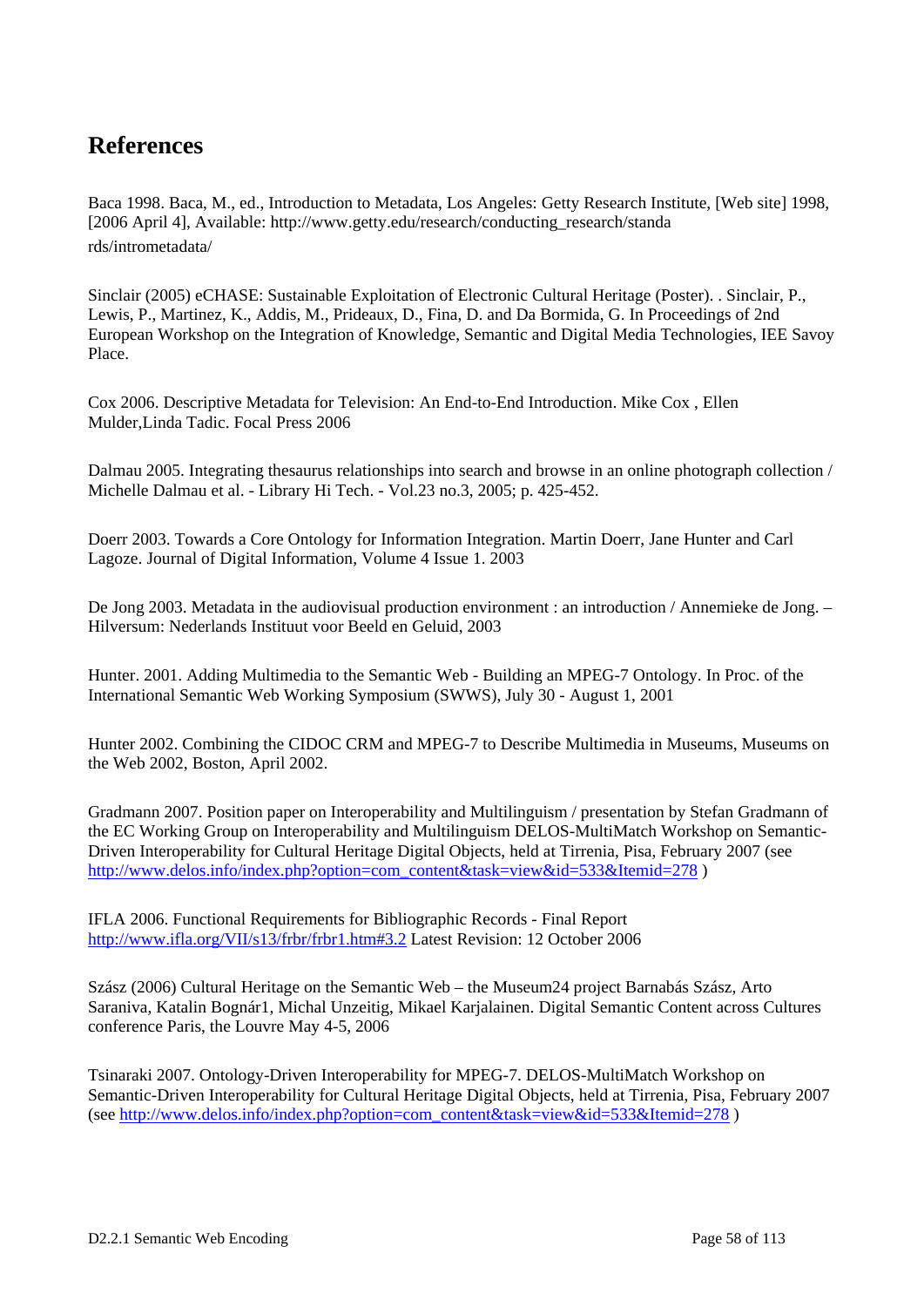# **Acronyms**

| AAT              | Art and Architecture Thesaurus                      |
|------------------|-----------------------------------------------------|
| <b>CIDOC CRM</b> | CIDOC Conceptual Reference Model                    |
| CP               | <b>Content Providers</b>                            |
| <b>DCMES</b>     | Dublin Core Metadata Element Set                    |
| <b>DCMI</b>      | Dublin Core Metadata Initiative                     |
| <b>FRBR</b>      | Functional Requirements for Bibliographic Records   |
| <b>LCSH</b>      | Library of Congress Subject Headings                |
| <b>IEEE-LOM</b>  | <b>Standard for Learning Object Metadata</b>        |
| <b>MARC</b>      | Machine Readable Cataloguing                        |
| MPEG-7           | Multimedia Content Description Interface            |
| MPEG-21          | Moving Picture Experts Group, MPEG-21 standard      |
| OWL              | Web Ontology Language                               |
| <b>RDF</b>       | <b>Resource Description Framework</b>               |
| RDF-S            | RDF Schema                                          |
| <b>TGN</b>       | Thesaurus of Geographic Names                       |
| <b>UDC</b>       | Universal Decimal Classification code               |
| <b>ULAN</b>      | <b>Union List of Artists Names</b>                  |
| <b>VRA Core</b>  | <b>Visual Resources Association Core Categories</b> |
| W3C              | World Wide Web Consortium                           |
| XML              | Extensible Markup Language                          |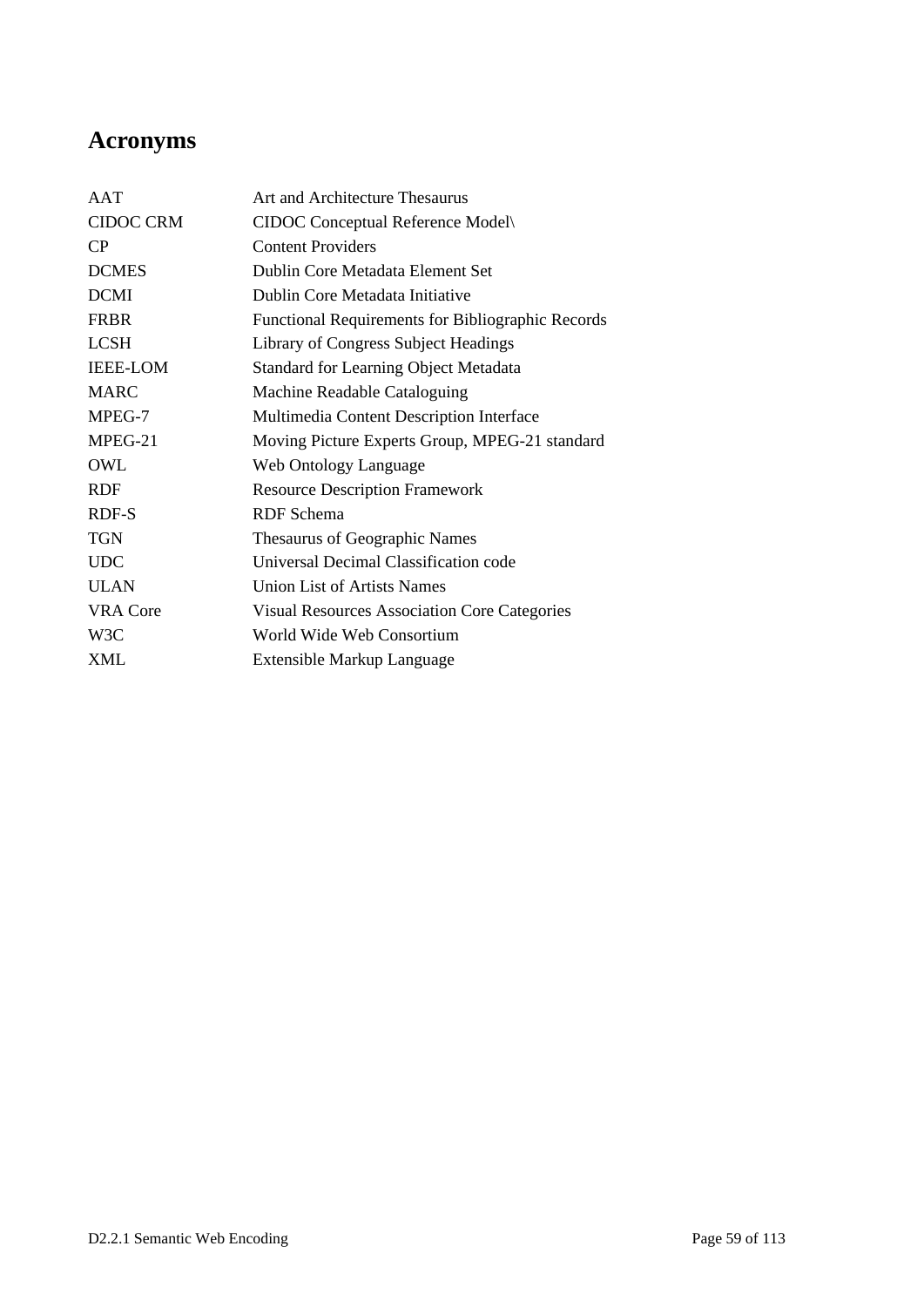## Annex 1: Artist list used for Content selection

| Leonardo da Vinci             | alinari                   |                |
|-------------------------------|---------------------------|----------------|
| Peter Paul Rubens             | alinari                   |                |
| Guido Reni                    | alinari                   |                |
| Marc Chagall                  | alinari                   |                |
| Pieter Brueghel (the Younger) | alinari                   |                |
| Giotto di Bondone             | alinari                   |                |
| Paul Cézanne                  | alinari                   |                |
| Francisco Y Lucientes Goya    | alinari                   |                |
| Raffaello Sanzio (Raphael)    | alinari                   |                |
| Andrea Pisano                 | alinari                   |                |
| Pierre Auguste Renoir         | alinari                   |                |
| Michelangelo Buonarroti       | alinari                   |                |
| Pablo Picasso                 | alinari                   |                |
| Vincent van Gogh              | alinari                   |                |
| Pierre Bonnard                | alinari                   |                |
| Sandro Botticelli             | alinari                   |                |
| Umberto Boccioni              | alinari                   |                |
| George Grosz                  | alinari                   |                |
| <b>Albrecht Durer</b>         | alinari                   |                |
| Andy Warhol                   | alinari                   |                |
| Piet Mondriaan                | added by Sound and Vision |                |
| Francis Picabia               | added by Sound and Vision |                |
| René Magritte                 | added by Sound and Vision |                |
| El Lissitzky                  | added by Sound and Vision |                |
| Rem Koolhaas                  | added by Sound and Vision |                |
| Gerrit Rietveld               | added by Sound and Vision |                |
| Harry Mulisch                 | added by Sound and Vision |                |
| Pier Paolo Pasolini           | added by Sound and Vision |                |
| Julio Cortázar                | added by Sound and Vision |                |
| Fay Weldon                    | added by Sound and Vision |                |
| Miguel de Cervantes           | Cervantes                 |                |
| Gabriel García Márquez        | Cervantes                 |                |
| Vargas Llosa                  | Cervantes                 |                |
| Isabel Allende                | Cervantes                 |                |
| Camilo José Cela              | Cervantes                 |                |
| Arturo Pérez Reverte          | Cervantes                 |                |
| Tirso de Molina               | Cervantes                 |                |
| Lope de Vega                  | Cervantes                 |                |
| Federico García Lorca         | Cervantes                 |                |
| Francisco Ayala               | Cervantes                 |                |
| Camilo José Cela              | Cervantes                 |                |
| Carmen Laforet                | Cervantes                 |                |
| D2.2.1 Semantic Web Encoding  |                           | Page 60 of 113 |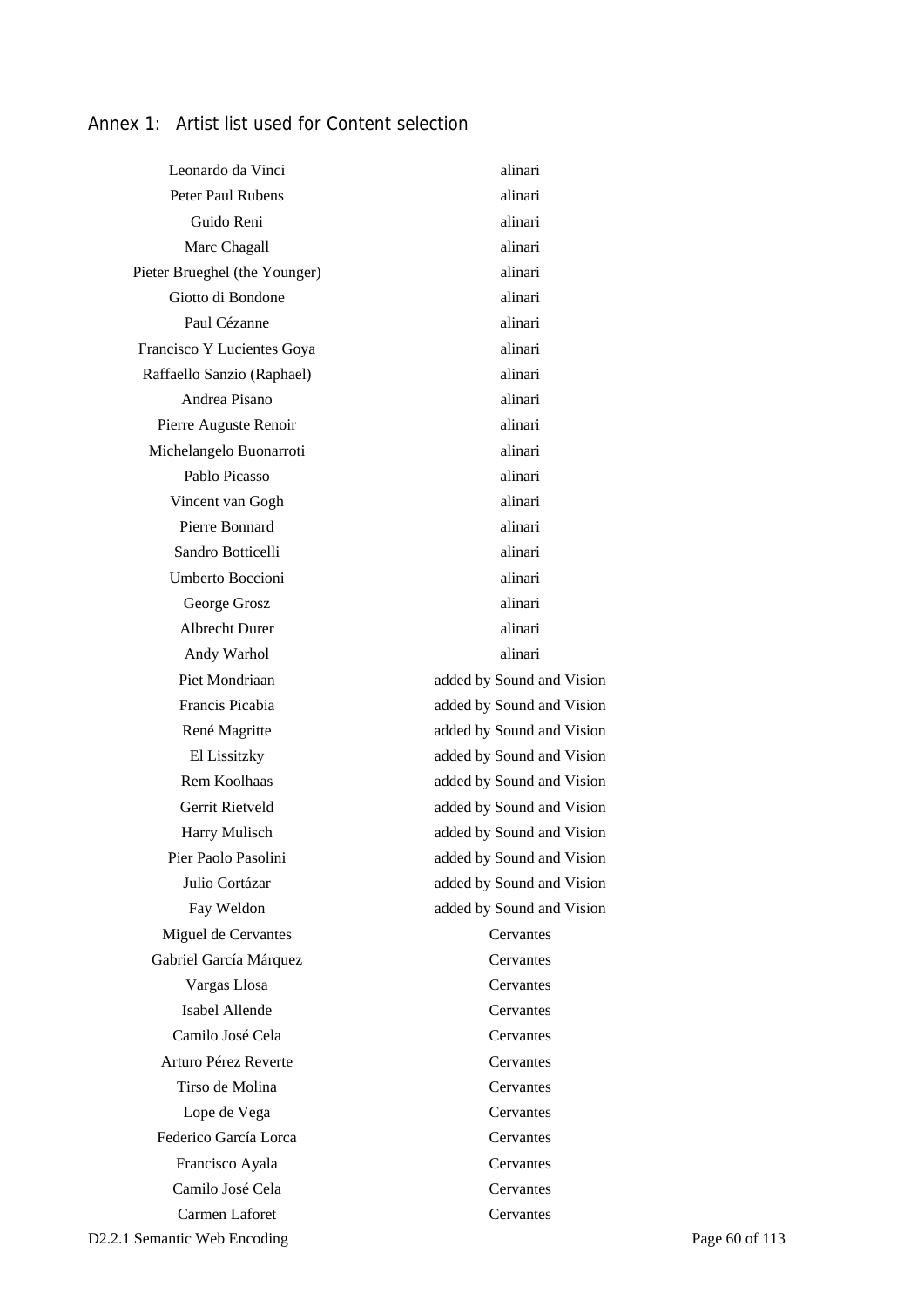Emilia Pardo Bazán Cervantes Miguel de Cervantes Cervantes Dulce María Loynaz Cervantes Margo Glantz Cervantes Claude Monet Additions from Artcyclopedia Salvador Dali Additions from Artcyclopedia Henri Matisse Additions from Artcyclopedia Rembrandt Additions from Artcyclopedia Gustav Klimt Additions from Artcyclopedia Paul Gauguin Additions from Artcyclopedia Amedeo Modigliani Additions from Artcyclopedia Jackson Pollock Additions from Artcyclopedia Edgar Degas Additions from Artcyclopedia Caravaggio Additions from Artcyclopedia Joan Miro Additions from Artcyclopedia

Titian Additions from Artcyclopedia Frida Kahlo Additions from Artcyclopedia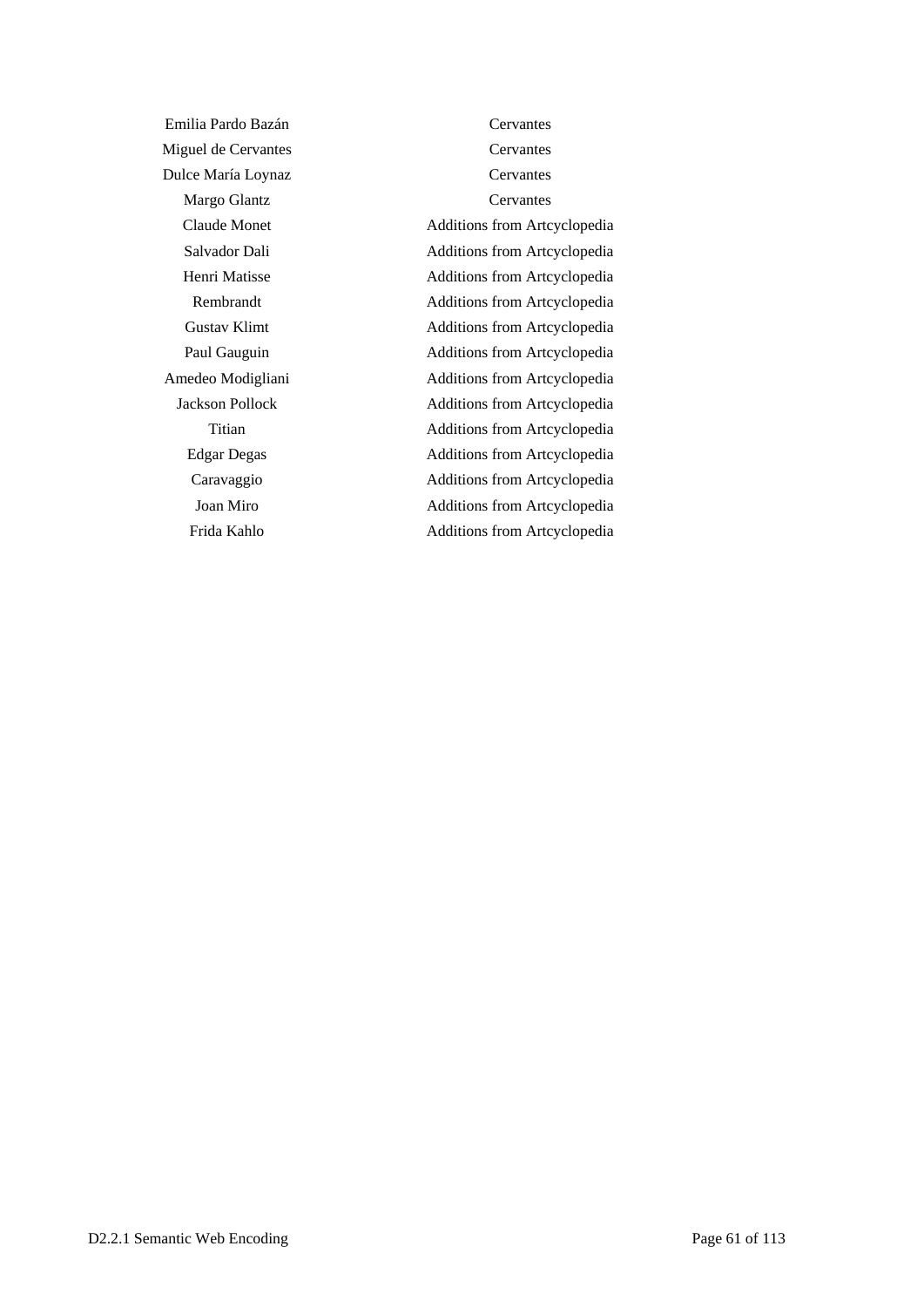#### Annex 2: Sample record Alinari

<?xml version="1.0" encoding="ISO-8859-1"?> <!DOCTYPE alinari SYSTEM "alinari.dtd"> <alinari> <imagecode cod="ACA-F-005353-0000"> <titolo> Detail of the coffered ceiling of Palazzo Vitelli at Porta Sant'Egidio, Perugia </titolo> <data> 1890 ca </data> <luogo\_scatto> Perugia </luogo\_scatto> <specifica\_luogo\_scatto> Palazzo Vitelli, Porta Sant'Egidio </specifica\_luogo\_scatto> <localita\_raffigurata> </localita\_raffigurata> <specifica\_localita\_raffigurata> </specifica\_localita\_raffigurata> <fotografo> Alinari, Fratelli </fotografo> <oggetto> Glass plate </oggetto> <tecnica> N Silver salt gelatin </tecnica> <referenza> Alinari Archives-Alinari Archive, Florence </referenza> <data\_opera> 1528-1556 ca. </data\_opera> <artista> Gherardi, Cristoforo </artista> <periodo\_stile> High Renaissance;;Renaissance;;Renaissance-Baroque styles and periods;;Europe;;First and Second Millennium A.D. </periodo\_stile> <tipo\_opera> Ceiling;;Movable Modern Work </tipo\_opera> <eventi>
</eventi>
</eventi> <personaggi> </personaggi> <keywords> Wood;;Object;;Applied Arts and Crafts;;Ceiling;;Building Elements,Decoration and Sections::Architecture::Painting::Work::Painting </keywords> <url\_img\_thumb>http://project.alinari.it/img/thumb/ACA-F-005353-0000.jpg</url\_img\_thumb> <url\_img\_med>http://project.alinari.it/img/med/ACA-F-005353-0000.jpg</url\_img\_med> <url\_img\_high>http://project.alinari.it/img/high/ACA-F-005353-0000.jp2</url\_img\_high></imagecode> …

</alinari>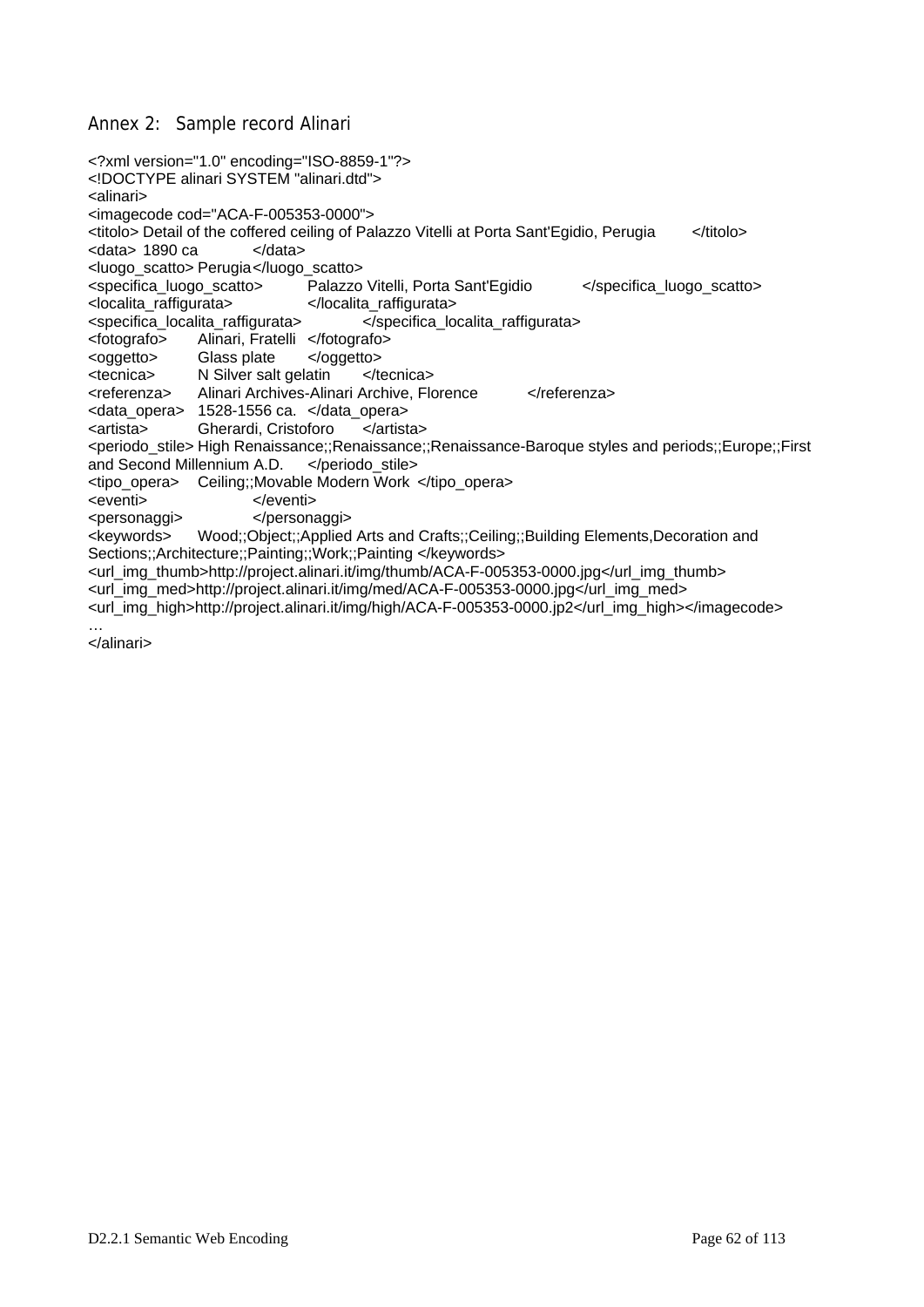#### Annex 3: Biblioteca Cervantes xsd schema

```
<xs:schema xmlns:xs="http://www.w3.org/2001/XMLSchema" 
        xmlns:x="http://www.w3.org/XML/1998/namespace" 
        xmlns="http://purl.org/dc/elements/1.1/" 
        targetNamespace="http://purl.org/dc/elements/1.1/" 
        elementFormDefault="qualified" 
        attributeFormDefault="unqualified"> 
  <xs:import namespace="http://www.w3.org/XML/1998/namespace" 
         schemaLocation="http://www.w3.org/2001/03/xml.xsd"> 
  </xs:import> 
  <xs:element name="title" type="elementType"/> 
  <xs:element name="creator" type="elementType"/> 
  <xs:element name="subject" type="elementType"/> 
  <xs:element name="description" type="elementType"/> 
  <xs:element name="publisher" type="elementType"/> 
  <xs:element name="date" type="elementType"/> 
  <xs:element name="type" type="elementType"/> 
  <xs:element name="identifier" type="elementType"/> 
  <xs:element name="language" type="elementType"/> 
  <xs:element name="coverage" type="elementType"/> 
  <xs:group name="elementsGroup"> 
  <xs:sequence> 
   <xs:choice minOccurs="0" maxOccurs="unbounded"> 
    <xs:element ref="title"/> 
    <xs:element ref="creator"/> 
    <xs:element ref="subject"/> 
    <xs:element ref="description"/> 
    <xs:element ref="publisher"/> 
    <xs:element ref="date"/> 
    <xs:element ref="type"/> 
    <xs:element ref="identifier"/> 
    <xs:element ref="language"/> 
    <xs:element ref="coverage"/> 
   </xs:choice> 
   </xs:sequence> 
  </xs:group> 
  <xs:complexType name="elementType"> 
   <xs:simpleContent> 
    <xs:extension base="xs:string"> 
      <xs:attribute ref="x:lang" use="optional"/> 
    </xs:extension> 
   </xs:simpleContent> 
  </xs:complexType>
```

```
</xs:schema>
```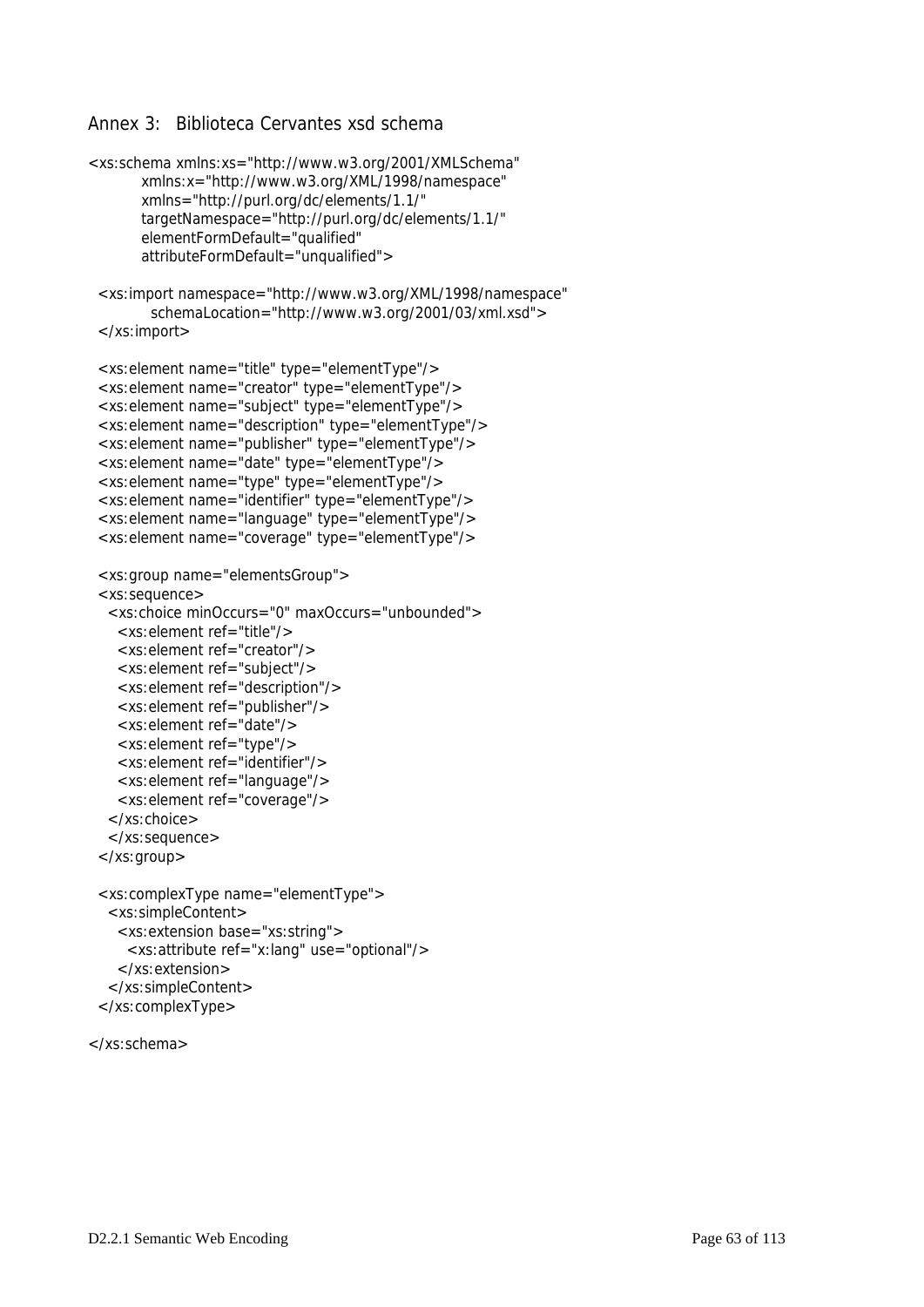Annex 4: Sample record Sound and Vision ('element' range)

```
</xsd:element>
 - < 1- Define the asset complex type 
   --> 
 - <xsd:element name="asset">
   - <xsd:complexType>
     - <xsd:sequence>
        - <!- Dublin Core fields 
         --> 
          <xsd:element name="title" type="xsd:string" /> 
          <xsd:element name="title_alternative" type="xsd:string"
            minOccurs="0" maxOccurs="unbounded" /> 
          <xsd:element name="creator" type="xsd:string"
            maxOccurs="unbounded" /> 
          <xsd:element name="subject" type="xsd:string" minOccurs="0"
            maxOccurs="unbounded" /> 
          <xsd:element name="description" type="xsd:string"
            maxOccurs="unbounded" /> 
          <xsd:element name="description_abstract" type="xsd:string"
            minOccurs="0" maxOccurs="unbounded" /> 
          <xsd:element name="publisher" type="xsd:string"
            minOccurs="0" maxOccurs="unbounded" /> 
          <xsd:element name="contributor" type="xsd:string"
            minOccurs="0" maxOccurs="unbounded" /> 
          <xsd:element name="screenshot" type="xsd:string"
            minOccurs="0" /> 
          <xsd:element name="date_created" type="xsd:date"
            minOccurs="0" /> 
          <xsd:element name="date_created_time" type="xsd:time"
            minOccurs="0" /> 
          <xsd:element name="date_available" type="xsd:date"
            minOccurs="0" /> 
          <xsd:element name="date_available_time" type="xsd:time"
            minOccurs="0" /> 
          <xsd:element name="date_valid" type="xsd:date"
            minOccurs="0" /> 
          <xsd:element name="date_valid_time" type="xsd:time"
            minOccurs="0" /> 
          <xsd:element name="date_issued" type="xsd:string"
            minOccurs="0" maxOccurs="unbounded" /> 
          <xsd:element name="date_issued_time" type="xsd:time"
            minOccurs="0" /> 
        - <xsd:element name="type">
          - <xsd:simpleType>
            - <xsd:restriction base="xsd:string">
                <xsd:pattern value="[vV]ideo|[aA]udio" /> 
              </xsd:restriction>
```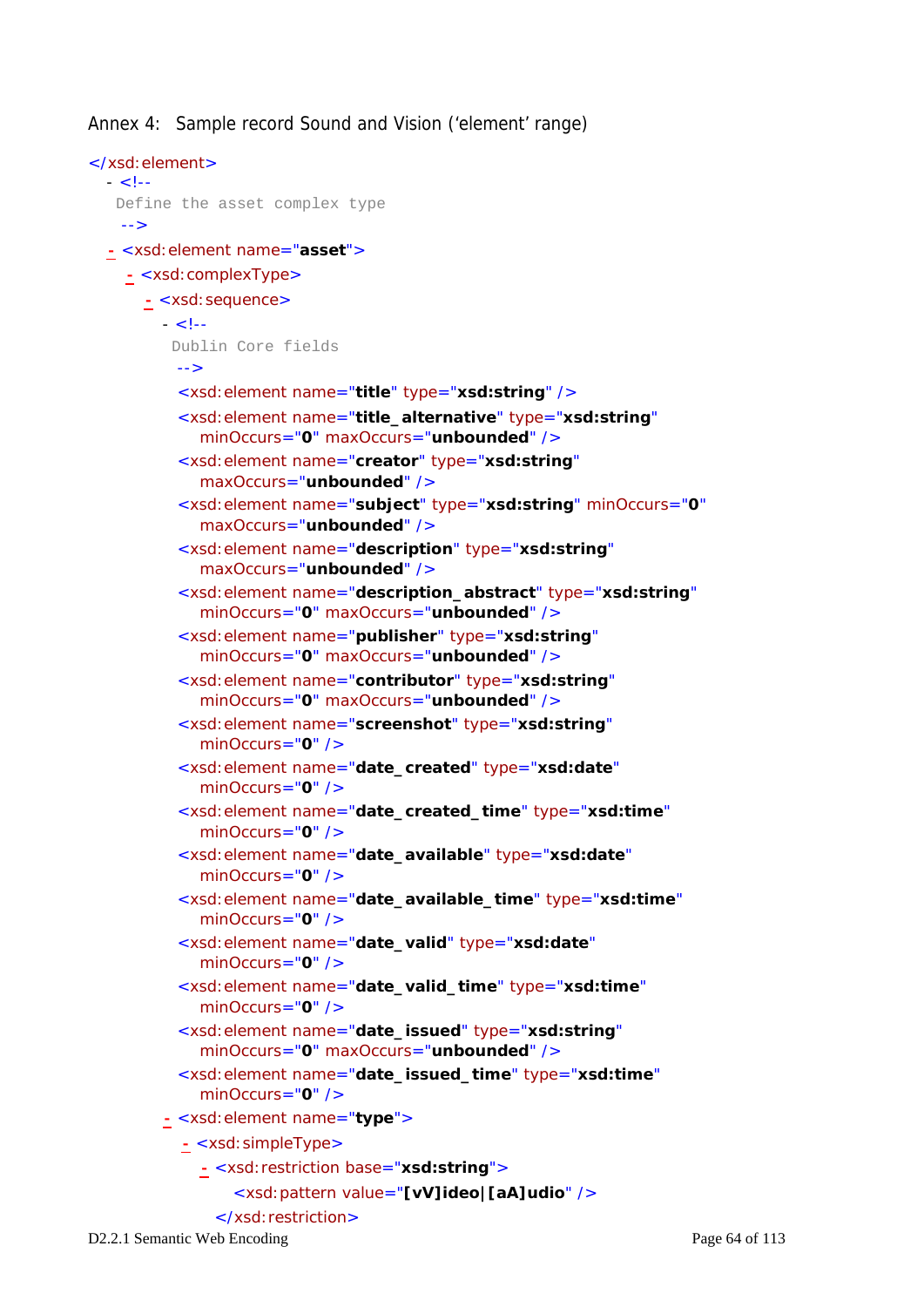</xsd:simpleType>

```
</xsd:element>
```
- <xsd:element name="**source**" type="**xsd:string**" minOccurs="**0**" maxOccurs="**unbounded**" />
- <xsd:element name="**language**" type="**xsd:string**" minOccurs="**0**" maxOccurs="**unbounded**" />
- <xsd:element name="**relation**" type="**xsd:string**" minOccurs="**0**" maxOccurs="**unbounded**" />
- <xsd:element name="**coverage\_spatial**" type="**xsd:string**" minOccurs="**0**" maxOccurs="**unbounded**" />
- <xsd:element name="**coverage\_temporal**" type="**xsd:string**" minOccurs="**0**" maxOccurs="**unbounded**" />
- <xsd:element name="**rights**" type="**xsd:string**" minOccurs="**0**" maxOccurs="**unbounded**" />
- <xsd:element name="**collection**" type="**xsd:string**" minOccurs="**0**" maxOccurs="**unbounded**" />
- **-** <xsd:element name="**creator\_username**" type="**xsd:string**" minOccurs="**0**">
	- **-** <xsd:annotation>
		- <xsd:documentation>**User who should be the creator of that asset. If not specified, the user that uploads XML is choosen.**</xsd:documentation>
		- </xsd:annotation>

</xsd:element>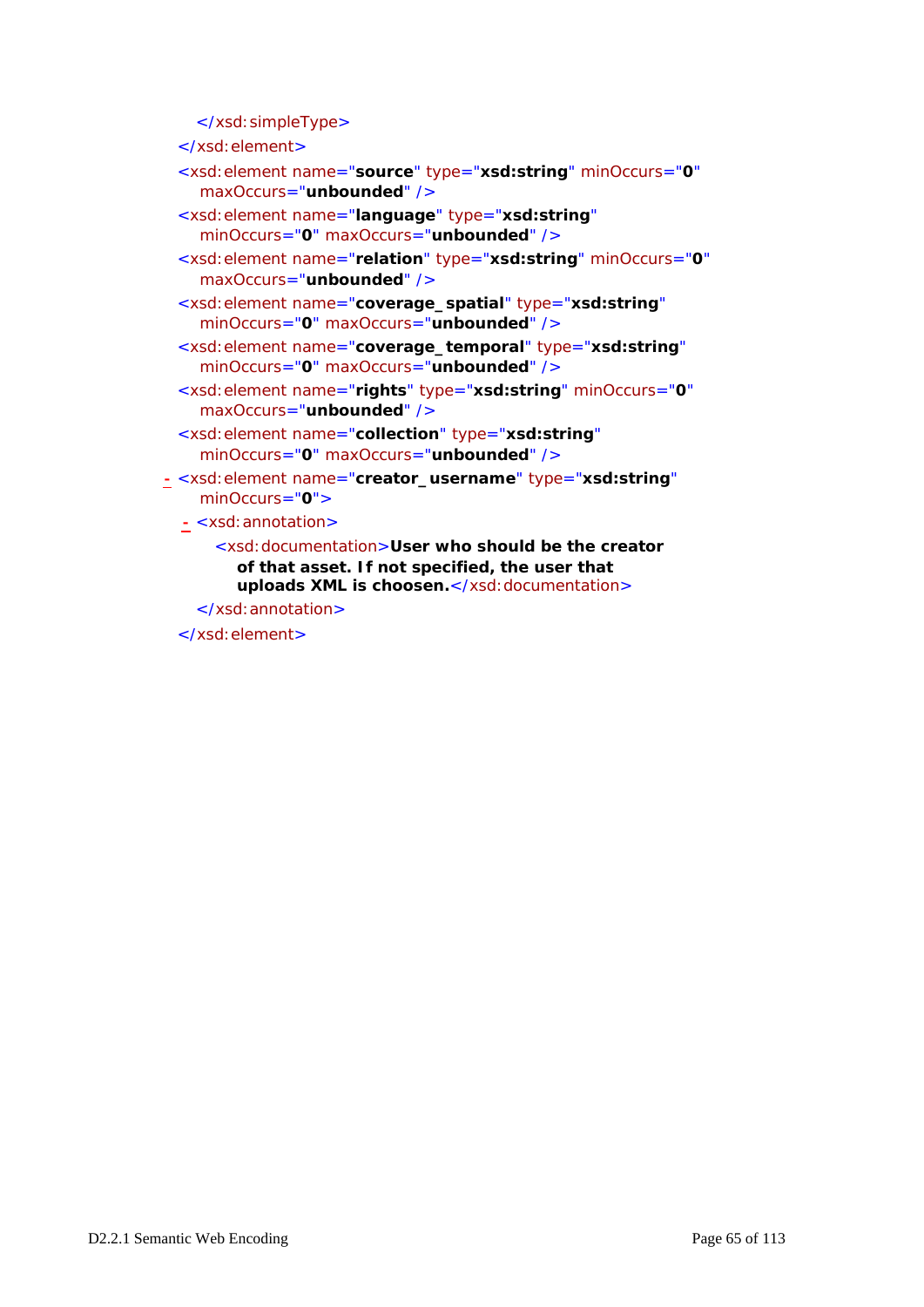#### Annex 5: Draft version of MultiMatch OWL Ontology

```
<?xml version="1.0"?> 
<rdf:RDF 
     xmlns:dcmitype="http://purl.org/dc/dcmitype/" 
     xmlns="http://multimatch.org/metadata-1.0.owl#" 
     xmlns:dcterms="http://purl.org/dc/terms/" 
     xmlns:protege="http://protege.stanford.edu/plugins/owl/protege#" 
     xmlns:rdf="http://www.w3.org/1999/02/22-rdf-syntax-ns#" 
     xmlns:cidoc="http://cidoc.ics.forth.gr/rdfs/cidoc_v4.2.rdfs#" 
     xmlns:xsd="http://www.w3.org/2001/XMLSchema#" 
     xmlns:rdfs="http://www.w3.org/2000/01/rdf-schema#" 
     xmlns:owl="http://www.w3.org/2002/07/owl#" 
     xmlns:dc="http://purl.org/dc/elements/1.1/" 
   xml:base="http://multimatch.org/metadata-0.1.owl"> 
   <owl:Ontology rdf:about=""> 
     <owl:imports rdf:resource="http://cidoc.ics.forth.gr/rdfs/cidoc_v4.2.rdfs"/> 
     <owl:imports rdf:resource="http://purl.org/dc/elements/1.1/"/> 
     <owl:imports rdf:resource="http://purl.org/dc/terms/"/> 
     <owl:imports rdf:resource="http://purl.org/dc/dcmitype/"/> 
   </owl:Ontology> 
   <rdfs:Class rdf:ID="WebSite"> 
     <rdfs:comment rdf:datatype="http://www.w3.org/2001/XMLSchema#string" 
     >Website of a CH institute or with CH content; could also be a News service. 
</rdfs:comment> 
     <rdfs:subClassOf> 
       <rdfs:Class rdf:ID="Collection"/> 
     </rdfs:subClassOf> 
   </rdfs:Class> 
   <rdfs:Class rdf:ID="Organisation"> 
     <rdfs:comment rdf:datatype="http://www.w3.org/2001/XMLSchema#string" 
     ></rdfs:comment> 
     <rdfs:subClassOf> 
       <rdfs:Class rdf:ID="Actor"/> 
     </rdfs:subClassOf> 
     <rdfs:subClassOf 
rdf:resource="http://cidoc.ics.forth.gr/rdfs/cidoc_v4.2.rdfs#E40.Legal_Body"/> 
   </rdfs:Class> 
   <rdfs:Class rdf:ID="DigitalText"> 
     <rdfs:subClassOf> 
       <rdfs:Class rdf:ID="DigitalRepresentation"/> 
     </rdfs:subClassOf> 
     <rdfs:comment rdf:datatype="http://www.w3.org/2001/XMLSchema#string" 
     ></rdfs:comment> 
   </rdfs:Class> 
   <rdfs:Class rdf:ID="PhysicalObject"> 
     <rdfs:subClassOf> 
       <rdfs:Class rdf:ID="Creation"/> 
     </rdfs:subClassOf> 
     <rdfs:subClassOf rdf:resource="http://purl.org/dc/dcmitype/PhysicalObject"/> 
     <rdfs:comment rdf:datatype="http://www.w3.org/2001/XMLSchema#string" 
     ></rdfs:comment> 
   </rdfs:Class> 
   <rdfs:Class rdf:ID="Catalogue"> 
     <rdfs:subClassOf> 
       <rdfs:Class rdf:about="#Collection"/> 
     </rdfs:subClassOf> 
     <rdfs:comment rdf:datatype="http://www.w3.org/2001/XMLSchema#string" 
     >A Catalogue is a set of logically ordered descriptions of documents or 
other creations, including a reference to the physical location where the 
cultural heritage object is actually archived. 
In this context the archiving location is the location of the MultiMatch content 
provider.</rdfs:comment>
```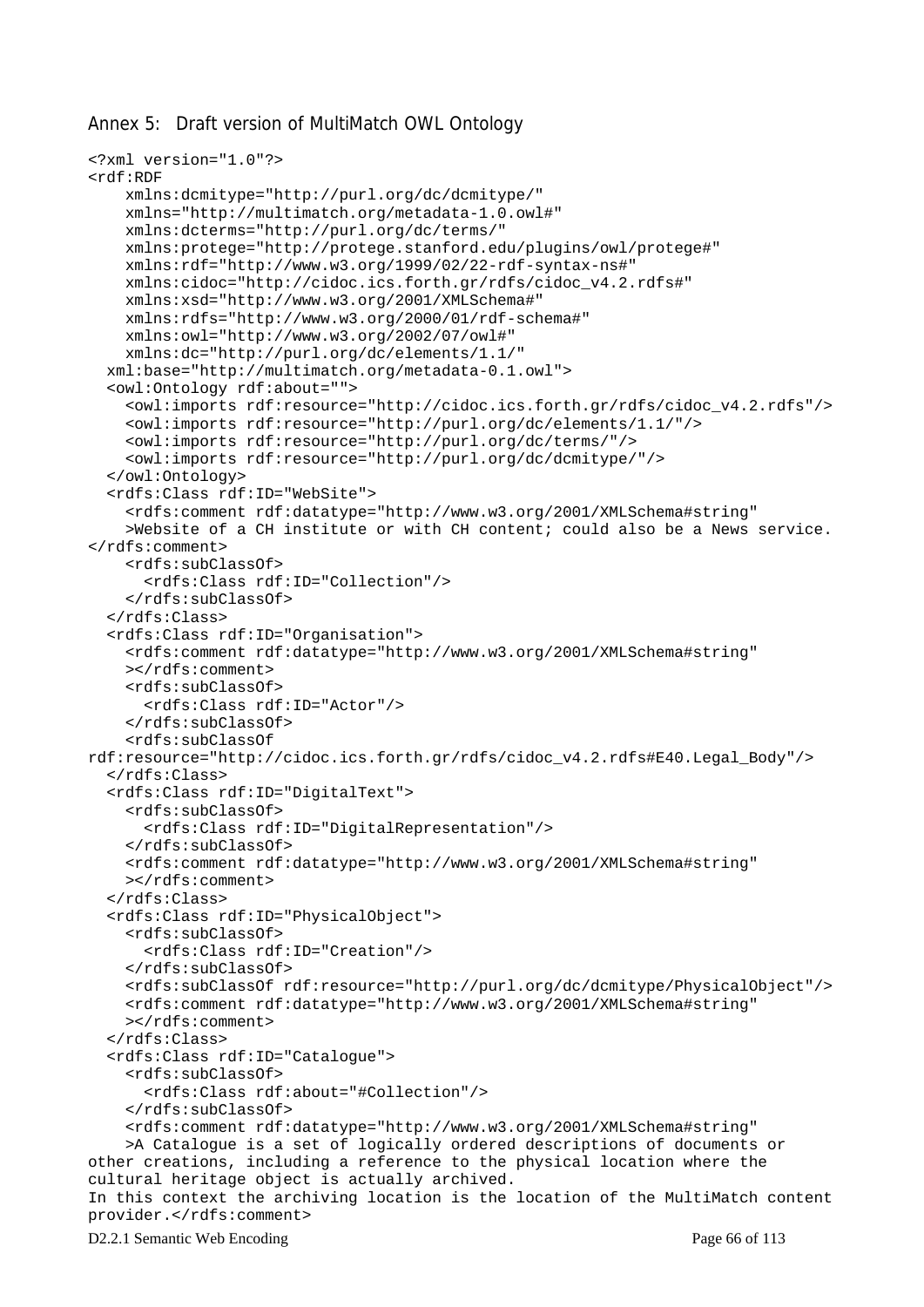```
 </rdfs:Class> 
   <rdfs:Class rdf:ID="DigitalAudio"> 
     <rdfs:subClassOf> 
       <rdfs:Class rdf:about="#DigitalRepresentation"/> 
     </rdfs:subClassOf> 
     <rdfs:comment rdf:datatype="http://www.w3.org/2001/XMLSchema#string" 
     ></rdfs:comment> 
   </rdfs:Class> 
   <rdfs:Class rdf:ID="Person"> 
     <rdfs:subClassOf> 
       <rdfs:Class rdf:about="#Actor"/> 
     </rdfs:subClassOf> 
     <rdfs:subClassOf 
rdf:resource="http://cidoc.ics.forth.gr/rdfs/cidoc_v4.2.rdfs#E21.Person"/> 
     <rdfs:comment rdf:datatype="http://www.w3.org/2001/XMLSchema#string" 
     ></rdfs:comment> 
   </rdfs:Class> 
   <rdfs:Class rdf:ID="WebPage"> 
     <rdfs:subClassOf> 
       <rdfs:Class rdf:ID="MM_Entity"/> 
     </rdfs:subClassOf> 
     <rdfs:comment rdf:datatype="http://www.w3.org/2001/XMLSchema#string" 
     >Part of a crawled or indexed Website. E.g. a Wikipedia 
article.</rdfs:comment> 
   </rdfs:Class> 
   <rdfs:Class rdf:ID="Video"> 
     <rdfs:subClassOf 
rdf:resource="http://cidoc.ics.forth.gr/rdfs/cidoc_v4.2.rdfs#E36.Visual_Item"/> 
     <rdfs:subClassOf> 
       <rdfs:Class rdf:about="#Creation"/> 
     </rdfs:subClassOf> 
     <rdfs:subClassOf rdf:resource="http://purl.org/dc/dcmitype/MovingImage"/> 
     <rdfs:comment rdf:datatype="http://www.w3.org/2001/XMLSchema#string" 
    ></rdfs:comment>
   </rdfs:Class> 
   <rdfs:Class rdf:about="#Collection"> 
     <rdfs:comment rdf:datatype="http://www.w3.org/2001/XMLSchema#string" 
     >The term "collection" can be applied to any aggregation of physical or 
digital items. Those items may be of any type, so examples might include 
aggregations of natural objects, created objects, "born-digital" items, digital 
surrogates of physical items, and the catalogues of such collections (as 
aggregations of metadata records). The criteria for aggregation may vary: e.g. 
by location, by type or form of the items, by provenance of the items, by source 
or ownership, and so on. Collections may contain any number of items and may 
have varying levels of permanence. A "collection-level description" provides a 
description of the collection as a unit: the resource described by a collection-
level description is the collection, rather than the individual items within 
that collection. 
For MultiMatch we identify at least two types of Collection: Catalogue and 
Website.</rdfs:comment>
     <rdfs:subClassOf> 
       <rdfs:Class rdf:about="#MM_Entity"/> 
     </rdfs:subClassOf> 
     <rdfs:subClassOf rdf:resource="http://purl.org/dc/dcmitype/Collection"/> 
   </rdfs:Class> 
   <rdfs:Class rdf:ID="Audio"> 
     <rdfs:comment rdf:datatype="http://www.w3.org/2001/XMLSchema#string" 
     ></rdfs:comment> 
     <rdfs:subClassOf 
rdf:resource="http://cidoc.ics.forth.gr/rdfs/cidoc_v4.2.rdfs#E33.Linguistic_Obje
ct"/> 
     <rdfs:subClassOf> 
       <rdfs:Class rdf:about="#Creation"/>
```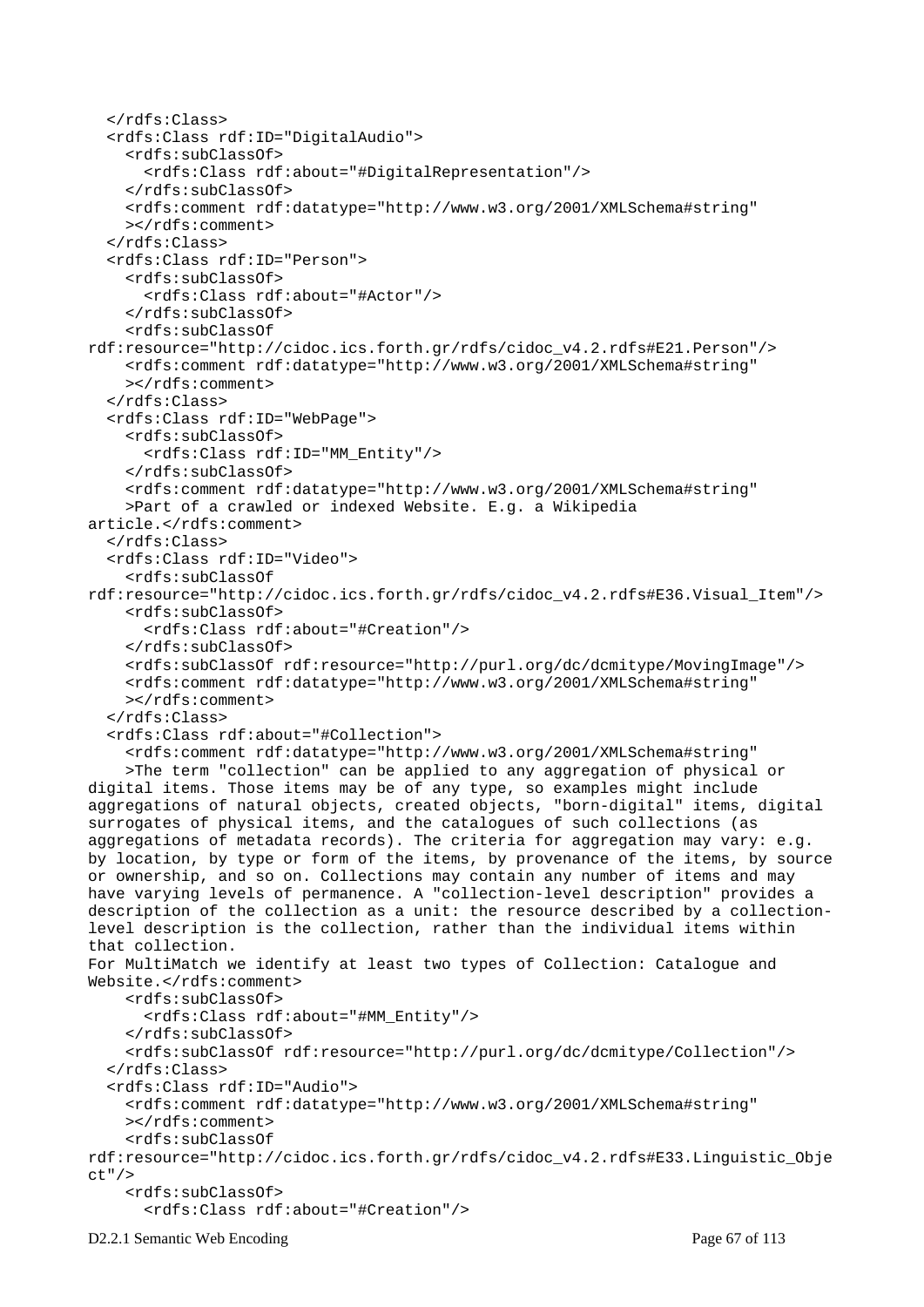```
 </rdfs:subClassOf> 
     <rdfs:subClassOf rdf:resource="http://purl.org/dc/dcmitype/Sound"/> 
   </rdfs:Class> 
   <rdfs:Class rdf:about="#MM_Entity"> 
     <rdfs:subClassOf 
rdf:resource="http://cidoc.ics.forth.gr/rdfs/cidoc_v4.2.rdfs#E1.CRM_Entity"/> 
   </rdfs:Class> 
   <rdfs:Class rdf:ID="StillImage"> 
     <rdfs:comment rdf:datatype="http://www.w3.org/2001/XMLSchema#string" 
     ></rdfs:comment> 
     <rdfs:subClassOf 
rdf:resource="http://cidoc.ics.forth.gr/rdfs/cidoc_v4.2.rdfs#E36.Visual_Item"/> 
     <rdfs:subClassOf> 
       <rdfs:Class rdf:about="#Creation"/> 
     </rdfs:subClassOf> 
     <rdfs:subClassOf rdf:resource="http://purl.org/dc/dcmitype/StillImage"/> 
   </rdfs:Class> 
   <rdfs:Class rdf:ID="Text"> 
     <rdfs:comment rdf:datatype="http://www.w3.org/2001/XMLSchema#string" 
     ></rdfs:comment> 
     <rdfs:subClassOf 
rdf:resource="http://cidoc.ics.forth.gr/rdfs/cidoc_v4.2.rdfs#E33.Linguistic_Obje
ct"/> 
     <rdfs:subClassOf> 
       <rdfs:Class rdf:about="#Creation"/> 
     </rdfs:subClassOf> 
     <rdfs:subClassOf rdf:resource="http://purl.org/dc/dcmitype/Text"/> 
   </rdfs:Class> 
   <rdfs:Class rdf:about="#Actor"> 
     <rdfs:comment rdf:datatype="http://www.w3.org/2001/XMLSchema#string" 
     >Person or Organisation primarily responsible for making the content of the 
resource (the Creator, Artist, Author) or responsible for making the resource 
available (Publisher) or responsible for making contributions to the content of 
the resource (Contributor) or otherwise related to the Creation (e.g. 
Discoverer, Conservator, Archiver etc.).</rdfs:comment>
     <rdfs:subClassOf rdf:resource="#MM_Entity"/> 
     <rdfs:subClassOf 
rdf:resource="http://cidoc.ics.forth.gr/rdfs/cidoc_v4.2.rdfs#E39.Actor"/> 
   </rdfs:Class> 
   <rdfs:Class rdf:about="#DigitalRepresentation"> 
     <rdfs:comment rdf:datatype="http://www.w3.org/2001/XMLSchema#string" 
     >A digital representation is a visual surrogate or reproduction of a 
Creation.</rdfs:comment>
     <rdfs:subClassOf rdf:resource="#MM_Entity"/> 
     <rdfs:subClassOf 
rdf:resource="http://cidoc.ics.forth.gr/rdfs/cidoc_v4.2.rdfs#E73.Information_Obj
ect"/> 
   </rdfs:Class> 
   <rdfs:Class rdf:ID="DigitalVideo"> 
     <rdfs:subClassOf rdf:resource="#DigitalRepresentation"/> 
     <rdfs:comment rdf:datatype="http://www.w3.org/2001/XMLSchema#string" 
     ></rdfs:comment> 
   </rdfs:Class> 
   <rdfs:Class rdf:ID="DigitalImage"> 
     <rdfs:subClassOf rdf:resource="#DigitalRepresentation"/> 
     <rdfs:comment rdf:datatype="http://www.w3.org/2001/XMLSchema#string" 
     ></rdfs:comment> 
   </rdfs:Class> 
   <rdfs:Class rdf:ID="Event"> 
     <rdfs:comment rdf:datatype="http://www.w3.org/2001/XMLSchema#string" 
     >An Event. The only type of Event currently envisaged is an Exhibition of 
Creations.</rdfs:comment>
     <rdfs:subClassOf rdf:resource="#MM_Entity"/>
```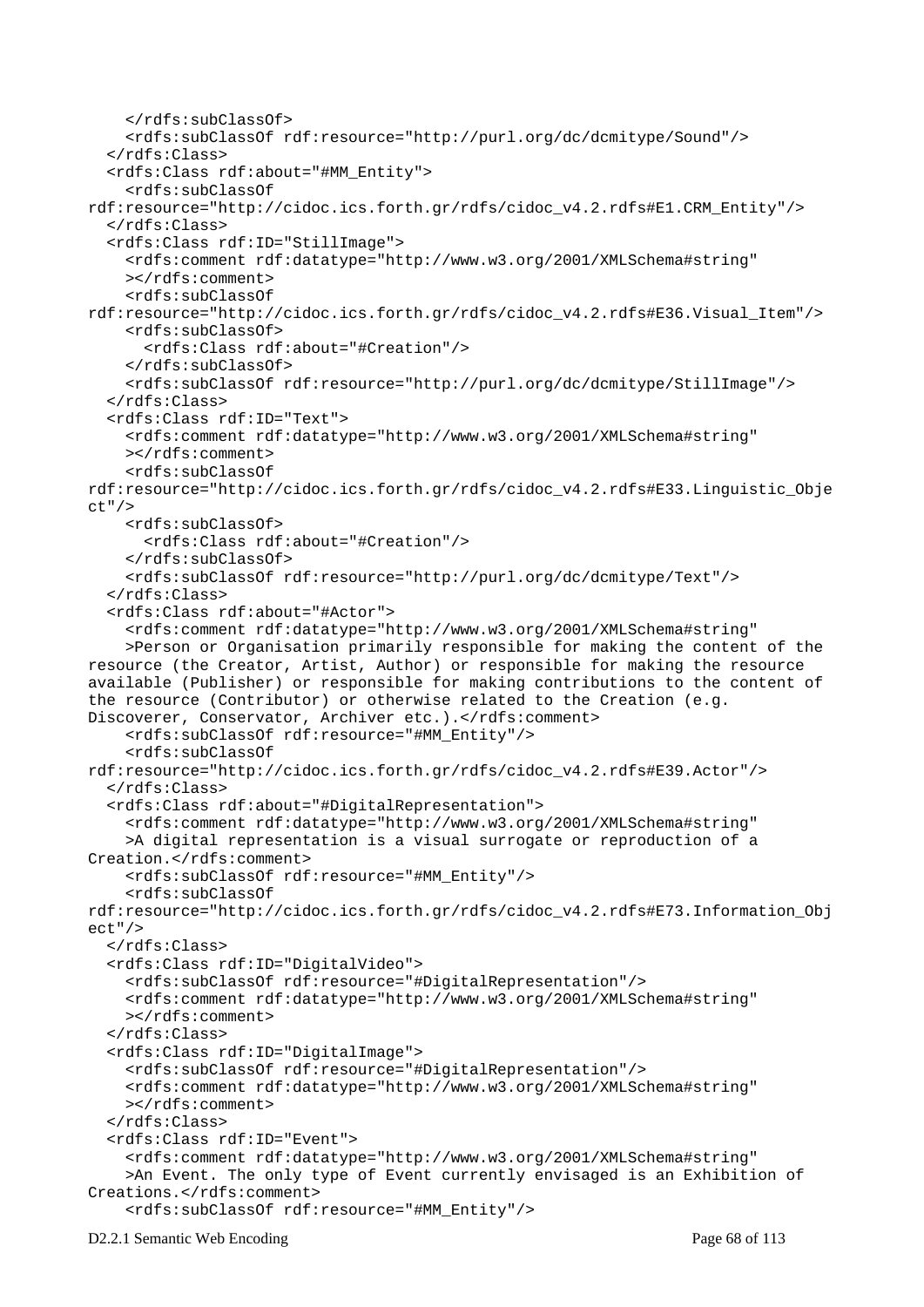```
 <rdfs:subClassOf rdf:resource="http://purl.org/dc/dcmitype/Event"/> 
   </rdfs:Class> 
   <rdfs:Class rdf:about="#Creation"> 
     <rdfs:comment rdf:datatype="http://www.w3.org/2001/XMLSchema#string" 
     >In the context of MultiMatch, the Creation metadata format describes the 
physical cultural heritage object, i.e. it is 
 a unique man-made object;
- the result of a distinct intellectual or creative creation process which can 
be a Text, Still Image, Video, Audio or Physical Object; 
- an Endeavour in terms of the FRBR reference model, in that it represents a 
Work in its abstract term and also the actual Manifestation of that 
work.</rdfs:comment>
     <rdfs:subClassOf rdf:resource="#MM_Entity"/> 
     <rdfs:subClassOf 
rdf:resource="http://cidoc.ics.forth.gr/rdfs/cidoc_v4.2.rdfs#E73.Information_Obj
ect"/> 
   </rdfs:Class> 
   <owl:ObjectProperty rdf:ID="MM.actor_name"> 
     <rdfs:domain rdf:resource="#Actor"/> 
     <rdfs:comment rdf:datatype="http://www.w3.org/2001/XMLSchema#string" 
     >Name of the Actor, either a person name (can be based on ULAN (the 
preferred name) or on the controlled vocabularies of the content providers) or 
an organisation name (in the case of an anonymous artist or when the person name 
is unknown) . 
Names in ULAN may include given names, pseudonyms, variant spellings, names in 
multiple languages, and names that have changed over time (e.g., married 
names).</rdfs:comment>
     <rdfs:subPropertyOf 
rdf:resource="http://cidoc.ics.forth.gr/rdfs/cidoc_v4.2.rdfs#P131F.is_identified
_bby" />
   </owl:ObjectProperty> 
   <owl:ObjectProperty rdf:ID="MM.title"> 
     <rdfs:comment rdf:datatype="http://www.w3.org/2001/XMLSchema#string" 
    >Title of a Collection, Webpage or Creation.</rdfs:comment>
     <rdfs:subPropertyOf 
rdf:resource="http://cidoc.ics.forth.gr/rdfs/cidoc_v4.2.rdfs#P102F.has_title"/> 
   </owl:ObjectProperty> 
   <owl:ObjectProperty rdf:ID="MM.description"> 
     <rdfs:domain rdf:resource="#MM_Entity"/> 
     <rdfs:subPropertyOf 
rdf:resource="http://cidoc.ics.forth.gr/rdfs/cidoc_v4.2.rdfs#P3F.has_note"/> 
     <rdfs:comment rdf:datatype="http://www.w3.org/2001/XMLSchema#string" 
    >A free text description of the entity.</rdfs:comment>
   </owl:ObjectProperty> 
   <owl:ObjectProperty rdf:ID="MM.related_actor_date"> 
     <rdfs:comment rdf:datatype="http://www.w3.org/2001/XMLSchema#string" 
     >The date associated with the relation between the Actor and the 
Entity.</rdfs:comment> 
     <rdfs:subPropertyOf> 
       <owl:ObjectProperty rdf:ID="MM.related_actor"/> 
     </rdfs:subPropertyOf> 
   </owl:ObjectProperty> 
   <owl:ObjectProperty rdf:ID="MM.date_of_birth"> 
     <rdfs:subPropertyOf 
rdf:resource="http://cidoc.ics.forth.gr/rdfs/cidoc_v4.2.rdfs#P98B.was_born"/> 
     <rdfs:domain rdf:resource="#Person"/> 
     <rdfs:comment rdf:datatype="http://www.w3.org/2001/XMLSchema#string" 
     >Date of birth of the Actor. 
Via ULAN or indexed material. 
This date is part of the Profile presentation.</rdfs:comment>
   </owl:ObjectProperty> 
   <owl:ObjectProperty rdf:ID="MM.affliatate_organisation">
```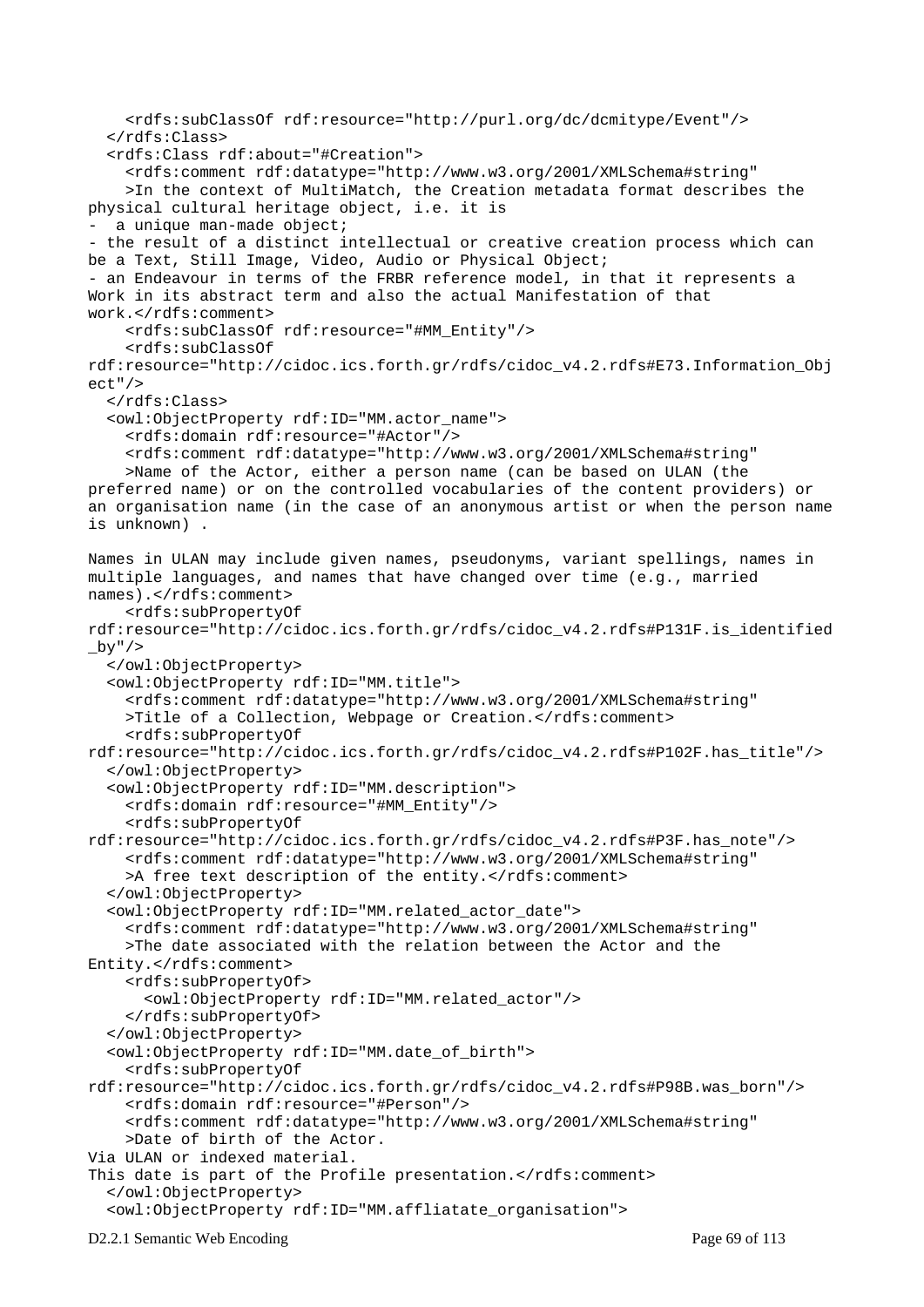```
 <rdfs:subPropertyOf 
rdf:resource="http://cidoc.ics.forth.gr/rdfs/cidoc_v4.2.rdfs#P107B.is_current_or
_former_member_of"/> 
     <rdfs:comment rdf:datatype="http://www.w3.org/2001/XMLSchema#string" 
     >Name of the organisation that the Actor as a person is affiliated with. 
Controlled vocabulary from ULAN ((Related) Corporate bodies) combined with those 
from the content providers. 
E.g. Magnum for a specific group of photographers or the name of a monestry for 
an unknown monk who has written a specific manuscript.</rdfs:comment>
     <rdfs:domain rdf:resource="#Organisation"/> 
   </owl:ObjectProperty> 
   <owl:ObjectProperty rdf:ID="MM.related_webpage"> 
     <rdfs:subPropertyOf 
rdf:resource="http://cidoc.ics.forth.gr/rdfs/cidoc_v4.2.rdfs#P67B.is_referred_to
by'' />
     <rdfs:comment rdf:datatype="http://www.w3.org/2001/XMLSchema#string" 
    >Webpage that relates to this Entity.</rdfs:comment>
   </owl:ObjectProperty> 
   <owl:ObjectProperty rdf:ID="MM.date_captured"> 
     <rdfs:comment rdf:datatype="http://www.w3.org/2001/XMLSchema#string" 
     >The date when the information used to derive the entity was captured in the 
MultiMatch system.</rdfs:comment>
     <rdfs:domain rdf:resource="#MM_Entity"/> 
   </owl:ObjectProperty> 
   <owl:ObjectProperty rdf:ID="MM.actor_depiction"> 
     <rdfs:subPropertyOf 
rdf:resource="http://cidoc.ics.forth.gr/rdfs/cidoc_v4.2.rdfs#P62B.is_depicted_by
" />
     <rdfs:domain rdf:resource="#Actor"/> 
     <rdfs:comment rdf:datatype="http://www.w3.org/2001/XMLSchema#string" 
     >This element points to content where the Actor can be seen or heard 
(depicted). 
In case of Video Creations: 
Link to the set of representative keyframes where the Actor can be seen. 
Link to the Video scenes (timecodes) where the Actor can be seen. 
In case of Audio and Image Creations: 
Link to the part of the Transcript of speech where the Actor is speaking. 
Link to an image of a portrait of the Actor. The portrait is part of the Profile 
presentation.</rdfs:comment>
   </owl:ObjectProperty> 
   <owl:ObjectProperty rdf:ID="MM.publisher"> 
     <rdfs:subPropertyOf 
rdf:resource="http://cidoc.ics.forth.gr/rdfs/cidoc_v4.2.rdfs#P14F.carried_out_by
'' / >
     <rdfs:domain 
rdf:resource="http://cidoc.ics.forth.gr/rdfs/cidoc_v4.2.rdfs#E65.Creation"/> 
     <rdfs:range rdf:resource="#Actor"/> 
     <rdfs:comment rdf:datatype="http://www.w3.org/2001/XMLSchema#string" 
    >Actor responsible for publishing a Creation</rdfs:comment>
   </owl:ObjectProperty> 
   <owl:ObjectProperty rdf:ID="MM.actor_identifier"> 
     <rdfs:domain rdf:resource="#MM_Entity"/> 
     <rdfs:subPropertyOf 
rdf:resource="http://purl.org/dc/elements/1.1/identifier"/> 
     <rdfs:subPropertyOf 
rdf:resource="http://cidoc.ics.forth.gr/rdfs/cidoc_v4.2.rdfs#P131F.is_identified
\frac{1}{2}by"/>
     <rdfs:comment rdf:datatype="http://www.w3.org/2001/XMLSchema#string" 
     >A unique identifier for an Actor. Preferrably from a controlled list of 
names (ULAN), however if this does not include the necessary actor a MultiMatch
specific identifier must be used.</rdfs:comment>
   </owl:ObjectProperty> 
   <owl:ObjectProperty rdf:ID="MM.related_website">
```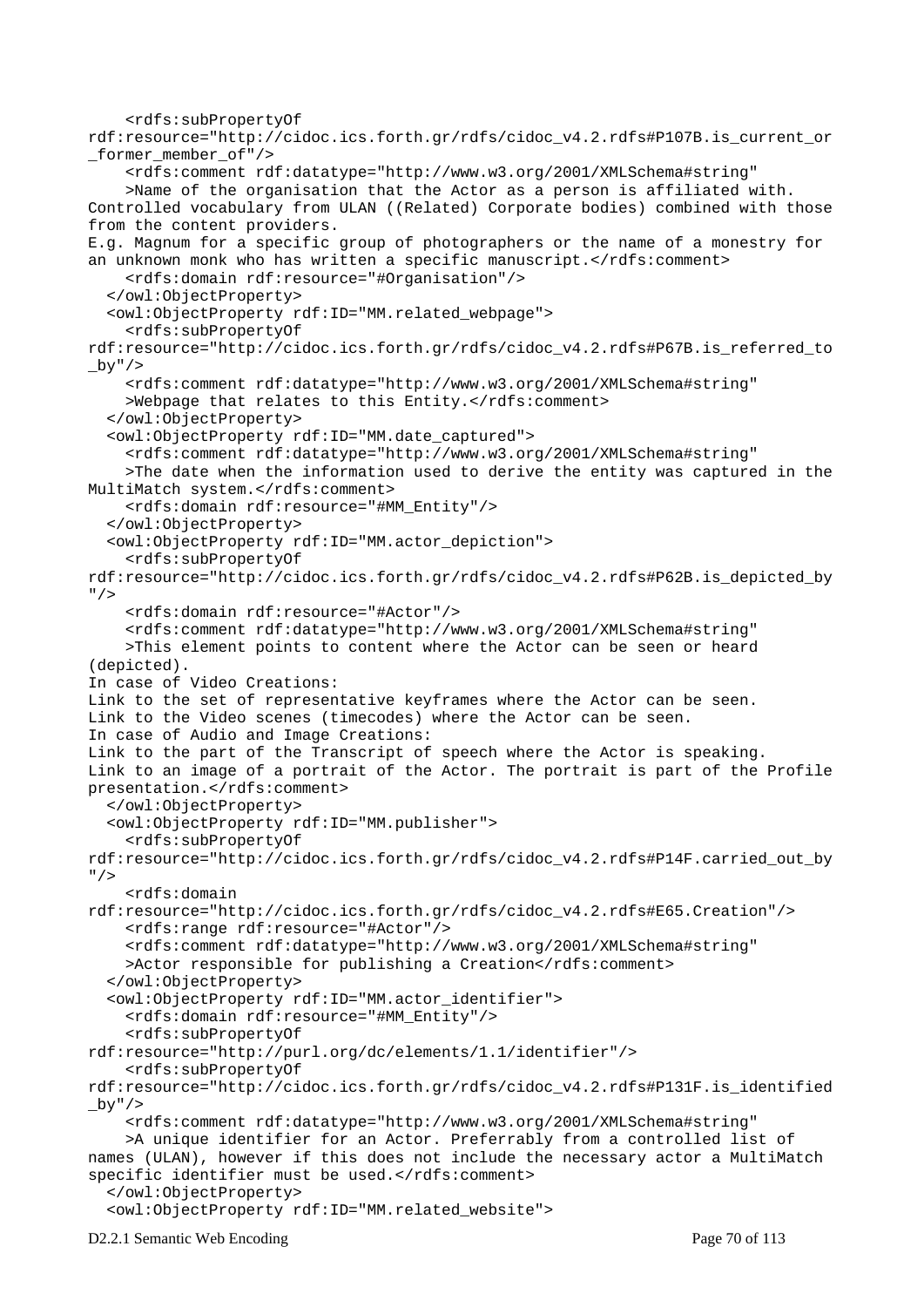```
 <rdfs:domain rdf:resource="#MM_Entity"/> 
     <rdfs:subPropertyOf 
rdf:resource="http://cidoc.ics.forth.gr/rdfs/cidoc_v4.2.rdfs#P67B.is_referred_to
_by"/> 
     <rdfs:comment rdf:datatype="http://www.w3.org/2001/XMLSchema#string" 
    >Website that relates to this Entity.</rdfs:comment>
   </owl:ObjectProperty> 
   <owl:ObjectProperty rdf:ID="MM.related_creation_date"> 
     <rdfs:subPropertyOf 
rdf:resource="http://cidoc.ics.forth.gr/rdfs/cidoc_v4.2.rdfs#P117F.occurs_during
" />
     <rdfs:subPropertyOf> 
       <owl:ObjectProperty rdf:ID="MM.related_creation"/> 
     </rdfs:subPropertyOf> 
     <rdfs:comment rdf:datatype="http://www.w3.org/2001/XMLSchema#string" 
     >Date associated with the related creation and this entity, e.g. Creation 
Date, Publication Date.</rdfs:comment>
   </owl:ObjectProperty> 
   <owl:ObjectProperty rdf:ID="MM.place_of_death"> 
     <rdfs:subPropertyOf 
rdf:resource="http://cidoc.ics.forth.gr/rdfs/cidoc_v4.2.rdfs#P100B.died_in"/> 
     <rdfs:comment rdf:datatype="http://www.w3.org/2001/XMLSchema#string" 
     >If applicable, the name of the place of death of the Actor. 
Can be derived from the Died element from the ULAN concerned or from the indexed 
material. Combination with TGN.</rdfs:comment>
     <rdfs:domain rdf:resource="#Person"/> 
   </owl:ObjectProperty> 
   <owl:ObjectProperty rdf:ID="MM.language"> 
     <rdfs:domain rdf:resource="#MM_Entity"/> 
     <rdfs:subPropertyOf 
rdf:resource="http://cidoc.ics.forth.gr/rdfs/cidoc_v4.2.rdfs#P2F.has_type"/> 
     <rdfs:range 
rdf:resource="http://cidoc.ics.forth.gr/rdfs/cidoc_v4.2.rdfs#E56.Language"/> 
   </owl:ObjectProperty> 
   <owl:ObjectProperty rdf:ID="MM.place_of_birth"> 
     <rdfs:subPropertyOf 
rdf:resource="http://cidoc.ics.forth.gr/rdfs/cidoc_v4.2.rdfs#P98B.was_born"/> 
     <rdfs:domain rdf:resource="#Person"/> 
   </owl:ObjectProperty> 
   <owl:ObjectProperty rdf:ID="MM.related_actor_type"> 
     <rdfs:comment rdf:datatype="http://www.w3.org/2001/XMLSchema#string" 
    >The type of relation between the Actor and the Entity.</rdfs:comment>
     <rdfs:subPropertyOf> 
       <owl:ObjectProperty rdf:about="#MM.related_actor"/> 
     </rdfs:subPropertyOf> 
   </owl:ObjectProperty> 
   <owl:ObjectProperty rdf:ID="Tags"> 
     <rdfs:domain rdf:resource="#MM_Entity"/> 
     <rdfs:comment rdf:datatype="http://www.w3.org/2001/XMLSchema#string" 
    >The keywords or tags used to describe the entity. </rdfs: comment>
     <rdfs:subPropertyOf 
rdf:resource="http://cidoc.ics.forth.gr/rdfs/cidoc_v4.2.rdfs#P3F.has_note"/> 
   </owl:ObjectProperty> 
   <owl:ObjectProperty rdf:ID="MM.actor_main_role"> 
     <rdfs:comment rdf:datatype="http://www.w3.org/2001/XMLSchema#string" 
     >A closed list to indicate the main roles of the Actor. 
Minimum, relevant Actors that can be associated to the Dublin Core Roles, i.e. 
Creator (primarily responsible for making the content of the resource); 
Publisher (responsible for making the resource available); Contributor (a "catch 
all" for other roles, that is responsible for making contributions to the 
content of the resource). 
These categories will be derived from a closed list that consists of at least 
two levels. E.g. Creator.Painter.
```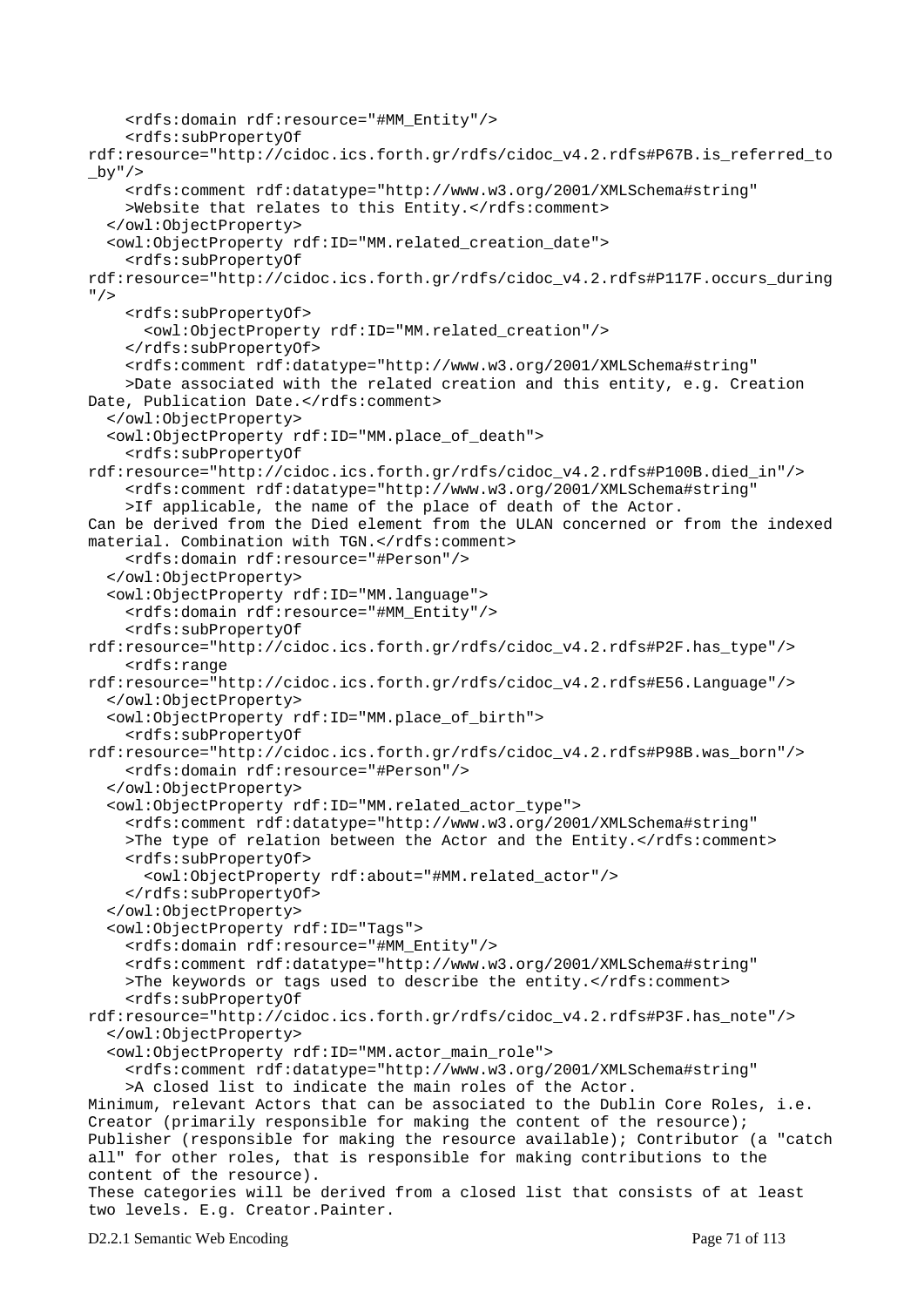The narrower type level can be derived from the controlled vocabulary form ULAN (Roles element) in combination with the controlled vocabularies on types of actors in the catalogues of the content providers. Also the MARC list can be applied: http://www.loc.gov/marc/sourcecode/relator/relatorlist.html Roles are the major professional roles or activities performed by the artist throughout his or her lifetime (e.g., artist, architect, sculptor). For a corporate body, roles include the major activities or purpose of the firm, institution, or other corporate body (e.g., studio, manufactory, workshop).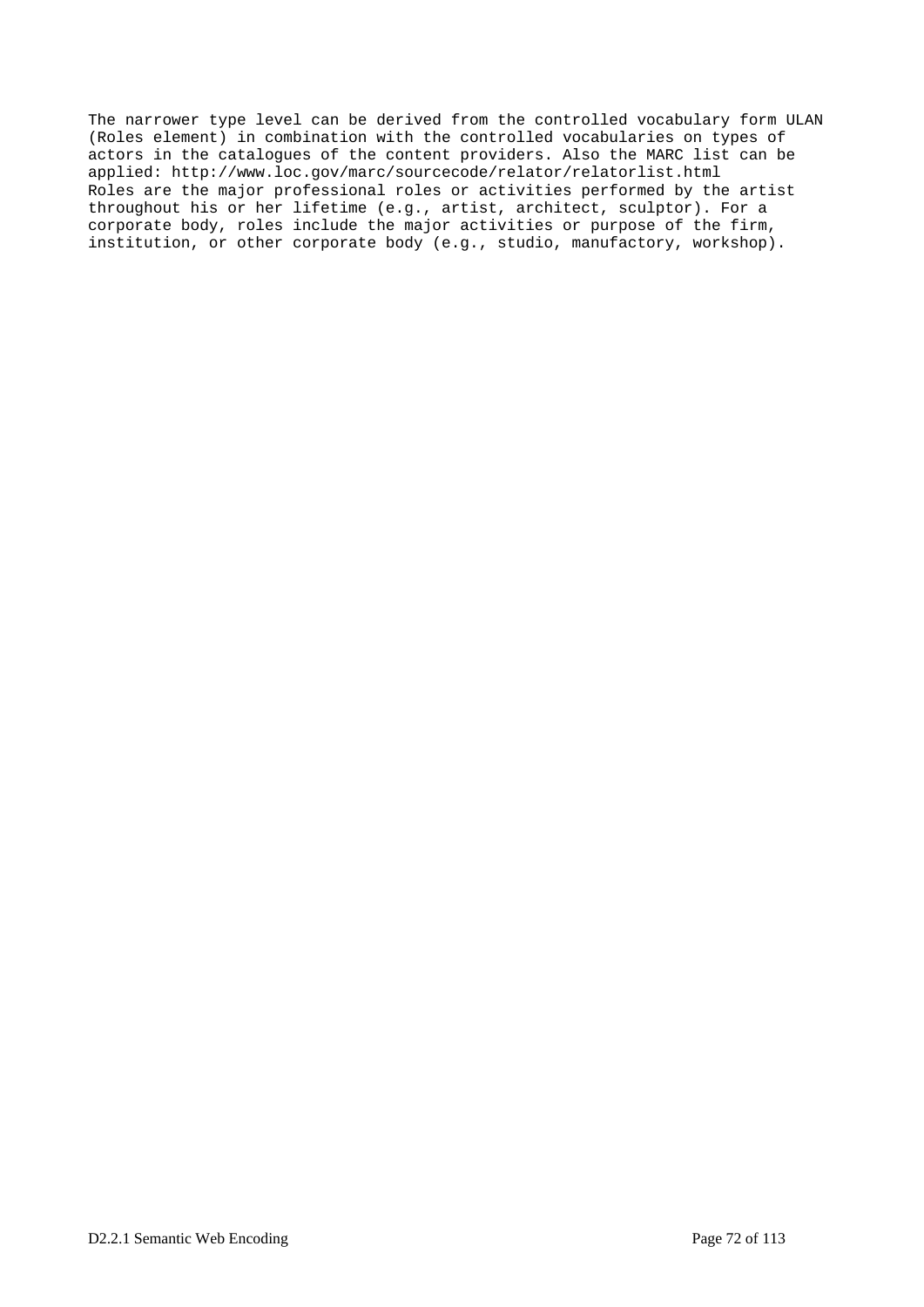```
This information is part of the Profile presentation (Category).</rdfs:comment>
     <rdfs:subPropertyOf 
rdf:resource="http://cidoc.ics.forth.gr/rdfs/cidoc_v4.2.rdfs#P2F.has_type"/> 
     <rdfs:domain rdf:resource="#Actor"/> 
   </owl:ObjectProperty> 
   <owl:ObjectProperty rdf:ID="MM.date_of_death"> 
     <rdfs:subPropertyOf 
rdf:resource="http://cidoc.ics.forth.gr/rdfs/cidoc_v4.2.rdfs#P100B.died_in"/> 
     <rdfs:domain rdf:resource="#Person"/> 
     <rdfs:comment rdf:datatype="http://www.w3.org/2001/XMLSchema#string" 
     >If applicable, the date of death of the Actor. 
Derived from ULAN or indexed material. 
This date is part of the Profile presentation.</rdfs:comment>
   </owl:ObjectProperty> 
   <owl:ObjectProperty rdf:about="#MM.related_actor"> 
     <rdfs:subPropertyOf 
rdf:resource="http://cidoc.ics.forth.gr/rdfs/cidoc_v4.2.rdfs#P131F.is_identified
by'' />
     <rdfs:comment rdf:datatype="http://www.w3.org/2001/XMLSchema#string" 
    >An Actor related to an Entity.</rdfs:comment>
   </owl:ObjectProperty> 
   <owl:ObjectProperty rdf:ID="MM.related_creation_type"> 
     <rdfs:comment rdf:datatype="http://www.w3.org/2001/XMLSchema#string" 
    >The type of relation between the entity and Creation.</rdfs:comment>
     <rdfs:subPropertyOf 
rdf:resource="http://cidoc.ics.forth.gr/rdfs/cidoc_v4.2.rdfs#P2F.has_type"/> 
     <rdfs:subPropertyOf> 
       <owl:ObjectProperty rdf:about="#MM.related_creation"/> 
     </rdfs:subPropertyOf> 
   </owl:ObjectProperty> 
   <owl:ObjectProperty rdf:about="#MM.related_creation"> 
     <rdfs:domain rdf:resource="#MM_Entity"/> 
     <rdfs:comment rdf:datatype="http://www.w3.org/2001/XMLSchema#string" 
    >A creaton related to this entity.</rdfs:comment>
     <rdfs:subPropertyOf 
rdf:resource="http://cidoc.ics.forth.gr/rdfs/cidoc_v4.2.rdfs#P1F.is_identified_b
V'' />
   </owl:ObjectProperty> 
   <rdf:Property rdf:ID="MM.source"> 
     <rdfs:comment rdf:datatype="http://www.w3.org/2001/XMLSchema#string" 
     >The source of information from which this Actor was derived. For example 
the Web site/pages or content providers.</rdfs:comment>
     <rdfs:domain rdf:resource="#MM_Entity"/> 
   </rdf:Property> 
\langle / \texttt{rdf:RDF>}
```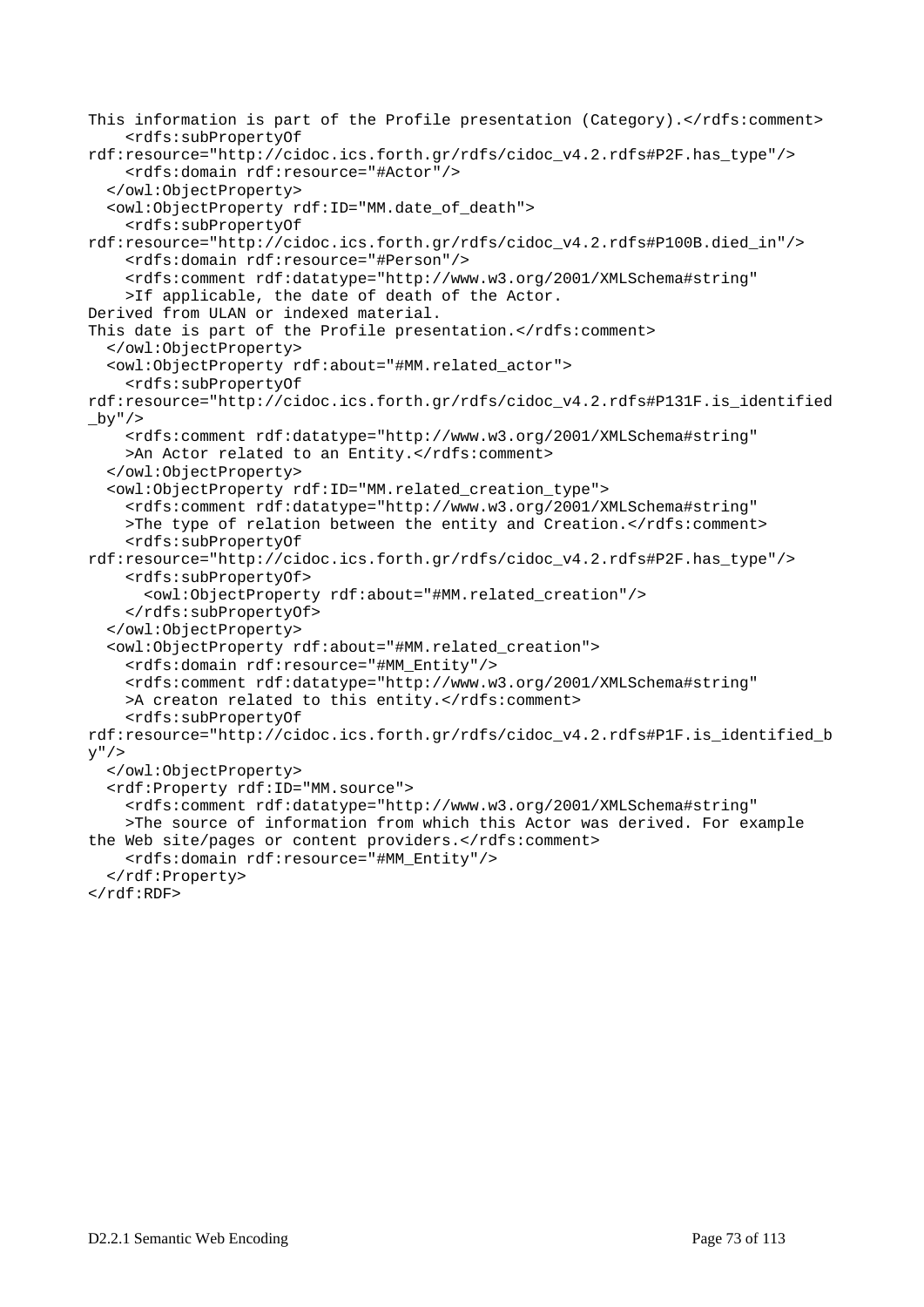

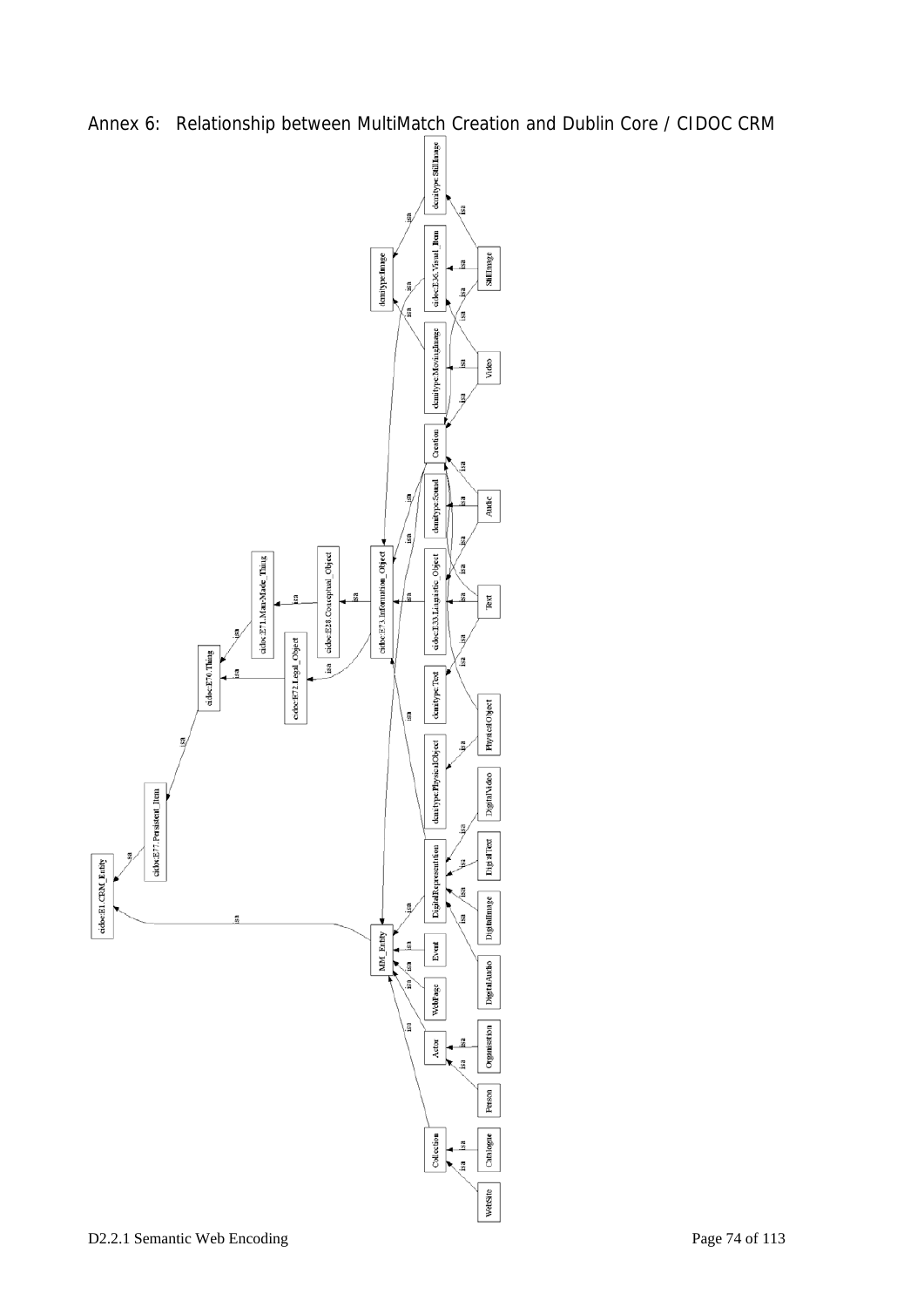

Annex 7: Relationship between MultiMatch Actor and CIDOC CRM Actor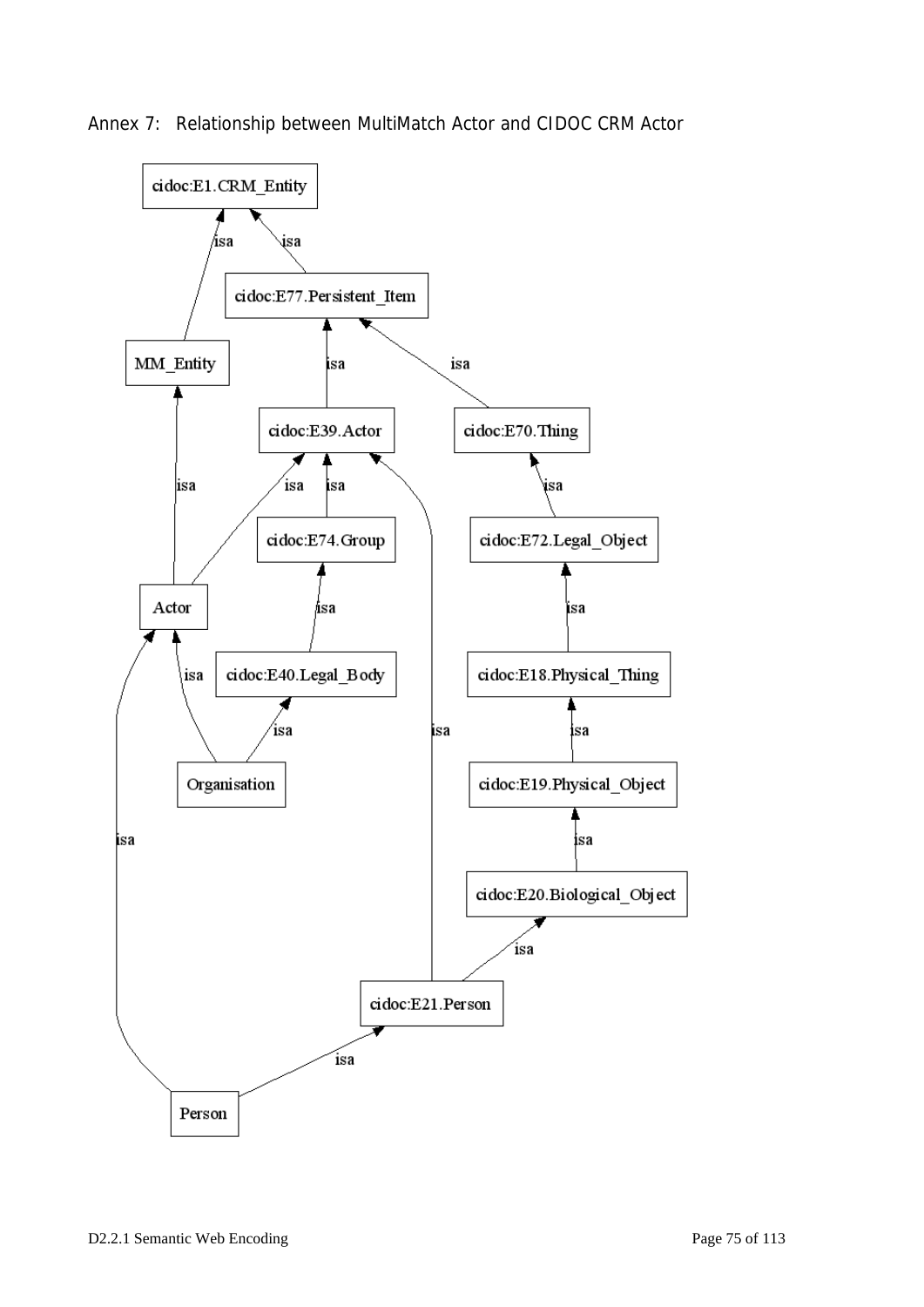#### Annex 8: MultiMatch metadata schema

This Annex presents the metadata formats identified per (sub)entity. For the identified types of Actors and Creations the formats are largely the same. The first column of the tables concerned shows the entity or subentities the property relates to.

#### Annex 8.1: The formats for Catalogue and Website

The Collection entity can be applied to any aggregation of physical or digital items. Those items may be of any type, so examples might include aggregations of natural objects, created objects, "born-digital" items, digital surrogates of physical items, and the catalogues of such collections (as aggregations of metadata records). The criteria for aggregation may vary: e.g. by location, by type or form of the items, by provenance of the items, by source or ownership, and so on. Collections may contain any number of items and may have varying levels of permanence. A "collection-level description" provides a description of the collection as a unit: the resource described by a collection-level description is the collection, rather than the individual items within that collection.

For MultiMatch at least two types of Collection are identified: Catalogue and Website.

A Collection in DCMI Metadata Terms: dcmitype:collection. In CIDOC-CRM Collection refers to a collection of physical objects which means that a MM Collection can not directly be a subclass of E78.Collection as a Website is a collection of information objects. Thus only subclasses of Collection which refer to physical objects will be subclasses of E78.Collection

| <b>Explanation</b>                                                                                                                                       | <b>MultiMatch</b><br>metadata | D <sub>1.3</sub><br><b>Section</b><br>reference | <b>Dublin Core</b> | <b>DCMI</b> Metadata<br><b>Terms</b> | <b>CIDOC</b>                                                                                                            |
|----------------------------------------------------------------------------------------------------------------------------------------------------------|-------------------------------|-------------------------------------------------|--------------------|--------------------------------------|-------------------------------------------------------------------------------------------------------------------------|
| Unique identifier, to<br>distinguish the different<br>catalogues within<br>MultiMatch.                                                                   | Identifier                    |                                                 | Identifier         | dc:identifier                        | P131F.is_identified_by<br><e41.appellation></e41.appellation>                                                           |
| Name of the content provider<br>responsible for the catalogue.                                                                                           | Publisher                     |                                                 | Publisher          | dc:publisher                         | P94B was_created_by<br>$<$ E65.Creation $>$<br>P2F.has_type[Publication]<br>P14F.carried_out_by<br>$\langle$ E39.Actor> |
| A short description of the<br>catalogue, indicating a.o. the<br>period, the type of creation of<br>the collection of objects<br>described.<br>Free text. | Description                   |                                                 | Description        | dc:description                       | P3F.has_note                                                                                                            |

The Catalogue format: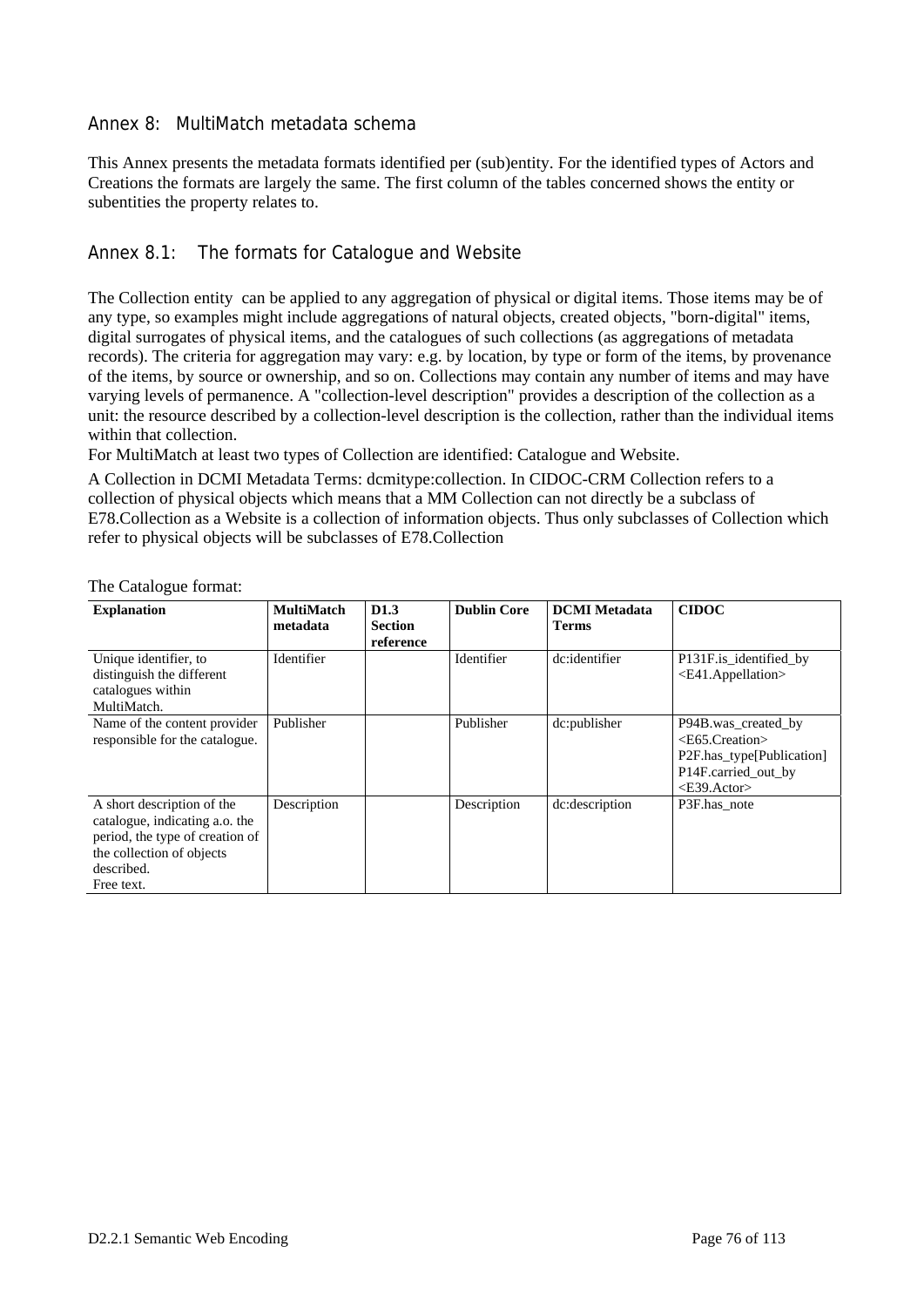# The Website format:

| <b>Explanation</b>                                            | <b>MultiMatch</b> | D1.3                              | <b>Dublin Core</b> | <b>DCMI</b> Metadata | <b>CIDOC</b>                                               |
|---------------------------------------------------------------|-------------------|-----------------------------------|--------------------|----------------------|------------------------------------------------------------|
|                                                               | metadata          | <b>Section</b><br>$\rm reference$ |                    | <b>Terms</b>         |                                                            |
| A label generated by                                          | Type              | 1.2                               | Type               | dc:type              | P2f.has_type <e55.type></e55.type>                         |
| automatic classification.                                     |                   |                                   |                    |                      |                                                            |
| High level categorization of                                  |                   |                                   |                    |                      |                                                            |
| the intention or focus of the                                 |                   |                                   |                    |                      |                                                            |
| website.<br>Closed list: cultural heritage,                   |                   |                                   |                    |                      |                                                            |
| educational or tourism.                                       |                   |                                   |                    |                      |                                                            |
| Possibly with subclasses per                                  |                   |                                   |                    |                      |                                                            |
| type (WP4 development).                                       |                   |                                   |                    |                      |                                                            |
| Title of Website, as dictated                                 | Title             |                                   | Title              | dc:title             | P102F.has_title                                            |
| in the HTML Title tag.                                        |                   |                                   |                    |                      | $<$ E35.Title>                                             |
| E.g. <title>Louvre Museum</title>                             |                   |                                   |                    |                      |                                                            |
| Official Website                                              |                   |                                   |                    |                      |                                                            |
| URI of the home page of the                                   | Identifier        | 1.2                               | Identifier         | dc:identifier        | P131F.is_identified_by                                     |
| Website<br>The date when the                                  |                   |                                   |                    | N/A                  | <e41.appellation></e41.appellation>                        |
| information used to derive the                                | Date - captured   |                                   | N/A                |                      | N/A                                                        |
| entity was captured in the                                    |                   |                                   |                    |                      |                                                            |
| MultiMatch system.                                            |                   |                                   |                    |                      |                                                            |
| Name of CH institute or                                       | Publisher         |                                   | Publisher          | dc:publisher         | P94B.was_created_by                                        |
| News service or other                                         |                   |                                   |                    |                      | <e65.creation></e65.creation>                              |
| organisation responsible for                                  |                   |                                   |                    |                      | P2F.has_type[Publication]                                  |
| the content of the Website or                                 |                   |                                   |                    |                      | P14F.carried_out_by                                        |
| of the RSS (news) feed.                                       |                   |                                   |                    |                      | <e39.actor></e39.actor>                                    |
| The cultural heritage site                                    | Tags              | 1.2                               | Subject            | dc:subject           | P3F.has_note                                               |
| profile will contain a.o.:                                    |                   | page 11                           |                    |                      |                                                            |
| "5. The tag cloud of the terms<br>which best describe its web |                   | and $2.3$                         |                    |                      |                                                            |
| contents."                                                    |                   |                                   |                    |                      |                                                            |
| The description of the website                                |                   |                                   |                    |                      |                                                            |
| is either extracted from of the                               |                   |                                   |                    |                      |                                                            |
| homepage or the summary of                                    |                   |                                   |                    |                      |                                                            |
| all pages of the website. And                                 |                   |                                   |                    |                      |                                                            |
| it can potentially be stored as                               |                   |                                   |                    |                      |                                                            |
| keywords (for presenting                                      |                   |                                   |                    |                      |                                                            |
| purposes: tag cloud).                                         |                   |                                   |                    |                      |                                                            |
| A snippet of text describing                                  | Description       | 1.2                               | Description        | dc:description       | P3F.has_note                                               |
| the Website                                                   |                   | page 11<br>and $2.3$              |                    |                      |                                                            |
| The language the Website is                                   | Language          | 1.2                               | Language           | dc:language          | P2F.has_type <e56.langua< td=""></e56.langua<>             |
| written in.                                                   |                   |                                   |                    |                      | ge >                                                       |
| Closed list: Dutch; English;                                  |                   |                                   |                    |                      |                                                            |
| Italian; Spanish.                                             |                   |                                   |                    |                      |                                                            |
| To be automatically                                           |                   |                                   |                    |                      |                                                            |
| extracted.                                                    |                   |                                   |                    |                      |                                                            |
| The cultural heritage site                                    | Related           | 1.2                               | Relation           | dc:relation          | P67F.refers_to <p67.1.has_t< td=""></p67.1.has_t<>         |
| profile will contain a.o.:                                    | Creators          | page 11                           |                    |                      | ype <e55.type>&gt;</e55.type>                              |
| "2. A list of creators most                                   |                   |                                   |                    |                      | <e21.person></e21.person>                                  |
| closely associated with the<br>site and rendered as cultural  |                   |                                   |                    |                      |                                                            |
| objects."                                                     |                   |                                   |                    |                      |                                                            |
| Note that this may be a long                                  |                   |                                   |                    |                      |                                                            |
| list.                                                         |                   |                                   |                    |                      |                                                            |
| The cultural heritage site                                    | Related           | 1.2                               | Relation           | dc:relation          | P67F.refers_to <p67.1.has_t< td=""></p67.1.has_t<>         |
| profile will contain a.o.:                                    | Creations         | page 11                           |                    |                      | $ype < E55.$ Type $>>$                                     |
| "3. A list of works of art most                               |                   |                                   |                    |                      | <e71.man-made_thing></e71.man-made_thing>                  |
| closely associated with the                                   |                   |                                   |                    |                      |                                                            |
| site and rendered as cultural                                 |                   |                                   |                    |                      |                                                            |
| objects."                                                     |                   |                                   |                    |                      |                                                            |
| Note that this may be a long<br>list.                         |                   |                                   |                    |                      |                                                            |
| The cultural heritage site                                    | Related           | 1.2                               | Relation           | dc:relation          | P67F.refers_to <p67.1.has_t< td=""></p67.1.has_t<>         |
| profile will contain a.o.:                                    | Websites          | page 11                           |                    |                      | ype <e55.type>&gt;<e73.info< td=""></e73.info<></e55.type> |
| "4. The network of cultural                                   |                   |                                   |                    |                      | rmation_Object>                                            |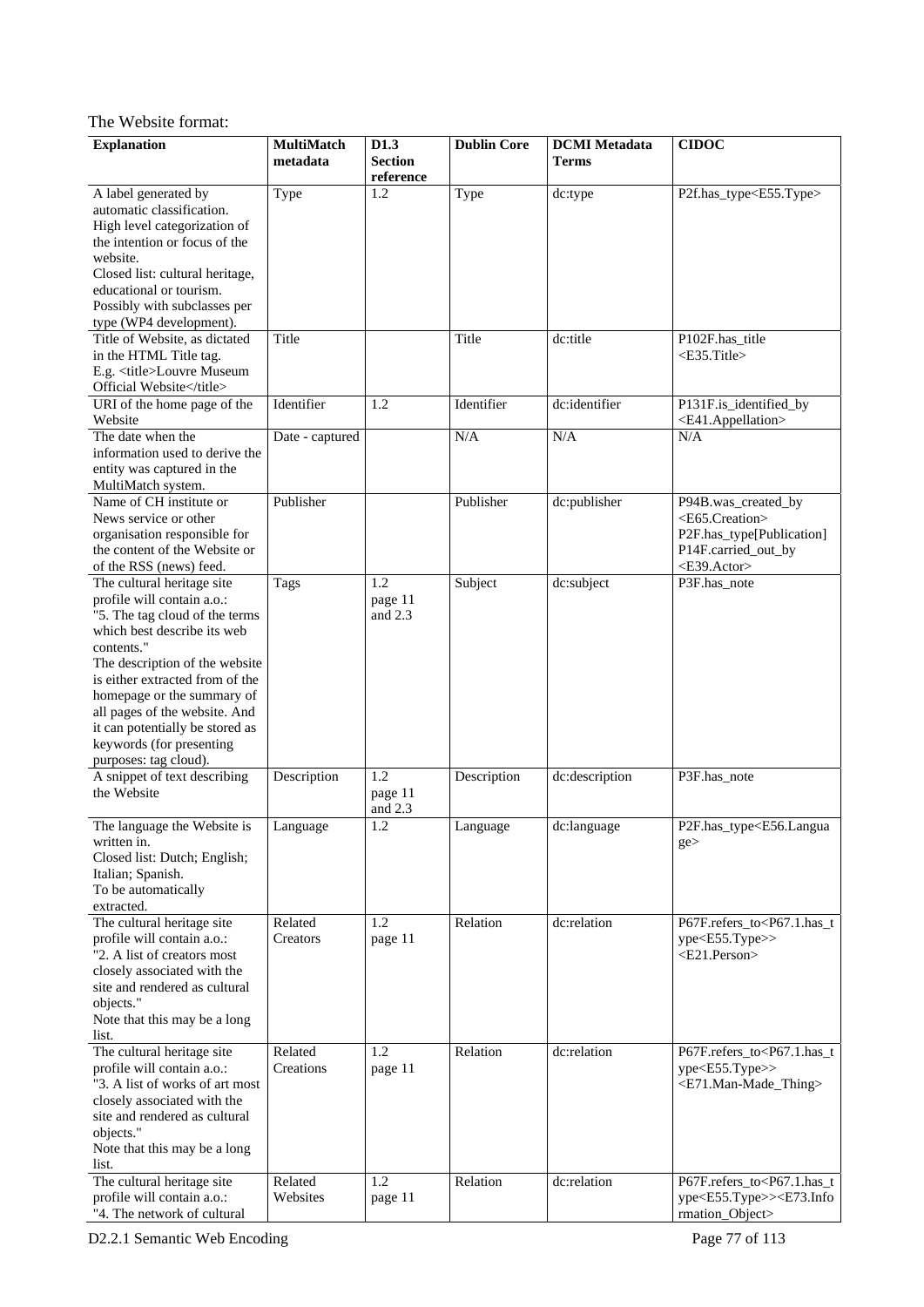| heritage sites most closely<br>associated to the site."<br>Note that this may be a long<br>list. |             |         |          |             |                                                    |
|--------------------------------------------------------------------------------------------------|-------------|---------|----------|-------------|----------------------------------------------------|
| The cultural heritage site                                                                       | Related Web | 1.2     | Relation | dc:relation | P67F.refers to <p67.1.has t<="" td=""></p67.1.has> |
| profile will contain a.o.:                                                                       | pages       | page 11 |          |             | ype < E55.Type>                                    |
| "1. Web pages associated to                                                                      |             |         |          |             | <e73.information object=""></e73.information>      |
| the site rendered as title plus                                                                  |             |         |          |             |                                                    |
| snippet and classified."                                                                         |             |         |          |             |                                                    |

# Annex 8.2: The format Web page

| <b>Explanation</b>                                                                                                                                                                                                                                                                                                                                                                                                                                                             | MultiMatch<br>metadata | D1.<br>3                                 | <b>Dublin</b><br>Core | <b>DCMI</b><br>Metadata     | <b>CIDOC</b>                                                                                                                              | <b>Cervantes</b>                                   |
|--------------------------------------------------------------------------------------------------------------------------------------------------------------------------------------------------------------------------------------------------------------------------------------------------------------------------------------------------------------------------------------------------------------------------------------------------------------------------------|------------------------|------------------------------------------|-----------------------|-----------------------------|-------------------------------------------------------------------------------------------------------------------------------------------|----------------------------------------------------|
|                                                                                                                                                                                                                                                                                                                                                                                                                                                                                |                        | <b>Sect</b><br>ion<br>refe<br>ren<br>ce  |                       | <b>Terms</b>                |                                                                                                                                           |                                                    |
| Title of Web page                                                                                                                                                                                                                                                                                                                                                                                                                                                              | Title                  | 1.2                                      | Title                 | dc:title                    | P102F.has_title<br><e35.title></e35.title>                                                                                                | dc:title                                           |
| URI of Web page                                                                                                                                                                                                                                                                                                                                                                                                                                                                | Identifier             | 1.2                                      | Identifier            | dc:identifie<br>$\mathbf r$ | P131F.is_identifi<br>ed_by<br><e41.appellatio<br>n&gt;</e41.appellatio<br>                                                                | dc:identifier<br>is URL to the<br>content.         |
| Date the Web page was last modified.                                                                                                                                                                                                                                                                                                                                                                                                                                           | Date -<br>modified     |                                          | Date                  | dcterms:mo<br>dified        | P124B.was_trans<br>formed_by <e81.<br>Transformation&gt;<br/>P117F.occurs_du<br/>ring<e2.tempor<br>al_Entity&gt;</e2.tempor<br></e81.<br> | dc:date                                            |
| The date when the content of the page was<br>captured, indexed or crawled for MultiMatch.                                                                                                                                                                                                                                                                                                                                                                                      | Date -<br>captured     |                                          | N/A                   | N/A                         | N/A                                                                                                                                       |                                                    |
| URI of the homepage of the website whereto<br>this page belongs. Via this link, the Publisher<br>of the Website becomes also the Publisher of<br>the linked Web page.                                                                                                                                                                                                                                                                                                          | Source                 |                                          | Relation              | dc:relation<br>- is part of | P106B.forms_pa<br>rt_of <e73.infor<br>mation_Object&gt;</e73.infor<br>                                                                    | www.cervant<br>esvirtual.com                       |
| Categories to classify the Web page. These<br>categories will be derived from a closed list<br>that consists of two levels. E.g.<br>reviews.artwork.<br>Minimum list for the first level:<br>biographical data, works of art, source,<br>reviews, news and other.                                                                                                                                                                                                              | Type                   | 1.2<br>pag<br>e 10<br>1.3<br>pag<br>e 14 | Type                  | dc:type                     | P2F.has_type <e<br>55.Type&gt;</e<br>                                                                                                     |                                                    |
| Subject keywords to indicate the topic (e.g. art<br>period, creator, creation or any other subject)<br>of the Web page.<br>In the case of Wikipedia articles: this element<br>presents two levels. First the top-facet, namely<br>either Museum-Institution or Museum-Artist.<br>The second level presents the Wikipedia<br>classes, the more specific artist and museums<br>categories.<br>For other web pages: the value of the keyword<br>tag (not in the first prototype). | Subject                |                                          | Subject               | dc:subject                  | P2F.has_type <e<br>55.Type&gt;</e<br>                                                                                                     | dc:subject is<br>UDC code<br>(second<br>prototype) |
| "possibly (unless it is done dynamically) a<br>brief keyword-based summary of the content<br>in the four languages of the prototype."                                                                                                                                                                                                                                                                                                                                          | Tags                   | 1.3<br>pag<br>e 14                       | Subject               | dc:subject                  | P3F.has_note                                                                                                                              |                                                    |
| Presentation element.<br>"Text documents will be summarized using<br>query-biased snippet generation techniques<br>which display the text in its original language<br>or a summary translation at least in English."                                                                                                                                                                                                                                                           | Description            | 2.3                                      | Descriptio<br>n       | dc:descripti<br>on          | P3F.has_note                                                                                                                              | dc:description                                     |
| Language the Web page is written in.<br>Closed list: Dutch; English; Italian; Spanish.<br>To be automatically extracted.<br>For Wikipedia adopted from the Wikipedia                                                                                                                                                                                                                                                                                                           | Language               | 1.2                                      | Language              | dc:language                 | P2F.has_type<br><e56.language></e56.language>                                                                                             | dc:language                                        |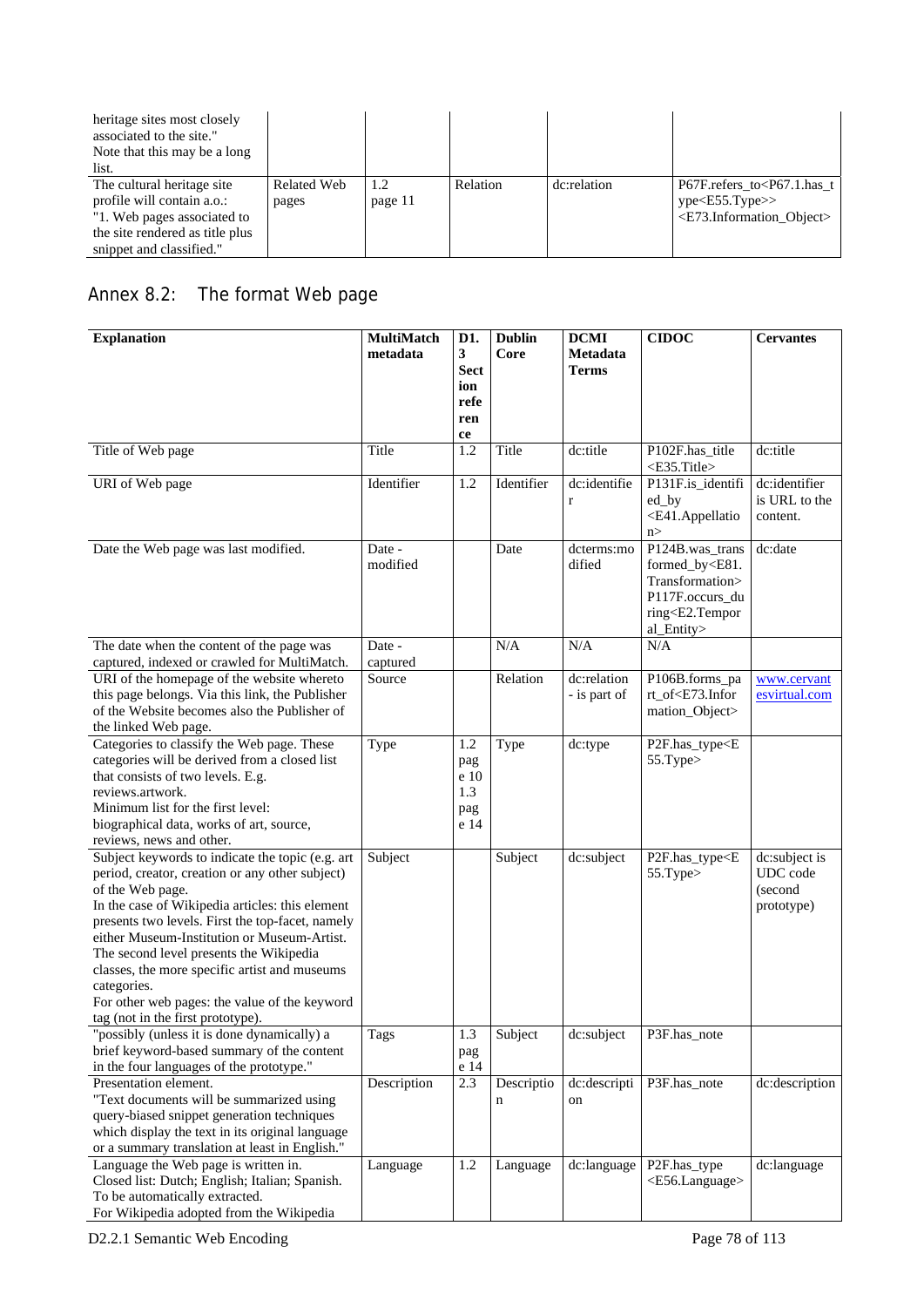| version.                                                                                                                                                                                                                                                                |                      |          |             |                                                                                                             |  |
|-------------------------------------------------------------------------------------------------------------------------------------------------------------------------------------------------------------------------------------------------------------------------|----------------------|----------|-------------|-------------------------------------------------------------------------------------------------------------|--|
| Identifier of Creator to which the content is<br>related. Possibly link to ULAN and/or<br>Wikipedia entry. Reference element or<br>browsable relation.                                                                                                                  | Related<br>Creator   | Relation | dc:relation | P67F.refers to                                                                                              |  |
| Identifier of creations to which the Web page<br>is related.                                                                                                                                                                                                            | Related<br>Creations | Relation | dc:relation | P67F.refers to                                                                                              |  |
| All outgoing links from this page. The links<br>may refer to other pages of the same Website<br>or to other pages of other Websites (cultural<br>heritage and more).<br>This may be all the links from a page or a<br>selected set, i.e. those which are related to CH. | Links                | Relation | dc:relation | P67F.refers_to<br>$\langle P67.1.$ has_type<br>$\langle$ E55.Type>><br>$\leq$ E73.Informatio<br>$n\_Object$ |  |

# Annex 8.3: The format for Actor

Note, that the metadata elements that are in bold, are only applicable for the sub-entity Actor.Person.

| <b>Explanation</b>                                                                                                                                                                                                                                                                                                                                                                                                                         | <b>MultiMatch</b><br>metadata | D1.3<br><b>Section</b><br>referen<br>ce | <b>Dublin</b><br>Core | <b>DCMI</b><br>Metadata<br><b>Terms</b> | <b>CIDOC</b>                                                                                             |
|--------------------------------------------------------------------------------------------------------------------------------------------------------------------------------------------------------------------------------------------------------------------------------------------------------------------------------------------------------------------------------------------------------------------------------------------|-------------------------------|-----------------------------------------|-----------------------|-----------------------------------------|----------------------------------------------------------------------------------------------------------|
| Person or Organisation primarily responsible<br>for making the content of the resource (the<br>Creator, Artist, Author) or responsible for<br>making the resource available (Publisher) or<br>responsible for making contributions to the<br>content of the resource (Contributor) or<br>otherwise related to the Creation (e.g.<br>Discoverer, Conservator, Archiver etc.).                                                               |                               | 1.2                                     |                       |                                         | $<$ E39.Actor>                                                                                           |
| Preferrably from a controlled list of names<br>(ULAN), however if this does not include the<br>necessary actor a MultiMatch specific identifier<br>must be used.                                                                                                                                                                                                                                                                           | Identifier                    |                                         | Identifier            | dc:identifier                           | P131F.is_identified_by<br><e82.actor_appellation<br>ULAN&gt;ID: 500115588</e82.actor_appellation<br>     |
| Name of the Actor, either a person name (can<br>be based on ULAN (the preferred name) or on<br>the controlled vocabularies of the content<br>providers) or an organisation name (in the case<br>of an anonymous artist or when the person<br>name is unknown).<br>Names in ULAN may include given names,<br>pseudonyms, variant spellings, names in<br>multiple languages, and names that have<br>changed over time (e.g., married names). | Name                          | $\overline{1.2}$                        | Identifier            | dc:identifier                           | P131F.is_identified_by<br><e82.actor_appellation<br>ULAN&gt;Gogh, Vincent van</e82.actor_appellation<br> |
| The source of information from which this<br>Actor was derived. For example the Web<br>site/pages or content providers.                                                                                                                                                                                                                                                                                                                    | Source                        |                                         | Source                | dc:source                               | N/A                                                                                                      |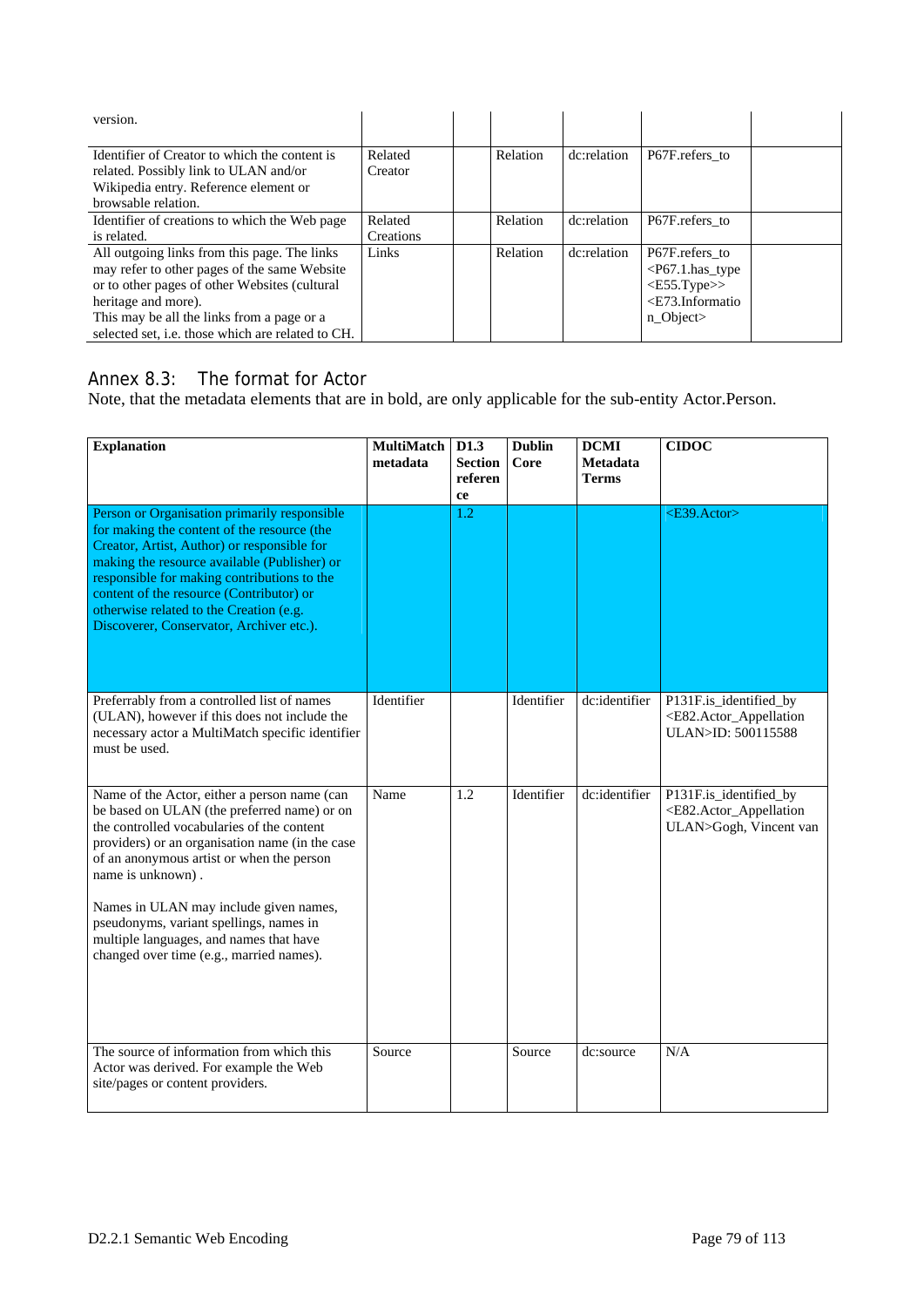| Name of the organisation that the Actor as a<br>person is affiliated with.<br>Controlled vocabulary from ULAN ((Related)<br>Corporate bodies) combined with those from<br>the content providers.<br>E.g. Magnum for a specific group of<br>photographers or the name of a monestry for an<br>unknown monk who has written a specific<br>manuscript.                                                                                                                                                                                                                                                                                                                                                                                                                                                                                                                                                                                                                                                                                                                                                                                                                                                                                                                                                     | Affiliated<br>Organisation |                | N/A      | N/A                 | P107B.is_current_or_forme<br>r_member_of <e74.group></e74.group>                                      |
|---------------------------------------------------------------------------------------------------------------------------------------------------------------------------------------------------------------------------------------------------------------------------------------------------------------------------------------------------------------------------------------------------------------------------------------------------------------------------------------------------------------------------------------------------------------------------------------------------------------------------------------------------------------------------------------------------------------------------------------------------------------------------------------------------------------------------------------------------------------------------------------------------------------------------------------------------------------------------------------------------------------------------------------------------------------------------------------------------------------------------------------------------------------------------------------------------------------------------------------------------------------------------------------------------------|----------------------------|----------------|----------|---------------------|-------------------------------------------------------------------------------------------------------|
| A closed list to indicate the main roles of the<br>Actor.<br>Minimum, relevant Actors that can be<br>associated to the Dublin Core Roles, i.e.<br>Creator (primarily responsible for making the<br>content of the resource); Publisher (responsible<br>for making the resource available); Contributor<br>(a "catch all" for other roles, that is responsible<br>for making contributions to the content of the<br>resource).<br>These categories will be derived from a closed<br>list that consists of at least two levels. E.g.<br>Creator.Painter.<br>The narrower type level can be derived from<br>the controlled vocabulary form ULAN (Roles<br>element) in combination with the controlled<br>vocabularies on types of actors in the<br>catalogues of the content providers. Also the<br>MARC list can be applied:<br>http://www.loc.gov/marc/sourcecode/relator/rel<br>atorlist.html<br>Roles are the major professional roles or<br>activities performed by the artist throughout his<br>or her lifetime (e.g., artist, architect, sculptor).<br>For a corporate body, roles include the major<br>activities or purpose of the firm, institution, or<br>other corporate body (e.g., studio, manufactory,<br>workshop).<br>This information is part of the Profile<br>presentation (Category). | Main Role                  | 1.2            | Type     | dc:type             | P2F.has_type <e55.type></e55.type>                                                                    |
| Date of birth of the Actor.<br>Via ULAN or indexed material.<br>This date is part of the Profile presentation.                                                                                                                                                                                                                                                                                                                                                                                                                                                                                                                                                                                                                                                                                                                                                                                                                                                                                                                                                                                                                                                                                                                                                                                          | Date of birth              | 1.2<br>page 10 | Coverage | dc:temporal         | P98B.was_born <e67.birth<br>&gt;P117F.occurs_during<e2.<br>Tempral_Entity&gt;</e2.<br></e67.birth<br> |
| If applicable, the date of death of the Actor.<br>Derived from ULAN or indexed material.<br>This date is part of the Profile presentation.                                                                                                                                                                                                                                                                                                                                                                                                                                                                                                                                                                                                                                                                                                                                                                                                                                                                                                                                                                                                                                                                                                                                                              | Date of<br>death           | 1.2<br>page 10 | Coverage | dc:temporal         | P100B.died_in <e69.death<br>&gt;P117F.occurs_during<e2.<br>Tempral_Entity&gt;</e2.<br></e69.death<br> |
| Place of birth of the Actor.<br>Can be derived from the Born element from the<br>ULAN concerned or from the indexed material.<br>Combination with TGN.                                                                                                                                                                                                                                                                                                                                                                                                                                                                                                                                                                                                                                                                                                                                                                                                                                                                                                                                                                                                                                                                                                                                                  | Place of<br>birth          | 1.2<br>page 10 | Coverage | dcterms:spat<br>ial | P98B.was_born <e67.birth<br>&gt;P7F.took_place_at<e53.p<br>lace ULAN&gt;</e53.p<br></e67.birth<br>    |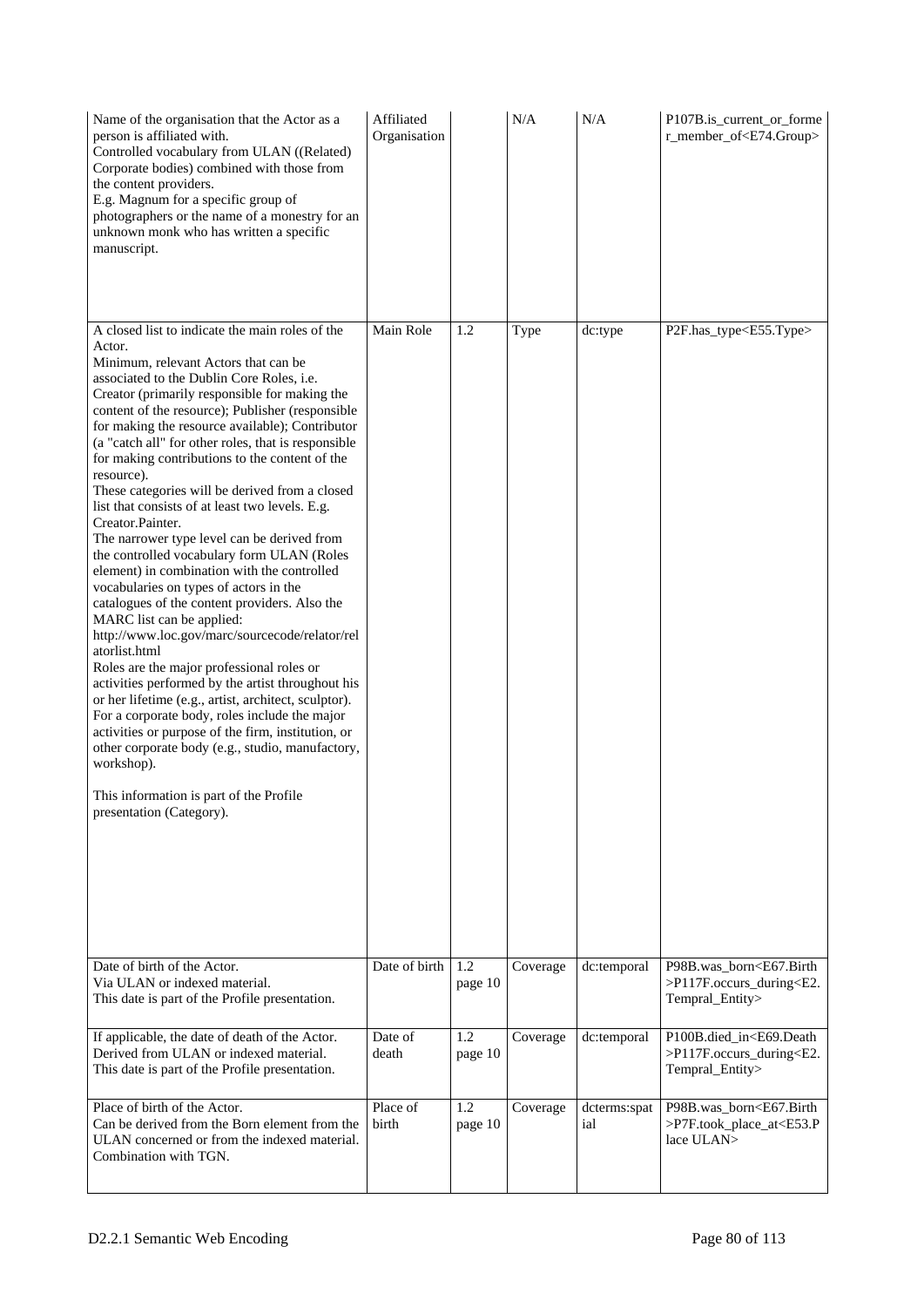| If applicable, the name of the place of death of<br>the Actor.<br>Can be derived from the Died element from the<br>ULAN concerned or from the indexed material.<br>Combination with TGN.                                                                                                                                                                                                                            | Place of<br>death              |                | Coverage        | dcterms:spat<br>ial | P100B.died_in <e69.death<br>&gt;P7F.took_place_at<e53.p<br>lace ULAN&gt;</e53.p<br></e69.death<br>                                                                                                                                                                                                         |
|---------------------------------------------------------------------------------------------------------------------------------------------------------------------------------------------------------------------------------------------------------------------------------------------------------------------------------------------------------------------------------------------------------------------|--------------------------------|----------------|-----------------|---------------------|------------------------------------------------------------------------------------------------------------------------------------------------------------------------------------------------------------------------------------------------------------------------------------------------------------|
| The topic of the Actor, in other words: the<br>characterization of the Actor in keywords<br>(presented as a tag cloud) based on indexed<br>material.<br>"An author's tag cloud with those keywords<br>most representative of the author according to<br>the indexed material "<br>It is possible to be free text and also can be<br>controlled, if based on the catalogue<br>descriptions of the content providers. | Tags                           | 1.2<br>page 10 | Subject         | dc:subject          | P3F.has_note                                                                                                                                                                                                                                                                                               |
| A free text note about the Actor that gives<br>additional information not recorded in other<br>elements.<br>Can be derived from the Note element from<br>ULAN and from Description elements from the<br>content providers catalogues.                                                                                                                                                                               | Description                    |                | Descriptio<br>n | dc:descriptio<br>n  | P3F.has_note                                                                                                                                                                                                                                                                                               |
| This element points to the identifier of related<br>Creations. For example that are<br>created by<br>OR contributed to<br>OR published by<br>this Actor.                                                                                                                                                                                                                                                            | Related<br>Creations           | 1.2<br>page 10 | Relation        | dc:relation         | P14B.performed <e65.crea<br>tion&gt;P1F.is_identified_by&lt;<br/>E42.Object_Identifier&gt; or<br/>P14B.performed<e7.activi<br>ty&gt;<p2f.has_type>Contrib<br/>ution Publication &lt;&gt;P1F.i<br/>s_identified_by<e42.objec<br>t_Identifier&gt;</e42.objec<br></p2f.has_type></e7.activi<br></e65.crea<br> |
| Role of Actor in this relation<br>Closed list to be derived from some controlled<br>vocabulary, e.g. MARC.                                                                                                                                                                                                                                                                                                          | Related<br>Creations -<br>Type |                | $\rm N/A$       | $\rm N/A$           | P2F.has_type <e55.type></e55.type>                                                                                                                                                                                                                                                                         |
| Date associated with the related creation and<br>this actor, e.g. Creation Date, Publication Date.                                                                                                                                                                                                                                                                                                                  | Related<br>Creations -<br>Date |                | N/A             | N/A                 | P117F.occurs_during                                                                                                                                                                                                                                                                                        |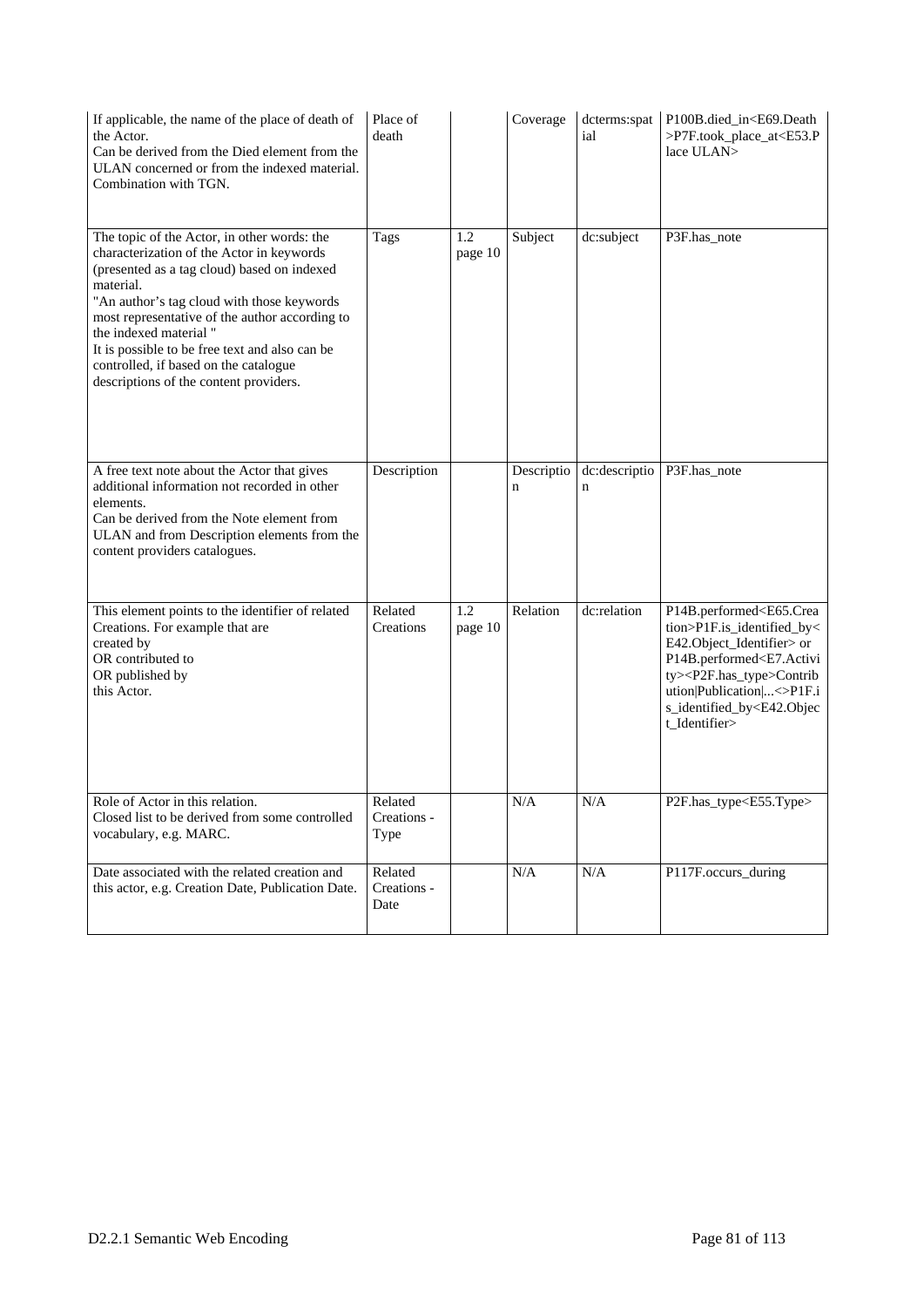| This element points to the identifier of the<br>Actors related to the Actor being described.<br>A search for a Actor name with additional<br>search terms (e.g. painter), should a.o. render<br>the following specific search result<br>presentation:<br>"2. A graphical depiction of the author's<br>network of relationships to other authors, the<br>different strengths of such relationships, and the<br>concepts/keywords/terms that characterize such<br>relations (see Figure 6) The idea of the author's<br>networks is to allow the user to discover and<br>explore those authors closely related with the<br>queried author to improve his knowledge about<br>the author's context. In this way, relations may<br>be extracted using common terms or concepts<br>shared by MultiMatch indexed authors." | Related<br>Actors           | 1.2<br>page 10 | Relation | dc:relation | For family relations:<br>P98B.was_born <e67.birth<br>&gt;P96F.by_mother P97F.fro<br/>m_father<e21.person><br/>P96B.gave_birth P97B.was<br/>_father_for<e67.birth><br/>For other relations:<br/>There is no direct way to<br/>express relations but it is<br/>possible either through<br/>connection to a E39.Actor,<br/>E74.Group or E7.Activity<br/>with other related Actors<br/>P131F.is_identified_by<br/><e82.actor_appellation<br>ULAN&gt;ID: 500115588</e82.actor_appellation<br></e67.birth></e21.person></e67.birth<br> |
|--------------------------------------------------------------------------------------------------------------------------------------------------------------------------------------------------------------------------------------------------------------------------------------------------------------------------------------------------------------------------------------------------------------------------------------------------------------------------------------------------------------------------------------------------------------------------------------------------------------------------------------------------------------------------------------------------------------------------------------------------------------------------------------------------------------------|-----------------------------|----------------|----------|-------------|----------------------------------------------------------------------------------------------------------------------------------------------------------------------------------------------------------------------------------------------------------------------------------------------------------------------------------------------------------------------------------------------------------------------------------------------------------------------------------------------------------------------------------|
| Type of the Actor-Actor relation.<br>Controlled vocabulary derived from ULAN (the<br>following Related People or Corporate Bodies:<br>associates; partners; parents; siblings; children;<br>teachers and students.) combined, if applicable,<br>with types from the content providers.                                                                                                                                                                                                                                                                                                                                                                                                                                                                                                                             | Related<br>Actors -<br>Type |                | N/A      | N/A         | P2F.has_type <e55.type></e55.type>                                                                                                                                                                                                                                                                                                                                                                                                                                                                                               |
| This element points to content where the Actor<br>can be seen or heard (depicted).<br>In case of Video Creations:<br>Link to the set of representative keyframes<br>where the Actor can be seen.<br>Link to the Video scenes (timecodes) where the<br>Actor can be seen.<br>In case of Audio and Image Creations:<br>Link to the part of the Transcript of speech<br>where the Actor is speaking.<br>Link to an image of a portrait of the Actor. The<br>portrait is part of the Profile presentation.                                                                                                                                                                                                                                                                                                             | Depiction                   | 1.2<br>page 10 | Relation | dc:relation | P62B.is_depicted_by                                                                                                                                                                                                                                                                                                                                                                                                                                                                                                              |
| URIs that link to related Websites that contain<br>some reasonable amount of reference to this<br>Actor.                                                                                                                                                                                                                                                                                                                                                                                                                                                                                                                                                                                                                                                                                                           | Related<br>Websites         |                | Relation | dc:relation | P67B.is_referred_to_by<br><p67.1.has_type<e55.type<br>&gt;&gt;<br/><e73.information_object></e73.information_object></p67.1.has_type<e55.type<br>                                                                                                                                                                                                                                                                                                                                                                                |
| URIs that link to related Web pages (Wikipedia<br>articles and to other harvested web content) that<br>contain some reasonable amount of reference to<br>this Actor.<br>E.g. an interview with this Actor or a review on<br>the techniques applied by this Actor.                                                                                                                                                                                                                                                                                                                                                                                                                                                                                                                                                  | Related Web<br>pages        |                | Relation | dc:relation | P67B.is_referred_to_by<br><p67.1.has_type<e55.type<br><math>&gt;\gt</math><br/><e73.information_object></e73.information_object></p67.1.has_type<e55.type<br>                                                                                                                                                                                                                                                                                                                                                                    |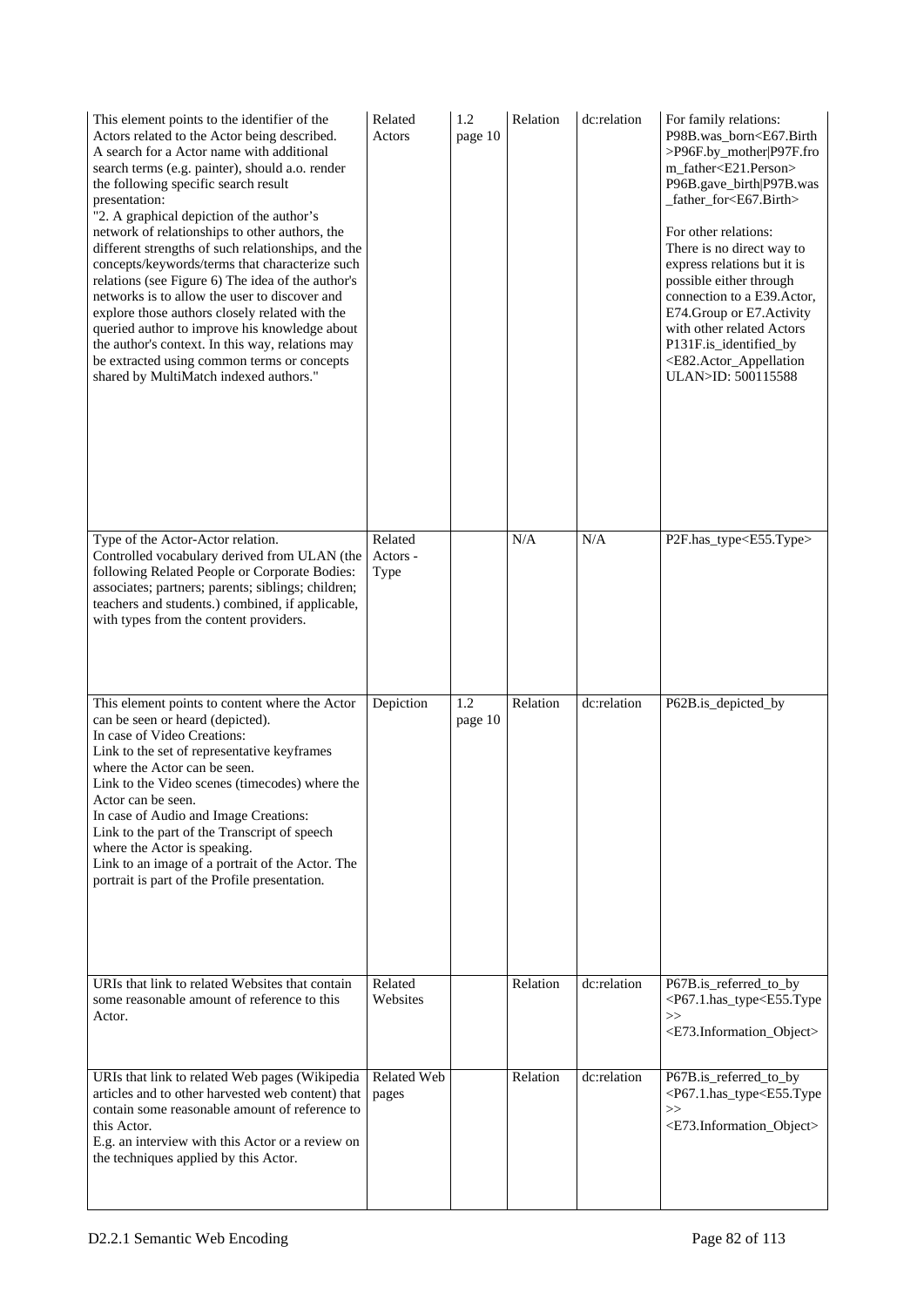| Annex 8.4: | The format for Creation |
|------------|-------------------------|
|------------|-------------------------|

| <b>Explanation</b>                                                                                                                                                                                                                                                                                                                                                                                                                                                                                                   | MultiMatch<br>metadata     | D <sub>1.3</sub><br><b>Section</b><br>reference | <b>Dublin Core</b> | <b>DCMI</b><br>Metadata<br><b>Terms</b> | <b>CIDOC</b>                                                                                                                                                                                                |
|----------------------------------------------------------------------------------------------------------------------------------------------------------------------------------------------------------------------------------------------------------------------------------------------------------------------------------------------------------------------------------------------------------------------------------------------------------------------------------------------------------------------|----------------------------|-------------------------------------------------|--------------------|-----------------------------------------|-------------------------------------------------------------------------------------------------------------------------------------------------------------------------------------------------------------|
|                                                                                                                                                                                                                                                                                                                                                                                                                                                                                                                      |                            |                                                 |                    |                                         |                                                                                                                                                                                                             |
| In the context of<br>MultiMatch, the<br><b>Creation</b> metadata<br>format describes the<br>physical cultural heritage<br>object, i.e. it is<br>- a unique man-made<br>object;<br>- the result of a distinct<br>intellectual or creative<br>creation process which<br>can be a Text, Still<br>Image, Video, Audio or<br>Physical Object;<br>- an Endeavour in terms<br>of the FRBR reference<br>model, in that it<br>represents a Work in its<br>abstract term and also<br>the actual Manifestation<br>of that work. |                            | 1.2                                             |                    |                                         | As a Creation covers all the type<br>of FRBR Endeavour it is a<br>subclass of both<br><e73.information_object> and<br/><e24.physical_man-<br>Made_Thing&gt;</e24.physical_man-<br></e73.information_object> |
| Unique identifier for the<br>resource within<br>MultiMatch.<br>Might be a URL, ISBN<br>for Books, DOI etcetera.                                                                                                                                                                                                                                                                                                                                                                                                      | Identifier -<br>MultiMatch |                                                 | Identifier         | dc:identifier                           | P131F.is_identified_by<br><e41.appellation></e41.appellation>                                                                                                                                               |
| Unique identifier<br>provided by the institute<br>that archives the<br>creation. This is the<br>record number of the<br>description from an<br>indexed catalogue (not<br>from an object<br>management information<br>system).<br>This information is the<br>link to the Catalogue.                                                                                                                                                                                                                                   | Identifier - Source        |                                                 | Identifier         | dc:identifier                           | P131F.is_identified_by<br><e41.appellation></e41.appellation>                                                                                                                                               |
| Official, original title of<br>the creation.                                                                                                                                                                                                                                                                                                                                                                                                                                                                         | Title                      | 1.2                                             | Title              | dc:title                                | P102F.has_title <e35.title></e35.title>                                                                                                                                                                     |
| The source of<br>information from which<br>this Creation was<br>derived. For example the<br>Web site/pages or<br>content providers.                                                                                                                                                                                                                                                                                                                                                                                  | Source                     |                                                 | Source             | dc:source                               | N/A                                                                                                                                                                                                         |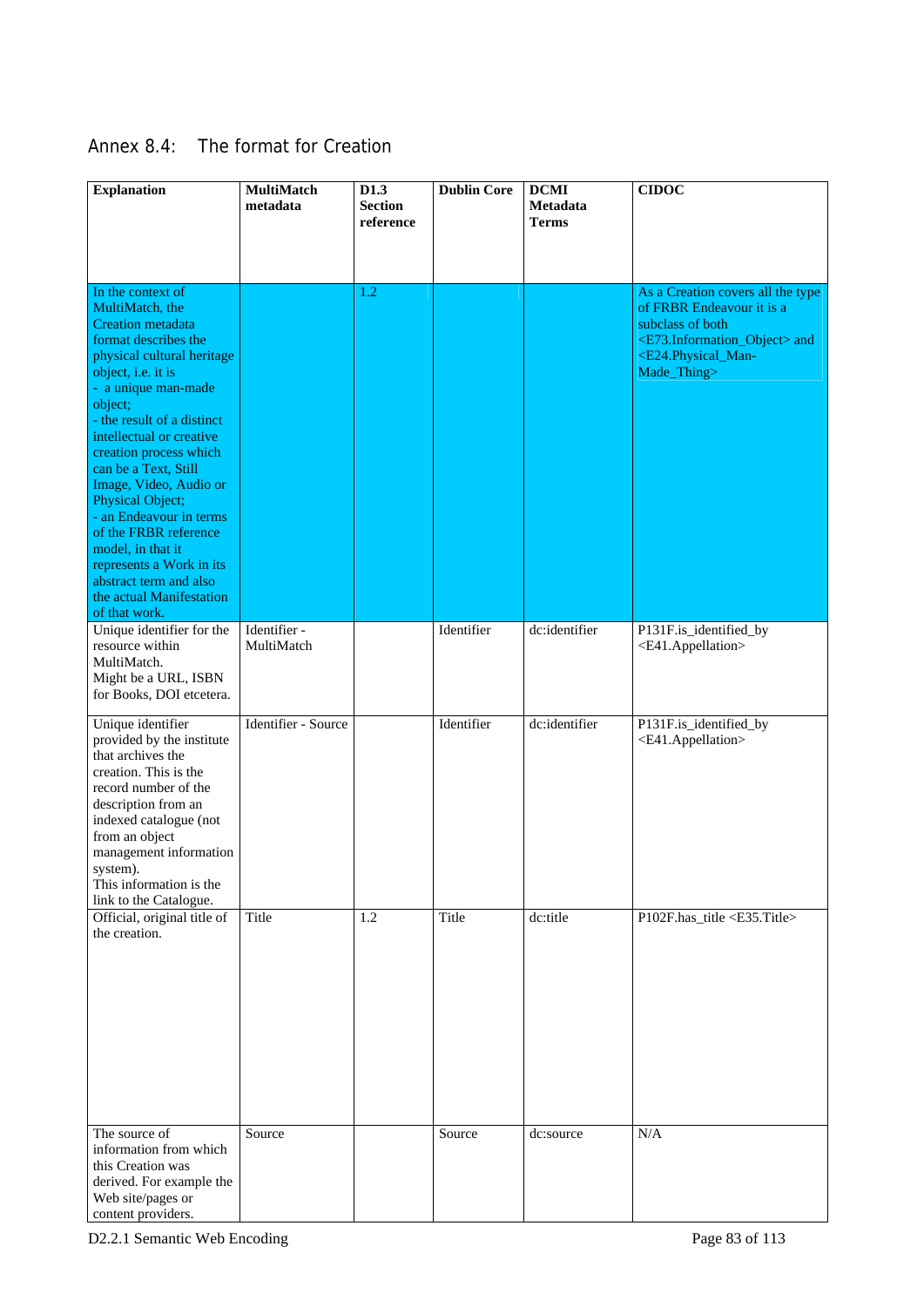| Identifier of actor who<br>creates or modifies the<br>Creation. Multiple<br>values possible.                                                                                                                                                                                                                                                                                                                         | <b>Related Actor</b>    | 1.2            | Creator<br>Contributor<br>Publisher<br>Relation | dc:creator<br>dc:contributor<br>dc:publisher<br>dc:relation                        | For Creation:<br>P94B.was_created_by<br><e65.creation><br/>For other activities Types/Roles:<br/>P17B.motivated <e65.activity><br/>then for Actor identifer:<br/>P14F.carried_out_by<br/><e39.actor></e39.actor></e65.activity></e65.creation> |
|----------------------------------------------------------------------------------------------------------------------------------------------------------------------------------------------------------------------------------------------------------------------------------------------------------------------------------------------------------------------------------------------------------------------|-------------------------|----------------|-------------------------------------------------|------------------------------------------------------------------------------------|------------------------------------------------------------------------------------------------------------------------------------------------------------------------------------------------------------------------------------------------|
| The role of the Actor in<br>relation to the Creation<br>being described. A<br>closed list of roles. The<br>minimum being related<br>to the Dublin Core actor<br>roles, i.e. creation,<br>contribution and<br>publication.                                                                                                                                                                                            | Related Actor -<br>Type |                | N/A                                             | N/A                                                                                | P2F.has_type <e65.creation> or<br/>[Other_Activity_Type]</e65.creation>                                                                                                                                                                        |
| The date of the Creation-<br>Actor relationship. E.g.<br>creation date.<br>This might be an exact<br>date in the form of yyyy-<br>mm-dd or a period<br>indicated by a start date<br>and an end date.<br>If Creation date is<br>uncertain or unknown, it<br>should be presented to<br>the user that the date or<br>period is estimated.<br>ISO standard for date<br>and for period notation.                          | Related Actor -<br>Date | 1.2            | Date (only for<br>Creation<br>Date)             | dc:date (only for<br>Creation Date)<br>dc:issued (only<br>for Publication<br>Date) | P117F.occurs_during                                                                                                                                                                                                                            |
| Terms or phrases that<br>describe, identify or<br>interpret the Creation<br>and what it depicts or<br>expresses.<br>"A search for a Creation<br>title with optionally<br>additional search terms,<br>should a.o. render the<br>following specific search<br>result presentation: "3.<br>An artwork's tag cloud<br>with those keywords<br>most representative of<br>the artwork according to<br>the indexed material. | Tags                    | 1.2<br>page 11 | Subject                                         | dc:subject                                                                         | P3F.has_note                                                                                                                                                                                                                                   |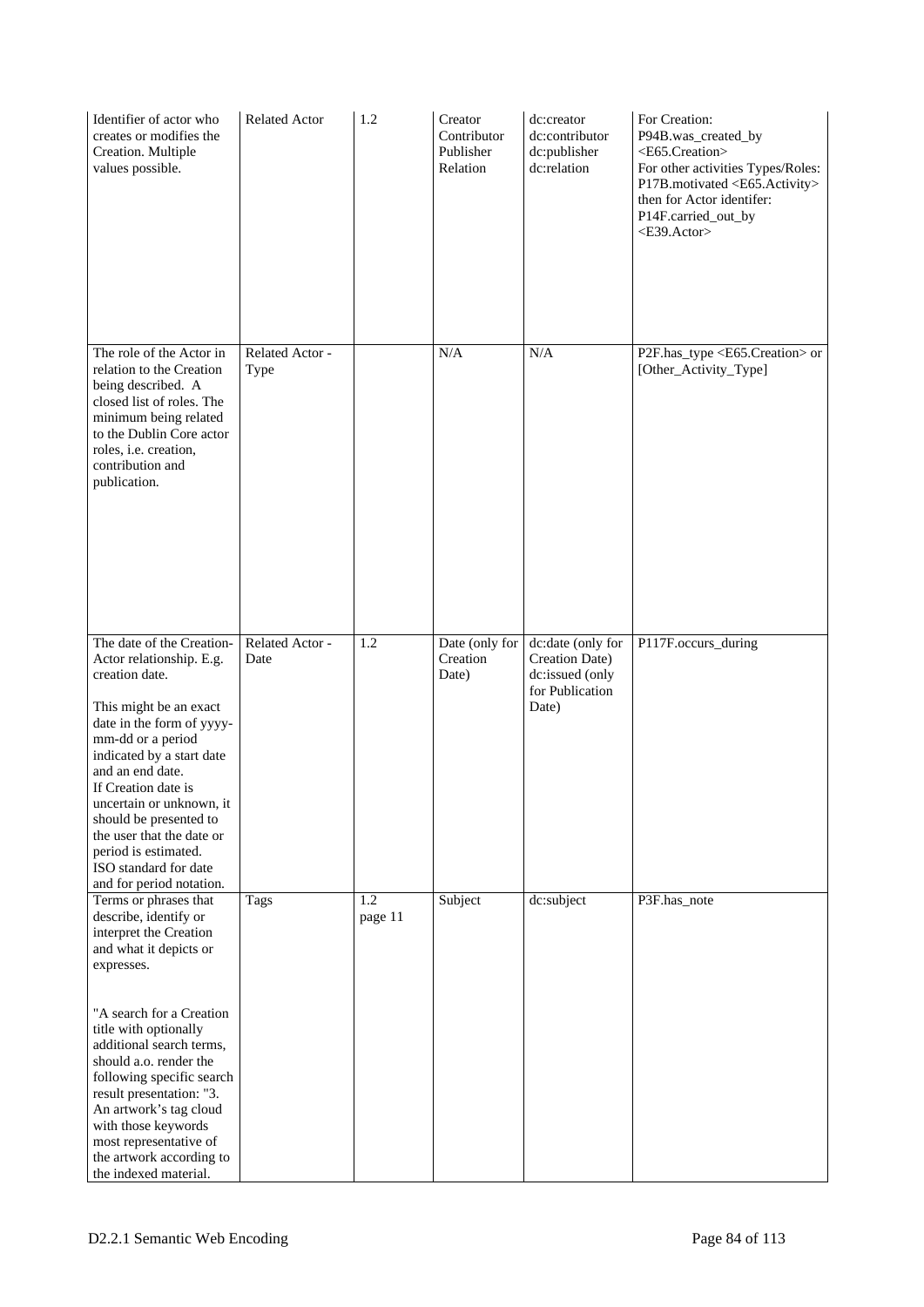| Topic of the creation,<br>described by keywords,<br>key phrases, or<br>classification codes.<br>Controlled vocabularies<br>of the content providers.                                                                                                                                                                                                                                                                                         | Subject                       |     | Subject     | dc:subject       | P2F.has_type <e55.type></e55.type>                                                                 |
|----------------------------------------------------------------------------------------------------------------------------------------------------------------------------------------------------------------------------------------------------------------------------------------------------------------------------------------------------------------------------------------------------------------------------------------------|-------------------------------|-----|-------------|------------------|----------------------------------------------------------------------------------------------------|
| A free text note about<br>the Creation that gives<br>additional information<br>not recorded in other<br>elements.<br>Can be used to store or<br>link to low-level<br>descriptors of the Still<br>Image, Audio or Video<br>Creation (MPEG-7,<br>TRS, etc.).<br>Can contain the original<br>content provider (legacy)<br>metadata (as XML<br>document)<br>Can be used to indicate<br>the Audience and<br>Educational level of the<br>Creation. | Description                   |     | Description | dcterms:abstract | P3F.has_note                                                                                       |
| Search element for<br>Audio and Video<br>Creations. The actual<br>speech recognition<br>transcripts will be<br>indexed for full-text<br>searching.<br>This element will need a<br>language property.                                                                                                                                                                                                                                         | Description-<br>Transcript 1) | 2.1 | N/A         | N/A              | N/A                                                                                                |
| Place where Creation<br>was created, based on<br>indexed content.<br>Controlled vocabulary:<br>TGN in combination<br>with geographic<br>vocabularies of content<br>providers.                                                                                                                                                                                                                                                                | Location                      |     | Coverage    | dcterms:spatial  | P94B.was_created_by<br><e65.creation><br/>P7F.took_place_at <e53.place></e53.place></e65.creation> |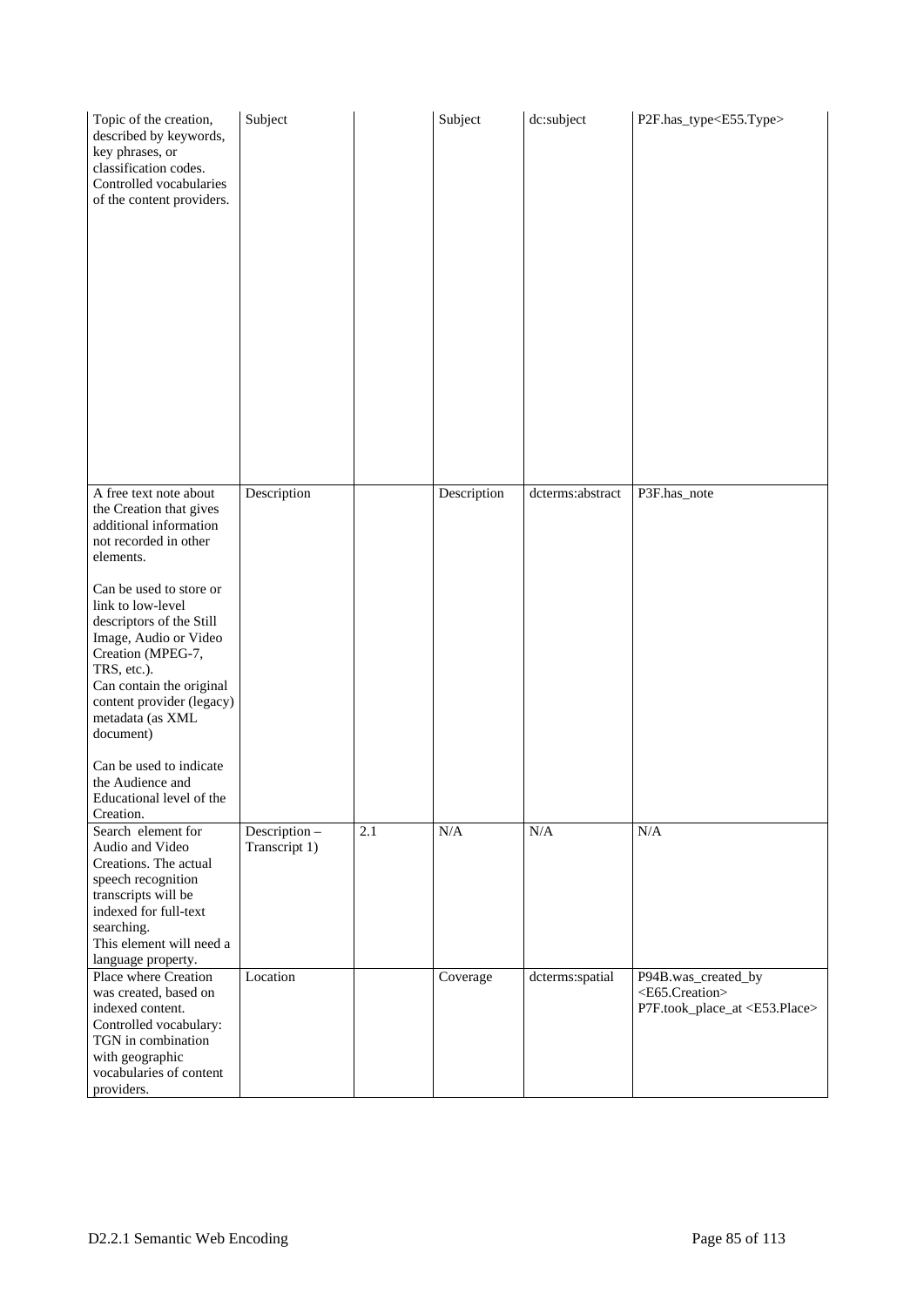| Place where the Creation<br>is archived or physically<br>stored.<br>Note that this only<br>applies to physical<br>objects, if it represents<br>the location of the<br>original unique creation<br>(video, audio, text,<br>painting, etc.)<br>Controlled vocabulary:<br>TGN in combination<br>with geographic<br>vocabularies of content<br>providers.                                                                                                                                                                                                                                                                                                                                                                                                        | Archive Location |     | N/A                                                                                                 | N/A       | <e19.physical_object><br/>P55F.has_current_location<e53.<br>Place&gt;</e53.<br></e19.physical_object>                                                                                                                                           |
|--------------------------------------------------------------------------------------------------------------------------------------------------------------------------------------------------------------------------------------------------------------------------------------------------------------------------------------------------------------------------------------------------------------------------------------------------------------------------------------------------------------------------------------------------------------------------------------------------------------------------------------------------------------------------------------------------------------------------------------------------------------|------------------|-----|-----------------------------------------------------------------------------------------------------|-----------|-------------------------------------------------------------------------------------------------------------------------------------------------------------------------------------------------------------------------------------------------|
| A free text description of<br>the physical medium or<br>dimensions of the<br>Creation, including the<br>description of the<br>materials used in the<br>construction and the<br>dimensions of the<br><b>Creation. Dimensions</b><br>can include size and<br>duration.<br>Only for digital<br>Creations the file type<br>should be included. E.g.<br>MPEG-2 for video<br>documents.<br>Note, that the format of<br>the digital<br>representations are not<br>described here.                                                                                                                                                                                                                                                                                   | Format           | 2.1 | Format                                                                                              | dc:format | P2F.has_type <e55.type>or<br/>P43F.has_dimension<e54.dime<br>nsion&gt;<br/>For <e19.physical_object><br/>P45F.consists_of<e57.material<br><math display="inline">\,&gt;</math></e57.material<br></e19.physical_object></e54.dime<br></e55.type> |
| Closed list with<br>categories of creations<br>for browsing and<br>filtering purposes to<br>indicate the creation<br>type. The list will consist<br>of at least two levels.<br>The first level: Text,<br>Audio, Still Image,<br>Video, Physical Object,<br>Other.<br>No cultural heritage<br>object types will be<br>excluded.<br>AAT and DC vocabulary<br>can be used to specify<br>the Creation types per<br>broad type, in<br>combination with the<br>vocabularies of the<br>content providers.<br>E.g. Text: book, poem,<br>newspaper article; Still<br>Image: painting, etche;<br>Physical object:<br>sculpture, table; Other:<br>monument, historic<br>building. Or more<br>specific: several types of<br>books, depending on the<br>indexed material. | Type             |     | $DCMI - Type$<br>: Image;<br>Moving<br>Image; Still<br>Image;<br>Physical<br>Object;<br>Sound; Text | dc:type   | P2F.has_type <e55.type></e55.type>                                                                                                                                                                                                              |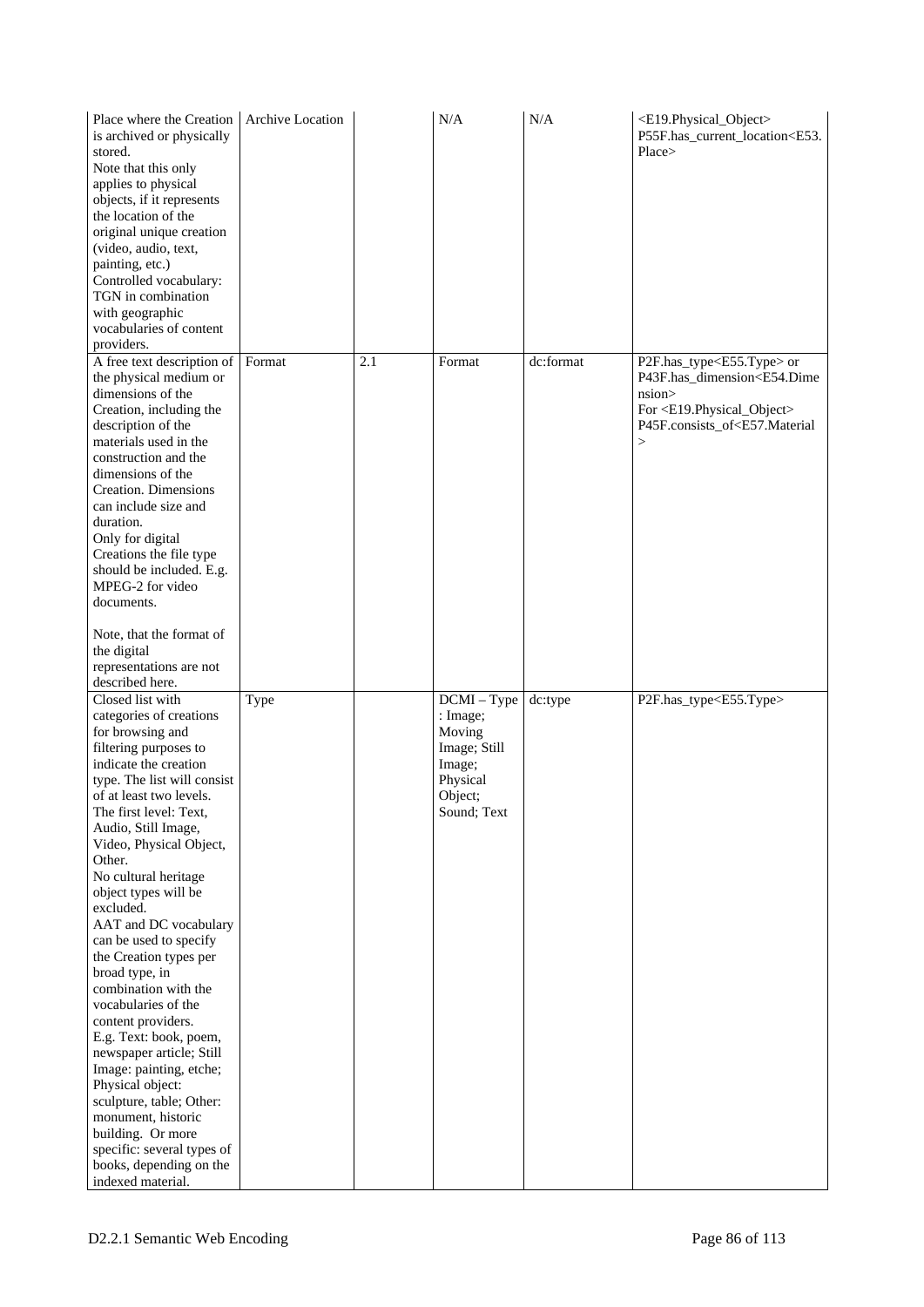| Identifier of related<br>Creations.<br>Special attention for<br>other creations that<br>depict or describe this<br>creation. For example: a<br>monument or a painting<br>that can be seen in a<br>video, a painting that can<br>be seen in another<br>painting, a painting that<br>is described in a book.                                                                                                                                                                                                                                      | <b>Related Creations</b>           |     | Relation | dc:relation              | P67F.refers_to <e71.man-<br>Made_Thing&gt;</e71.man-<br>                                                                                                                                                                   |
|-------------------------------------------------------------------------------------------------------------------------------------------------------------------------------------------------------------------------------------------------------------------------------------------------------------------------------------------------------------------------------------------------------------------------------------------------------------------------------------------------------------------------------------------------|------------------------------------|-----|----------|--------------------------|----------------------------------------------------------------------------------------------------------------------------------------------------------------------------------------------------------------------------|
| The type of relation<br>between the related<br>Creation and the<br>Creation being<br>described.<br>Closed list. Minimum: is<br>created by same creator<br>(if the creation being<br>described is created by<br>the same creator as the<br>related creation); is<br>depicted in (if the<br>creation being described<br>is depicted in the related<br>creation). Further<br>examples: is a<br>preparatory creation for<br>a later work; is copied<br>after; is referenced by<br>(the other creation);<br>forms a serie of works<br>together with. | <b>Related Creations</b><br>-Type  |     | N/A      | N/A                      | P67.1.has_type <e55.type></e55.type>                                                                                                                                                                                       |
| Link to the digital<br>representations of the<br>Creation, including<br>image(s) of the Creation<br>in whole or part, (if<br>applicable) a link to<br>$set(s)$ of representative<br>keyframes, to the text of<br>the Creation or to the<br>recording of a reading of<br>(a selection of) the text<br>of the Creation.                                                                                                                                                                                                                           | Link to Digital<br>representations | 1.2 | Relation | dc:relation              | P67B.is_referred_to_by<br><p67.1.has_type<e55.type>&gt;<br/><e73.information_object> or<br/>P62B.is_depicted_by<br/><e24.man-<br>Made_Physical_Object&gt;</e24.man-<br></e73.information_object></p67.1.has_type<e55.type> |
| URIs that link to related<br>Websites that contain<br>some reasonable amount<br>of reference to this<br>Actor.                                                                                                                                                                                                                                                                                                                                                                                                                                  | <b>Related Websites</b>            | 1.2 | Relation | dc:relation              | P67B.is_referred_to_by<br><p67.1.has_type<e55.type>&gt;<br/><e73.information_object></e73.information_object></p67.1.has_type<e55.type>                                                                                    |
| URIs that link to related<br>Web pages (Wikipedia<br>articles and to other<br>harvested web content)<br>that contain some<br>reasonable amount of<br>reference to this Actor.<br>E.g. an interview with<br>this Actor or a review on<br>the techniques applied<br>by this Actor.                                                                                                                                                                                                                                                                | <b>Related Web</b><br>pages        |     | Relation | dc:relation              | P67B.is_referred_to_by<br><p67.1.has_type<e55.type>&gt;<br/><e73.information_object></e73.information_object></p67.1.has_type<e55.type>                                                                                    |
| Name of the cultural<br>heritage institute and/or<br>(contact) person that is<br>the rights holder.                                                                                                                                                                                                                                                                                                                                                                                                                                             | <b>Rights Holder</b>               |     | Rights   | dcterms:rightsHo<br>lder | P104F.is_subject_to<br><e30.right></e30.right>                                                                                                                                                                             |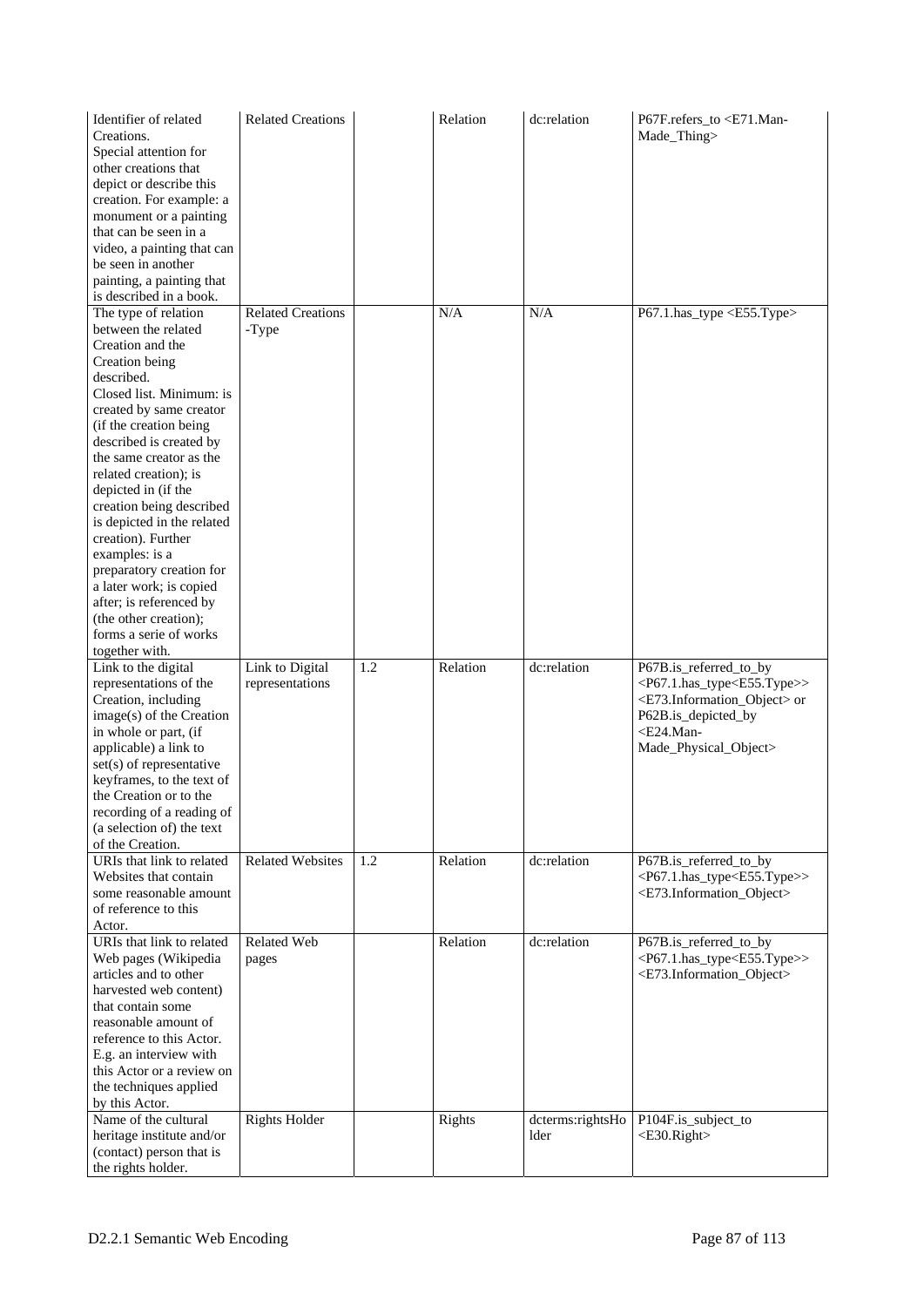| Yes or No or Unknown.<br>VRA acknowledges 4<br>values for the Rights -<br>type:<br>copyrighted;<br>publicDomain;<br>undetermined; other.                                                                                                                                                                                                        | Copyrighted           | Rights   | dcterms:dateCop<br>yrighted | P104F.is_subject_to<br>$<$ E30.Right>          |
|-------------------------------------------------------------------------------------------------------------------------------------------------------------------------------------------------------------------------------------------------------------------------------------------------------------------------------------------------|-----------------------|----------|-----------------------------|------------------------------------------------|
| Information about any<br>justifications, conditions,<br>or restraints on use,<br>contact or licensing<br>information.<br>This element can be<br>filled from the mapped<br>metadata elements of the<br>content providers.<br>For the crawled sources<br>the default text might be<br>"Unknown, contact the<br>archiving institute<br>concerned." | License<br>conditions | Rights   | dcterms:license             | P104F.is_subject_to<br><e30.right></e30.right> |
| Information about who<br>can access the creation<br>or an indication of its<br>security status,<br>includes.information<br>regarding access or<br>restrictions based on<br>privacy, security or other<br>regulations.<br>It is not sure if we will<br>have this kind of<br>information, but DC<br>Terms has an element<br>for Access Rights.    | <b>Access Rights</b>  | Rights   | dcterms:accessRi<br>ghts    | P104F.is_subject_to<br><e30.right></e30.right> |
| Language of the<br>creation. Only applicable<br>for the following<br>Creation types: Text,<br>Sound and Video.                                                                                                                                                                                                                                  | Language 2)           | Language | dc:language                 | P2F.has_type <e56.language></e56.language>     |

1) The Description-Transcript property is only applicable for the sub-entities Video and Audio.

2) The Language property is only applicable for the sub-entities: Text, Video and Audio.

# Annex 8.5: The format for Digital Representation

| <b>Explanation</b>                                                                        | <b>MultiMatch</b><br>metadata | D <sub>1.3</sub><br><b>Section</b><br>reference | <b>Dublin Core   DCMI</b> | <b>Metad</b><br>ata<br><b>Terms</b> | <b>CIDOC</b>                      | <b>Alinari</b> | <b>Cervantes</b>                                                                                  |
|-------------------------------------------------------------------------------------------|-------------------------------|-------------------------------------------------|---------------------------|-------------------------------------|-----------------------------------|----------------|---------------------------------------------------------------------------------------------------|
| A digital<br>representation is<br>a visual surrogate<br>or reproduction<br>of a Creation. |                               | 2.1                                             |                           |                                     | $\leq$ E73.Information Obj<br>ect |                | <b>This</b><br><i>information</i><br>concerns<br>the Table of<br><b>Contents of</b><br>the books. |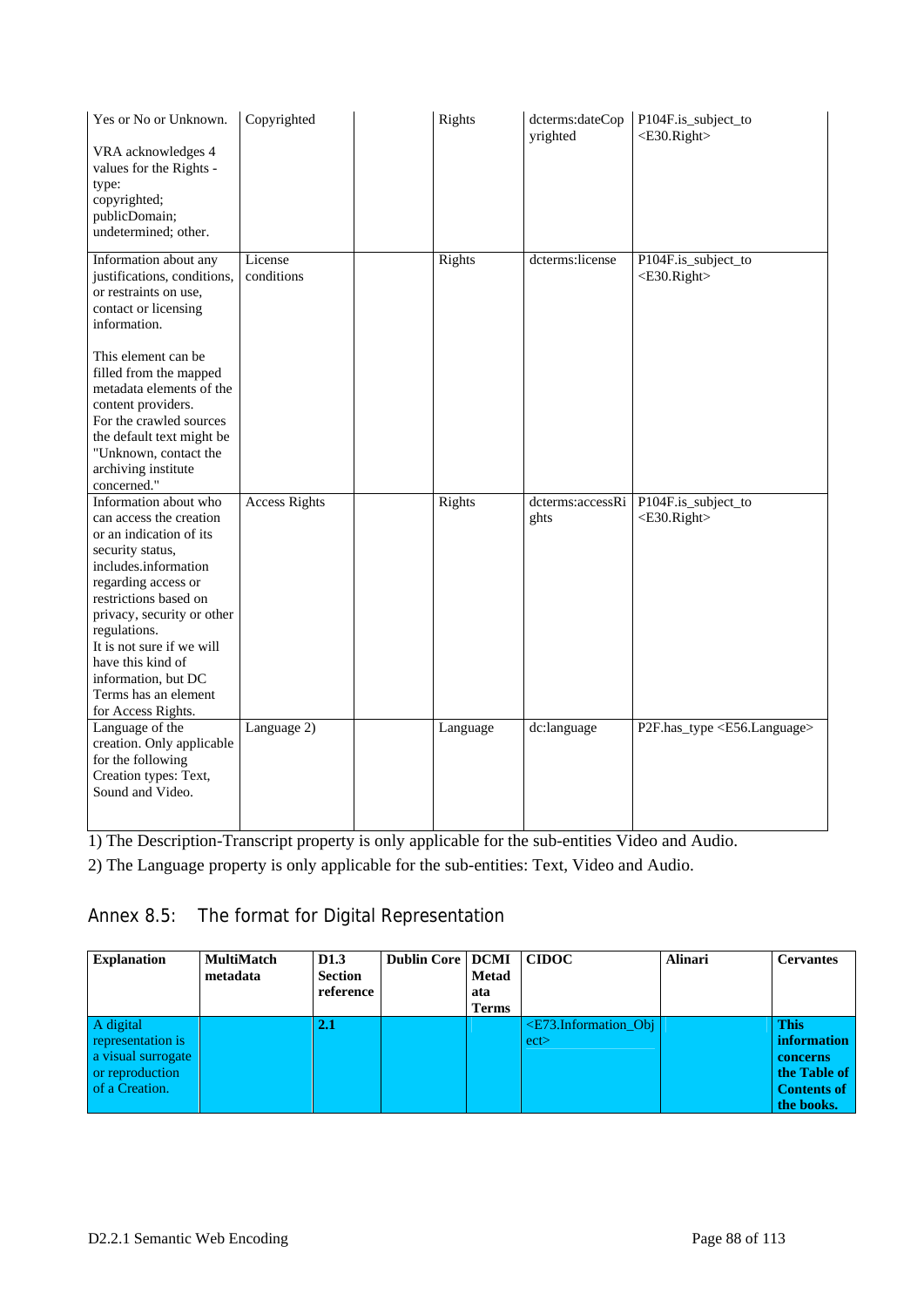| Unique identifier,<br>stored in different<br>databases,<br>depending on file<br>type.<br>Image number in<br>GIFT.<br>Identifier of<br>Video or Audio<br>content files.<br>Image number                                                                                                                                                                                                                          | Identifier -<br>MultiMatch<br>Identifier - Source |                | Identifier<br>Identifier | dc:iden<br>tifier<br>dc:iden | P131F.is_identified_b<br>y <e41.appellation><br/>P131F.is_identified_b</e41.appellation>                                                      | <imagecode cod=""></imagecode>                                                                                                                                                                                                    |                                                              |
|-----------------------------------------------------------------------------------------------------------------------------------------------------------------------------------------------------------------------------------------------------------------------------------------------------------------------------------------------------------------------------------------------------------------|---------------------------------------------------|----------------|--------------------------|------------------------------|-----------------------------------------------------------------------------------------------------------------------------------------------|-----------------------------------------------------------------------------------------------------------------------------------------------------------------------------------------------------------------------------------|--------------------------------------------------------------|
| from content<br>provider or<br>crawled website.                                                                                                                                                                                                                                                                                                                                                                 |                                                   |                |                          | tifier                       | y <e41.appellation></e41.appellation>                                                                                                         |                                                                                                                                                                                                                                   |                                                              |
| URL of the web<br>pages, video files,<br>image databases,<br>etc. where the<br>image comes<br>from.                                                                                                                                                                                                                                                                                                             | Representation<br>source                          | 1.2            | Source                   | dc:sour<br>ce                | P67F.refers_to <p67.1.<br>has_type<e55.type>[<br/>Source]&gt;<br/><e73.information_obj<br>ect</e73.information_obj<br></e55.type></p67.1.<br> | default<br>"www.alinari.co<br>m"                                                                                                                                                                                                  | URL in<br>dc:identifier                                      |
| Closed list to<br>indicate if the<br>Creation is<br>represented as a<br>whole or as a<br>part.<br>Whole; Part                                                                                                                                                                                                                                                                                                   | Type                                              |                | Type                     | dc:type                      | P2F.has_type <e55.ty<br>pe&gt;</e55.ty<br>                                                                                                    | This might be<br>automatically<br>extracted from<br><titolo>. "Detail<br/><math>of" = Part.</math><br/>If "Detail of" is<br/>not present in<br/><math>&lt;</math>titolo<math>&gt;</math>, then <math>=</math><br/>Whole.</titolo> | default<br>"Part", as it<br>concerns<br>Table of<br>Content. |
| The first<br>prototype will<br>cover the<br>following file<br>types:<br>- MIME types:<br>plain, html, xml.<br>For text<br>documents.<br>- MIME types:<br>mpeg, xwav. For<br>audio documents.<br>- BMP, JPG, GIF,<br>TIFF and PNG.<br>For still image<br>documents.<br>$-MPEG-1,$<br>MPEG-4, MPEG-<br>7. For video<br>documents.<br>This closed list<br>possibly needs<br>extension for the<br>second prototype. | Format                                            | 1.2            | Format                   | dc:for<br>mat                | P2F.has_type <e55.ty<br>pe&gt;</e55.ty<br>                                                                                                    | default "jpg"                                                                                                                                                                                                                     | default<br>"html"                                            |
| The size of the<br>file in kB or MB.                                                                                                                                                                                                                                                                                                                                                                            | File size                                         | 1.2<br>page 14 | Format                   | dcterm<br>s:extent           | P43F.has_dimension<br><e54.dimension></e54.dimension>                                                                                         |                                                                                                                                                                                                                                   |                                                              |
| Link to the<br>MultiMatch<br>Identifier of the<br>Creation that is<br>represented by<br>this Digital<br>representation.                                                                                                                                                                                                                                                                                         | Creation<br>represented                           |                | Relation                 | dc:relat<br>ion              |                                                                                                                                               |                                                                                                                                                                                                                                   |                                                              |
| This element<br>contains the<br>identifier of the<br>Actor depicted in<br>this<br>representation.                                                                                                                                                                                                                                                                                                               | Actor represented                                 |                | Relation                 | dc:relat<br>ion              |                                                                                                                                               |                                                                                                                                                                                                                                   |                                                              |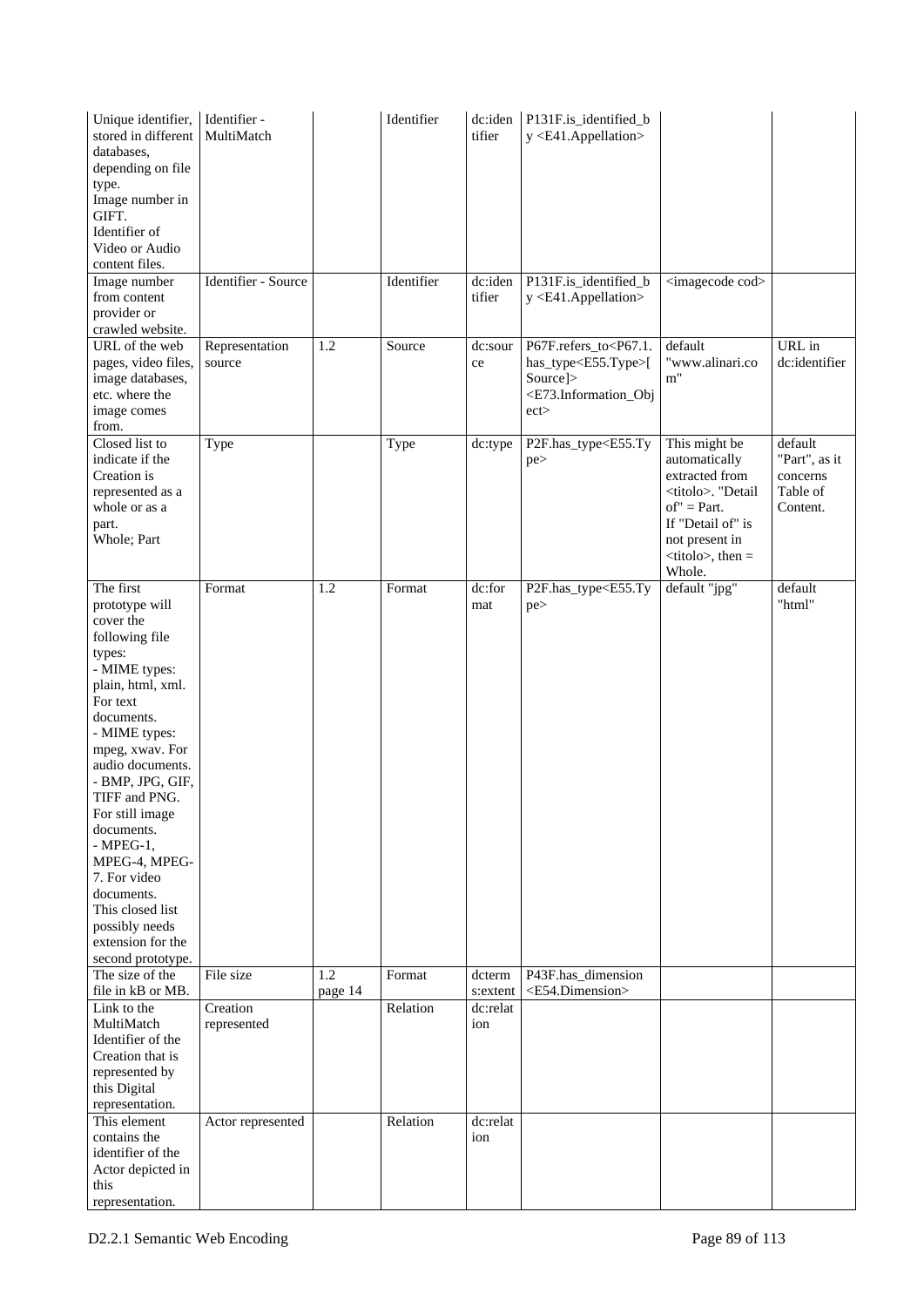| Name of the<br>cultural heritage<br>institute and/or<br>(contact) person<br>that is the rights<br>holder for this<br>digital<br>representation.                                                                                                                            | <b>Rights Holder</b>  |     | Rights | $d$ cterm<br>s:rights<br>Holder     | P104F.is_subject_to<br><e30.right></e30.right> | <fotografo></fotografo> | default<br>"Cervantes" |
|----------------------------------------------------------------------------------------------------------------------------------------------------------------------------------------------------------------------------------------------------------------------------|-----------------------|-----|--------|-------------------------------------|------------------------------------------------|-------------------------|------------------------|
| Yes or No or<br>Unknown.                                                                                                                                                                                                                                                   | Copyrighted           |     | Rights | dcterm<br>s:dateC<br>opyrigh<br>ted | P104F.is_subject_to<br>$<$ E30.Right $>$       | default "Yes"           |                        |
| Link to low-level<br>features of Image<br>or Video<br>representing the<br>Creation, e.g.<br>MPEG-7<br>descriptors.<br>"Standard low-<br>level visual<br>features such as<br>colour<br>distributions,<br>textures and<br>identifiable edges<br>in the<br>content. $(1.3)$ " | Low-level<br>features | 1.3 | N/A    | N/A                                 | N/A                                            |                         |                        |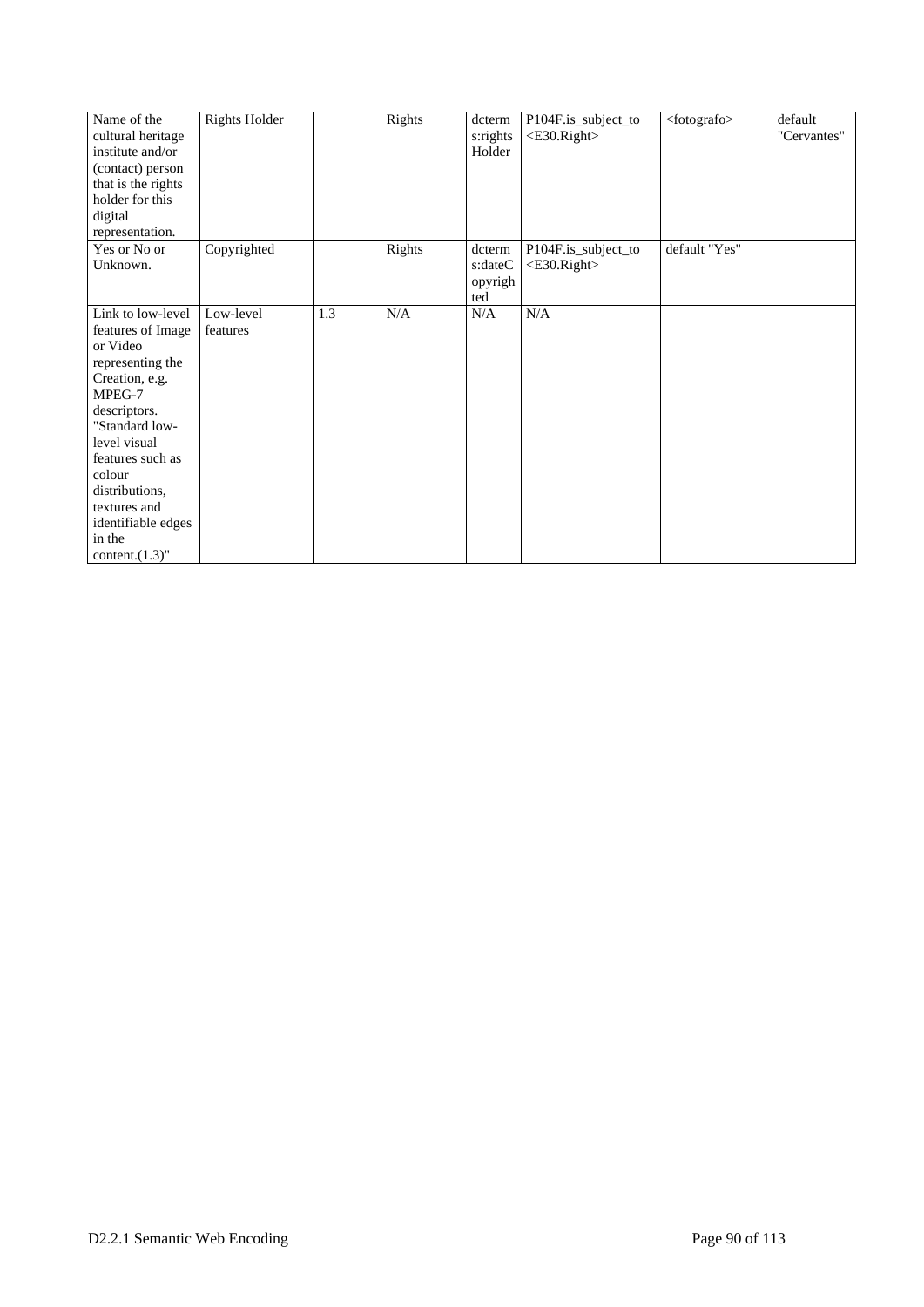# Annex 8.6: The format for Event

| <b>Explanation</b>                                                                                                                                                                                                                                     | MultiMatch   D1.3<br>metadata | <b>Section</b><br>reference | <b>Dublin</b><br>Core | <b>DCMI</b><br><b>Metadata</b><br><b>Terms</b> | <b>CIDOC</b>                                                                                                                                                                                                                               |
|--------------------------------------------------------------------------------------------------------------------------------------------------------------------------------------------------------------------------------------------------------|-------------------------------|-----------------------------|-----------------------|------------------------------------------------|--------------------------------------------------------------------------------------------------------------------------------------------------------------------------------------------------------------------------------------------|
|                                                                                                                                                                                                                                                        |                               |                             |                       |                                                |                                                                                                                                                                                                                                            |
| An Event. The only type of<br>Event currently envisaged is<br>an Exhibition of Creations.                                                                                                                                                              |                               |                             | Type.Event            | dc:Type.Event                                  | $\langle$ E5.Event $\rangle$<br>In practice it may be<br>more likely that an<br>Event will be more<br>closely related to an<br><e7.activity><br/>which is carried out<br/>by an actor.<br/>P2F.has_type<br/>[DCMIType.Event]</e7.activity> |
| A type of event.<br>Closed list to be derived from<br>indexed material.                                                                                                                                                                                | Type                          |                             | Type                  | dc:type                                        | P2F.has_type[Event<br>$_T$ ype]                                                                                                                                                                                                            |
| The title of the event<br>described.                                                                                                                                                                                                                   | Title                         |                             | Title                 | dc:title                                       | P102F.has_title<br><e35.title></e35.title>                                                                                                                                                                                                 |
| A unique MultiMatch<br>identifier for the event<br>described.                                                                                                                                                                                          | Identifier                    |                             | Identifier            | dc:identifier                                  | P131F.is_identified_<br>by<br><e41.appellation></e41.appellation>                                                                                                                                                                          |
| Theme of the event in<br>keywords.<br>For Exhibitions this relates to<br>the type of Creations exhibited<br>and thus may be derived from<br>the metadata associated with<br>the linked Creations, i.e.<br>Artistic Periods, Artists,<br>Creation.Type. | <b>Tags</b>                   |                             | Subject               | dc:subject                                     | P3F.has_note                                                                                                                                                                                                                               |
| Starting date of the event<br>described.                                                                                                                                                                                                               | Date - Start                  |                             | Date                  | dc:date                                        | P116F.starts<br><e2.temporal_entit<br>y</e2.temporal_entit<br>                                                                                                                                                                             |
| Ending date of the event<br>described.                                                                                                                                                                                                                 | Date - End                    |                             | N/A                   | N/A                                            | P115F.finishes<br><e2.temporal_entit<br>y</e2.temporal_entit<br>                                                                                                                                                                           |
| The place where the event<br>takes place.<br>A link to TGN can help the<br>geographical search of the user<br>(e.g. search for events in the<br>neighbourhoud of Dublin OR<br>in the North of Spain that are<br>exhibiting paintings).                 | Location                      |                             | Location              | dc:location                                    | E53.Place                                                                                                                                                                                                                                  |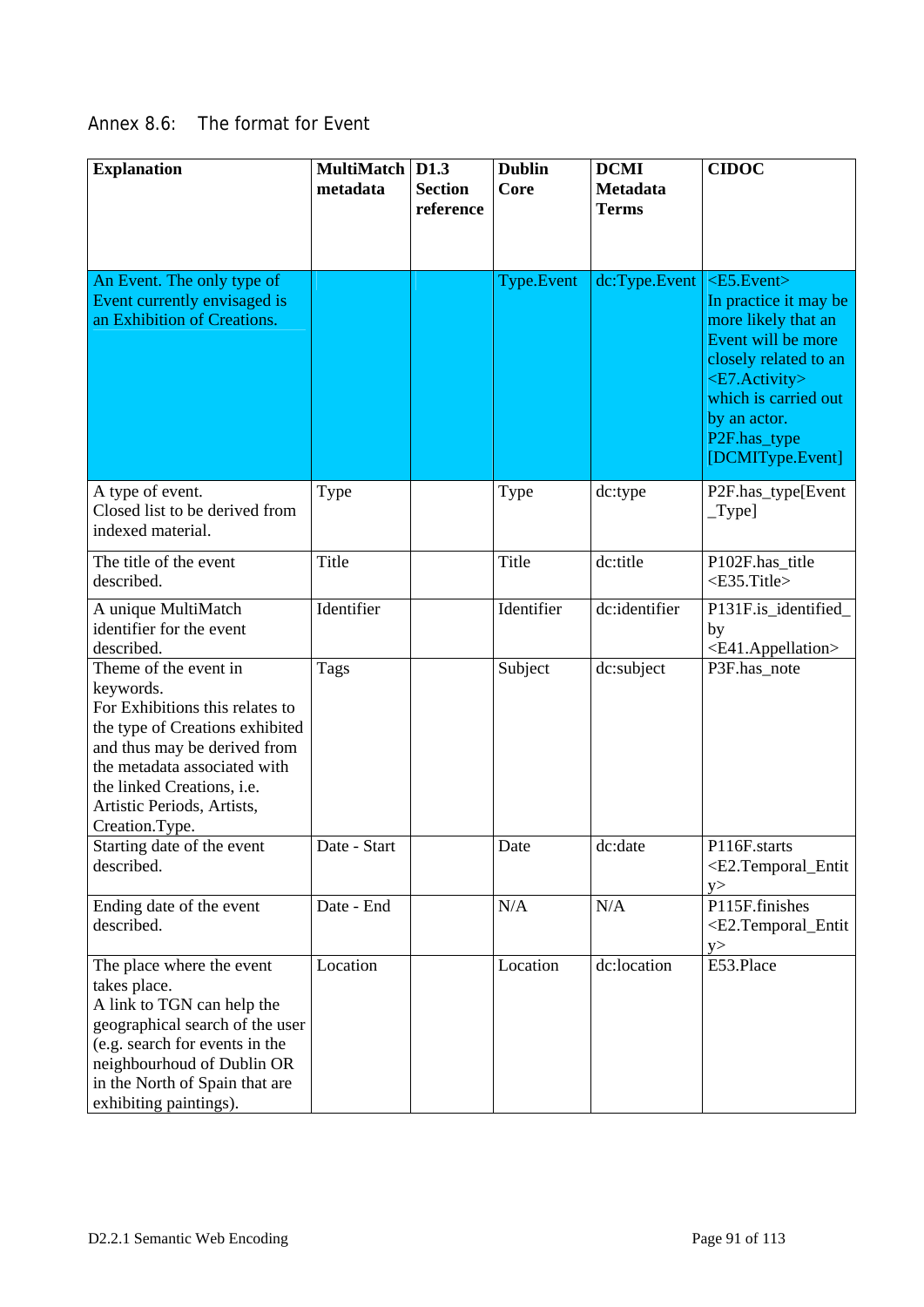| A free text note about the<br>Event that gives additional<br>information not recorded in<br>other elements. For example<br>for Exhibitions information<br>that clarifies when the event<br>can be visited: opening hours,<br>opening days or closing days. | Description             | Description | dc:description | P3F.has_note                                                                                 |
|------------------------------------------------------------------------------------------------------------------------------------------------------------------------------------------------------------------------------------------------------------|-------------------------|-------------|----------------|----------------------------------------------------------------------------------------------|
| The Creators related to this<br>event.                                                                                                                                                                                                                     | Related<br>Creators     | Relation    | dc:relation    | P11F.had_participan<br>$t < E39$ . Actor>                                                    |
| The Creations related to this<br>event                                                                                                                                                                                                                     | Related<br>Creations    | Relation    | dc:relation    | P67F.refers to<br>$<$ E71.Man-<br>Made_Thing>                                                |
| URI of the Website describing<br>the event.                                                                                                                                                                                                                | Related<br>Website      | Relation    | dc:relation    | P67B.is_referred_to<br>$\lbrack$ by<br><e73.information_<br>Object&gt;</e73.information_<br> |
| URI of the Webpage<br>describing the event.                                                                                                                                                                                                                | Related<br>Webpage      | Relation    | dc:relation    | P67B.is_referred_to<br>$\lbrack$ by<br><e73.information_<br>Object&gt;</e73.information_<br> |
| If applicable, a link to the<br>catalogue that describes the<br>exhibited creations.                                                                                                                                                                       | Related<br>Catalogue 1) | Relation    | dc:relation    | P16F.used_specific_<br>object $\langle$ E70.Thing $\rangle$                                  |

1) This property is only applicable for the sub-entity Exhibition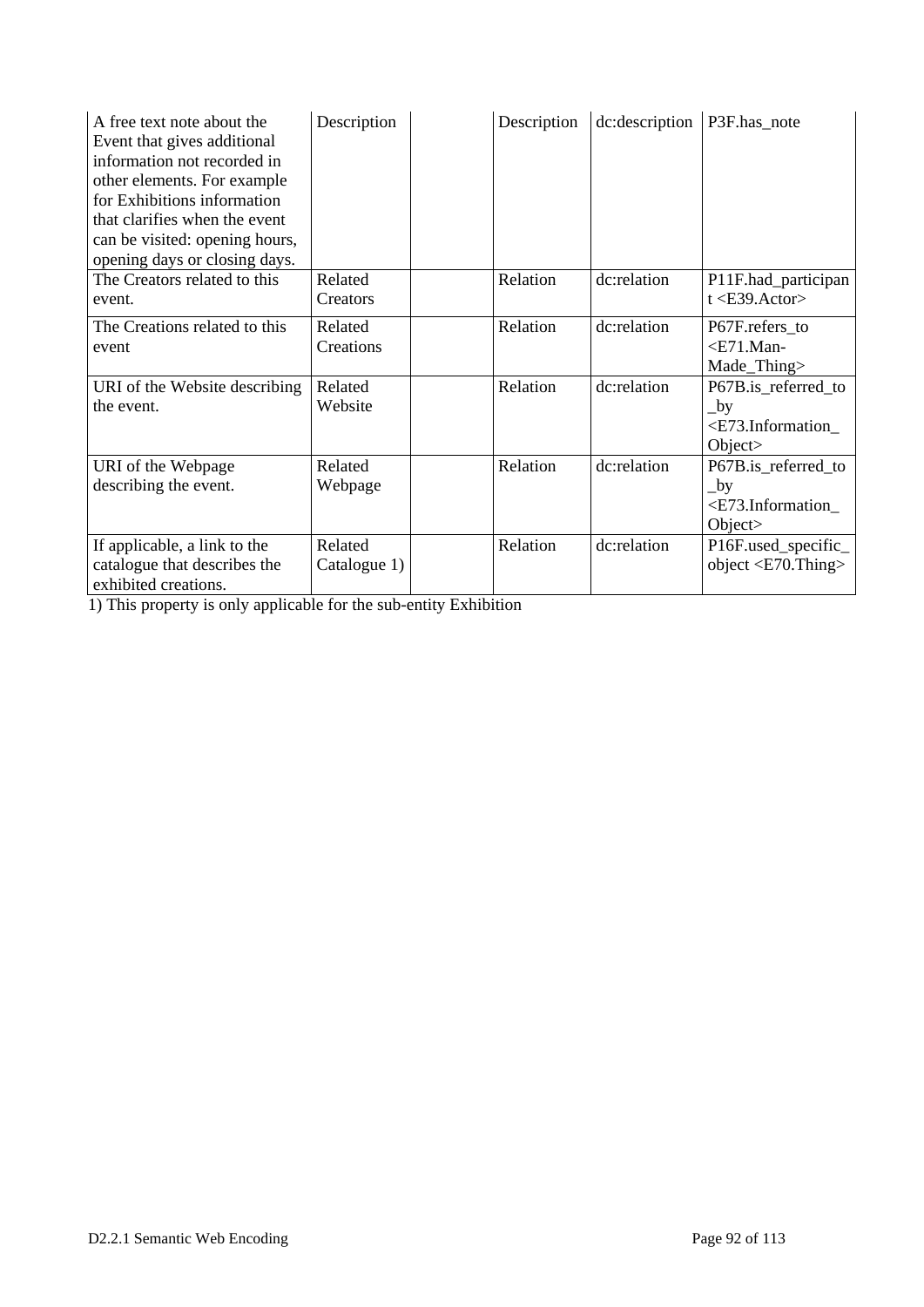#### Annex 9: MultiMatch Metadata xsd schema

```
 <?xml version="1.0" encoding="UTF-8"?> 
<xsd:schema xmlns:xsd="http://www.w3.org/2001/XMLSchema" 
        targetNamespace="http://multimatch.org/schema/multimatchMetadata-1.0" 
        xmlns:mmns="http://multimatch.org/schema/multimatchMetadata-1.0" version="1.0" id="mmns"> 
   \leq \overline{\phantom{a}} The top level structure of the MultiMatch Entity 
  --> 
    <xsd:element name="MM_Entity"> 
     <xsd:complexType> 
        <xsd:sequence> 
           <xsd:element ref="mmns:Actor" minOccurs="0" maxOccurs="unbounded"/> 
           <xsd:element ref="mmns:Collection" minOccurs="0" maxOccurs="unbounded"/> 
           <xsd:element ref="mmns:Creation" minOccurs="0" maxOccurs="unbounded"/> 
           <xsd:element ref="mmns:DigitalRepresentation" minOccurs="0" maxOccurs="unbounded"/> 
           <xsd:element ref="mmns:Event" minOccurs="0" maxOccurs="unbounded"/> 
           <xsd:element ref="mmns:Webpage" minOccurs="0" maxOccurs="unbounded"/> 
        </xsd:sequence> 
     </xsd:complexType> 
  </xsd:element> 
   \langle..
  The substructure of the MultiMatch Entity 
  --> 
    <xsd:element name="Collection"> 
     <xsd:complexType> 
        <xsd:choice> 
           <xsd:element ref="mmns:Catalogue"/> 
           <xsd:element ref="mmns:Website"/> 
        </xsd:choice> 
     </xsd:complexType> 
  </xsd:element> 
    <xsd:element name="Creation"> 
     <xsd:complexType> 
        <xsd:choice> 
           <xsd:element ref="mmns:Audio"/> 
           <xsd:element ref="mmns:PhysicalObject"/> 
           <xsd:element ref="mmns:StillImage"/> 
           <xsd:element ref="mmns:Text"/> 
           <xsd:element ref="mmns:Video"/> 
        </xsd:choice> 
     </xsd:complexType> 
  </xsd:element> 
    <xsd:element name="DigitalRepresentation"> 
     <xsd:complexType> 
        <xsd:choice> 
           <xsd:element ref="mmns:DigitalAudio"/> 
           <xsd:element ref="mmns:DigitalImage"/> 
           <xsd:element ref="mmns:DigitalText"/> 
           <xsd:element ref="mmns:DigitalVideo"/> 
        </xsd:choice> 
     </xsd:complexType> 
  </xsd:element> 
    <xsd:element name="Actor"> 
     <xsd:complexType> 
        <xsd:choice> 
           <xsd:element ref="mmns:Person"/> 
          <xsd:element ref="mmns:Organisation"/>
```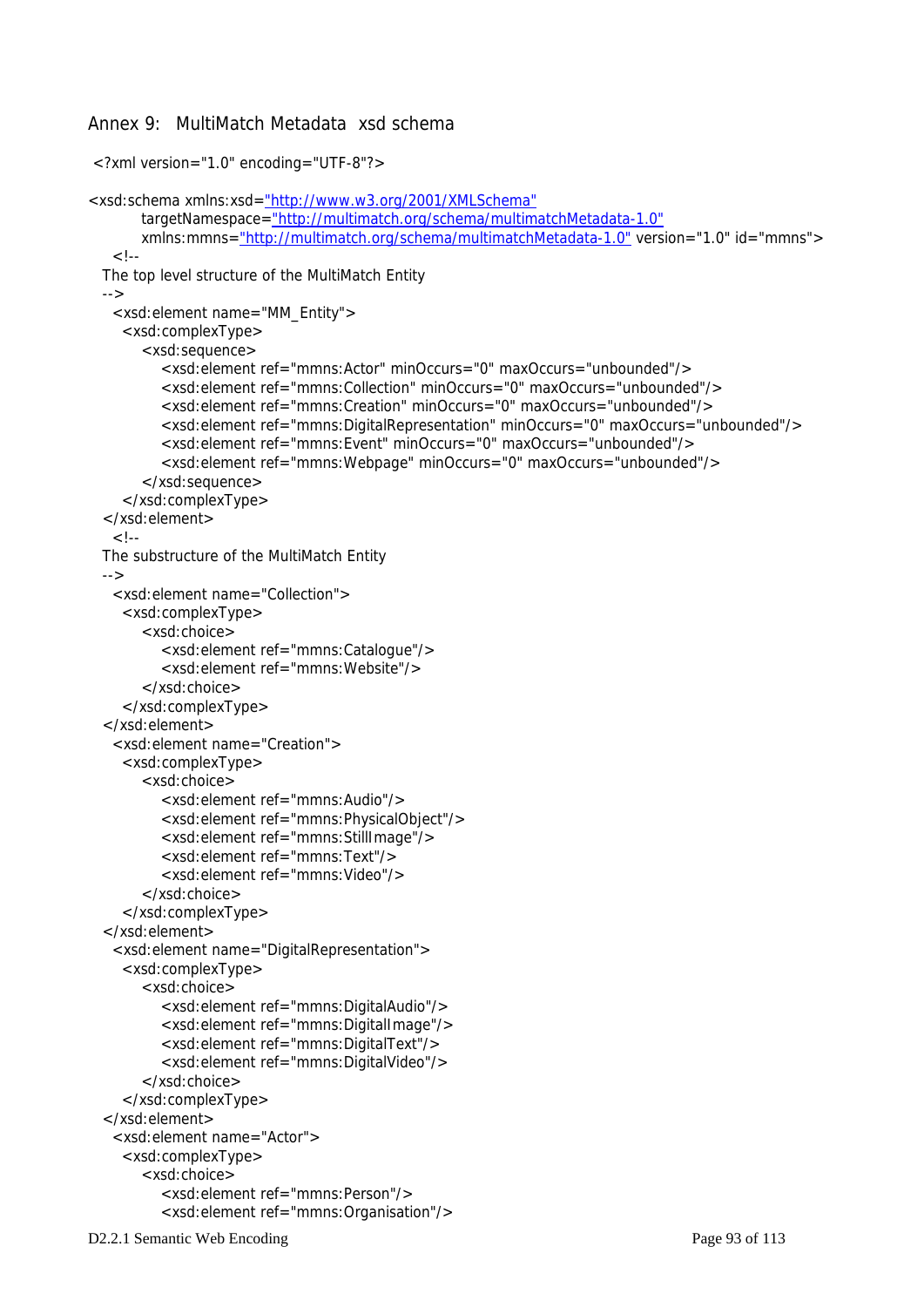```
 </xsd:choice> 
   </xsd:complexType> 
 </xsd:element> 
 <!-- The definition of the subelements of the main MultiMatch elements. 
 Note that these are defined by groups in line with XML Schema best practice 
 recommendations. 
 see http://www.xfront.com/BestPracticesHomepage.html 
 --> 
  <xsd:element name="Webpage"> 
   <xsd:complexType> 
      <xsd:group ref="mmns:WebpageElements"/> 
   </xsd:complexType> 
 </xsd:element> <xsd:element name="Website"> 
   <xsd:complexType> 
      <xsd:group ref="mmns:WebsiteElements"/> 
   </xsd:complexType> 
 </xsd:element> <xsd:element name="Person"> 
   <xsd:complexType> 
      <xsd:group ref="mmns:PersonElements"/> 
    </xsd:complexType> 
 </xsd:element> 
  <xsd:element name="Organisation"> 
    <xsd:complexType> 
      <xsd:group ref="mmns:OrganisationElements"/> 
   </xsd:complexType> 
 </xsd:element> 
  <xsd:element name="Catalogue"> 
   <xsd:complexType> 
      <xsd:group ref="mmns:CatalogueElements"/> 
    </xsd:complexType> 
 </xsd:element> 
  <xsd:element name="StillImage"> 
    <xsd:complexType> 
      <xsd:group ref="mmns:CreationElements"/> 
    </xsd:complexType> 
 </xsd:element> 
  <xsd:element name="Text"> 
    <xsd:complexType> 
      <xsd:group ref="mmns:TextElements"/> 
    </xsd:complexType> 
 </xsd:element> 
  <xsd:element name="Video"> 
   <xsd:complexType> 
      <xsd:group ref="mmns:AudioVideoElements"/> 
   </xsd:complexType> 
 </xsd:element> 
  <xsd:element name="Audio"> 
   <xsd:complexType> 
      <xsd:group ref="mmns:AudioVideoElements"/> 
    </xsd:complexType> 
 </xsd:element> 
  <xsd:element name="PhysicalObject"> 
    <xsd:complexType> 
      <xsd:group ref="mmns:CreationElements"/> 
    </xsd:complexType> 
 </xsd:element> 
  <xsd:element name="DigitalText"> 
   <xsd:complexType>
```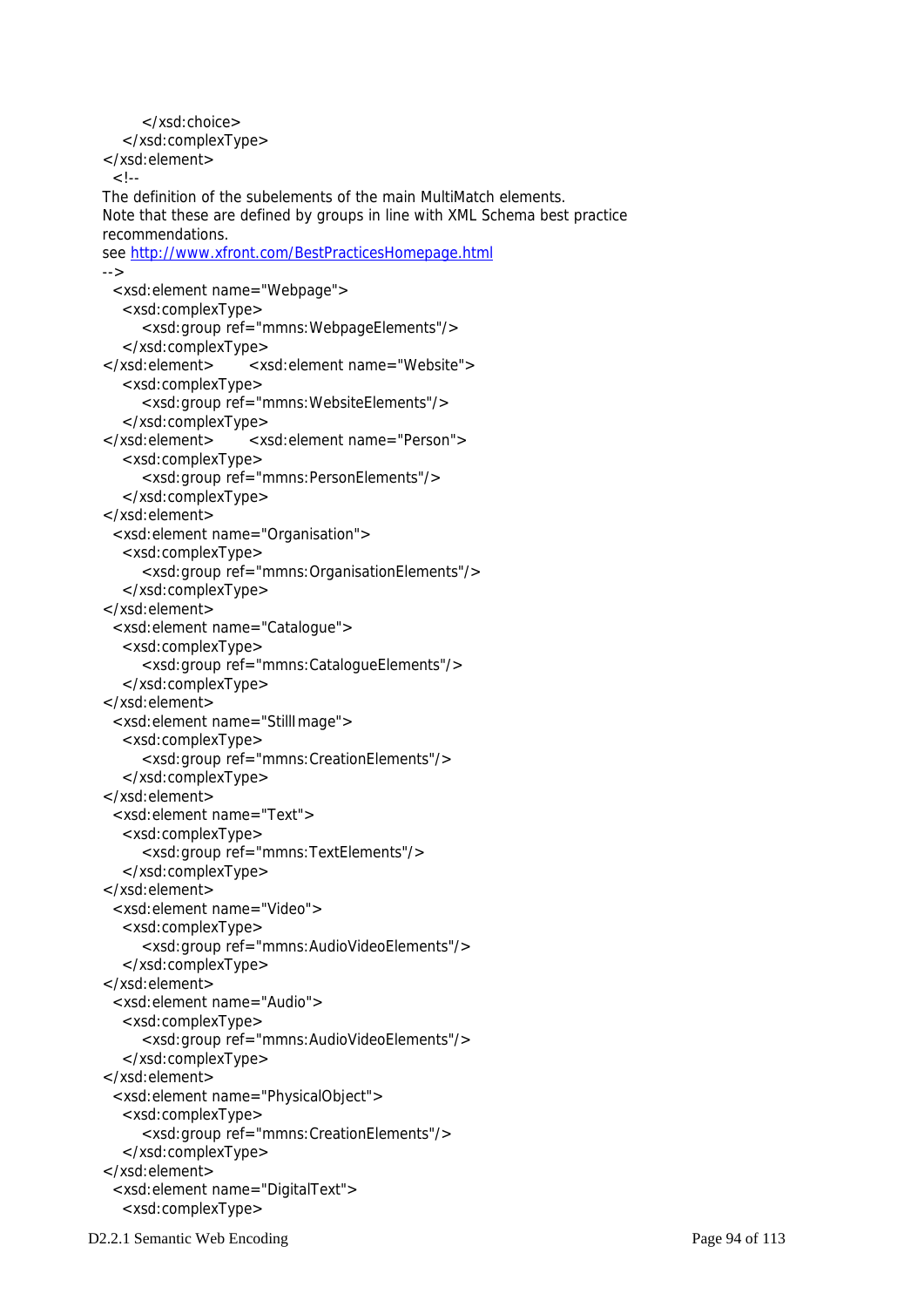```
 <xsd:group ref="mmns:DigitalRepresentationElements"/> 
    </xsd:complexType> 
 </xsd:element> 
  <xsd:element name="DigitalAudio"> 
   <xsd:complexType> 
      <xsd:group ref="mmns:DigitalRepresentationElements"/> 
   </xsd:complexType> 
 </xsd:element> 
  <xsd:element name="DigitalVideo"> 
    <xsd:complexType> 
      <xsd:group ref="mmns:DigitalRepresentationElements"/> 
    </xsd:complexType> 
 </xsd:element> 
  <xsd:element name="DigitalImage"> 
    <xsd:complexType> 
      <xsd:group ref="mmns:DigitalRepresentationElements"/> 
    </xsd:complexType> 
 </xsd:element> 
  <xsd:element name="Event"> 
    <xsd:complexType> 
      <xsd:group ref="mmns:EventElements"/> 
   </xsd:complexType> 
 </xsd:element> 
 <!-- The definition of the grouping of subelements of the main MultiMatch 
 elements. 
 --> 
  <xsd:group name="CatalogueElements"> 
   <xsd:sequence> 
      <xsd:element name="Identifier" type="mmns:CatalogueIdentifier"></xsd:element> 
      <xsd:element name="Publisher" type="mmns:ActorIdentifierRef"></xsd:element> 
      <xsd:element name="Description"> 
         <xsd:complexType> 
            <xsd:attribute name="language" type="xsd:language"></xsd:attribute> 
         </xsd:complexType> 
      </xsd:element> 
    </xsd:sequence> 
 </xsd:group> 
  <xsd:group name="WebsiteElements"> 
    <xsd:sequence> 
      <xsd:element name="Identifier" type="mmns:WebsiteIdentifier"></xsd:element> 
      <xsd:element name="Type" type="xsd:string"></xsd:element> 
      <xsd:element name="Title" type="xsd:string"></xsd:element> 
      <xsd:element name="DateCaptured" type="xsd:date"></xsd:element> 
      <xsd:element name="Tags" type="xsd:string"></xsd:element> 
      <xsd:element name="Description"> 
         <xsd:complexType> 
            <xsd:attribute name="language" type="xsd:language"></xsd:attribute> 
         </xsd:complexType> 
      </xsd:element> 
      <xsd:element name="Language" type="xsd:language"></xsd:element> 
      <xsd:element name="Publisher" type="mmns:ActorIdentifierRef"></xsd:element> 
      <xsd:element name="RelatedCreator" type="mmns:ActorIdentifierRef"></xsd:element> 
      <xsd:element name="RelatedCreation" type="mmns:CreationIdentifierRef"></xsd:element> 
      <xsd:element name="RelatedWebpage" type="mmns:WebpageIdentifierRef"></xsd:element> 
      <xsd:element name="RelatedWebsite" type="mmns:WebsiteIdentifierRef"></xsd:element> 
    </xsd:sequence> 
 </xsd:group> 
  <xsd:group name="WebpageElements">
```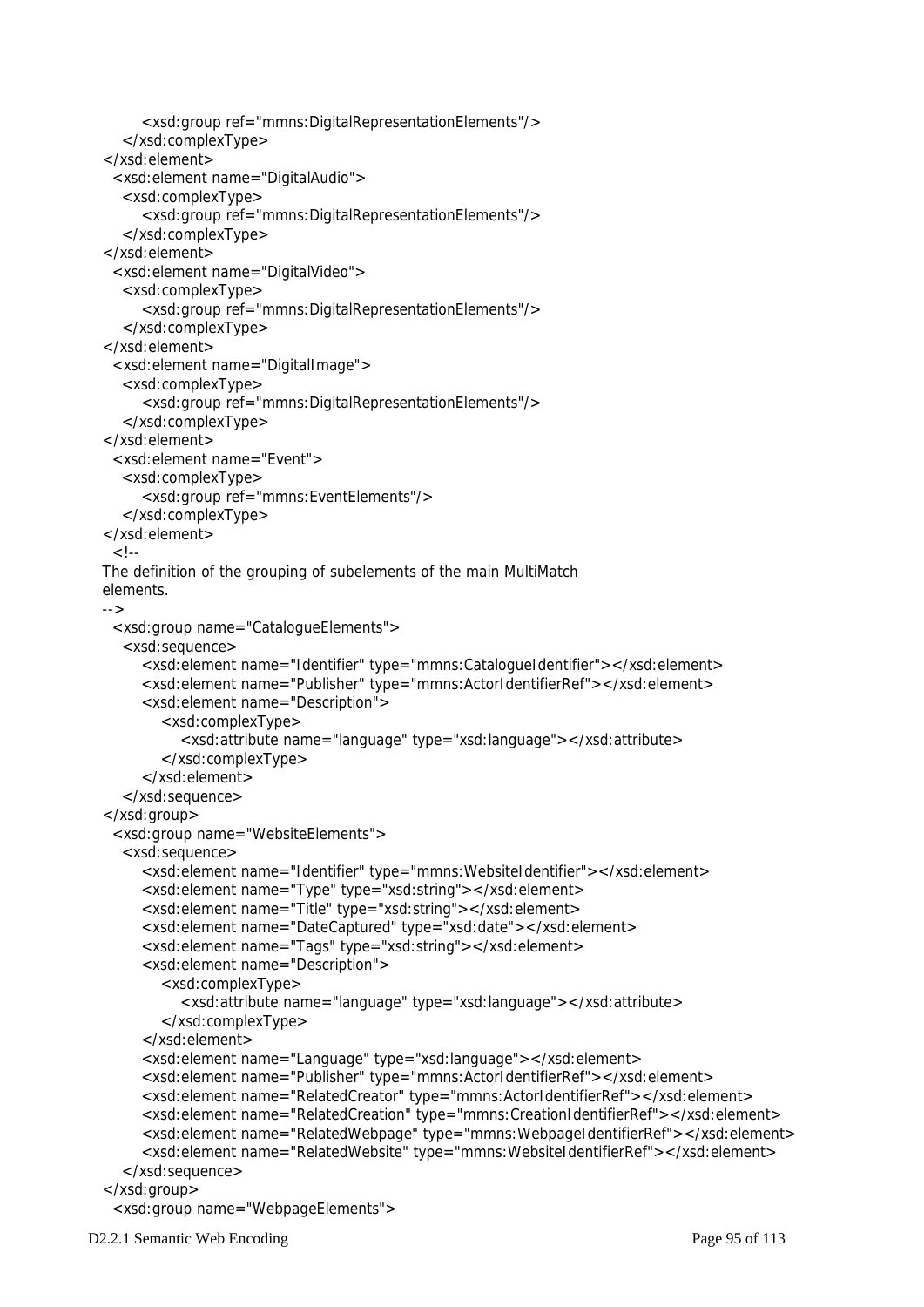```
 <xsd:sequence> 
      <xsd:element name="Identifier" type="mmns:WebpageIdentifier"></xsd:element> 
      <xsd:element name="Type" type="xsd:string"></xsd:element> 
      <xsd:element name="Title" type="xsd:string"></xsd:element> 
      <xsd:element name="Source" type="mmns:WebsiteIdentifierRef"></xsd:element> 
      <xsd:element name="DateCaptured" type="xsd:date"></xsd:element> 
      <xsd:element name="DateModified" type="xsd:date"></xsd:element> 
      <xsd:element name="Publisher" type="mmns:ActorIdentifierRef"></xsd:element> 
      <xsd:element name="Subject" type="xsd:string"></xsd:element> 
      <xsd:element name="Tags" type="xsd:string"></xsd:element> 
      <xsd:element name="Description"> 
        <xsd:complexType> 
           <xsd:attribute name="language" type="xsd:language"></xsd:attribute> 
        </xsd:complexType> 
      </xsd:element> 
      <xsd:element name="RelatedCreator" type="mmns:ActorIdentifierRef"></xsd:element> 
      <xsd:element name="RelatedCreation" type="mmns:CreationIdentifierRef"></xsd:element> 
      <xsd:element name="Language" type="xsd:language"></xsd:element> 
      <xsd:element name="Links" type="mmns:WebpageIdentifierRef"></xsd:element> 
   </xsd:sequence> 
 </xsd:group> 
  <xsd:group name="ActorElements"> 
   <xsd:sequence> 
      <xsd:element name="Identifier" type="mmns:ActorIdentifier"></xsd:element> 
      <xsd:element name="Type" type="xsd:string"></xsd:element> 
      <xsd:element name="Name" type="xsd:string"></xsd:element> 
      <xsd:element name="Source" type="xsd:string"></xsd:element> 
      <xsd:element name="MainRole" type="xsd:string"></xsd:element> 
      <xsd:element name="Tags" type="xsd:string"></xsd:element> 
      <xsd:element name="Description"> 
        <xsd:complexType> 
           <xsd:attribute name="language" type="xsd:language"></xsd:attribute> 
        </xsd:complexType> 
      </xsd:element> 
      <xsd:element name="RelatedActor"> 
        <xsd:complexType> 
           <xsd:group ref="mmns:RelatedActorElements"/> 
        </xsd:complexType> 
      </xsd:element> 
      <xsd:element name="RelatedCreation"> 
        <xsd:complexType> 
           <xsd:sequence> 
              <xsd:group ref="mmns:RelatedCreationElements"/> 
              <xsd:element name="Date"> 
                <xsd:complexType> 
                   <xsd:sequence> 
                      <xsd:group ref="mmns:DateElements"/> 
                   </xsd:sequence> 
                </xsd:complexType> 
              </xsd:element> 
           </xsd:sequence> 
        </xsd:complexType> 
      </xsd:element> 
      <xsd:element name="Depiction" type="xsd:IDREF"></xsd:element> 
      <xsd:element name="RelatedWebpage" type="mmns:WebpageIdentifierRef"></xsd:element> 
      <xsd:element name="RelatedWebsite" type="mmns:WebsiteIdentifierRef"></xsd:element> 
   </xsd:sequence> 
 </xsd:group> 
  <xsd:group name="PersonElements">
```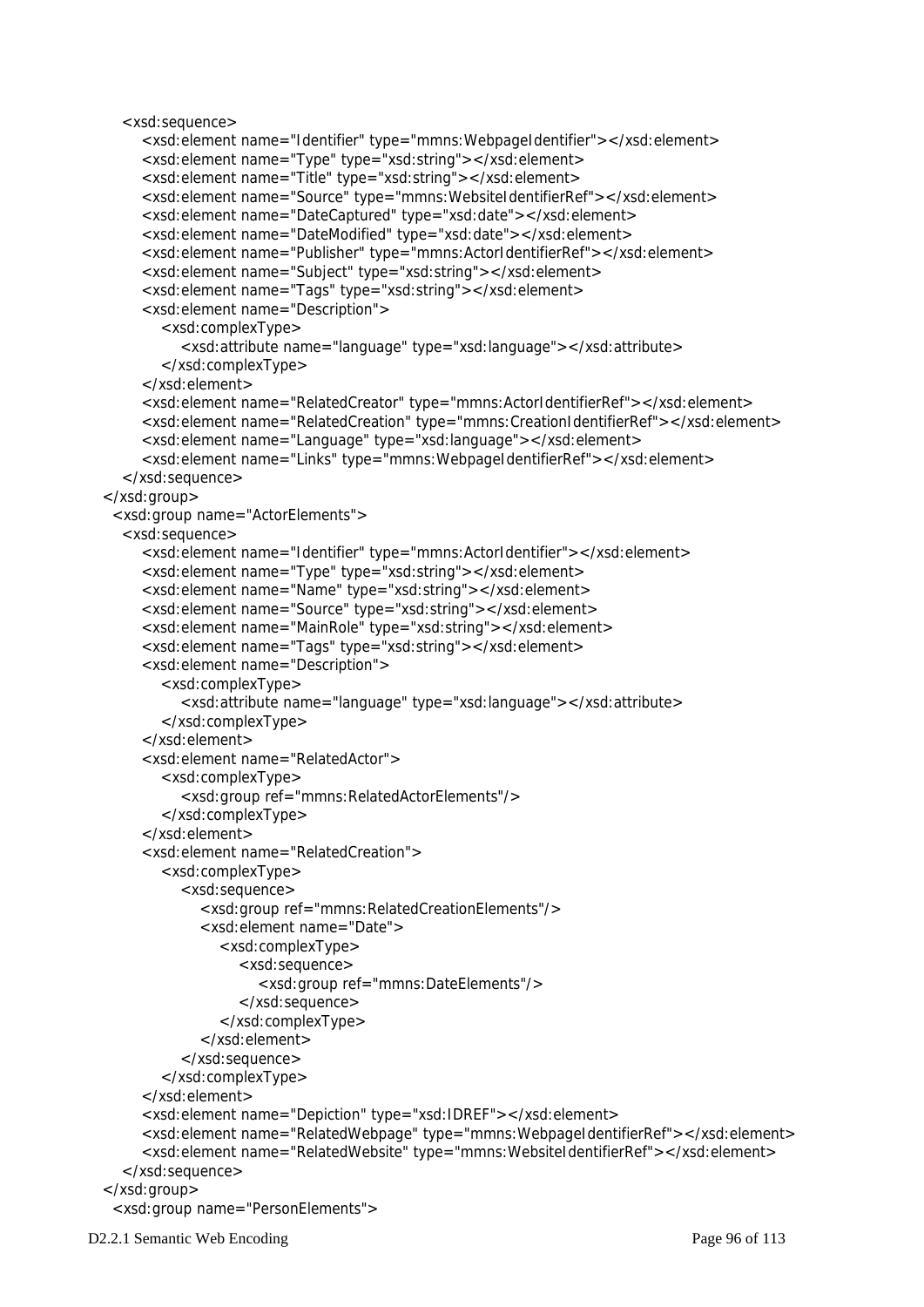```
 <xsd:sequence> 
        <xsd:group ref="mmns:ActorElements"/> 
        <xsd:element name="DateOfBirth"> 
           <xsd:complexType> 
             <xsd:sequence> 
                <xsd:group ref="mmns:DateElements"/> 
             </xsd:sequence> 
           </xsd:complexType> 
        </xsd:element> 
        <xsd:element name="PlaceOfBirth" type="xsd:string"></xsd:element> 
        <xsd:element name="DateOfDeath"> 
           <xsd:complexType> 
              <xsd:sequence> 
                <xsd:group ref="mmns:DateElements"/> 
              </xsd:sequence> 
           </xsd:complexType> 
        </xsd:element> 
        <xsd:element name="PlaceOfDeath" type="xsd:string"></xsd:element> 
        <xsd:element name="Affliation" type="mmns:ActorIdentifierRef"></xsd:element> 
     </xsd:sequence> 
   </xsd:group> 
    <xsd:group name="OrganisationElements"> 
     <xsd:sequence> 
        <xsd:group ref="mmns:ActorElements"/> 
     </xsd:sequence> 
   </xsd:group> 
    <xsd:group name="CreationElements"> 
     <xsd:sequence> 
        <xsd:element name="Identifier" type="mmns:CreationIdentifier"></xsd:element> 
        <xsd:element name="Type" type="xsd:string"></xsd:element> 
        <xsd:element name="Source" type="xsd:string"></xsd:element> 
        <xsd:element name="SourceIdentifier" type="xsd:string"></xsd:element> 
        <xsd:element name="Title"> 
           <xsd:complexType> 
              <xsd:attribute name="language" type="xsd:language"></xsd:attribute> 
           </xsd:complexType> 
        </xsd:element> 
        <xsd:element name="Subject" type="xsd:string"></xsd:element> 
        <xsd:element name="Tags" type="xsd:string"></xsd:element> 
        <xsd:element name="Location" type="xsd:string"></xsd:element> 
        <xsd:element name="ArchiveLocation" type="xsd:string"></xsd:element> 
        <xsd:element name="Format" type="xsd:string"></xsd:element> 
        <xsd:element name="RightsHolder" type="xsd:string"></xsd:element> 
        <xsd:element name="Copyright" type="xsd:string"></xsd:element> 
        <xsd:element name="LicenseCondition" type="xsd:string"></xsd:element> 
        <xsd:element name="DigitalRepresentation" 
type="mmns:DigitalRepresentationIdentifierRef"></xsd:element> 
        <xsd:element name="Description"> 
           <xsd:complexType> 
              <xsd:attribute name="language" type="xsd:language"></xsd:attribute> 
           </xsd:complexType> 
        </xsd:element> 
        <xsd:element name="RelatedActor"> 
           <xsd:complexType> 
             <xsd:sequence> 
                <xsd:group ref="mmns:RelatedActorElements"/> 
                <xsd:element name="Date"> 
                   <xsd:complexType> 
                      <xsd:sequence>
```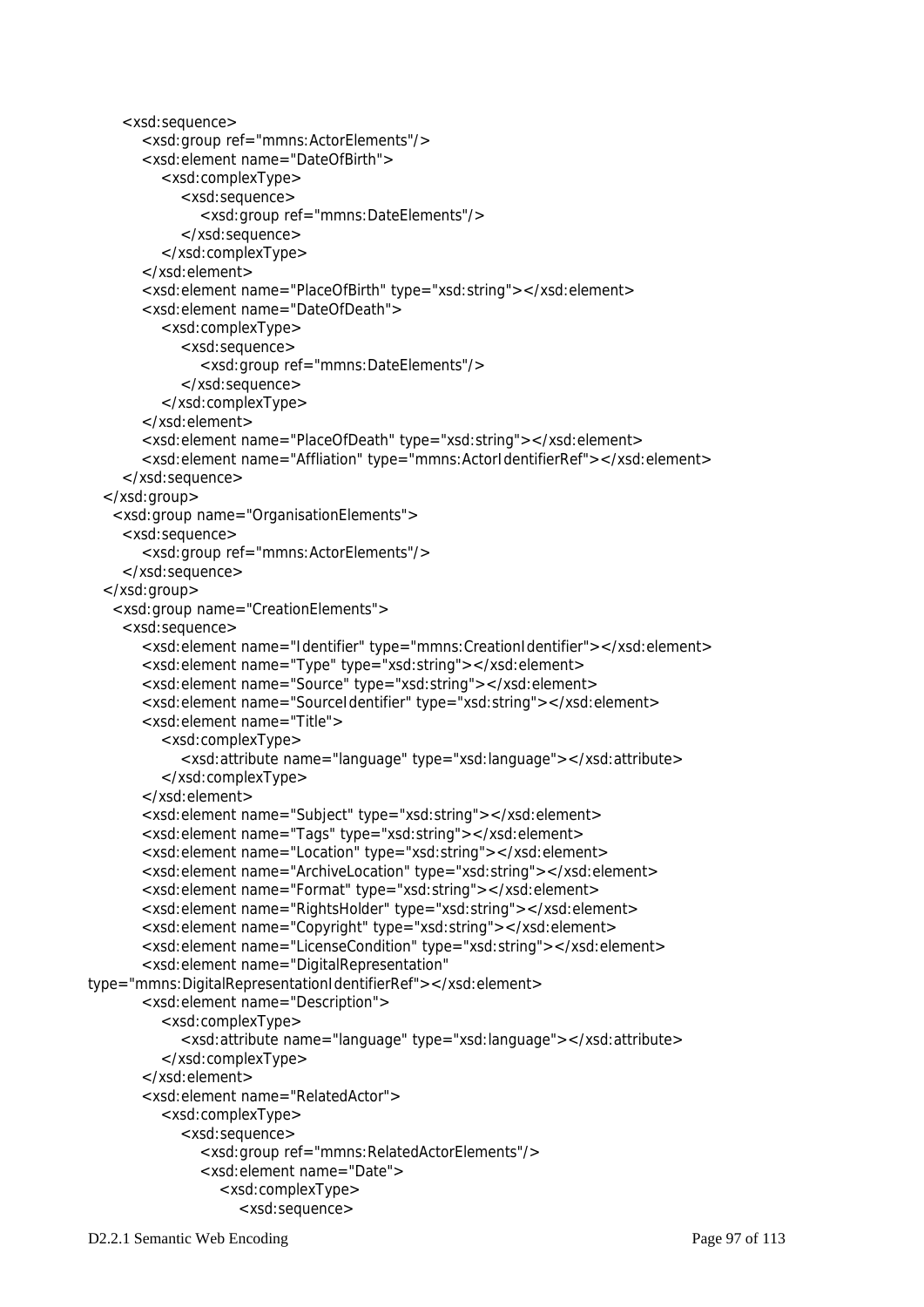```
 <xsd:group ref="mmns:DateElements"/> 
                   </xsd:sequence> 
                </xsd:complexType> 
              </xsd:element> 
           </xsd:sequence> 
        </xsd:complexType> 
      </xsd:element> 
      <xsd:element name="RelatedCreation"> 
        <xsd:complexType> 
           <xsd:group ref="mmns:RelatedCreationElements"/> 
        </xsd:complexType> 
      </xsd:element> 
      <xsd:element name="RelatedWebpage" type="mmns:WebpageIdentifierRef"></xsd:element> 
      <xsd:element name="RelatedWebsite" type="mmns:WebsiteIdentifierRef"></xsd:element> 
   </xsd:sequence> 
 </xsd:group> 
  <xsd:group name="TextElements"> 
   <xsd:sequence> 
      <xsd:group ref="mmns:CreationElements"/> 
      <xsd:element name="Language" type="xsd:language"></xsd:element> 
   </xsd:sequence> 
 </xsd:group> 
  <xsd:group name="AudioVideoElements"> 
   <xsd:sequence> 
      <xsd:group ref="mmns:CreationElements"/> 
      <xsd:element name="Language" type="xsd:language"></xsd:element> 
      <xsd:element name="Transcription"> 
         <xsd:complexType> 
           <xsd:attribute name="language" type="xsd:language"></xsd:attribute> 
         </xsd:complexType> 
      </xsd:element> 
   </xsd:sequence> 
 </xsd:group> 
  <xsd:group name="DigitalRepresentationElements"> 
   <xsd:sequence> 
      <xsd:element name="Identifier" type="mmns:DigitalRepresentationIdentifier"></xsd:element> 
      <xsd:element name="Type" type="xsd:string"></xsd:element> 
      <xsd:element name="Source" type="xsd:string"></xsd:element> 
      <xsd:element name="SourceIdentifier" type="xsd:string"></xsd:element> 
      <xsd:element name="Format" type="xsd:string"></xsd:element> 
      <xsd:element name="RightsHolder" type="xsd:string"></xsd:element> 
      <xsd:element name="Copyright" type="xsd:string"></xsd:element> 
      <xsd:element name="FileSize" type="xsd:integer"></xsd:element> 
      <xsd:element name="DepictedActor" type="mmns:ActorIdentifierRef"></xsd:element> 
      <xsd:element name="DepictedCreation" type="mmns:CreationIdentifierRef"></xsd:element> 
   </xsd:sequence> 
 </xsd:group> 
  <xsd:group name="EventElements"> 
   <xsd:sequence> 
      <xsd:element name="Identifier" type="mmns:WebsiteIdentifier"></xsd:element> 
      <xsd:element name="Type" type="xsd:string"></xsd:element> 
      <xsd:element name="Title" type="xsd:string"></xsd:element> 
      <xsd:element name="Tags" type="xsd:string"></xsd:element> 
      <xsd:element name="DateStart" type="xsd:date"></xsd:element> 
      <xsd:element name="DateEnd" type="xsd:date"></xsd:element> 
      <xsd:element name="Location" type="xsd:string"></xsd:element> 
      <xsd:element name="Description"> 
        <xsd:complexType> 
           <xsd:attribute name="language" type="xsd:language"></xsd:attribute>
```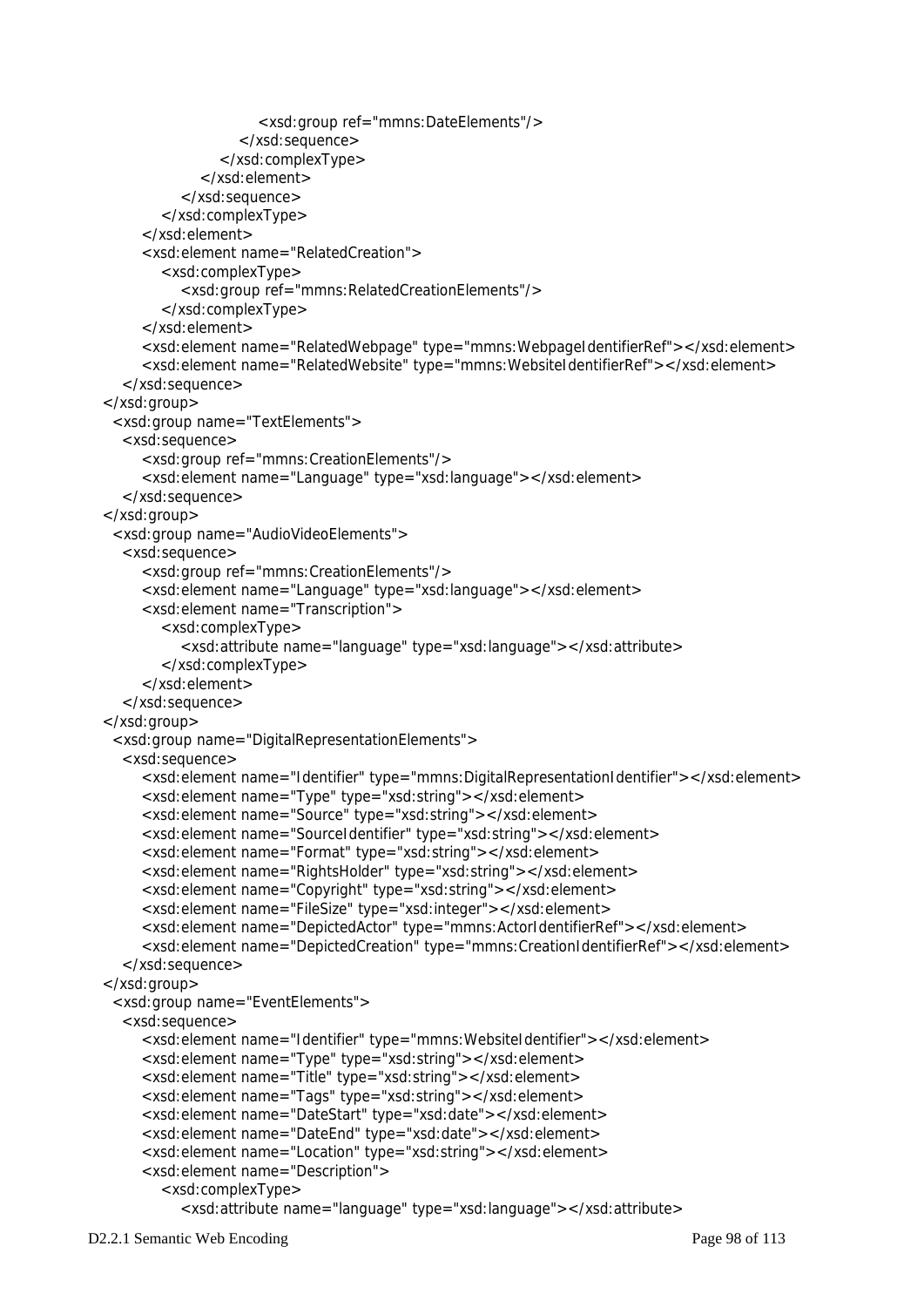```
 </xsd:complexType> 
      </xsd:element> 
      <xsd:element name="Language" type="xsd:language"></xsd:element> 
      <xsd:element name="RelatedCreator" type="mmns:ActorIdentifierRef"></xsd:element> 
      <xsd:element name="RelatedCreation" type="mmns:CreationIdentifierRef"></xsd:element> 
      <xsd:element name="RelatedWebpage" type="mmns:WebpageIdentifierRef"></xsd:element> 
      <xsd:element name="RelatedWebsite" type="mmns:WebsiteIdentifierRef"></xsd:element> 
      <xsd:element name="RelatedCatalogue" type="mmns:CatalogueIdentifierRef"></xsd:element> 
    </xsd:sequence> 
 </xsd:group> 
 <! Definition of Actor and Creation typed relations. 
 --> 
 <xsd:group name="RelatedActorElements"> 
   <xsd:sequence> 
      <xsd:element name="Identifier" type="mmns:ActorIdentifierRef"></xsd:element> 
      <xsd:element name="Type" type="xsd:string"></xsd:element> 
    </xsd:sequence> 
 </xsd:group> 
  <xsd:group name="RelatedCreationElements"> 
    <xsd:sequence> 
      <xsd:element name="Identifier" type="mmns:CreationIdentifierRef"></xsd:element> 
      <xsd:element name="Type" type="xsd:string"></xsd:element> 
    </xsd:sequence> 
 </xsd:group> 
  <xsd:group name="DateElements"> 
    <xsd:sequence> 
      <xsd:element name="DisplayDate" type="xsd:string"></xsd:element> 
      <xsd:element name="EarliestDate" type="xsd:date"></xsd:element> 
      <xsd:element name="LatestDate" type="xsd:date"></xsd:element> 
    </xsd:sequence> 
 </xsd:group> 
 \lt!--
 Identifiers and reference to identifiers used in the metadata. 
 Note that best practice is to use unique, key and keyref defintion and not ID, IDREF. 
 ID are in the scope of the entire document and thus all IDs must be unique, 
 i.e. A WebsiteIdentifier and WebpageIdentifier can not have the same value. 
 --> 
 <xsd:simpleType name="ActorIdentifier"> 
    <xsd:restriction base="xsd:ID"/> 
 </xsd:simpleType> 
 <xsd:simpleType name="ActorIdentifierRef"> 
    <xsd:restriction base="xsd:IDREF"/> 
 </xsd:simpleType> 
 <xsd:simpleType name="CatalogueIdentifier"> 
    <xsd:restriction base="xsd:ID"/> 
 </xsd:simpleType> 
 <xsd:simpleType name="CatalogueIdentifierRef"> 
    <xsd:restriction base="xsd:IDREF"/> 
 </xsd:simpleType> 
 <xsd:simpleType name="WebsiteIdentifier"> 
    <xsd:restriction base="xsd:ID"/> 
 </xsd:simpleType> 
 <xsd:simpleType name="WebsiteIdentifierRef"> 
    <xsd:restriction base="xsd:IDREF"/> 
 </xsd:simpleType> 
 <xsd:simpleType name="CreationIdentifier"> 
    <xsd:restriction base="xsd:ID"/> 
 </xsd:simpleType>
```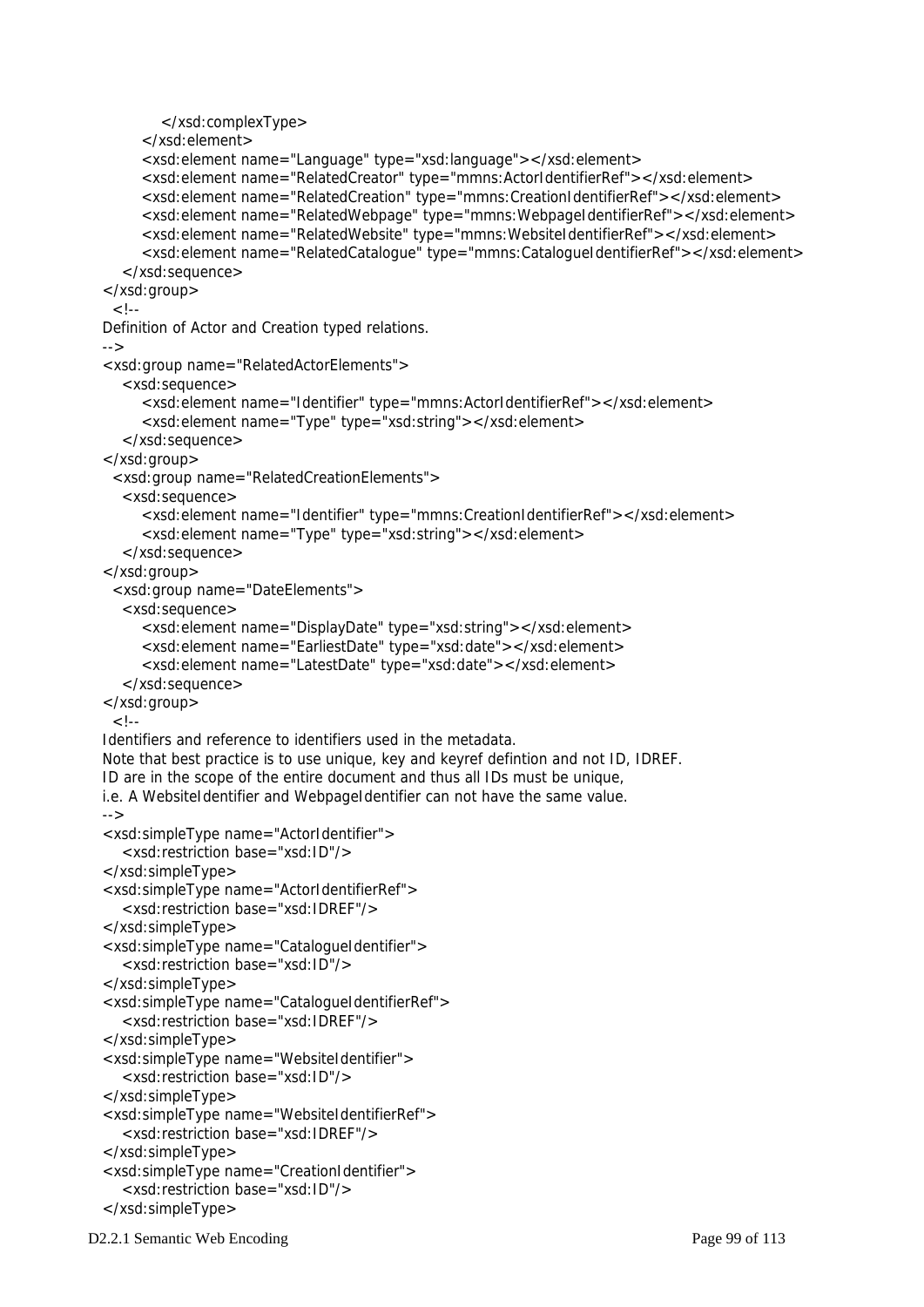```
 <xsd:simpleType name="CreationIdentifierRef"> 
      <xsd:restriction base="xsd:IDREF"/> 
   </xsd:simpleType> 
   <xsd:simpleType name="WebpageIdentifier"> 
     <xsd:restriction base="xsd:ID"/> 
   </xsd:simpleType> 
   <xsd:simpleType name="WebpageIdentifierRef"> 
      <xsd:restriction base="xsd:IDREF"/> 
  </xsd:simpleType> 
   <xsd:simpleType name="DigitalRepresentationIdentifier"> 
      <xsd:restriction base="xsd:ID"/> 
   </xsd:simpleType> 
   <xsd:simpleType name="DigitalRepresentationIdentifierRef"> 
      <xsd:restriction base="xsd:IDREF"/> 
   </xsd:simpleType> 
   \lt !--
   An initial definition of the MultiMatch Date format which allows for the 
   definition of approximate dates, e.g. circa 1942, circa 1985-12, 1920-29, 
   1910-1912, circa mid 1900-1999, as well as exact dates 0634-05-17 AD 
   Note that this still refers to a (possible uncertain) point in time 
   and not a range. 
   --> 
   <xsd:simpleType name="DateType"> 
     <xsd:restriction base="xsd:string"> 
        <xsd:pattern value="(before |after )?(circa )?(early |mid |late )?[0-9][0-9][0-9][0-9](-
[0-9][0-9](-?[0-9][0-9])?)?(BC AD)?"/>
     </xsd:restriction> 
   </xsd:simpleType> 
  </xsd:schema>
```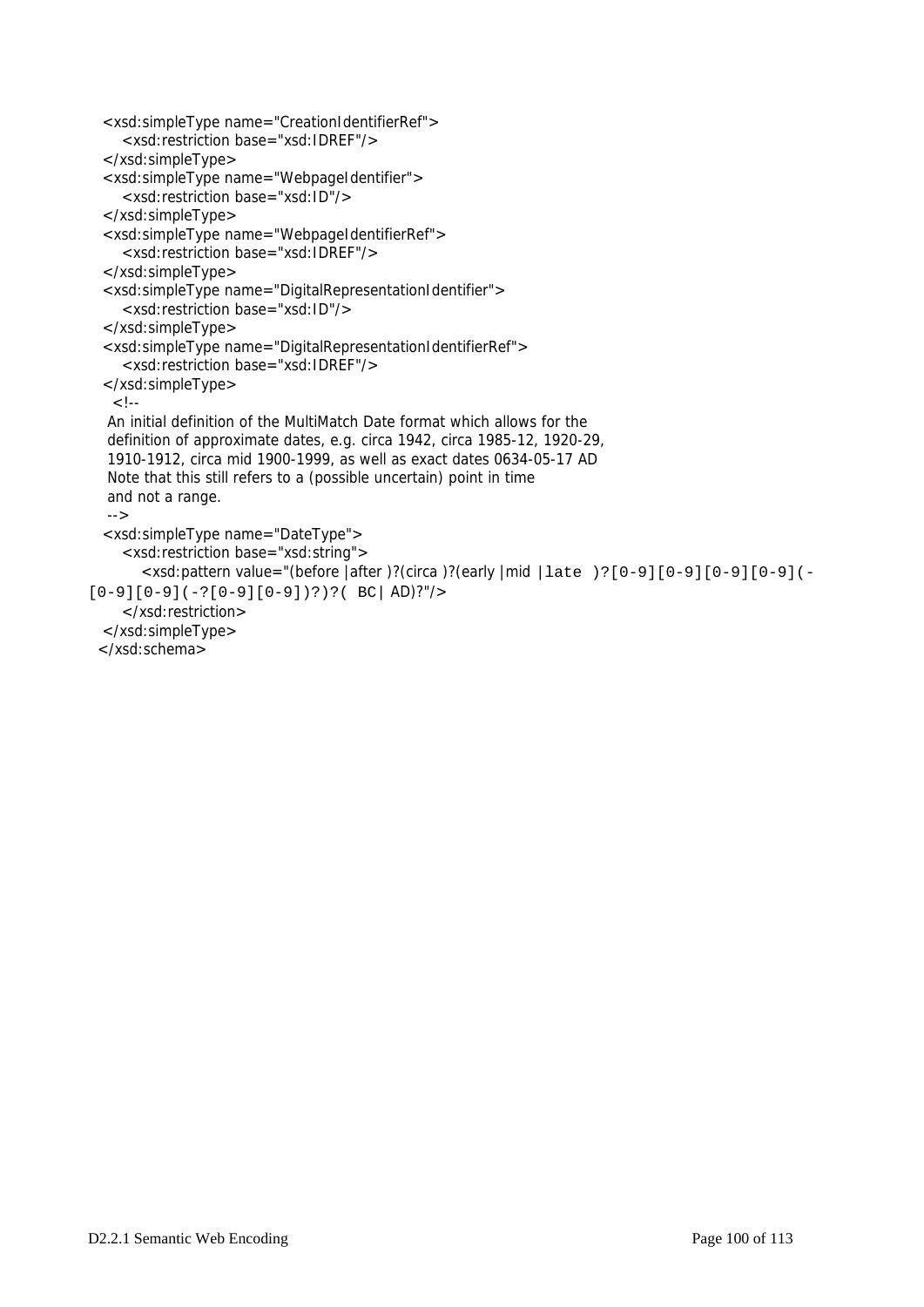### Annex 10: Example illustrating the application of the MultiMatch metadata schema

In this Annex an example is presented of the way in which the MultiMatch metadata schema could be populated. The starting point for this example is the Dutch painter Vincent van Gogh (Actor1). Searching the catalogue of Sound and Vision and the websites of the museums Van Gogh and Rijksmuseum (both in Amsterdam) provided the following MultiMatch records:

- three Actor records: describing Vincent van Gogh himself (Actor1) and two related Creators. With Actor – Actor relations of the following type: is assistant of; is child of; collaborated with. With Actor1 – Creation relations of the type: is depicted in; is discussed in.
- five Creation records: two records describing a two videocreations about several works of art created by Vincent van Gogh, one record describing a videocreation about the life of Van Gogh and two records describing two works of art by Van Gogh, that are depicted in Creation1 and Creation2. With Creation – Creation relations of the type: is depicted in; is inspired by; is part of.
- two Digital representation records that are related to two of the videocreations as well as to Actor1 (is represented in)

Note, that the presentation is in human-readable form, while for MultiMatch the semantic web encoding will probably be in OWL or in RDF format.

Explanation on the syntax in the following tables:

- the name of the source is entered between []
- the language property is entered between ()
- multiple values of the metadata elements are indicated with bullet points.

| <b>Metadata</b>         | <b>Example</b>                                                              |
|-------------------------|-----------------------------------------------------------------------------|
| (sub)element            |                                                                             |
|                         |                                                                             |
| Identifier              | URI to ULAN ID 500115588 [ULAN]                                             |
| <b>Actor Name</b>       | Gogh, Vincent van [ULAN]                                                    |
| Affiliated              | <b>NA</b>                                                                   |
| Organisation            |                                                                             |
| <b>Actor Main Roles</b> | Creator.Painter [ULAN] (en)                                                 |
|                         | Creator.Draftsman [ULAN] (en)                                               |
| Date of birth           | 1853                                                                        |
| Date of death           | 1890                                                                        |
| Birth place             | Zundert (nl) (North Brabant (en), Netherlands (en)) [ULAN; is actually      |
|                         | derived from TGN].                                                          |
| Death place             | Auvers-sur-Oise (Val-d'Oise, Île-de-France, France) [ULAN; is actually      |
|                         | derived from TGN (fr)                                                       |
| <b>Actor Tags</b>       | [automatic information extraction from first prototype content]             |
|                         | $($ several)                                                                |
| Description             | Except for some brief periods of formal instruction, van Gogh was self-     |
|                         | taught; he collected prints and reproductions to study and copy, especially |
|                         | those of Millet. His life and work are legendary in the history of art,     |
|                         | making him the quintessential misunderstood, tormented, even insane         |
|                         | artist, who sold only one work in his lifetime but whose paintings achieved |
|                         | record auction sales prices after his death. Van Gogh was active as an      |
|                         | artist for only ten years, during which time he produced around 1000        |
|                         | watercolors, drawings and sketches and nearly 1250 paintings. His styles    |
|                         | included an early dark, Realist style and a later colourful, intense,       |

#### Actor MM00001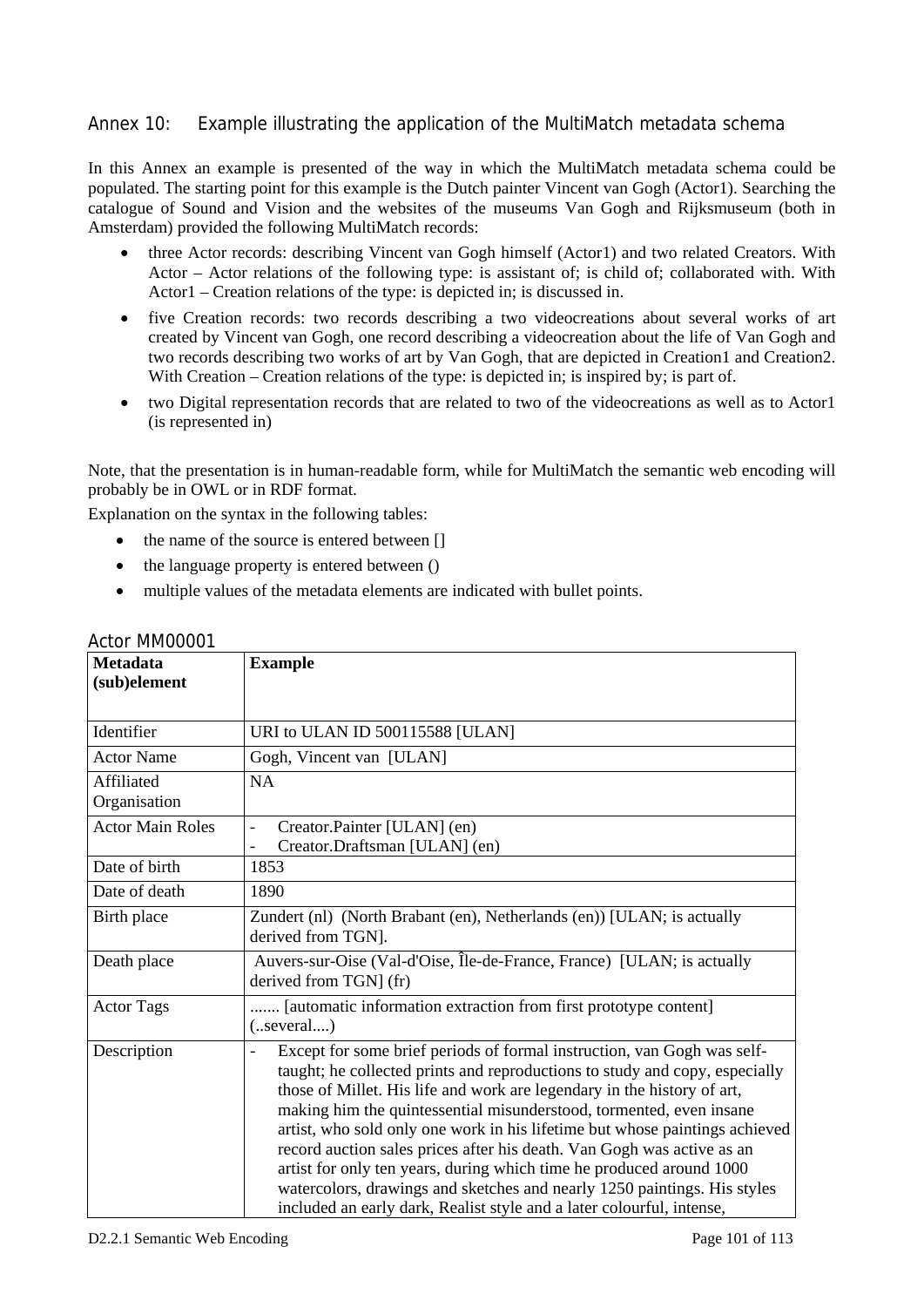|                         | expressionistic style. Almost more than on his oeuvre, his fame has been<br>based on the extensive, diary-like correspondence he maintained, in<br>particular with his brother, Theo. [ULAN] (en)<br>Vincent van Gogh werd geboren in het Brabantse Zundert, waar zijn vader<br>dominee was. Zijn ooms zaten in de kunsthandel en daar begon ook<br>Vincents loopbaan, bij Goupil & Co. in Den Haag. Na enkele jaren in de<br>kunsthandel koos Van Gogh een andere richting. Hij werd hulppredikant<br>in Engeland en later zendingswerker in België. In 1880 besloot hij<br>kunstenaar te worden. Hij werkte enige maanden in Den Haag bij de<br>schilder Anton Mauve, een aangetrouwd familielid wiens werk hij zeer<br>bewonderde. In Den Haag ontmoette hij ook <b>Breitner</b> , met wie hij<br>regelmatig op stap ging om buiten te tekenen. Daarna werkte Van Gogh<br>vooral in Nuenen in Brabant, waar hij het boerenleven weergaf in sombere<br>kleuren, zoals in de beroemde 'Aardappeleters'. Na een korte studie in<br>Antwerpen (winter 1885-1886), vertrok Van Gogh naar Parijs. Daar<br>schilderde hij een groot aantal zelfportretten. Via zijn broer Theo, die<br>kunsthandelaar was, ontmoette hij veel Franse kunstenaars, zoals<br>Toulouse-Lautrec en Paul Gauguin. Mede onder invloed van het<br>impressionisme en het pointillismePointillismePointillisme is een<br>werkwijze in de schilderkunst waarbij de verf in kleine stippen van<br>verschillende kleuren naast elkaar op het doek wordt gezet. Voor het oog<br>vervloeien de stippen - op een afstand gezien - min of meer tot een geheel.<br>Deze techniek, al eerder gebruikt door de impressionististen, werd<br>consequent en systematisch toegepast door kunstenaars als George Seurat<br>en Paul Signac. Deze Franse schilders werden pointillisten of ook wel<br>'neo-impressionisten' genoemd. Hun manier van werken had veel invloed<br>op andere Europese kunstenaars, zoals de Belg Theo van Rysselberghe en<br>de Nederlandse schilder Jan Toorop. ontwikkelde hij zijn kenmerkende<br>stijl met losse streekjes verf en heldere, felle kleuren. In 1888 verhuisde<br>Van Gogh naar het Zuid-Franse stadje Arles, waar hij de omgeving en de<br>bevolking schilderde. Vanwege geestelijke problemen werd de kunstenaar<br>enkele malen opgenomen in een inrichting. Tussen de crises door bleef hij |
|-------------------------|-------------------------------------------------------------------------------------------------------------------------------------------------------------------------------------------------------------------------------------------------------------------------------------------------------------------------------------------------------------------------------------------------------------------------------------------------------------------------------------------------------------------------------------------------------------------------------------------------------------------------------------------------------------------------------------------------------------------------------------------------------------------------------------------------------------------------------------------------------------------------------------------------------------------------------------------------------------------------------------------------------------------------------------------------------------------------------------------------------------------------------------------------------------------------------------------------------------------------------------------------------------------------------------------------------------------------------------------------------------------------------------------------------------------------------------------------------------------------------------------------------------------------------------------------------------------------------------------------------------------------------------------------------------------------------------------------------------------------------------------------------------------------------------------------------------------------------------------------------------------------------------------------------------------------------------------------------------------------------------------------------------------------------------------------------------------------------------------------------------------------------------------------------------------------------------------------------------------------------------------------------------------------------------------------------------------------------------------------------------------------------------------------|
|                         | koortsachtig doorwerken, tot aan zijn dood in 1890. [Rijksmuseum<br>website] (nl)                                                                                                                                                                                                                                                                                                                                                                                                                                                                                                                                                                                                                                                                                                                                                                                                                                                                                                                                                                                                                                                                                                                                                                                                                                                                                                                                                                                                                                                                                                                                                                                                                                                                                                                                                                                                                                                                                                                                                                                                                                                                                                                                                                                                                                                                                                               |
| <b>Actor Related</b>    | 1. De aardappeleters, see Creation MM0000004                                                                                                                                                                                                                                                                                                                                                                                                                                                                                                                                                                                                                                                                                                                                                                                                                                                                                                                                                                                                                                                                                                                                                                                                                                                                                                                                                                                                                                                                                                                                                                                                                                                                                                                                                                                                                                                                                                                                                                                                                                                                                                                                                                                                                                                                                                                                                    |
| Creations               | 2. Zonnebloemen                                                                                                                                                                                                                                                                                                                                                                                                                                                                                                                                                                                                                                                                                                                                                                                                                                                                                                                                                                                                                                                                                                                                                                                                                                                                                                                                                                                                                                                                                                                                                                                                                                                                                                                                                                                                                                                                                                                                                                                                                                                                                                                                                                                                                                                                                                                                                                                 |
|                         | 3. Beeldenstorm, see Creation MM0000001                                                                                                                                                                                                                                                                                                                                                                                                                                                                                                                                                                                                                                                                                                                                                                                                                                                                                                                                                                                                                                                                                                                                                                                                                                                                                                                                                                                                                                                                                                                                                                                                                                                                                                                                                                                                                                                                                                                                                                                                                                                                                                                                                                                                                                                                                                                                                         |
|                         | 4. Beeldenstorm, see Creation MM0000002                                                                                                                                                                                                                                                                                                                                                                                                                                                                                                                                                                                                                                                                                                                                                                                                                                                                                                                                                                                                                                                                                                                                                                                                                                                                                                                                                                                                                                                                                                                                                                                                                                                                                                                                                                                                                                                                                                                                                                                                                                                                                                                                                                                                                                                                                                                                                         |
|                         | 5. Mooiste plek van Nederland, see Creation MM0000003.                                                                                                                                                                                                                                                                                                                                                                                                                                                                                                                                                                                                                                                                                                                                                                                                                                                                                                                                                                                                                                                                                                                                                                                                                                                                                                                                                                                                                                                                                                                                                                                                                                                                                                                                                                                                                                                                                                                                                                                                                                                                                                                                                                                                                                                                                                                                          |
| <b>Actor Related</b>    | 1. Creator<br>$\overline{a}$                                                                                                                                                                                                                                                                                                                                                                                                                                                                                                                                                                                                                                                                                                                                                                                                                                                                                                                                                                                                                                                                                                                                                                                                                                                                                                                                                                                                                                                                                                                                                                                                                                                                                                                                                                                                                                                                                                                                                                                                                                                                                                                                                                                                                                                                                                                                                                    |
| <b>Creations - Role</b> | 2. Creator                                                                                                                                                                                                                                                                                                                                                                                                                                                                                                                                                                                                                                                                                                                                                                                                                                                                                                                                                                                                                                                                                                                                                                                                                                                                                                                                                                                                                                                                                                                                                                                                                                                                                                                                                                                                                                                                                                                                                                                                                                                                                                                                                                                                                                                                                                                                                                                      |
|                         | 3. is depicted in; is discussed in                                                                                                                                                                                                                                                                                                                                                                                                                                                                                                                                                                                                                                                                                                                                                                                                                                                                                                                                                                                                                                                                                                                                                                                                                                                                                                                                                                                                                                                                                                                                                                                                                                                                                                                                                                                                                                                                                                                                                                                                                                                                                                                                                                                                                                                                                                                                                              |
|                         | 4. is depicted in; is discussed in Creator<br>5. is depicted in; is discussed in                                                                                                                                                                                                                                                                                                                                                                                                                                                                                                                                                                                                                                                                                                                                                                                                                                                                                                                                                                                                                                                                                                                                                                                                                                                                                                                                                                                                                                                                                                                                                                                                                                                                                                                                                                                                                                                                                                                                                                                                                                                                                                                                                                                                                                                                                                                |
| <b>Actor Related</b>    | 1.1885                                                                                                                                                                                                                                                                                                                                                                                                                                                                                                                                                                                                                                                                                                                                                                                                                                                                                                                                                                                                                                                                                                                                                                                                                                                                                                                                                                                                                                                                                                                                                                                                                                                                                                                                                                                                                                                                                                                                                                                                                                                                                                                                                                                                                                                                                                                                                                                          |
| Creations - Date        | 4.2006                                                                                                                                                                                                                                                                                                                                                                                                                                                                                                                                                                                                                                                                                                                                                                                                                                                                                                                                                                                                                                                                                                                                                                                                                                                                                                                                                                                                                                                                                                                                                                                                                                                                                                                                                                                                                                                                                                                                                                                                                                                                                                                                                                                                                                                                                                                                                                                          |
|                         | 5.2006                                                                                                                                                                                                                                                                                                                                                                                                                                                                                                                                                                                                                                                                                                                                                                                                                                                                                                                                                                                                                                                                                                                                                                                                                                                                                                                                                                                                                                                                                                                                                                                                                                                                                                                                                                                                                                                                                                                                                                                                                                                                                                                                                                                                                                                                                                                                                                                          |
|                         | 6.2003                                                                                                                                                                                                                                                                                                                                                                                                                                                                                                                                                                                                                                                                                                                                                                                                                                                                                                                                                                                                                                                                                                                                                                                                                                                                                                                                                                                                                                                                                                                                                                                                                                                                                                                                                                                                                                                                                                                                                                                                                                                                                                                                                                                                                                                                                                                                                                                          |
| <b>Related Actors</b>   | 1. Cormon, Fernand [ULAN], see Actor MM00002                                                                                                                                                                                                                                                                                                                                                                                                                                                                                                                                                                                                                                                                                                                                                                                                                                                                                                                                                                                                                                                                                                                                                                                                                                                                                                                                                                                                                                                                                                                                                                                                                                                                                                                                                                                                                                                                                                                                                                                                                                                                                                                                                                                                                                                                                                                                                    |
|                         | 2. Gauguin, Paul [ULAN], see Actor MM00003                                                                                                                                                                                                                                                                                                                                                                                                                                                                                                                                                                                                                                                                                                                                                                                                                                                                                                                                                                                                                                                                                                                                                                                                                                                                                                                                                                                                                                                                                                                                                                                                                                                                                                                                                                                                                                                                                                                                                                                                                                                                                                                                                                                                                                                                                                                                                      |
|                         | Further related People listed in this ULAN record:                                                                                                                                                                                                                                                                                                                                                                                                                                                                                                                                                                                                                                                                                                                                                                                                                                                                                                                                                                                                                                                                                                                                                                                                                                                                                                                                                                                                                                                                                                                                                                                                                                                                                                                                                                                                                                                                                                                                                                                                                                                                                                                                                                                                                                                                                                                                              |
|                         | assistant of Mauve, Anton 1881-1882 <sup>37</sup> (Dutch artist, 1838-1888) [500009041]<br>child of Gogh-Carbentus, Anna Cornelia van (Dutch, subject of portraits <sup>38</sup> , 1819-                                                                                                                                                                                                                                                                                                                                                                                                                                                                                                                                                                                                                                                                                                                                                                                                                                                                                                                                                                                                                                                                                                                                                                                                                                                                                                                                                                                                                                                                                                                                                                                                                                                                                                                                                                                                                                                                                                                                                                                                                                                                                                                                                                                                        |

 $37$  This is an example of a date element that describes this relationship.

l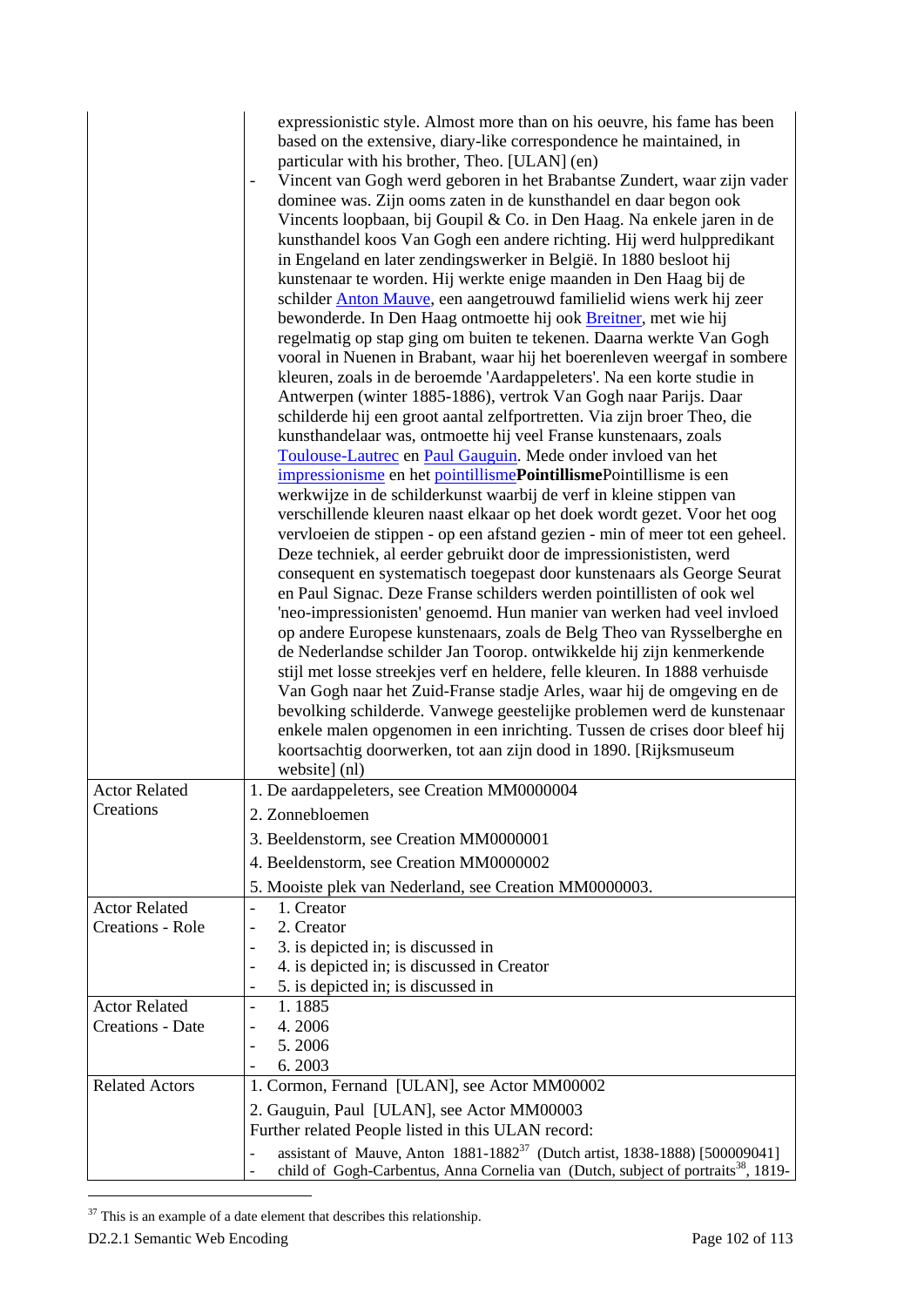|                         | 1907) [500089487]<br>collaborated with Breitner, George Hendrik (Dutch artist, 1857-1923)<br>$\overline{\phantom{a}}$<br>[500006861]<br>cousin of Mauve, Anton (Dutch artist, 1838-1888) [500009041]<br>$\overline{\phantom{0}}$ |
|-------------------------|----------------------------------------------------------------------------------------------------------------------------------------------------------------------------------------------------------------------------------|
| Related Actors -        | 1. student of [ULAN]<br>$\overline{\phantom{a}}$                                                                                                                                                                                 |
| Type                    | 2. collaborated with [automatic extraction Rijksmuseum website]<br>$\overline{\phantom{a}}$                                                                                                                                      |
| Link to depiction       | N/A                                                                                                                                                                                                                              |
| <b>Related Websites</b> | http://www3.vangoghmuseum.nl/vgm/index.jsp?lang=nl                                                                                                                                                                               |
| Related Web pages       | http://en.wikipedia.org/wiki/Category:Vincent_van_Gogh                                                                                                                                                                           |

 $38$  Although this Person is not an Actor in the context of MultiMatch, it is interesting to study the possibility of automatic extraction of this information into a relation between two artists (Actor A and Actor B) and between the portrayed artist (Actor B) and creations of the creator being described (Actor A).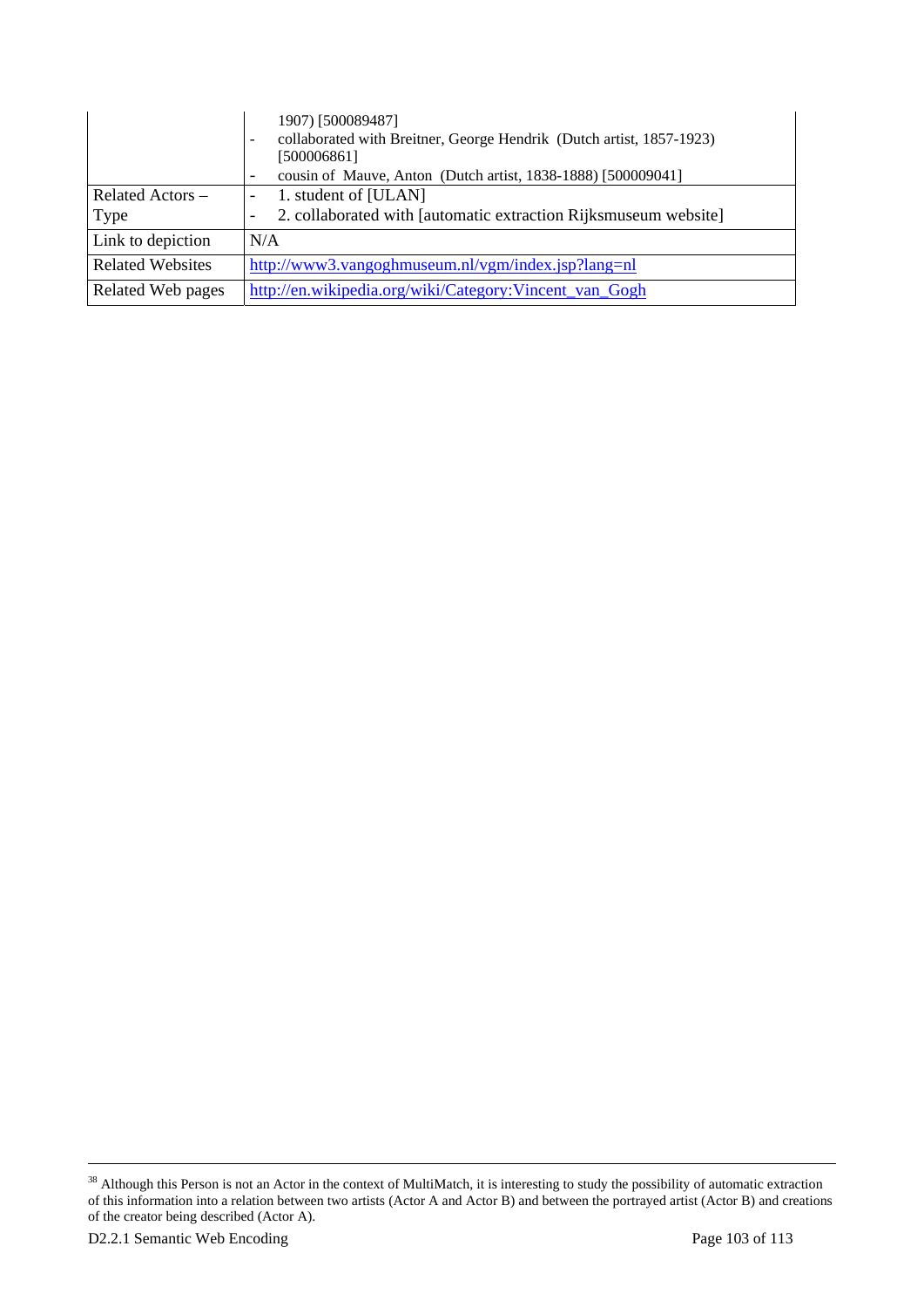| <b>Metadata</b><br>(sub)element | <b>Example</b>                                                                                                                                      |
|---------------------------------|-----------------------------------------------------------------------------------------------------------------------------------------------------|
| Identifier                      | URI to ULAN ID 500115385 [ULAN]                                                                                                                     |
| <b>Actor Name</b>               | Cormon, Fernand [ULAN]                                                                                                                              |
| Affiliated<br>Organisation      | <b>NA</b>                                                                                                                                           |
| <b>Actor Main Roles</b>         | Creator.Painter [ULAN] (en)<br>$\overline{\phantom{0}}$<br>Creator.Teacher [ULAN] (en)                                                              |
| Date of birth                   | 1845 [ULAN]                                                                                                                                         |
| Date of death                   | 1924 [ULAN]                                                                                                                                         |
| Birth place                     | Paris (Ville de Paris department, Île-de-France, France) [ULAN; is actually<br>derived from TGN (fr)                                                |
| Death place                     | Paris (Ville de Paris department, Île-de-France, France) [ULAN; is actually<br>derived from TGN (fr)                                                |
| Description                     | Cormon was best known as a painter of historical and religious subjects in<br>academic style, although he also produced some portraits. [ULAN] (en) |

# Actor MM00003

| <b>Metadata</b><br>(sub)element | <b>Example</b>                                                                                                                                                                                                                                                                                                                                        |
|---------------------------------|-------------------------------------------------------------------------------------------------------------------------------------------------------------------------------------------------------------------------------------------------------------------------------------------------------------------------------------------------------|
| Identifier                      | URI to ULAN ID 500011421 [ULAN]                                                                                                                                                                                                                                                                                                                       |
| <b>Actor Name</b>               | Gauguin, Paul [ULAN]                                                                                                                                                                                                                                                                                                                                  |
| Affiliated<br>Organisation      | <b>NA</b>                                                                                                                                                                                                                                                                                                                                             |
| <b>Actor Main Roles</b>         | Creator.Painter [ULAN] (en)<br>-<br>Creator.Printmaker [ULAN] (en)<br>-                                                                                                                                                                                                                                                                               |
| Date of birth                   | 1848 [ULAN]                                                                                                                                                                                                                                                                                                                                           |
| Date of death                   | 1903 [ULAN]                                                                                                                                                                                                                                                                                                                                           |
| Birth place                     | Paris (Ville de Paris department, Île-de-France, France) [ULAN; is actually<br>derived from TGN] (fr)                                                                                                                                                                                                                                                 |
| Death place                     | Atuona (Hiva Oa, French Polynesia) [ULAN; is actually derived from TGN]<br>(en)                                                                                                                                                                                                                                                                       |
| Description                     | He was one of the leading French painters of the Postimpressionist period. He<br>is noted for his imaginative subjects and expressive use of color, in attempts to<br>capture a more primitive emotion in his works. He professed an appreciation<br>of exotic peoples, whom he believed to be innocent of modern civilization's<br>woes. [ULAN] (en) |

# Creation MM0000001

| <b>Metadata</b><br>(sub)element   | <b>Definition</b> |
|-----------------------------------|-------------------|
| Creation identifier<br>MultiMatch | MM00000001        |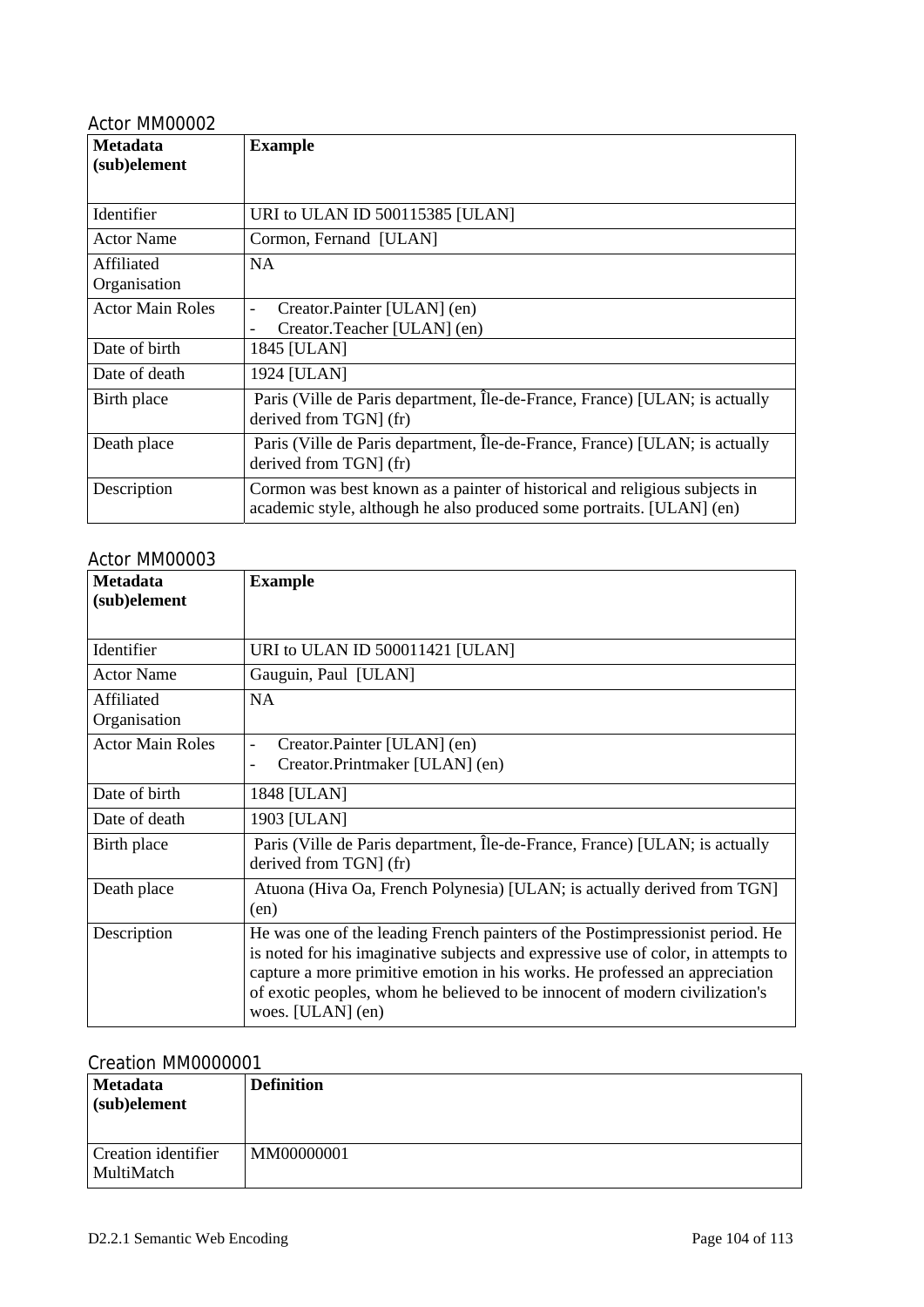| institute<br>Title<br>BEELDENSTORM (expr_id:24278) [iMMix]                     |  |
|--------------------------------------------------------------------------------|--|
|                                                                                |  |
|                                                                                |  |
| Source<br>Catalogue of Sound and Vision as published on                        |  |
| https://videotheek.surfnet.nl, also named iMMix.                               |  |
| <b>Related Actor</b><br>1.AVRO [iMMix]                                         |  |
| 2. Kuyper, Bas [iMMix]                                                         |  |
| 3. Os, Henk van [iMMix]<br>4. Rawie, Marijke [iMMix]                           |  |
| 5. Stokkermans, Wendy [iMMix]                                                  |  |
| 6. Verbunt, Camille [iMMix]                                                    |  |
| 3. Contributor. Presenter (en); Maker. Presentator (nl)<br>Related Actor -Type |  |
| Identifier of the Actor: unknown<br><b>Related Actor - Actor</b>               |  |
| <b>Related Actor - Date</b><br>3. 2006-02-25 [iMMix]                           |  |
| 3. Creation<br><b>Related Actor - Date</b>                                     |  |
| $-$ Type<br>3. Broadcasting                                                    |  |
| <b>NA</b><br>Tags                                                              |  |
| Subject<br>portretten [iMMix] (nl)<br>$\qquad \qquad -$                        |  |
| zonnebloemen [iMMix] (nl)                                                      |  |
| schilderkunst [iMMix] (nl)<br>$\qquad \qquad -$                                |  |
| schilderijen [iMMix] (nl)<br>$\overline{\phantom{a}}$                          |  |
| kunstschilders [iMMix] (nl)                                                    |  |
| Description<br>BG_37102-out.wmv                                                |  |
| Teleblik                                                                       |  |
| expressie_id:#24278#                                                           |  |
| SHOTS: - klein paneel met een voorstelling van verlepte zonnebloemen           |  |
| (1887) van Van Gogh (Rijksmuseum Vincent van Gogh in Amsterdam);               |  |
| - vier verlepte zonnebloemen van Van Gogh (Rijksmuseum Kröller-                |  |
| Müller in Otterlo); - div. voorstellingen van vaas met zonnebloemen van        |  |
| Van Gogh (Rijksmuseum Vincent van Gogh, Neue Pinakothek in                     |  |
| München en National Gallery in Londen); - portret van Van Gogh die             |  |
| zonnebloemen schildert (1888) van Paul Gauguin; - portret van Madame           |  |
| Roulin "La Berceuse" (1889) van Van Gogh; - schets in een brief van            |  |
| Van Gogh van een drieluik, waarbij hij het portret van Madame Roulin           |  |
| laat flankeren door twee zonnebloemenschilderijen; - omslag van de             |  |
| catalogus van de eerste Van Gogh-tentoonstelling in Amsterdam in 1892          |  |
| met een houtsnede van een zonnebloem, ontworpen door Richard<br>Roland Holst.  |  |
| Serie wekelijkse programma's waarin Henk van Os, hoogleraar Kunst en           |  |
| Samenleving (Universiteit van Amsterdam), voorwerpen uit de                    |  |
| Nederlandse musea bespreekt. In deze aflevering behandelt hij een              |  |
| aantal zelfportretten en studies van zelfportretten van de 19e-eeuwse          |  |
| kunstschilder Vincent van Gogh (1853-1890) in het Rijksmuseum                  |  |
| Vincent van Gogh in Amsterdam. Van Os gaat oa in op Van Goghs                  |  |
| techniek, zijn kleurgebruik en de wijze waarop andere kunstschilders,          |  |
| onder wie Paul Signac, hem mogelijkerwijs hebben beïnvloed. [iMMix]            |  |
| (n!)                                                                           |  |
| <b>Creation Location</b><br>Hilversum                                          |  |
| Archive Location<br>Hilversum                                                  |  |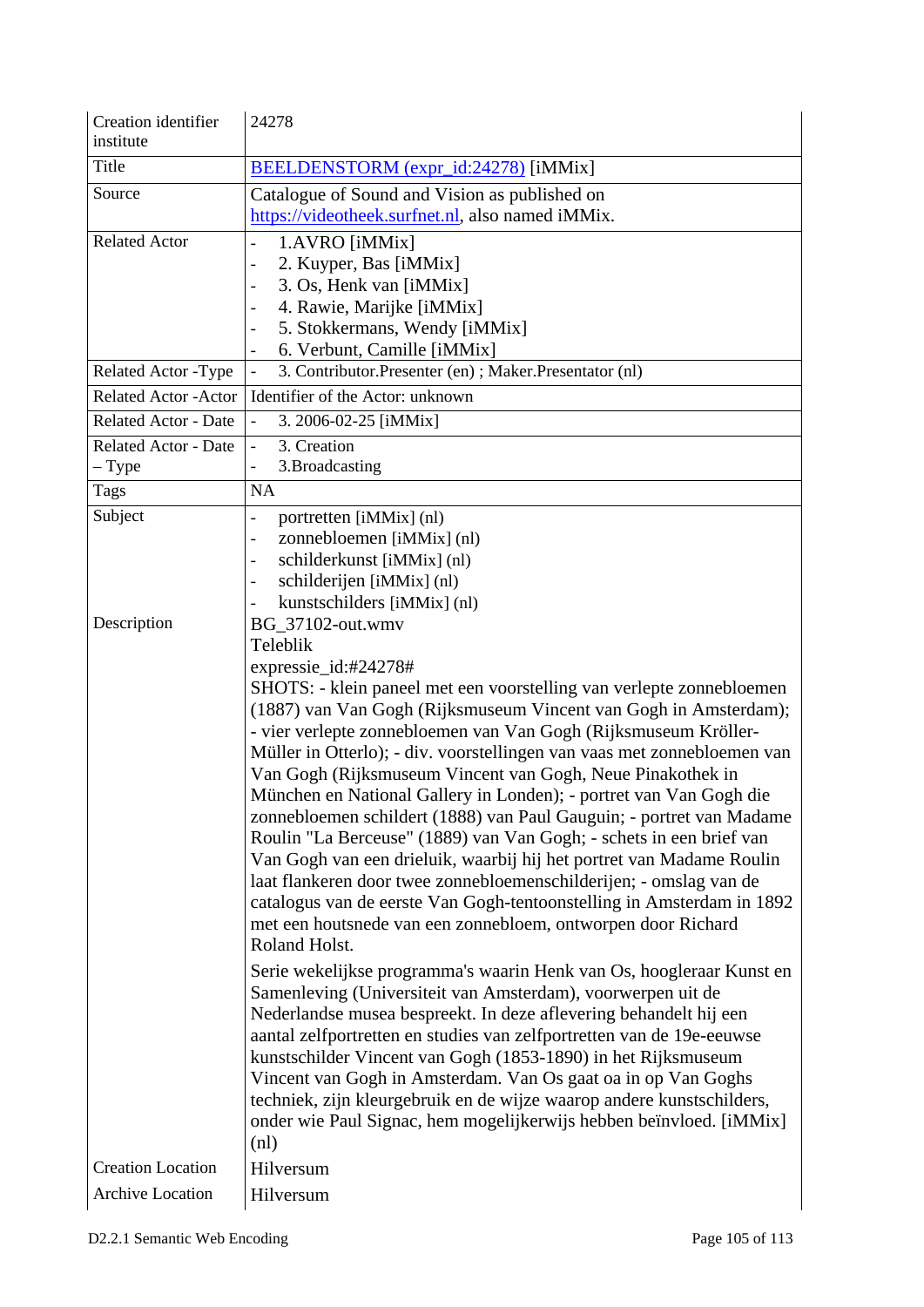| Format                   |                                         |
|--------------------------|-----------------------------------------|
| Type                     |                                         |
| <b>Related Creations</b> | 1. Vier verlepte zonnebloemen           |
|                          | 2. Vaas met zonnebloemen                |
|                          | 3. Beeldenstorm, see Creation MM0000005 |
| Related Creations –      | 1. is depicted in                       |
| Type                     | 2. is depicted in                       |
|                          | 3. is part of                           |
| Link to Digital          | see DigRep MM00000001                   |
| representations          |                                         |
| <b>Related Websites</b>  |                                         |
| Related Web pages        |                                         |
| Copyrighted              | Yes                                     |
| Language                 | nl                                      |

#### Creation MM0000002

| <b>Metadata</b><br>(sub)element        | <b>Definition</b>                                                                                                                                                |
|----------------------------------------|------------------------------------------------------------------------------------------------------------------------------------------------------------------|
| Creation identifier<br>MultiMatch      | MM00000002                                                                                                                                                       |
| Creation identifier<br>institute       | 24279                                                                                                                                                            |
| Title                                  | BEELDENSTORM (expr_id:24279) [iMMix]                                                                                                                             |
| Source                                 | Catalogue of Sound and Vision as published on<br>https://videotheek.surfnet.nl, also named iMMix.                                                                |
| <b>Related Actor</b>                   | 1.AVRO [iMMix]<br>2. Kuyper, Bas [iMMix]<br>3. Os, Henk van [iMMix]<br>4. Rawie, Marijke [iMMix]<br>5. Stokkermans, Wendy [iMMix]<br>6. Verbunt, Camille [iMMix] |
| Related Actor - Type                   | 3. Contributor. Presenter (en); Maker. Presentator (nl)                                                                                                          |
| <b>Related Actor - Actor</b>           | Identifier of the Actor: unknown                                                                                                                                 |
| Related Actor - Date                   | 3. 2006-02-25 [iMMix]                                                                                                                                            |
| <b>Related Actor - Date</b><br>$-Type$ | 3. Creation<br>3. Broadcasting                                                                                                                                   |
| Tags                                   | <b>NA</b>                                                                                                                                                        |
| Subject                                | schilderkunst [iMMix] (nl)<br>$\overline{\phantom{0}}$<br>schilderijen [iMMix] (nl)<br>kunstschilders [iMMix] (nl)<br>$\overline{a}$                             |

l

 $39$  Henk van Os is not described in ULAN. To be decided: how to process the Actors from the three catalogues that do not have a ULAN record.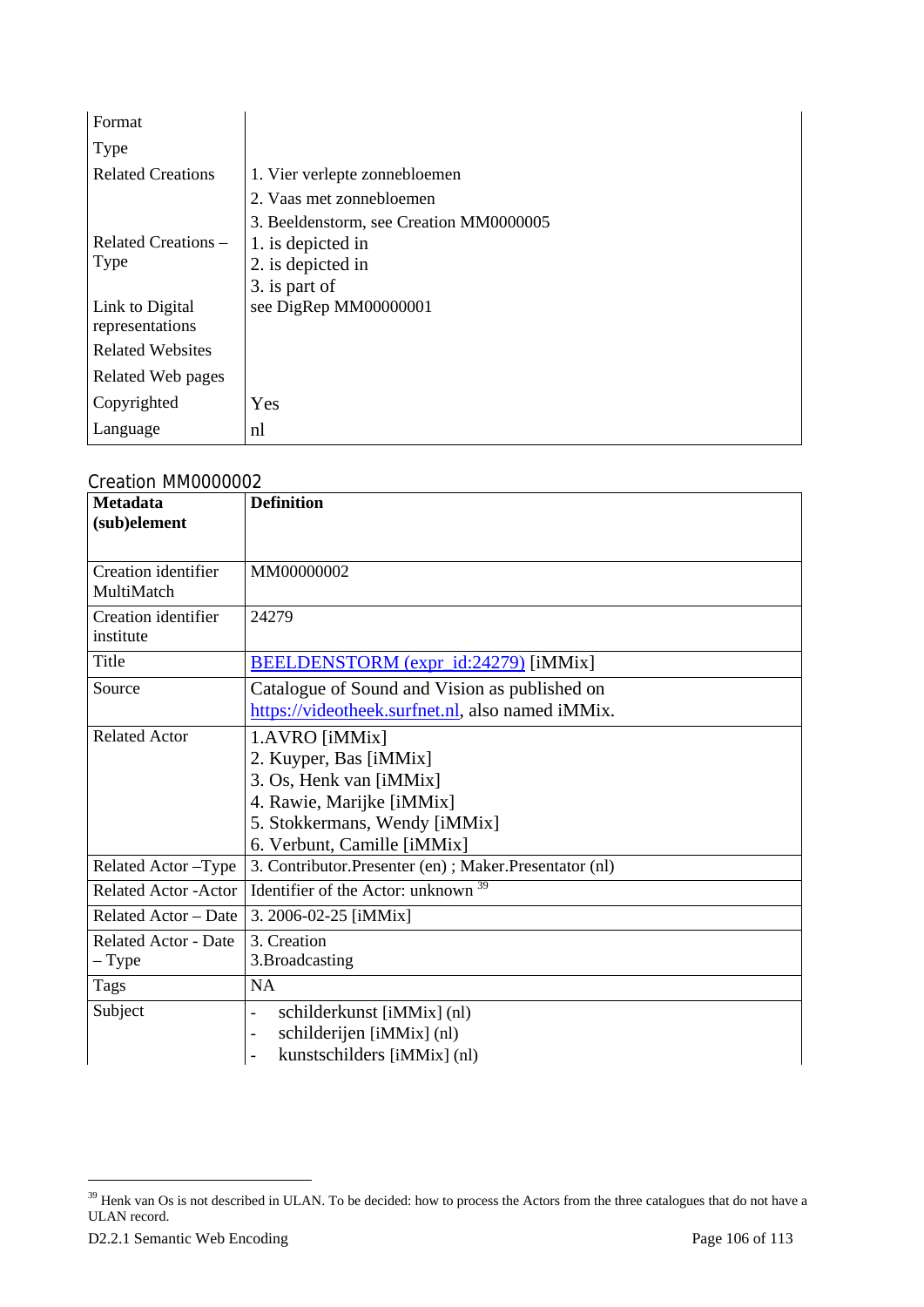| Description                        | BG_37103-out.wmv<br>Teleblik<br>expressie_id:#24279#<br>SHOTS: - zelfportret (1887) van Van Gogh met aan de achterzijde een                                                          |
|------------------------------------|--------------------------------------------------------------------------------------------------------------------------------------------------------------------------------------|
|                                    | studie/schets voor de "De Aardappeleters" en enkele andere<br>studies/zelfportretten van Van Gogh; - portret van een meisje met<br>loshangend haar (1885) van Van Gogh. [iMMix] (nl) |
| <b>Creation Location</b>           | Hilversum                                                                                                                                                                            |
| <b>Archive Location</b>            | Hilversum                                                                                                                                                                            |
| Format                             |                                                                                                                                                                                      |
| Type                               | Video.Documentary                                                                                                                                                                    |
| <b>Related Creations</b>           | 1. De aardappeleters, see Creation MM0000004                                                                                                                                         |
|                                    | 2. portret van meisje met loshangend haar                                                                                                                                            |
| Related Creations -<br>Type        | 3. Beeldenstorm, see Creation MM0000005<br>1. is depicted in<br>2. is depicted in<br>3. is part of                                                                                   |
| Link to Digital<br>representations | Ipv verwijzing: see DigRep MM00000002                                                                                                                                                |
| <b>Related Websites</b>            |                                                                                                                                                                                      |
| Related Web pages                  |                                                                                                                                                                                      |
| Copyrighted                        | Yes                                                                                                                                                                                  |
| Language                           | n                                                                                                                                                                                    |

#### Creation MM0000003

| <b>Metadata</b><br>(sub)element   | <b>Definition</b>                                                                                                                                                                                                                                                                                                    |
|-----------------------------------|----------------------------------------------------------------------------------------------------------------------------------------------------------------------------------------------------------------------------------------------------------------------------------------------------------------------|
| Creation identifier<br>MultiMatch | MM00000003                                                                                                                                                                                                                                                                                                           |
| Creation identifier<br>institute  | 24279                                                                                                                                                                                                                                                                                                                |
| Title                             | DE MOOISTE PLEK VAN NEDERLAND (4) (Uitz. 04-01-2003)<br>[iMMix]                                                                                                                                                                                                                                                      |
| Source                            | Catalogue of Sound and Vision as published on<br>https://videotheek.surfnet.nl, also named iMMix.                                                                                                                                                                                                                    |
| <b>Related Actor</b>              | 1. NCRV [iMMix]<br>$\overline{\phantom{0}}$<br>2. Palazzina TV Productions [iMMix]<br>3. Zimmerman, Taco [iMMix]<br>4. Kooi, Roel [iMMix]<br>5. Rennings, Paula [iMMix]<br>$\overline{\phantom{a}}$<br>6. Lutz, Victorine [iMMix]<br>$\overline{\phantom{a}}$<br>7. Mourits, Monique [iMMix]<br>8. Gogh, Vincent van |
| Related Actor -Type               | 8. is discussed in                                                                                                                                                                                                                                                                                                   |
| <b>Related Actor - Actor</b>      | 8.500115588                                                                                                                                                                                                                                                                                                          |
| <b>Related Actor - Date</b>       | 1. 2003-01-04 [iMMix]                                                                                                                                                                                                                                                                                                |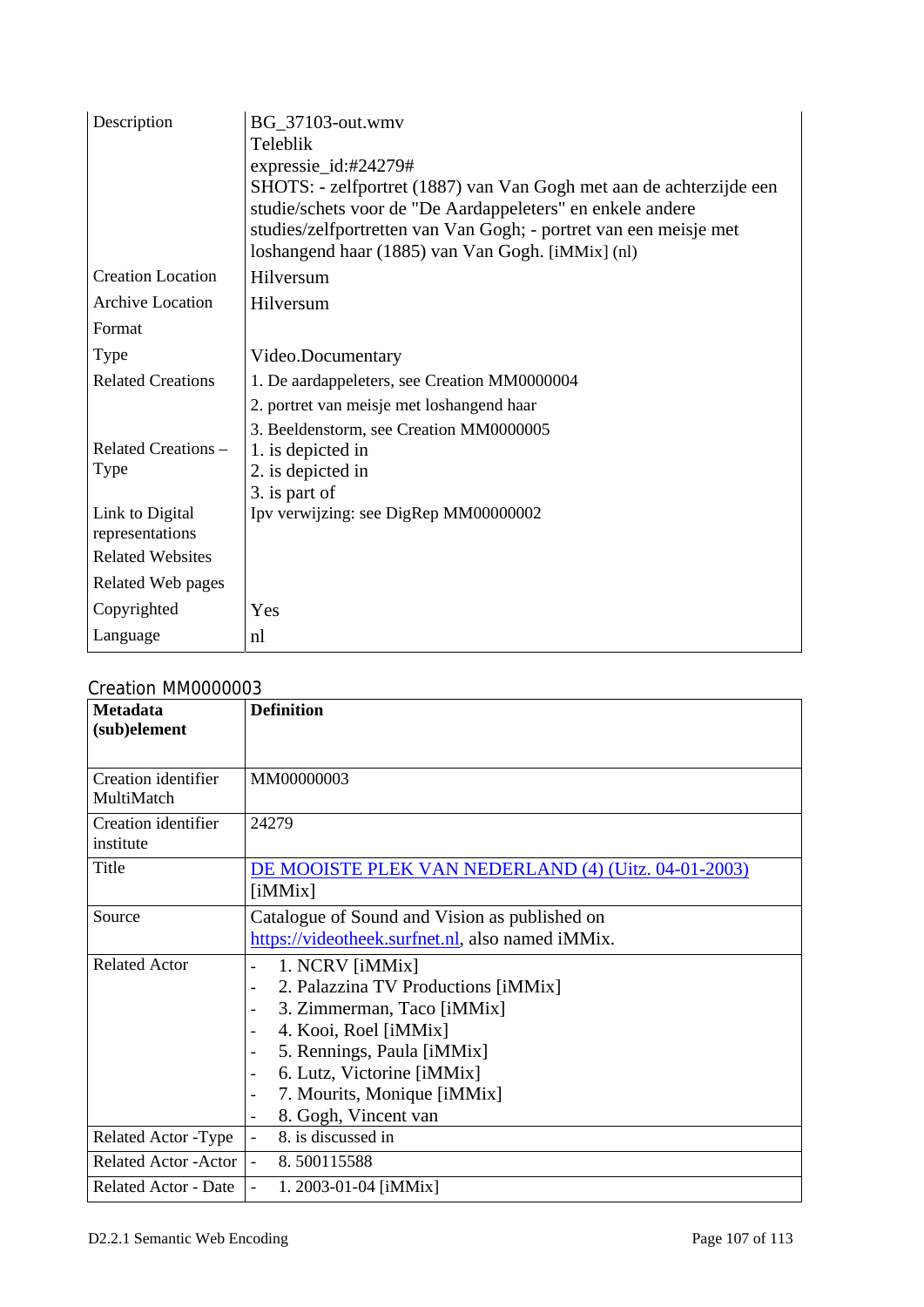| <b>Related Actor - Date</b>        | 1. Creation                                                                                                                                                                                                                                                                                                                                                                                                                                                                                                                                     |
|------------------------------------|-------------------------------------------------------------------------------------------------------------------------------------------------------------------------------------------------------------------------------------------------------------------------------------------------------------------------------------------------------------------------------------------------------------------------------------------------------------------------------------------------------------------------------------------------|
| - Type                             | 1.Broadcasting                                                                                                                                                                                                                                                                                                                                                                                                                                                                                                                                  |
| <b>Tags</b>                        | NA                                                                                                                                                                                                                                                                                                                                                                                                                                                                                                                                              |
| Subject                            | 1. Natuur [iMMix] (nl)<br>$\overline{a}$                                                                                                                                                                                                                                                                                                                                                                                                                                                                                                        |
|                                    | 2. landschappen [iMMix] (nl)<br>$\overline{a}$                                                                                                                                                                                                                                                                                                                                                                                                                                                                                                  |
|                                    | 3. natuurgebieden [iMMix] (nl)<br>$\overline{a}$                                                                                                                                                                                                                                                                                                                                                                                                                                                                                                |
|                                    | 4. Gogh, Vincent van [iMMix] (nl), see Actor MM00001                                                                                                                                                                                                                                                                                                                                                                                                                                                                                            |
| Description                        | 17:10:21 VINCENT IN HET VEEN Reportage waarin kunsthistoricus<br>van Staatsbosbeheer Marcel van Ool gevolgd wordt naar                                                                                                                                                                                                                                                                                                                                                                                                                          |
|                                    | hoogveengebied het Bargerveen. Hij legt uit hoe hij denkt dat Vincent                                                                                                                                                                                                                                                                                                                                                                                                                                                                           |
|                                    | van Gogh in zijn tijd dit landschap ervaren heeft en hoe deze                                                                                                                                                                                                                                                                                                                                                                                                                                                                                   |
|                                    | nalatenschappen van oude kunst van belang zijn voor het reconstrueren<br>van het oorspronkelijke landschap. Van Ool laat afgravingen van<br>hompen turf zien. Van Ool vertelt al wandelend door het gebied dat het<br>een van de laatste restjes natuur in Nederland is waar je al ronddwalend<br>een stukje levendige geschiedenis meemaakt zonder dat het door een<br>museale instelling is neergezet. Hij leest voor uit werk van Van Gogh.<br>SHOTS : div. natuur van het Bargerveen; div. kunstwerken van Van<br>Gogh (kort). [iMMix] (nl) |
| <b>Creation Location</b>           | Hilversum                                                                                                                                                                                                                                                                                                                                                                                                                                                                                                                                       |
| <b>Archive Location</b>            | Hilversum                                                                                                                                                                                                                                                                                                                                                                                                                                                                                                                                       |
| Format                             | File type: Windows Media                                                                                                                                                                                                                                                                                                                                                                                                                                                                                                                        |
| Type                               | Video.Tvprogramme                                                                                                                                                                                                                                                                                                                                                                                                                                                                                                                               |
| <b>Related Creations</b>           | not specified, depiction is too short according to documentalist.                                                                                                                                                                                                                                                                                                                                                                                                                                                                               |
| Related Creations -<br>Type        |                                                                                                                                                                                                                                                                                                                                                                                                                                                                                                                                                 |
| Link to Digital<br>representations | http://videotheek.surfnet.nl/play_proxy/mmc/14210/BG_31162-out.wmv                                                                                                                                                                                                                                                                                                                                                                                                                                                                              |
| <b>Related Websites</b>            |                                                                                                                                                                                                                                                                                                                                                                                                                                                                                                                                                 |
| <b>Related Web pages</b>           |                                                                                                                                                                                                                                                                                                                                                                                                                                                                                                                                                 |
| Copyrighted                        | Yes                                                                                                                                                                                                                                                                                                                                                                                                                                                                                                                                             |
| Language                           | nl                                                                                                                                                                                                                                                                                                                                                                                                                                                                                                                                              |

| <b>Metadata</b><br>(sub)element      | <b>Definition</b>                                      |
|--------------------------------------|--------------------------------------------------------|
| Creation<br>identifier<br>MultiMatch | MM00000004                                             |
| Creation<br>identifier<br>institute  | F 82 [Van Goghmuseum website]                          |
| Title                                | De aardappeleters                                      |
| Source                               | http://www3.vangoghmuseum.nl/vgm/index.jsp?page=95⟨=nl |
| <b>Related Actor</b>                 | 1.500115588 Gogh, Vincent van, see Actor MM00001       |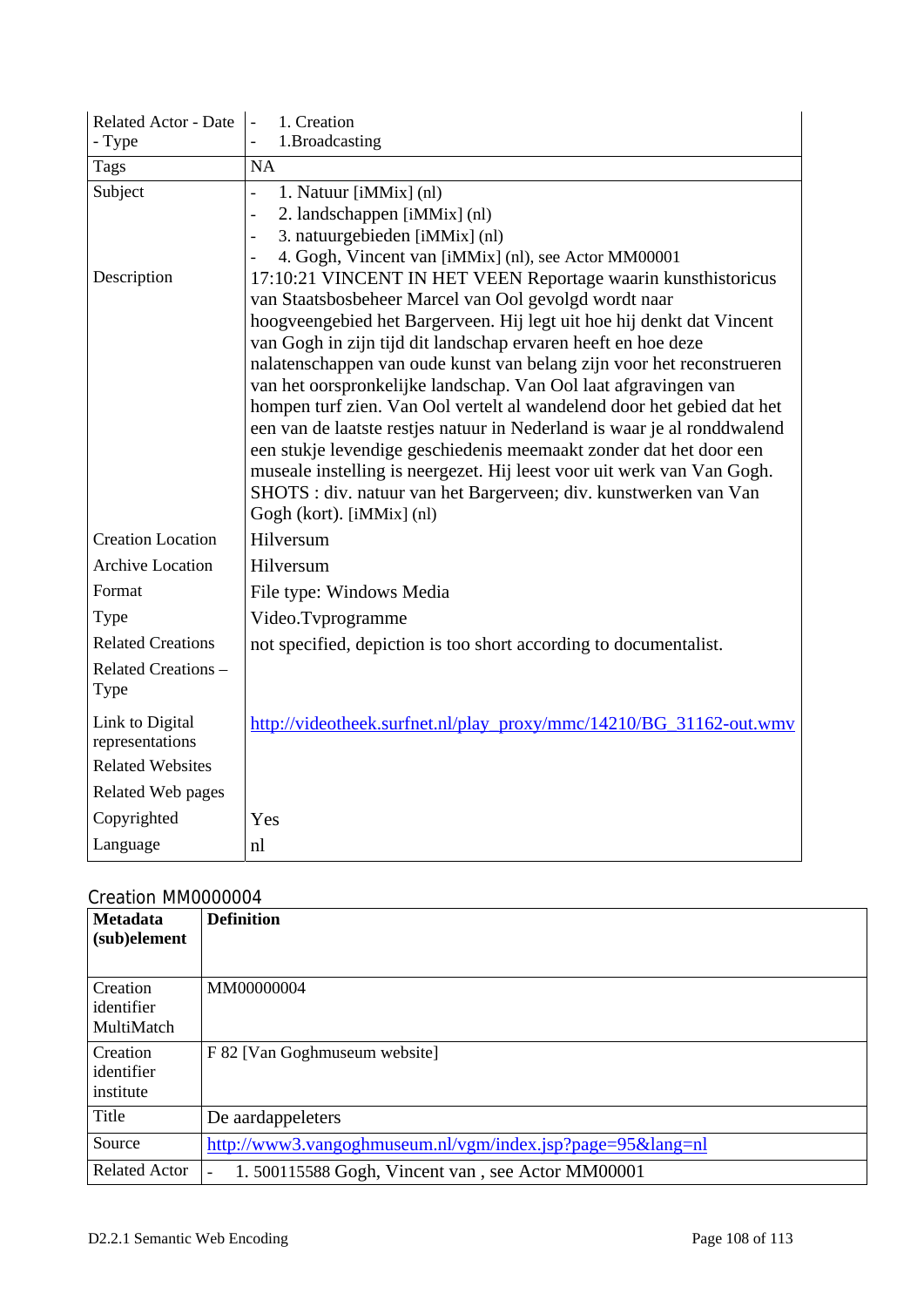| <b>Related Actor</b><br>-Type         | 1. Creation                                                                                                                                                                                                                                                                                                                                                                                                                                                                                                                                                                                                                                                                                                                                                                                                                                                                                                                                               |
|---------------------------------------|-----------------------------------------------------------------------------------------------------------------------------------------------------------------------------------------------------------------------------------------------------------------------------------------------------------------------------------------------------------------------------------------------------------------------------------------------------------------------------------------------------------------------------------------------------------------------------------------------------------------------------------------------------------------------------------------------------------------------------------------------------------------------------------------------------------------------------------------------------------------------------------------------------------------------------------------------------------|
| <b>Related Actor</b><br>- Date        | 1. 1885 [Van Goghmuseum website]                                                                                                                                                                                                                                                                                                                                                                                                                                                                                                                                                                                                                                                                                                                                                                                                                                                                                                                          |
| <b>Related Actor</b><br>- Date - Type | 1. Creation                                                                                                                                                                                                                                                                                                                                                                                                                                                                                                                                                                                                                                                                                                                                                                                                                                                                                                                                               |
| Tags                                  | NA                                                                                                                                                                                                                                                                                                                                                                                                                                                                                                                                                                                                                                                                                                                                                                                                                                                                                                                                                        |
| Subject                               | 1. Natuur [iMMix] (nl)<br>$\overline{\phantom{0}}$<br>2. landschappen [iMMix] (nl)<br>3. natuurgebieden [iMMix] (nl)<br>4. Gogh, Vincent van [iMMix] (nl)                                                                                                                                                                                                                                                                                                                                                                                                                                                                                                                                                                                                                                                                                                                                                                                                 |
| Description                           | De aardappeleters was Van Goghs eerste grote schilderij met meerdere figuren. De kunstenaar<br>maakte dit werk in april/mei 1885 en zag het als een soort meesterproef. Hij koos een moeilijke<br>compositie om te bewijzen dat hij op weg was een goede figuurschilder te worden. Bovendien<br>wilde hij een echte 'boerenschilder' zijn, net als de Franse meester Jean-François Millet die hij<br>zeer bewonderde.<br>Met De aardappeleters probeerde Van Gogh een heel realistisch 'boerenschilderij' te maken,<br>zonder de werkelijkheid te idealiseren of - zoals andere schilders volgens hem deden -<br>'zoetsappig' te maken. Hij wilde benadrukken dat deze mensen 'met de handen die ze in de<br>schotel steken, zelf de aarde hebben omgespit en [] dat zij hun eten zo eerlijk verdiend<br>hebben'. Voor de gezichten streefde hij naar 'de kleur van een goed stoffige aardappel,<br>ongeschild natuurlijk'. [Van Goghmuseum website] (nl) |
| Creation<br>Location                  | unknown                                                                                                                                                                                                                                                                                                                                                                                                                                                                                                                                                                                                                                                                                                                                                                                                                                                                                                                                                   |
| Archive<br>Location                   | Amsterdam                                                                                                                                                                                                                                                                                                                                                                                                                                                                                                                                                                                                                                                                                                                                                                                                                                                                                                                                                 |
| Format                                | Olieverf op doek, 82 X 114 cm [Van Goghmuseum website] (nl)                                                                                                                                                                                                                                                                                                                                                                                                                                                                                                                                                                                                                                                                                                                                                                                                                                                                                               |
| Type                                  | StillImage.Painting                                                                                                                                                                                                                                                                                                                                                                                                                                                                                                                                                                                                                                                                                                                                                                                                                                                                                                                                       |
| Related<br>Creations                  | 1. Boerengezin aan tafel (Creator: Jozef Israëls) (1882) [Van Goghmuseum website] (nl)                                                                                                                                                                                                                                                                                                                                                                                                                                                                                                                                                                                                                                                                                                                                                                                                                                                                    |
| Related<br>Creations -<br>Type        | 1. inspired by                                                                                                                                                                                                                                                                                                                                                                                                                                                                                                                                                                                                                                                                                                                                                                                                                                                                                                                                            |
| Link to Digital<br>representations    | http://www3.vangoghmuseum.nl/vgm/mmbase/images/7464                                                                                                                                                                                                                                                                                                                                                                                                                                                                                                                                                                                                                                                                                                                                                                                                                                                                                                       |
| Related<br>Websites                   |                                                                                                                                                                                                                                                                                                                                                                                                                                                                                                                                                                                                                                                                                                                                                                                                                                                                                                                                                           |
| <b>Related Web</b><br>pages           | http://www3.vangoghmuseum.nl/vgm/index.jsp?page=1303&collection=1294⟨=nl                                                                                                                                                                                                                                                                                                                                                                                                                                                                                                                                                                                                                                                                                                                                                                                                                                                                                  |
| Copyrighted                           | Yes                                                                                                                                                                                                                                                                                                                                                                                                                                                                                                                                                                                                                                                                                                                                                                                                                                                                                                                                                       |
| Language                              | <b>NA</b>                                                                                                                                                                                                                                                                                                                                                                                                                                                                                                                                                                                                                                                                                                                                                                                                                                                                                                                                                 |

## Creation MM00000005

| Metadata<br>(sub)element                       | <b>Definition</b> |
|------------------------------------------------|-------------------|
| Creation identifier   MM00000005<br>MultiMatch |                   |
| Creation identifier   180527<br>institute      |                   |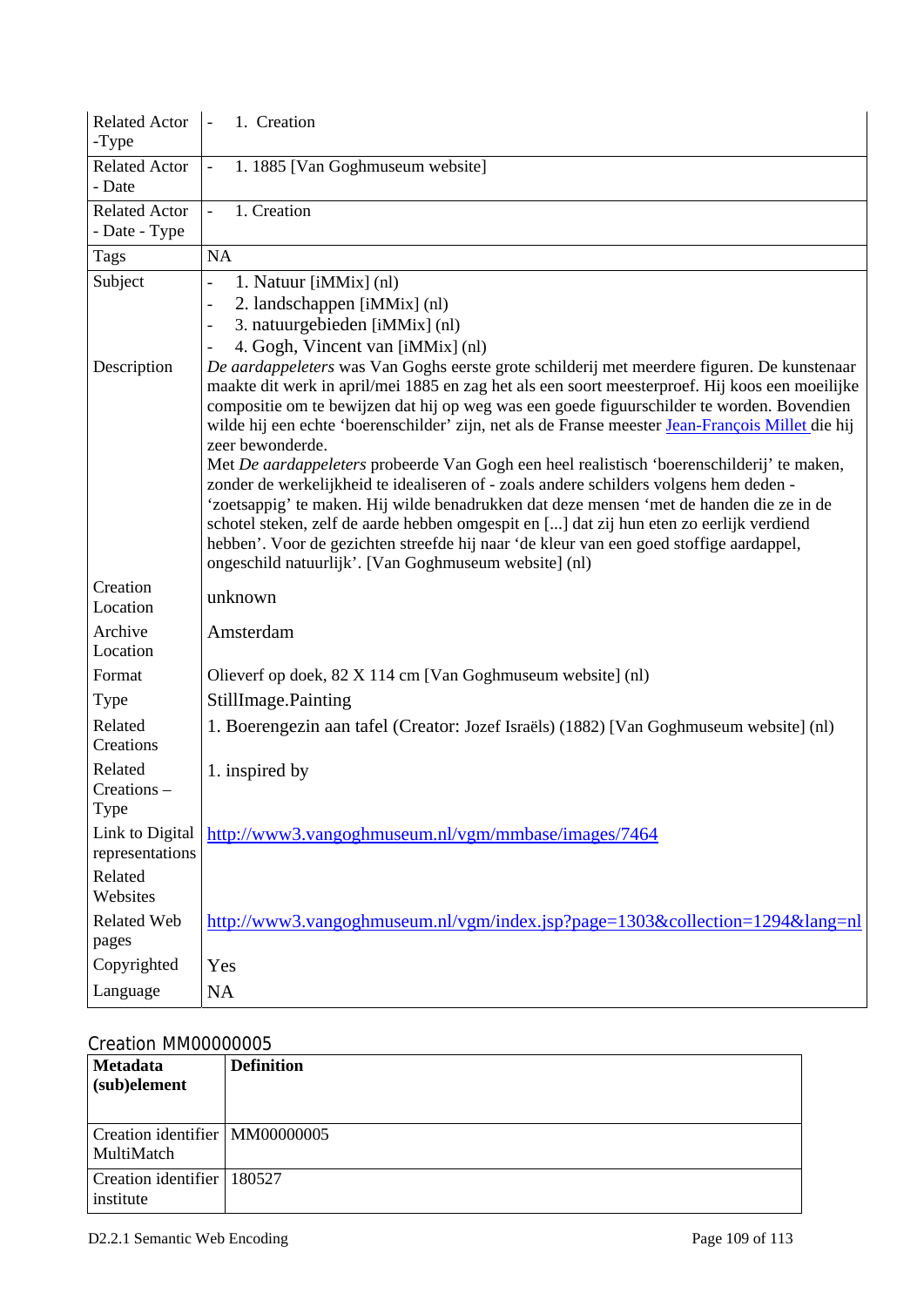| Title                    | Beeldenstorm [iMMix]                                                                                                                            |
|--------------------------|-------------------------------------------------------------------------------------------------------------------------------------------------|
| Source                   | Catalogue of Sound and Vision as published on                                                                                                   |
|                          | https://videotheek.surfnet.nl, also named iMMix.                                                                                                |
| <b>Related Actor</b>     | 1.AVRO [iMMix]                                                                                                                                  |
|                          | 2. Os, Henk van {presentatie} [iMMix]                                                                                                           |
|                          | 3. Rawie, Marijke {eindredactie} [iMMix]<br>4. Pupping, Fancy {productie} [iMMix]                                                               |
|                          | 5. Timmer, Eline {regie} [iMMix]                                                                                                                |
| Related Actor-<br>Type   | 2. Contributor. Presenter (en); Maker. Presentator (nl)                                                                                         |
| Related Actor -          | Identifier of the Actor: unknown                                                                                                                |
| Actor                    |                                                                                                                                                 |
| Related Actor -          | 1. $1997 - 2006$ [iMMix]                                                                                                                        |
| Date                     |                                                                                                                                                 |
| Related Actor -          | 1. Creation                                                                                                                                     |
| $Date - Type$            | 1.Broadcasting                                                                                                                                  |
| Tags                     | <b>NA</b>                                                                                                                                       |
| Subject                  | schilderkunst [iMMix] (nl)<br>$\overline{a}$                                                                                                    |
|                          | schilderijen [iMMix] (nl)<br>-                                                                                                                  |
|                          | kunstschilders [iMMix] (nl)                                                                                                                     |
| Description              | Serie wekelijkse programma's waarin Henk van Os, hoogleraar Kunst en<br>Samenleving (Universiteit van Amsterdam), voorwerpen uit de Nederlandse |
|                          | musea bespreekt. [iMMix] (nl)                                                                                                                   |
| <b>Creation Location</b> | Hilversum                                                                                                                                       |
| <b>Archive Location</b>  | Hilversum                                                                                                                                       |
| Format                   |                                                                                                                                                 |
| Type                     | Video.Documentary                                                                                                                               |
| <b>Related Creations</b> | Episode 1 [fictitious], see Creation MM0000001<br>1.                                                                                            |
|                          | Episode 2 [fictitious], see Creation MM0000002<br>2.                                                                                            |
| <b>Related Creations</b> | 1. has part<br>-                                                                                                                                |
| $-$ Type                 | 2. has part                                                                                                                                     |
| Link to Digital          |                                                                                                                                                 |
| representations          |                                                                                                                                                 |
| <b>Related Websites</b>  | http://www.avromuseumtv.nl/zoeken/default.aspx?trefwoord=beeldenstorm                                                                           |
| Related Web              |                                                                                                                                                 |
| pages                    |                                                                                                                                                 |
| Copyrighted              | Yes                                                                                                                                             |
| Language                 | nl                                                                                                                                              |

## DigRep MM00000001

| Identifier - MultiMatch   DigRep MM00000001 |                                            |
|---------------------------------------------|--------------------------------------------|
| Identifier - Source                         | BG 37102                                   |
| Representation source                       | http://videotheek.surfnet.nl/              |
| Type                                        | Part                                       |
| Format                                      | Windows Media                              |
| File size                                   | Bitrate 56 Kbps; Duration: 6 min 49 sec    |
| Creation represented                        | Beeldenstorm 24278, see Creation MM0000001 |
| Actor represented                           | Gogh, Vincent van, see Actor MM00001       |
| <b>Rights Holder</b>                        | <b>AVRO</b>                                |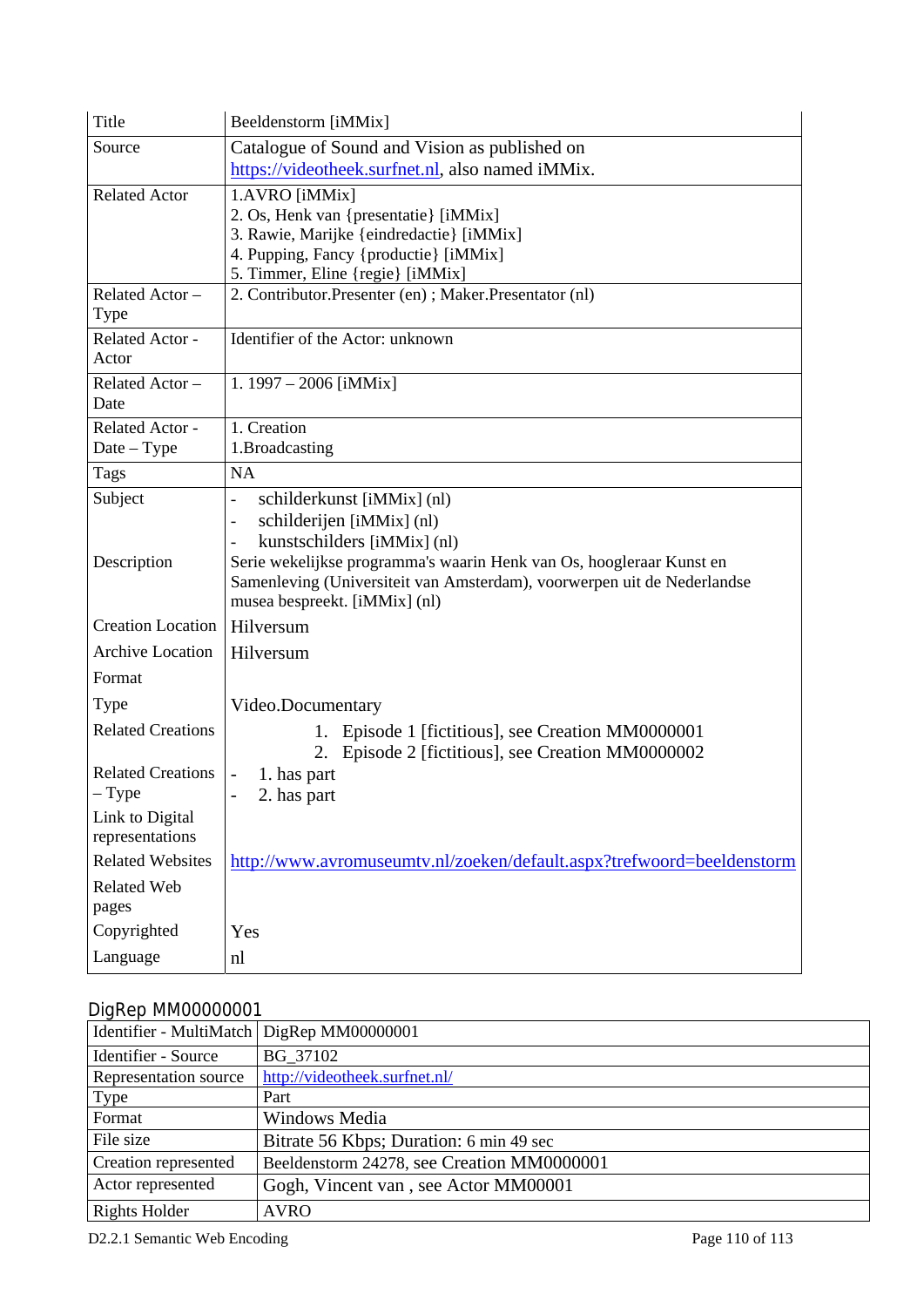| Copyrighted        | Y es                                                               |
|--------------------|--------------------------------------------------------------------|
| Low-level features | http://videotheek.surfnet.nl/play_proxy/mmc/18418/BG_37102-out.wmv |

## DigRep MM00000002

| Identifier - MultiMatch | DigRep MM00000002                                                  |
|-------------------------|--------------------------------------------------------------------|
| Identifier - Source     | BG 37103                                                           |
| Representation source   | http://videotheek.surfnet.nl/                                      |
| Type                    | Part                                                               |
| Format                  | Windows Media                                                      |
| File size               | Bitrate 56 Kbps; Durance: 6 min 46 sec                             |
| Creation represented    | Beeldenstorm 24279, see Creation MM0000002                         |
| Actor represented       | Gogh, Vincent van, see Actor MM00001                               |
| <b>Rights Holder</b>    | <b>AVRO</b>                                                        |
| Copyrighted             | Yes                                                                |
| Low-level features      | http://videotheek.surfnet.nl/play_proxy/mmc/19542/BG_37103-out.wmv |